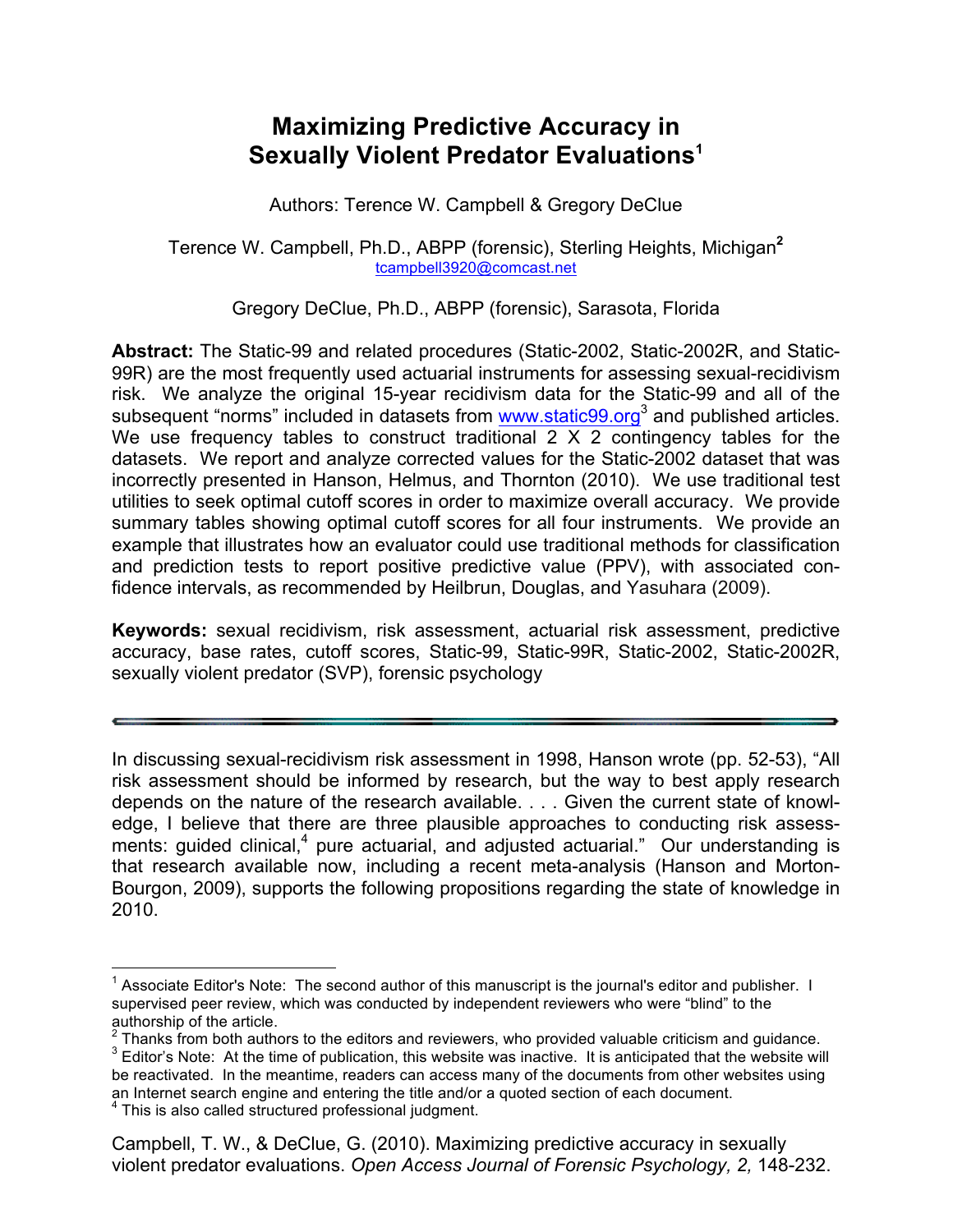In published, peer-reviewed research,<sup>5</sup> overall, on average,

- 1. The instruments in the Static-99 group<sup>6</sup> are about as accurate as, or more accurate than, other existing actuarial instruments. $<sup>7</sup>$ </sup>
- 2. There is no evidence that adding an additional actuarial instrument improves accuracy, compared to one of these instruments alone (Seto, 2005).
- 3. There is no evidence that structured professional judgment (SPJ) is more accurate than the use of an instrument from the Static-99 group. $8$
- 4. There is no evidence that clinical adjustment to one of these instruments improves accuracy (Campbell & DeClue, 2010).
- 5. There is no evidence that we can currently predict an individual's risk to sexually re-offend better than a prediction derived from knowing the sexual-recidivism base rate and using one of the instruments in the Static-99 group.

It is important for anyone using or interpreting one of the instruments in the Static-99 group to understand how accurate the instruments are. The accuracy of these instruments is especially important in light of the above propositions. How accurate are current sex-offender risk assessments? They are no more accurate than the instruments in the Static-99 group. To put that in perspective, imagine that in your state 1,000 convicted sex offenders will be released this year. If the State wants to identify a subset of those sex offenders that is most likely to re-offend within the next five years, there is currently no procedure known to be more accurate than the instruments in the Static-99 group.

In this article, we explore the accuracy of the instruments in the Static-99 group. In doing so, we encounter the current limits of predictive power regarding sexual-recidivism risk assessment.

 <sup>5</sup> Thornton, Hanson, & Helmus (n.d., p.2) mention "One of the symposia at the 2009 ATSA conference systematically examined the incremental predictive value of psychological risk factors, assessed either through questionnaires or ratings, relative to static actuarial assessment." We look forward to examining those data as articles are written, peer reviewed, and published.

Static-99, Static-2002, Static-2002R, and Static-99R.

 $7$  However, in some studies, the Static-99 was not the most accurate predictor of sexual recidivism, or was not the most accurate for certain groups or subgroups. See, for example, Rettenberger, Matthes, Boer, & Eher (2009); Eher, Rettenberger, Schilling, & Pfäfflin (2008).

<sup>&</sup>lt;sup>8</sup> SPJ was more accurate in a few studies. See, for example, de Vogel, de Ruiter, van Beck, & Mead (2004).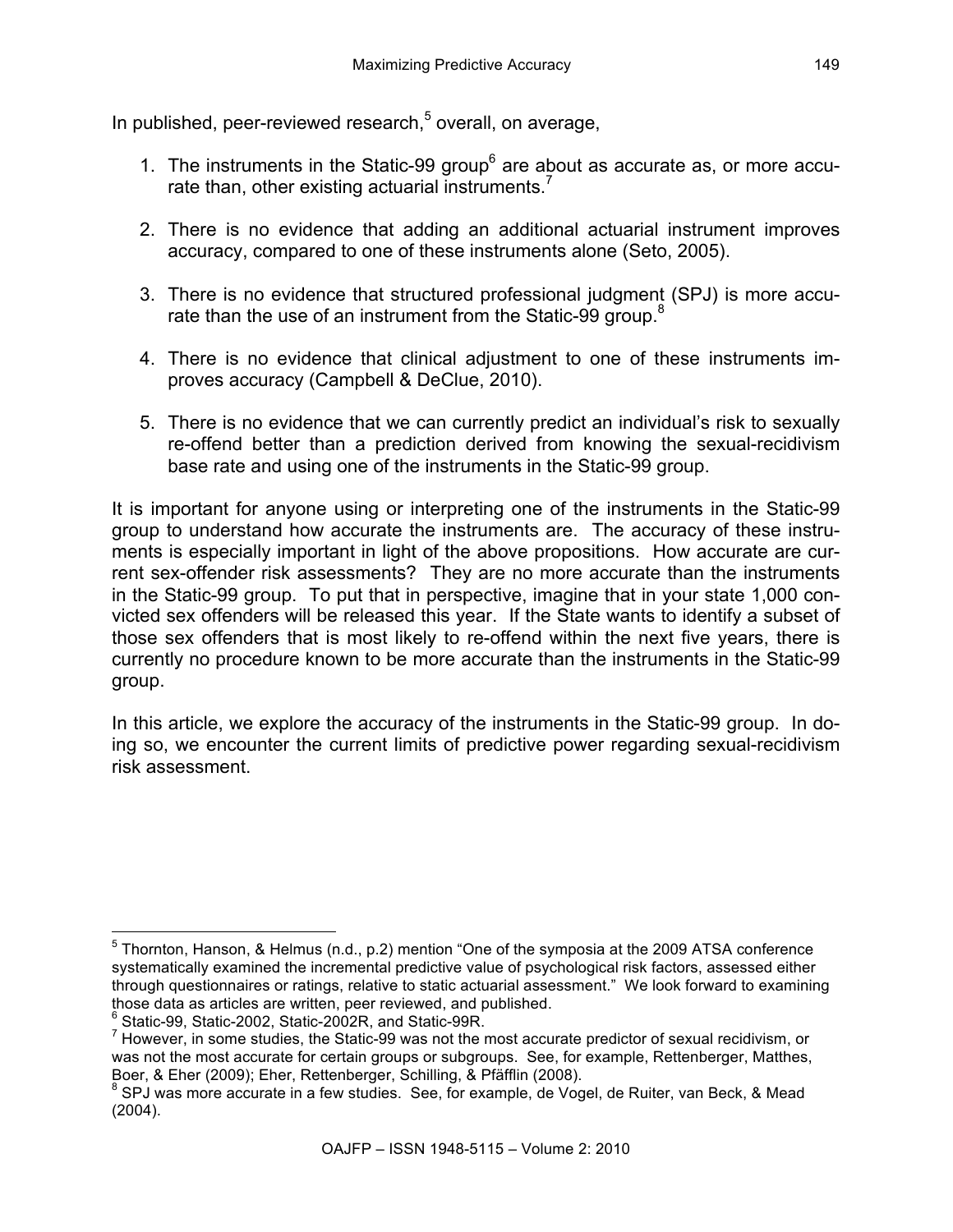# **Actuarial Instruments**

# **A. Relative Risk versus Absolute Risk**

The instruments in the Static-99 group (see www.static99.org)<sup>9</sup> are the most frequently used and most widely researched actuarial instruments for assessing sex-offender recidivism risk (Helmus, Hanson, & Thornton, 2009). The Static-99 includes 10 items assessing static, historical factors (such as offense history, marital history, and victim gender). The predictive accuracy of the Static-99 was originally expressed in terms of relative risk (Hanson & Thornton, 2000). Relative risk refers to an offender's risk level compared to other offenders. Correlation coefficients, Area-under-the-Curve values (AUC), mean differences (Cohen's d), and regression coefficients have been used to identify the accuracy of relative-risk estimates (Helmus, 2009; Helmus, Hanson, & Thornton, 2009).

Unlike relative risk, absolute risk refers to the expected probability of sexual reoffending (e.g., 52% of offenders sharing this offender's offense history sexually reoffend over a 15-year follow-up). Actuarial risk instruments such as the Static-99 rely on explicitly defined rules identifying which risk factors are considered, how they are scored, and how the factors are combined mathematically to yield an objective risk estimate (Murrie, et al., 2009). In her master's thesis (which heralded the development of the Static-99R), Helmus (2009) noted, "Absolute risk information is required in certain high-stakes evaluations, notably sex offender civil commitment statutes in the United States" (p. 7- 8).

In the United States, sex-offender civil-commitment statutes have been established in 20 states<sup>10</sup> and by the federal government. Typically, such civil commitment requires a finding that the person has a mental abnormality or personality disorder that makes him or her likely to engage in sexual violence if he or she is not confined. A person committed under such a law is labeled a "sexually violent predator" (SVP). The ultimate decision for the judge or jury is whether the person meets the jurisdiction's SVP criteria, and it is a binary decision: meets criteria or does not meet criteria. The risk assessment undergirding one prong of the ultimate decision is itself binary. Is this person considered likely<sup>11</sup> to engage in future acts of sexual violence if not confined: yes or no?

## **B. Binary Classification**

In 1991, Birnbaum and Sheps presented a clear, concise introduction for professionals in their article, "Validation of New Tests." We recommend their article, and we use their ideas here. More recent descriptions are provided elsewhere (including encyclopedia

<sup>&</sup>lt;sup>9</sup> Helmus, Hanson, and Thornton (2009) declare that www.static99.org is the "Static-99 official website."

<sup>10</sup> Arizona, California, Florida, Illinois, Iowa, Kansas, Massachusetts, Minnesota, Missouri, Nebraska, New Hampshire, New Jersey, New York, North Dakota, Pennsylvania, South Carolina, Texas, Virginia, Washington, and Wisconsin.

 $11$  "Likely" can be defined by statute or case law, or it can be deliberately left vague. In this article, unless otherwise stated, we treat "likely" as meaning "more likely than not."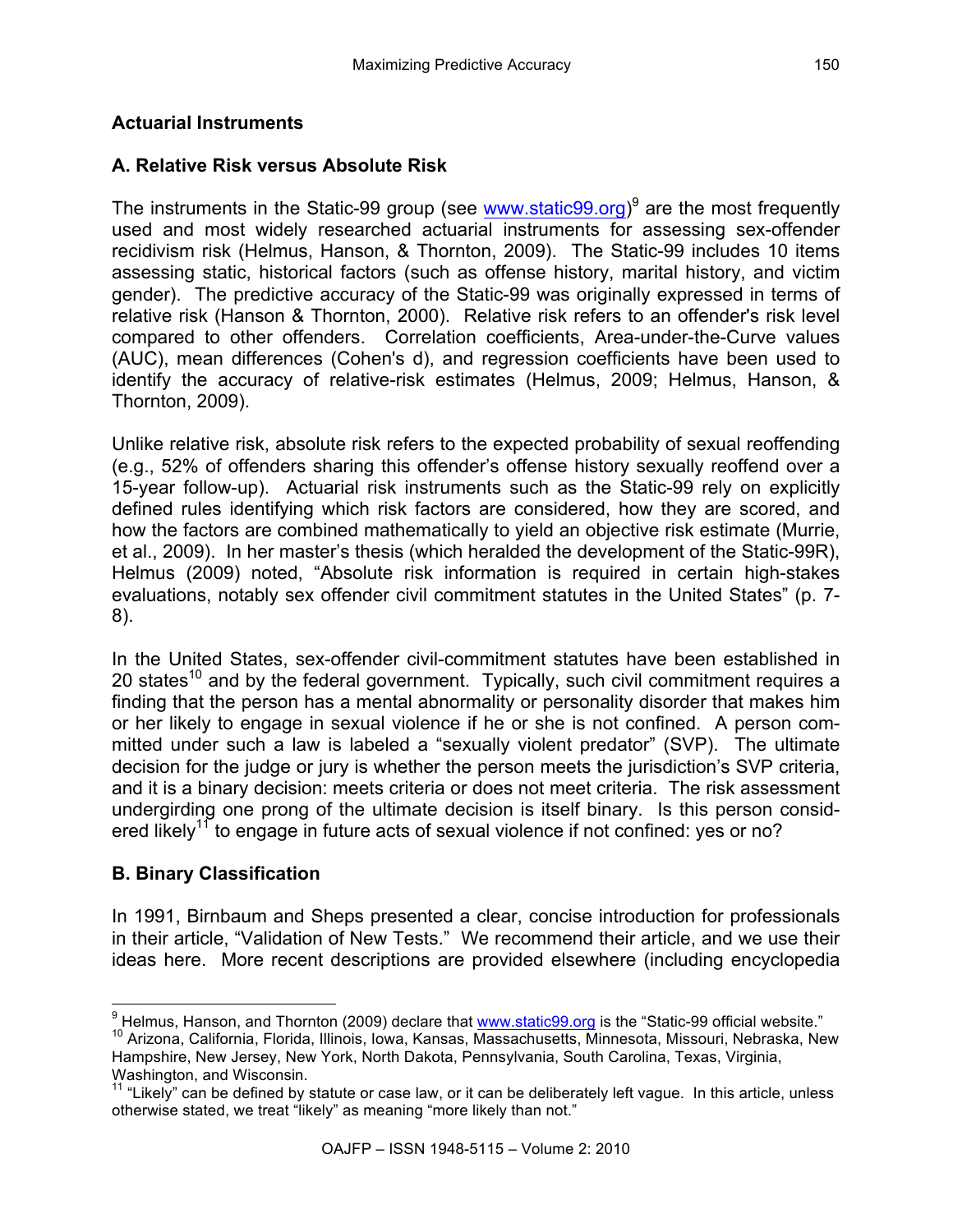articles on the Internet). For more sophisticated readers, we recommend Frederick and Bowden (2009). Our goal here is to provide an introduction that should be readily understood by clinical evaluators.

Birnbaum and Sheps (1991, pp. 622-625) write as follows:

Tests may provide valuable information for identification and prediction functions. . . . The importance of information from specific tests depends on their validity and utility. . . . Poorly validated tests can produce harmful, misleading results. . . . A criterion standard, providing the so-called 'gold standard' cases, traditionally forms the basis for evaluating validity of diagnostic tests. This standard may be gold in name only because it is nothing more than the most accurate currently accepted test. Two x two tables are used to generate statistical summaries of accuracy from the perspective of a test (sensitivity and specificity) or from the perspective of test subjects and clinicians (predictive value of positive and negative results). Predictive values change as a function of sensitivity, specificity, and case prevalence [base rate]. . . . Precision of these estimates is a function of sample size, and confidence intervals are more informative than point estimates alone. Moreover, if cases or noncases selected for validation test sets are not typical of settings in which a test is to be used, various biases and limits to generalization may render the validation results specious. . . . It is important to remember that tests developed from mathematical models are forced to fit the data in training sets, so criterion validity should be assessed by applying the model to additional, independent data. . . . In conclusion, tests must be shown to be sufficiently precise, accurate, and reliable for their intended purpose.

An actuarial risk-assessment tool such as the Static-99 can be used in SVP cases to assist with the binary decision of whether the person is likely to engage in new acts of sexual violence if not confined. For each person facing SVP civil-commitment proceedings, one question is whether available evidence shows that he or she is likely to engage in sexual violence. Because there is no empirical evidence that adjusting Static-99 scores increases overall accuracy, we will explore the accuracy of the Static-99 when it is used as a pure-actuarial risk-assessment tool for SVP assessment. In this context, the Static-99 is a binary classification tool (Vrieze & Grove, 2008).

Binary classification is the task of classifying a group of people (here, people facing SVP commitment) into two groups (likely or not likely to engage in new acts of sexual violence) based on whether they have a particular property (a threshold score on the Static-99). As a classificatory or predictive instrument, the Static-99 relies on cut scores. All Static-99 scores above the cut score (e.g., 6 and above) rule in recidivism risk. All Static-99 scores below the cut score (e.g., 5 and below) rule out recidivism risk. Considerations of True Positive Rate (TPR) and False Positive Rate (FPR) influence the selection of cut scores. Cut scores can be selected to maximize TPR, to minimize FPR, or to maximize overall accuracy (Frederick & Bowden, 2009).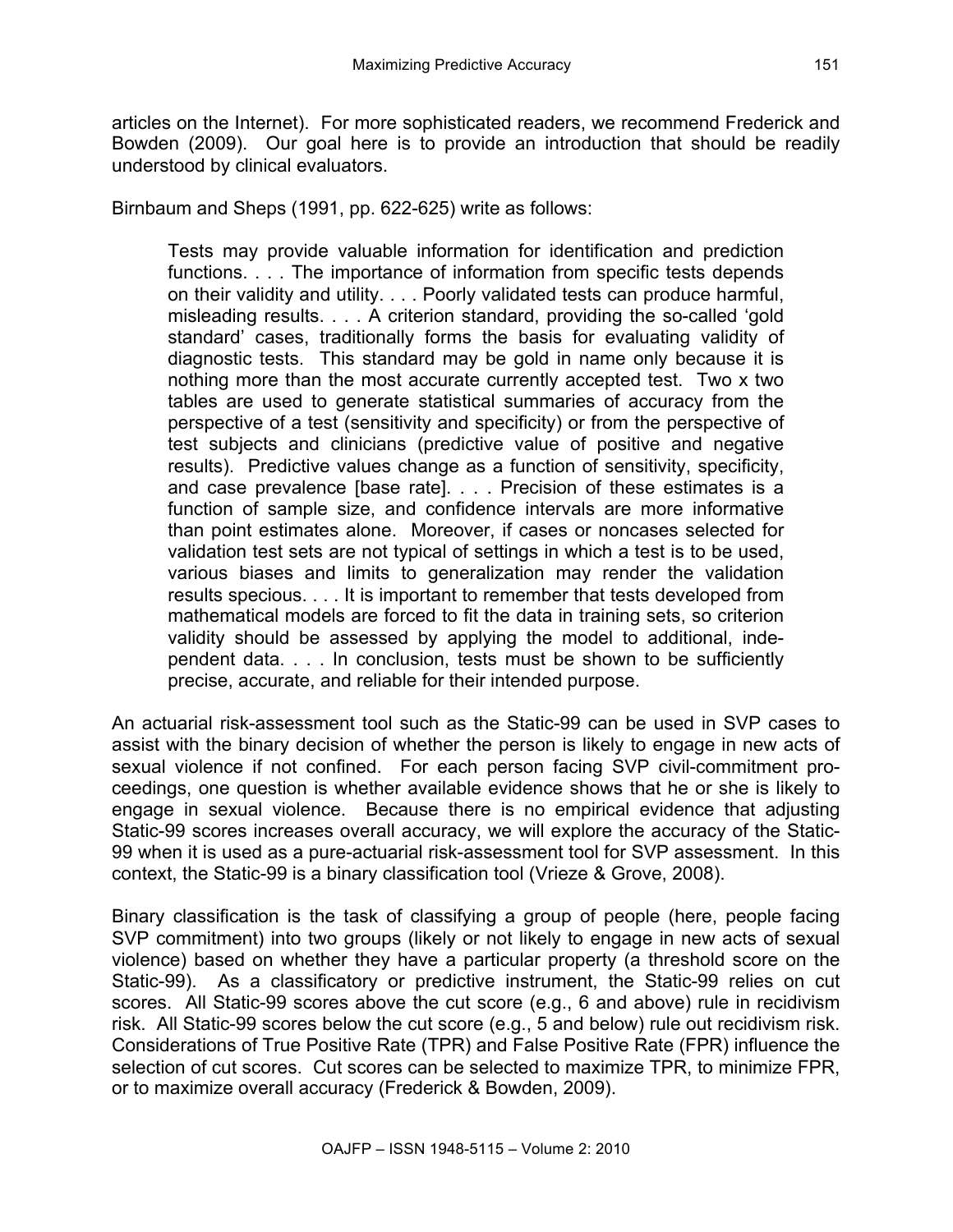In this article, unless otherwise stated, we will focus on cut scores that maximize overall accuracy. We use detected sexual recidivism<sup>12</sup> as the criterion standard for sexual recidivism.

## **C. Exploring the Accuracy of Actuarial Instruments**

When using an actuarial instrument, four outcomes can occur:

- True Positive: We predict the offender will reoffend, and he does reoffend.
- True Negative: We predict the offender will not reoffend, and he does not.
- False Positive: We predict the offender will reoffend, but he does not.
- False Negative: We predict the offender will not reoffend, but he does.

These values are typically presented in a  $2 \times 2$  table such as Table 1.<sup>13</sup>

|                              | Detected to Have                  | Not Detected to                     |                                                            |
|------------------------------|-----------------------------------|-------------------------------------|------------------------------------------------------------|
|                              | Reoffended                        | <b>Have Reoffended</b>              |                                                            |
| Predicted to                 | <b>True Positive (TP)</b>         | <b>False Positive (FP)</b>          | $\rightarrow$ Positive                                     |
| Reoffend                     |                                   |                                     | <b>Predictive Value</b><br>(PPV)                           |
| Not Predicted to<br>Reoffend | <b>False Negative</b><br>(FN)     | <b>True Negative (TN)</b>           | $\rightarrow$ Negative<br><b>Predictive Value</b><br>(NPV) |
|                              | <b>True Positive Rate</b><br>TPR` | <b>False Positive Rate</b><br>(FPR) |                                                            |

Table 1 A Model 2 X 2 Table for a Binary Classification Test

For a particular test, research data are plugged into the center four cells (TP, FP, FN, and TN). Then standard formulas can be used to calculate the following, all of which help users understand how accurate the test is at predicting recidivism.

- sample base rate (BR)
- true positive rate (TPR), also called sensitivity
- false positive rate (FPR)
- specificity
- positive predictive value (PPV)

 $12$  Generally, "detected sexual recidivism" is based on charges or convictions. This varies from study to study to study. See the original research articles for more specific descriptions of the samples.

<sup>&</sup>lt;sup>13</sup> See, for example, Clinical Calculator 1 at http://faculty.vassar.edu/lowry/VassarStats.html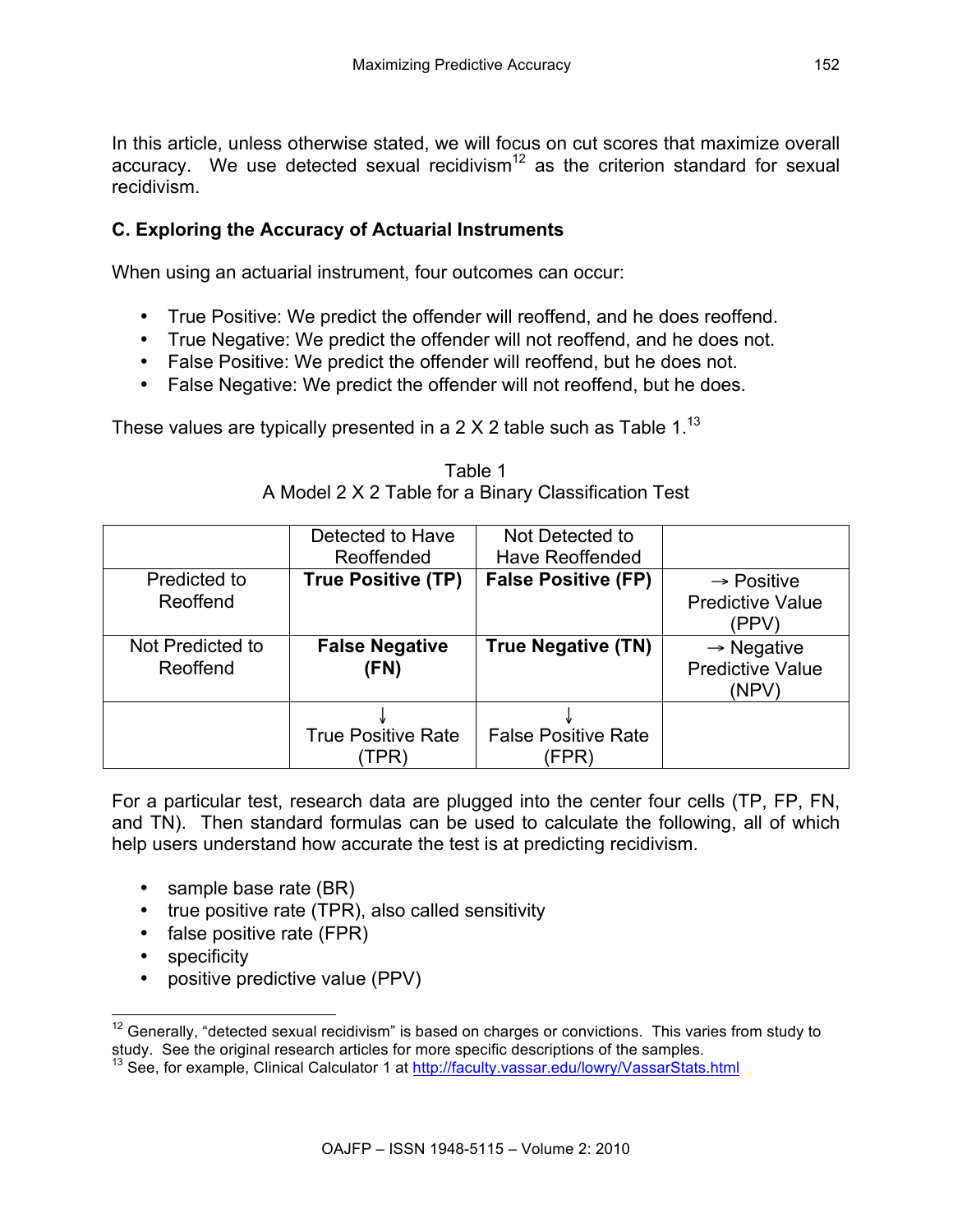• negative predictive value (NPV)

The sample *base rate (BR)* is the proportion of people with a condition. Here, it is the number of people detected to sexually recidivate in a particular sample within a specified time frame.

The *true positive rate (TPR),* also called *sensitivity,* is the proportion of actual positives that are identified. Here, it is the proportion of sexual recidivists that were correctly predicted to sexually reoffend. It is calculated as  $TP / (TP + FN)$ .

The *false positive rate (FPR)* is the proportion of people who were predicted to sexually reoffend, but who did not sexually reoffend. It is calculated as  $FP / (FP + TN)$ .

*Specificity* is the proportion of people who did not sexually recidivate who were predicted not to sexually recidivate. It is calculated as  $FP / (FP + TN)$ .

The *positive predictive value (PPV)* is the probability that a person will sexually reoffend, given a positive score on the test. It is calculated as  $TP / (TP + FP)$ .

The *negative predictive value (NPV)* is the probability that a person will not sexually reoffend, given a negative score on the test. It is calculated as TN  $/$  (FN + TN).

Addressing the accuracy of violence predictions, Hart, Webster and Menzies (1993, p. 698) recommended: "To help prevent future misinterpretations and to facilitate inspection and (re-) analysis by readers, we recommend that journal editors require authors to report in their manuscript the raw data for any 2 X 2 analyses. Such data are easily presented in the form of text or tables."

Consistent with the positions of Hart et al. (1993), Serin, and Brown (2000, p. 263) list as Commandment 8 in their "10 Commandments of Risk Assessment": "Thou shalt know thy false positive and false negative rates for specific cut offs." Additionally, Craig, Browne, and Stringer (2004, p. 8) advise, "Any risk classification compares prediction with actual outcome using 2 X 2 contingency tables." Consequently, the general acceptance of 2 X 2 contingency tables for assessing classification accuracy when predicting violence in general, and sexual violence in particular, is beyond dispute. These tables identify the levels of predictive accuracy obtained for any given cutoff $14$  score.

The prevailing paradigm for binary classification tests includes several assumptions, including the following (Frederick and Bowden, 2009):

- FPR and TPR are independent of any sample to which an individual belongs; therefore
- FPR and TPR are independent of local base rate (BR).
- However, overall accuracy is dependent on local base rate.

<sup>&</sup>lt;sup>14</sup> Here, we use "cutoff score" and "cut score" interchangeably.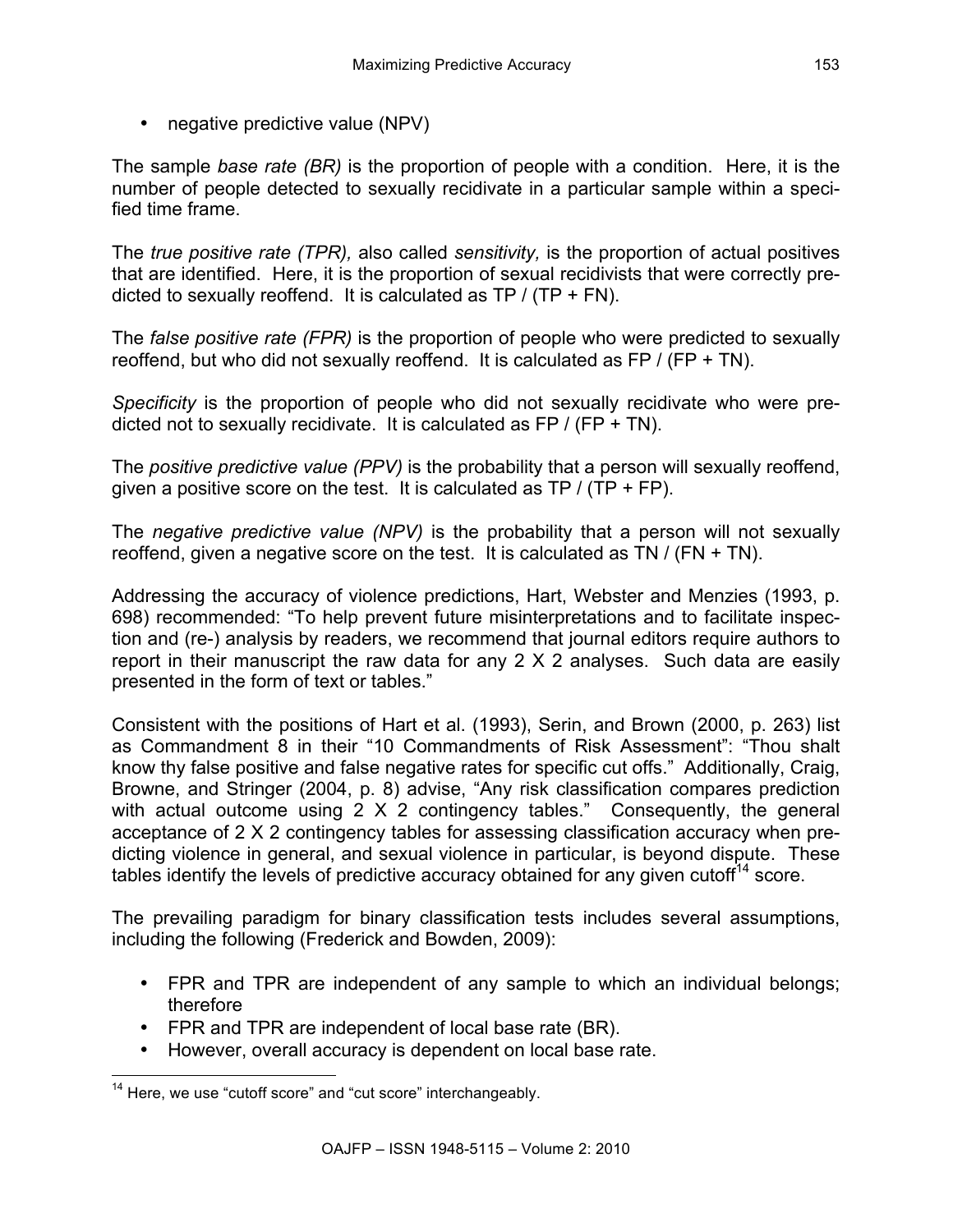With those assumptions, researchers can evaluate the accuracy of different riskassessment instruments. Clinical evaluators can use available research about the accuracy of various risk-assessment tools as they consider which tool to use in an applied context (e.g., the next person referred for a risk assessment).

## **D. Interpreting an Individual's Test Score**

Heilbrun et al. (2009, p. 352) write the following:

The appropriate use of actuarial strategies in a forensic context in which a prediction is requested involves using tools that have been derived and validated on appropriately large samples, and communicating in terms of probability or frequencies, while concurrently citing the margin of error, emphasizing the usefulness of extreme categories, and describing the increased uncertainty when group-based data are applied to single cases. If evaluators report precise probability estimates, they should also report the known confidence intervals and the implications of the confidence intervals for the accuracy of the estimate. If there are no known confidence intervals, however, then evaluators should not communicate a precise numerical estimate of risk because the precision of such an estimate cannot be evaluated.

After a particular risk-assessment instrument has been selected and an individual person's score is calculated, a utility derived from the classification table can help a clinician interpret the test score. Positive Predictive Value (PPV) tells the probability that the person would recidivate, given a positive test score. Negative Predictive Power (NPV) tells the probability that the person would not recidivate, given a negative test score. Confidence intervals help to communicate how precise (or imprecise) the probability estimate is.

The prevailing paradigm for binary classification tests includes these assumptions (Frederick and Bowden, 2009):

- PPV and NPV are dependent on the sample to which an individual belongs, therefore
- clinicians must know (or reasonably estimate) local BR in order to use a riskassessment tool to guide risk assessment in any individual case.

We will consider individual test-score interpretation more fully after further exploration of classification accuracy.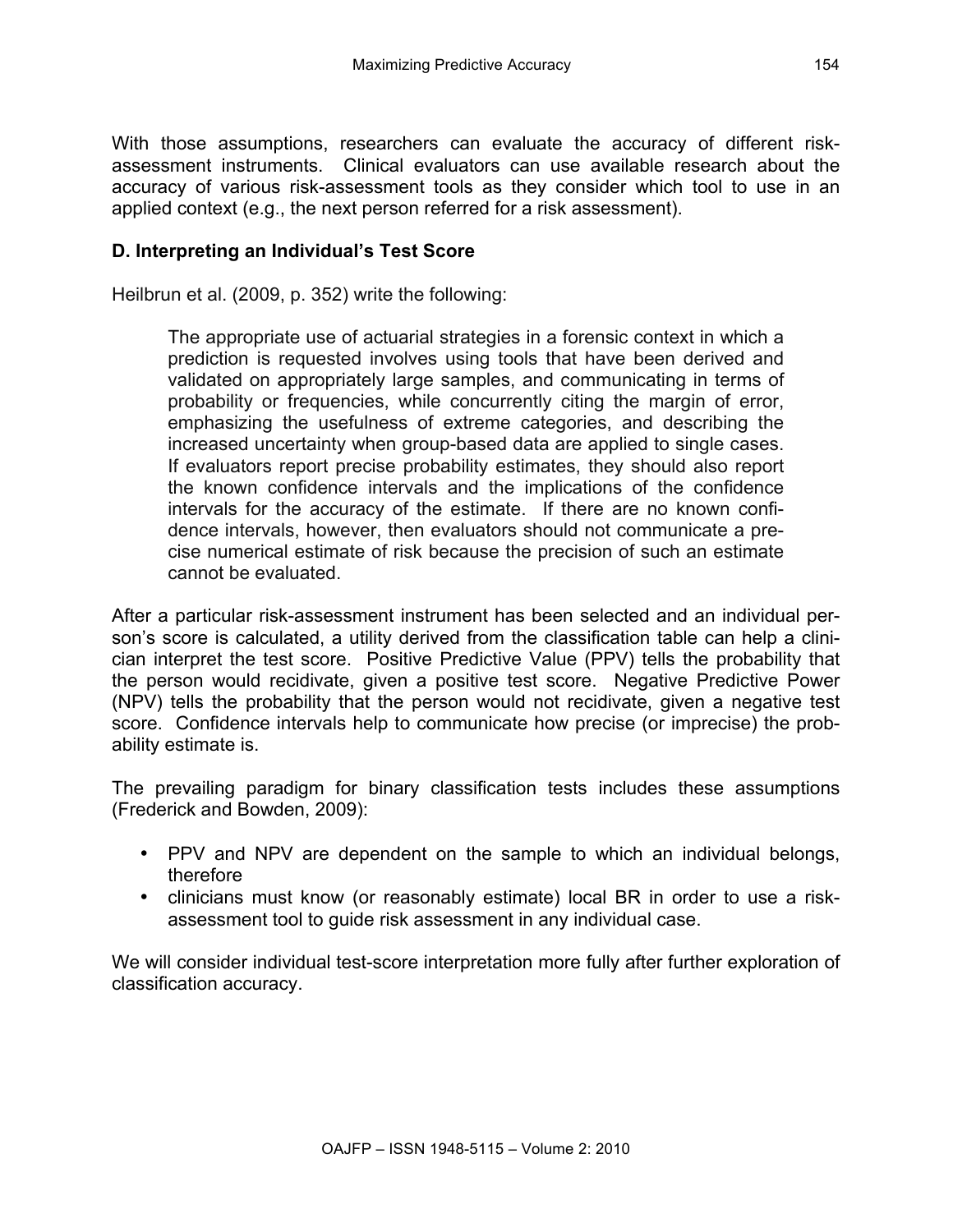#### **The Original Static-99 Normative Data**

#### **A. Classification Tables**

The original Static-99 normative data (Hanson & Thornton, 2000) consisted of 1,086 previously convicted sex offenders, followed for an average of 15 years. In this sample, 52% percent were from Canada, 48% were from the United Kingdom; 69% were child molesters, 31% were rapists. Recidivism was defined by conviction for this sample except for 142 Canadian offenders. For them, recidivism was defined by criminal charges or readmission to the facility. Table 2 summarizes the normative data for the Static-99 as reported by Hanson and Thornton (2000). In particular, this table summarizes the frequency of detected sex-offense recidivists and non-recidivists at each score. The data found in Table 2 allow computing the accuracy levels of the Static-99 using 2 X 2 contingency tables, across any cutoff score ranging from 1 to 6.

| Score         | N     | 15-year         | Detected to | Not Detected to |
|---------------|-------|-----------------|-------------|-----------------|
|               |       | <b>Detected</b> | Have        | Have            |
|               |       | Recidivism      | Reoffended  | Reoffended      |
|               |       | Rate            |             |                 |
|               | 107   | .13             | 14          | 93              |
|               | 150   | .07             | 11          | 139             |
| $\mathcal{P}$ | 204   | .16             | 33          | 171             |
| 3             | 206   | .19             | 39          | 167             |
|               | 190   | .36             | 68          | 122             |
| 5             | 100   | .40             | 40          | 60              |
| $6+$          | 129   | .52             | 67          | 62              |
| Totals        | 1,086 | .25             | 272         | 814             |

Table 2 Fifteen-Year Detected Sexual Recidivism Rate in the Static-99 Normative Sample (Hanson & Thornton, 2000)

Table 2 (above) shows that, for every Static-99 score below 6, most people are not detected to sexually reoffend. Slightly more than half of those with a score of 6 or higher were detected to sexually re-offend. If we decided to use a cutoff score of 6 on the Static-99 (predicting that everyone with a score of 6 or higher would re-offend and everyone with a score of 5 or lower would not re-offend), how many false positives, false negatives, etc., would occur?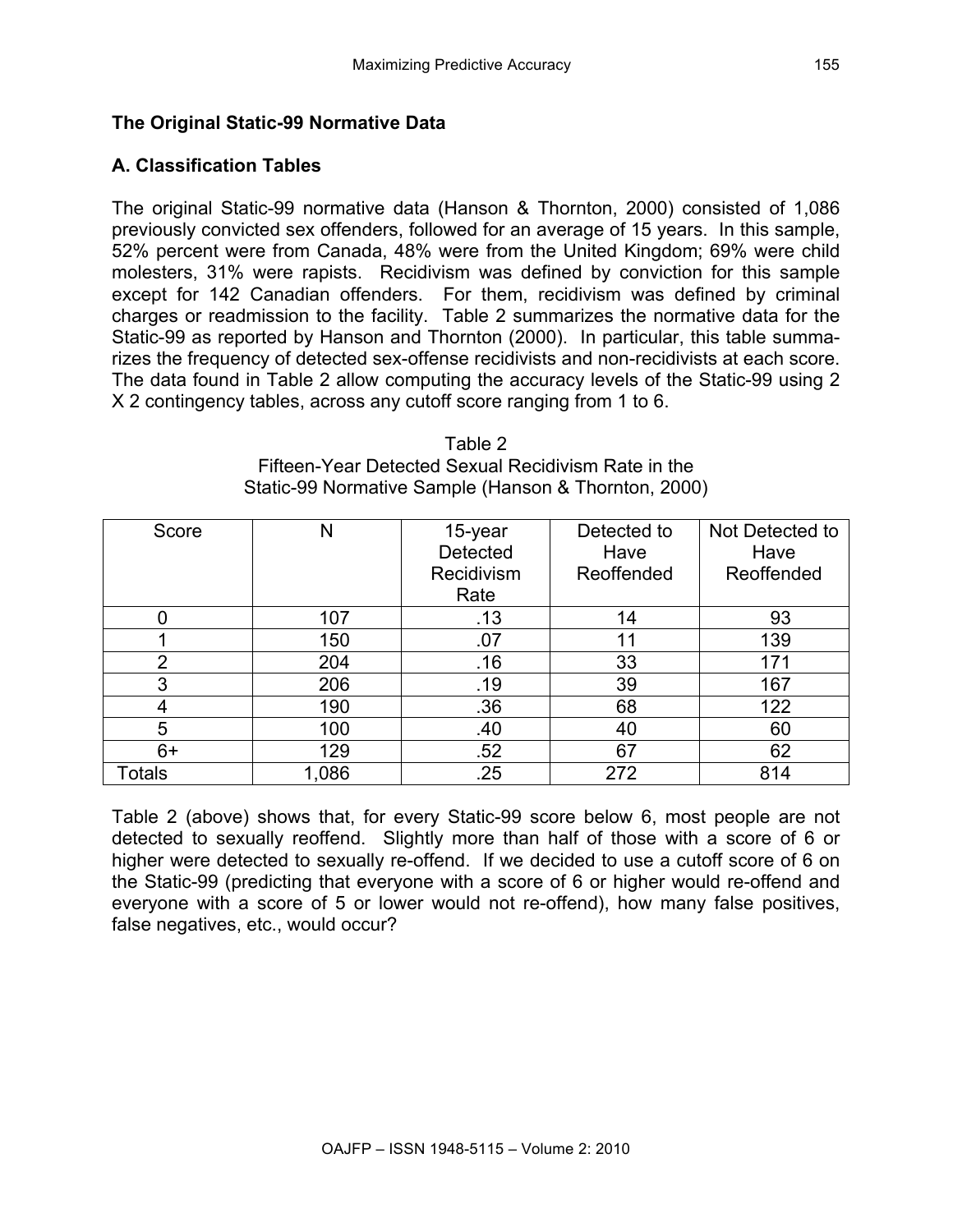Table 3 (below) helps us consider the accuracy of the Static-99 with a cutoff score of 6.

|                  | Detected to Have | Not Detected to        | Totals |
|------------------|------------------|------------------------|--------|
|                  | Reoffended       | <b>Have Reoffended</b> |        |
| Predicted to     | 67               | 62                     | 129    |
| Reoffend         | TP)              | (FP)                   |        |
| Not Predicted to | 205              | 752                    | 957    |
| Reoffend         | (FN)             | (TN)                   |        |
| Totals           | 272              | 814                    | 086    |

Table 3 Accuracy Levels for Static-99 Cutoff of 6 or Higher Normative Sample, 15-Year Follow-up

Sample BR = .25, TPR (Sensitivity) = .25, FPR = .08, Specificity = .92 Overall Accuracy at this BR = .7541, PPV at this BR = .52, NPV at this BR = .79

With Table 3, we can see that about 52% (67 of 129) of the people predicted to reoffend were detected to reoffend. In other words, there are 67 true positives (TPs), slightly more than the 62 false positives (FPs). The table provides a way of addressing other important questions. Of the 272 people detected to reoffend, how many would be classified as predicted to reoffend based on their Static-99 scores? That is the true positive rate (TPR), also called Sensitivity. In this case, TPR is about .25 (67/272). Most (205 of 272, or about 75%) of the people who are detected to recidivate would be "missed" by the Static-99 if we use a cut score of 6. When we use a cut score of 6 to predict that someone will not sexually recidivate, we are correct 92% of the time (752 of 814). The false positive rate (FPR) is .08 (62/814). Specificity is .92 (752/814).

Overall, how accurate is classification using a cut score of 6 on the Static-99 when the base rate is .25? With 67 true positives and 752 true negatives, we correctly classify 819 of the 1086 cases, which is 75%. How does that compare to "betting the base rate"? Table 2 reminds us that if we simply predicted that no one would be detected to sexually reoffend, we would be correct for 814 of the 1086 cases. The difference in overall accuracy is trivial; either way (using a cut score of 6 or predicting that no one will be detected to recidivate) leads to about 75% overall accuracy.<sup>15</sup>

Positive Predictive Value (PPV) tells us the conditional probability that a person predicted to sexually recidivate will actually be detected to have sexually recidivated. This value varies with the base rate. PPV is the number of true positives (TP) divided by the total number predicted to recidivate (TP + FP). For the data in Table 3, PPV is 67/129, or .52.

Negative Predictive Value (NPV) tells us the conditional probability that a person predicted to not sexually recidivate will not be detected to have sexually recidivated. It, too,

 $15$  We recognize, of course, that there are tremendous practical implications to the choice of using a cut score of 6 versus predicting no one will recidivate, but at this point, we restrict our focus to classification accuracy.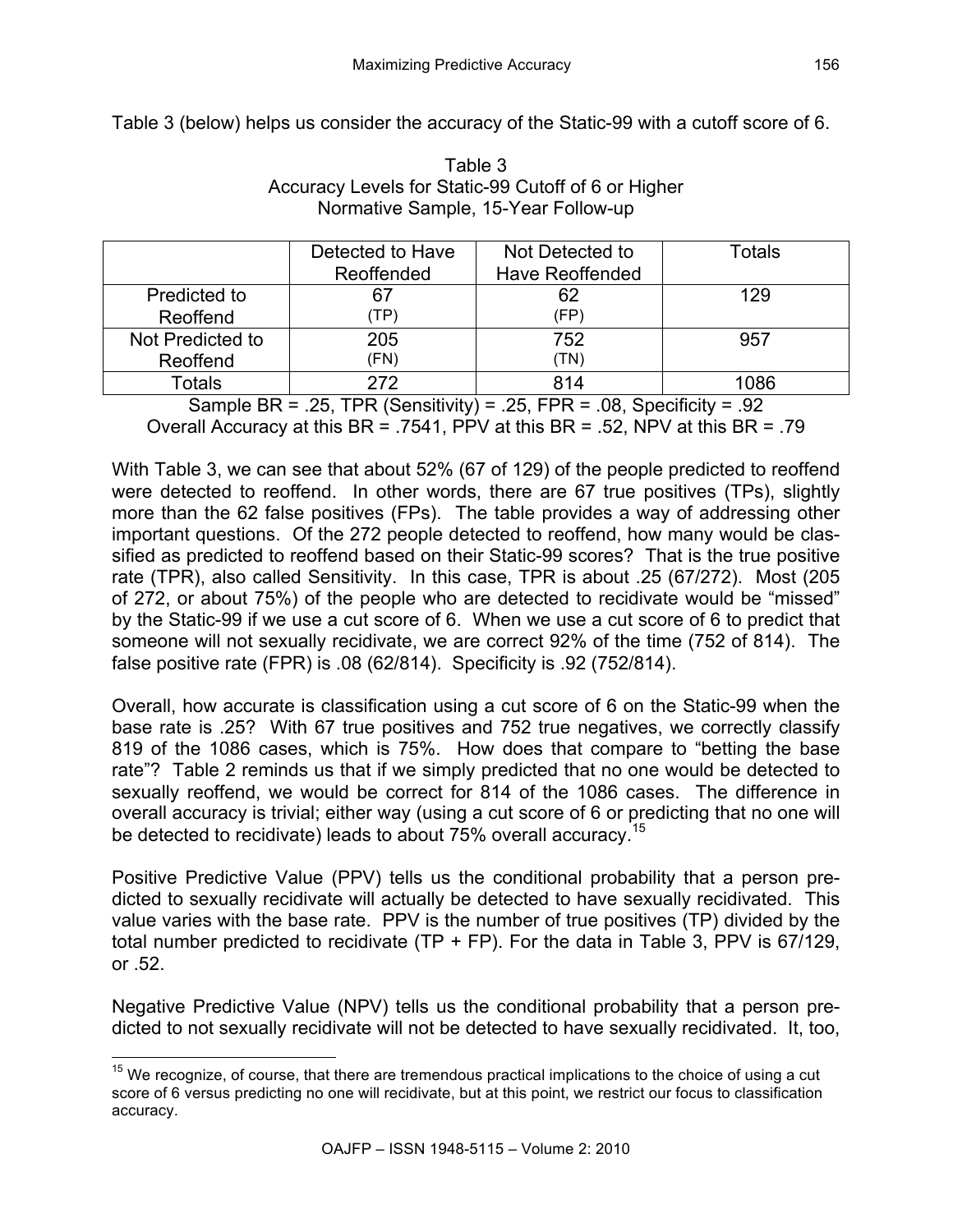varies with the base rate. NPV is the number of true negatives (TN) divided by the total number predicted to not recidivate  $(FN + TN)$ . For the data in Table 3, NPV is 752/957, or .79.

What would happen if we wanted to decrease the number of false negatives (people predicted not to recidivate, but who are detected to recidivate)? Table 4 helps us see the accuracy tradeoffs that would ensue.

| Table 4                                             |
|-----------------------------------------------------|
| Accuracy Levels for Static-99 Cutoff of 4 or Higher |
| Normative Sample, 15-Year Follow-up                 |

|                  | Detected to Have | Not Detected to        | Totals |
|------------------|------------------|------------------------|--------|
|                  | Reoffended       | <b>Have Reoffended</b> |        |
| Predicted to     | 175              | 244                    | 419    |
| Reoffend         |                  |                        |        |
| Not Predicted to | 97               | 570                    | 667    |
| Reoffend         |                  |                        |        |
| Totals           | 272              | 814                    | 1086   |

Sample BR = .25, TPR (Sensitivity) = .64, FPR = .30, Specificity = .70 Overall Accuracy at this BR = .6860, PPV at this BR = .42, NPV at this BR = .85

What happens if we choose a cut score of 13 or higher for this sample? Because the highest score possible on the Static-99 is 12, a cut score of 13 means that we predict that no one will sexually recidivate.

> Table 5 Accuracy Levels for Static-99 Cutoff of 13 or Higher Normative Sample, 15-Year Follow-up

|                  | Detected to Have<br>Reoffended | Not Detected to<br><b>Have Reoffended</b> | Totals |
|------------------|--------------------------------|-------------------------------------------|--------|
| Predicted to     |                                |                                           |        |
| Reoffend         |                                |                                           |        |
| Not Predicted to | 272                            | 814                                       | 1086   |
| Reoffend         |                                |                                           |        |
| Totals           | 272                            | 814                                       | 1086   |

Sample BR = .25, TPR (Sensitivity) = .00, FPR = .00, Specificity = 1 Overall Accuracy at this BR = .7495, PPV is undefined, NPV at this BR = .75

Table 5 shows that, with a base rate of .25 and a cut score of 13, we would correctly classify 75% of the cases. With these data, "betting the base rate" is about as accurate as using a cut score of 6 (see Table 3). Using a cut score of 6 is slightly more accurate than predicting that no one will be detected to recidivate. Either way, overall accuracy is about 75%.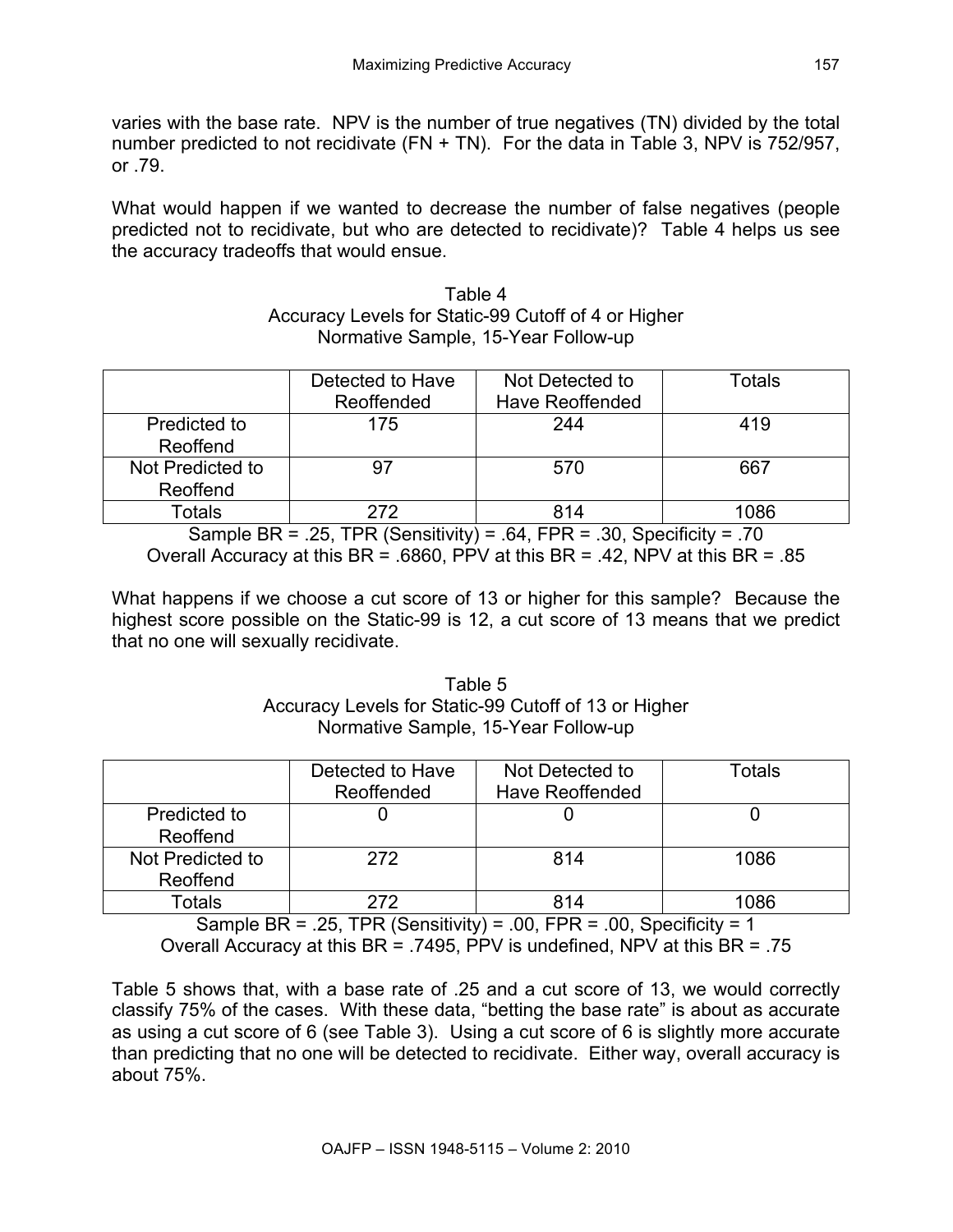We calculated accuracy tables for other cut scores for the Static-99 normative samples (Hanson & Thornton, 2000). No other cut score in any of the samples (5-year, 10-year, 15-year) yielded greater overall accuracy than that obtained by using a cut score of either 6 or 13 in the 15-year sample (as shown in Tables 3 and 5, above).

# **B. Discussion**

The data and analyses so far tell us that, with a base rate of detected sexual recidivism of .25, the overall accuracy of the Static-99 is, at best, 75%, which happens to be about equal to that of "betting the base rate," *i.e.,* estimating that no one will sexually reoffend. In samples with a higher base rate, the Static-99 can classify individuals with greater accuracy. In samples with a lower base rate, use of the Static-99 will inevitably lead to more false-positive classifications than true positives.

## **Recent Research with the Static-99**

#### **A. Lower Sexual-Recidivism Rates**

In recent years, detected sexual recidivism rates have dropped dramatically. Helmus, Hanson, and Thornton (2009) reported that, for samples of sex offenders released from confinement more recently (1990 and later), detected sexual recidivism rates may be as much as 59% lower than those in the Static-99 original samples. One place to see varying sexual recidivism rates across samples is in Table 6 (below), which is adapted from Helmus's 2009 master's thesis (available at www.static99.org). *The reader should note that several of the datasets in the following table are from unpublished manuscripts (see References).*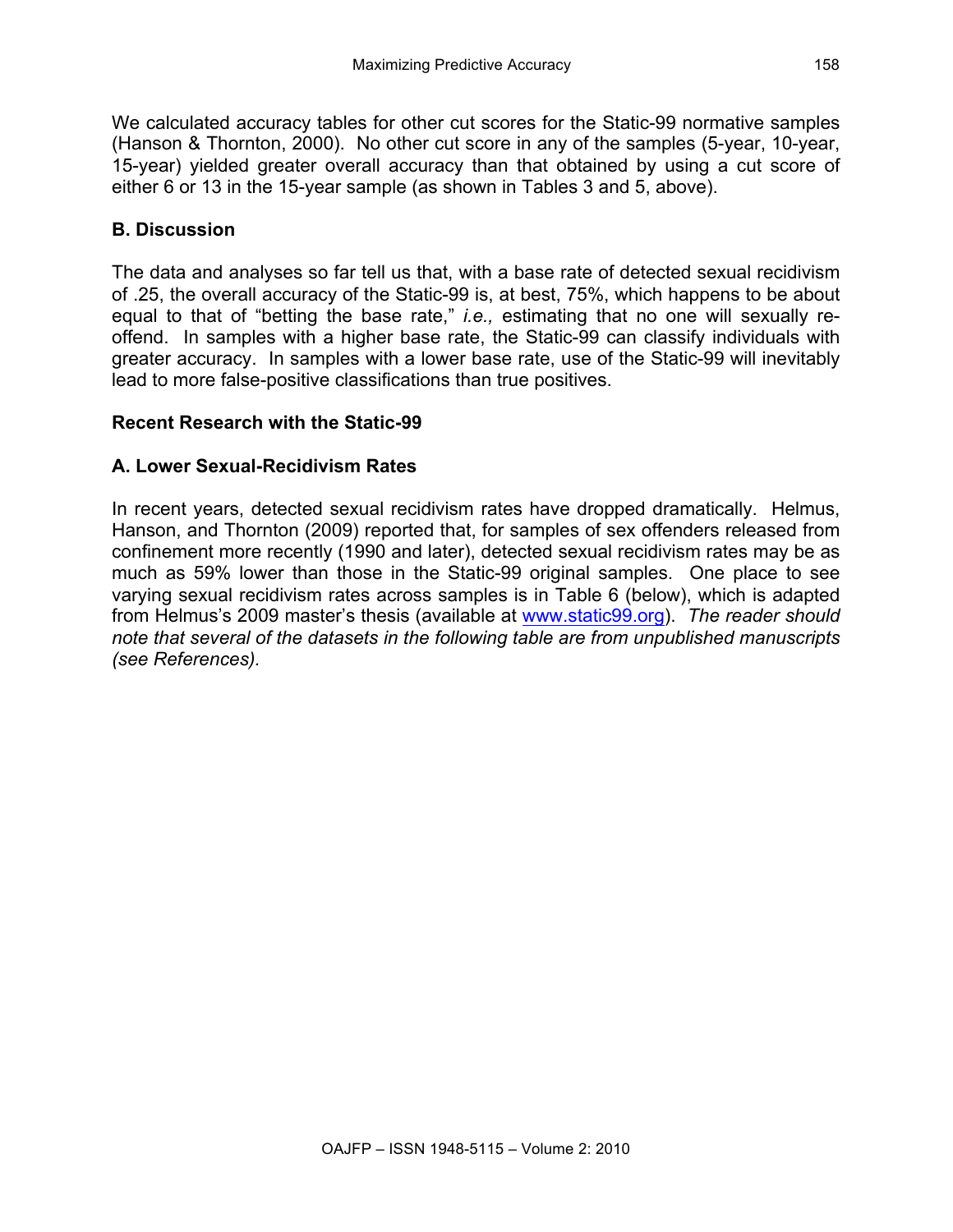#### Table 6 5-Year Recidivism Rates for Several Recent Studies (Sorted from Lowest Detected Sexual Recidivism to Highest) [Adapted From Helmus (2009) Appendix E]

| Study                                            | N     | Detected to Have<br>Recidivated (%) | Not Detected to<br><b>Have Recidivated</b> |
|--------------------------------------------------|-------|-------------------------------------|--------------------------------------------|
| Cortoni & Nunes (2007)                           | 17    | 0(0.0)                              | 17                                         |
| Hanson et al. (2007)                             | 31    | 0(0.0)                              | 31                                         |
| Eher et al. (2008)                               | 151   | 3(2.0)                              | 148                                        |
| Boer (2003)                                      | 299   | 11(3.7)                             | 288                                        |
| Långström (2004)                                 | 1278  | 69 (5.4)                            | 1209                                       |
| Johansen (2007)                                  | 272   | 16(5.9)                             | 256                                        |
| Ternowski (2004)                                 | 247   | 16 (6.5)                            | 231                                        |
| Craissati et al. (2008)                          | 200   | 15(7.5)                             | 185                                        |
| Swinburne Romine et al. (2008)                   | 569   | 48 (8.4)                            | 521                                        |
| <b>Bigras (2007)</b>                             | 207   | 19 (9.2)                            | 188                                        |
| Harkins & Beech (2007)                           | 197   | 19 (9.6)                            | 178                                        |
| Epperson (2003)                                  | 150   | 16 (10.7)                           | 134                                        |
| Hill et al. (2008)                               | 73    | 8(11.0)                             | 65                                         |
| Allan et al. (2007)                              | 298   | 35(11.7)                            | 263                                        |
| Wilson et al. (2007a & b)                        | 103   | 12(11.7)                            | 91                                         |
| Bartosh et al. (2007)                            | 90    | 12(13.3)                            | 78                                         |
| <b>Brouillette-Alarie &amp; Proulx</b><br>(2008) | 199   | 29 (14.6)                           | 170                                        |
| Bonta & Yessine (2005)                           | 101   | 19 (18.8)                           | 82                                         |
| Bengtson (2008)                                  | 310   | 61 (19.7)                           | 249                                        |
| Haag (2005)                                      | 198   | 39 (19.7)                           | 159                                        |
| Nicholaichuk (2001)                              | 168   | 38 (22.6)                           | 130                                        |
| Knight & Thornton (2007)                         | 433   | 107 (24.7)                          | 326                                        |
| 22 studies                                       | 5,591 | 592 (10.6)                          | 4,999                                      |

| Range        | <b>Number of Studies</b> |
|--------------|--------------------------|
| $0 - 5%$     |                          |
| $5.01 - 10%$ |                          |
| 10.01-15%    |                          |
| 15.01-20%    |                          |
| 20.01-25%    |                          |

In those studies, the 5-year detected sexual recidivism rate varied from 0 to 24.7%, with an overall recidivism rate of 10.6%.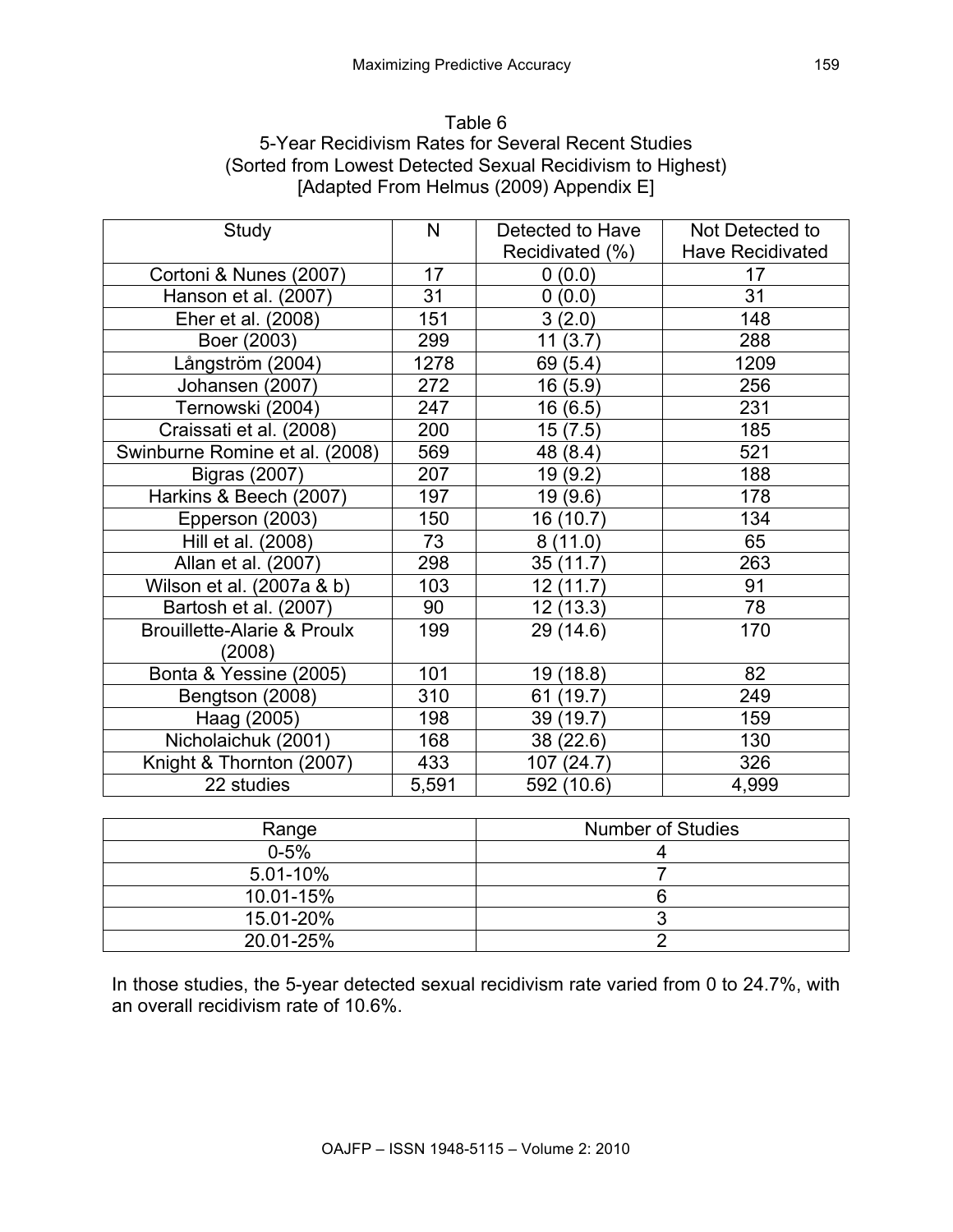# **B. Helmus (2009)**

Helmus (2009, p. 32) reports data from 9,261 previously convicted sex offenders:

Twelve samples were from Canada, six were from the United States, four were from the United Kingdom, and there was one each from Denmark, Austria, Holland, Sweden, Switzerland, Germany and New Zealand. Most offenders were from correctional settings (k=22), while 7 samples included offenders from mental health settings or mixed mental health and correctional settings. Of the 17 studies that that could be classified in terms of their treatment status, 9 samples were mostly treated (more than 75% of the sample), whereas 6 were mixed in their treatment exposure, and only 1 sample was mostly untreated.

The mean age for that sample was 40 (SD=12). Approximately 81 percent of this sample was released in 1990 or later. The average Static-99 score for this sample was 3.1  $(SD=2.2)$ .

Helmus (2009) shows sexual recidivism estimates from survival analysis for the original Static-99 development sample 1,086 people) and "current samples" (8,726 people) over 5, 10, and 15 years.16 We encourage readers to examine that data (Helmus's Table 9, on page 59 of her 2009 master's thesis, posted at www.static99.org). In our Table 7, we present data from the 15-year follow-up of the 8,726 offenders in Helmus's "current samples."

| Score  | <b>Initial N</b> | Sexual<br>Recidivism<br>Rate | Sexual<br><b>Recidivists</b> | <b>Not Sexual</b><br><b>Recidivists</b> |
|--------|------------------|------------------------------|------------------------------|-----------------------------------------|
|        | 1,075            | .055                         | 59                           | 1,016                                   |
|        | 1,375            | .104                         | 143                          | 1,232                                   |
| 2      | 1,461            | .086                         | 126                          | 1,335                                   |
| 3      | 1,386            | .186                         | 258                          | 1,128                                   |
| 4      | 1,196            | .204                         | 244                          | 952                                     |
| 5      | 842              | .290                         | 244                          | 598                                     |
| 6+     | 1,391            | .369                         | 513                          | 878                                     |
| Totals | 8,726            | .18                          | 1587                         | 7,139                                   |

#### Table 7 Sexual Recidivism Estimates from Survival Analysis at 15 Years Adapted from Helmus (2009, p. 59)

We constructed 2 X 2 contingency tables for the seven possible cut scores (0 through 6+). We present three of those tables in Appendix B.

 $16$  Helmus (2009) used survival analysis and Cox regression to compute estimates. See her thesis for details.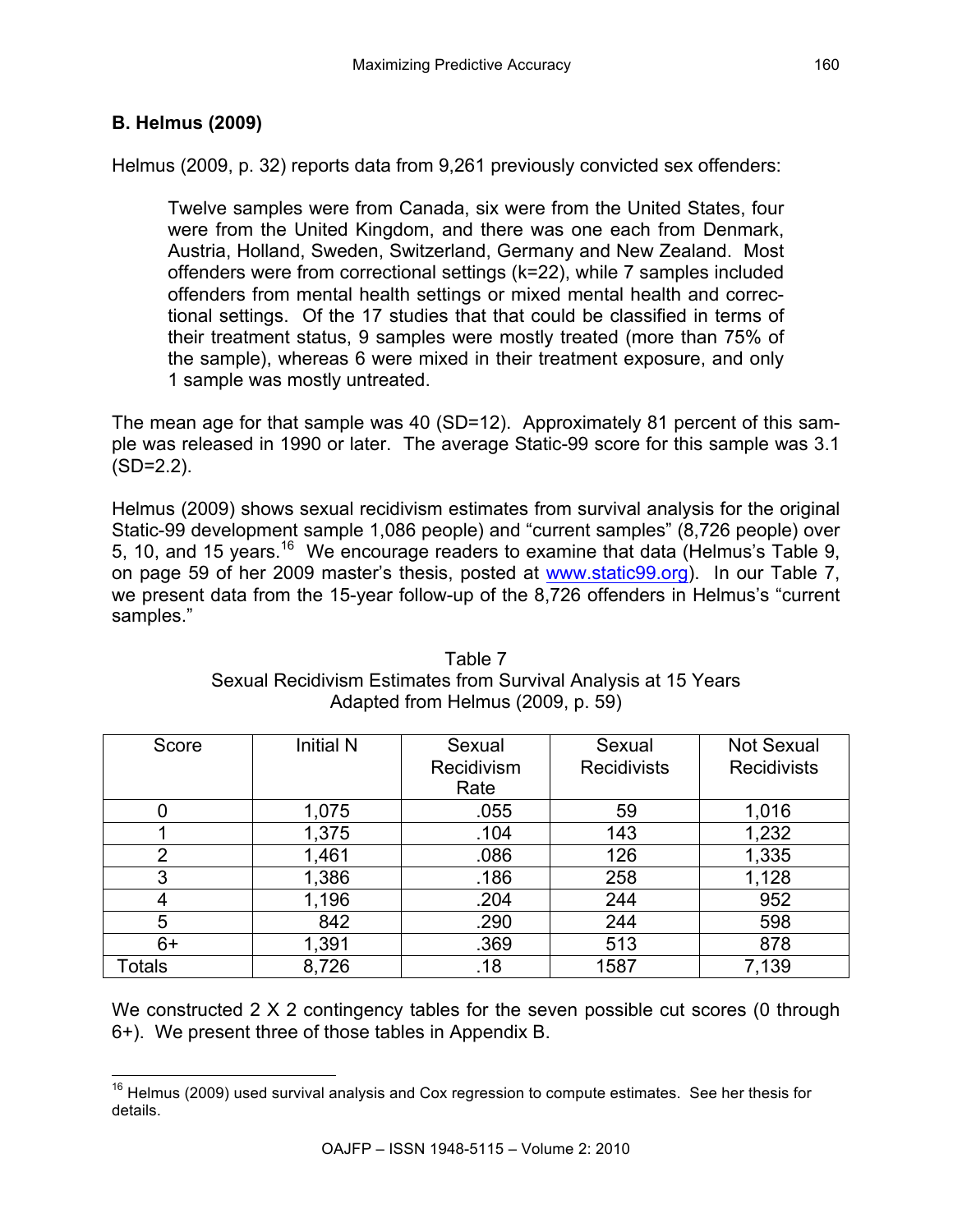For this dataset, overall accuracy is maximized with a cut score of 13, as shown in Table B-1 (see Appendix B for tables beginning with "B"). No one would be predicted to sexually reoffend, and overall accuracy is 82%.

For this dataset, the next-best accuracy is obtained with a cut score of 6, as in Table B-2. With a base rate of .18 and a cut score of 6, overall accuracy is 78%. Of the 1,391 people who would be predicted to sexually reoffend, 513 (37%) of them were detected sexual recidivists. Using detected sexual recidivism as the criterion standard and a cut score of 6, predictions that a person in this sample would sexually recidivate would be wrong 63% of the time.

# **C. Detailed Recidivism Tables Static-99 (October 2008)**

## **1. Combined Sample, 10-Year Follow-up**

Posted on the Official Website of the Static-99, in a document called "Detailed Recidivism Tables Static-99 (October 2008)," Static-99 scores and recidivism data are presented for 1,621 offenders followed for 10 years. These data are labeled the "Complete Sample." The raw data for this sample are presented in Table 8.

Score N Detected Recidivism Rate Detected to Have Sexually Recidivated Not Detected to Have Sexually Recidivated 0 | 175 | .06 | 10 | 165 1 196 .05 9 187 2 226 .07 15 211 3 229 .17 40 189 4 | 272 | .18 | 49 | 223 5 178 .29 51 127 6 150 .33 49 101 7 105 .45 47 58 8 | 60 | .37 | 22 | 38 9 | 16 | .56 | 9 | 7 10 14 50 7 7 Totals | 1,621 | .19 | 308 | 1313

Static-99 Scores and Observed Sexual Recidivism within 10 Years (Complete Sample) Developed from Data Reported in Detailed Recidivism Tables Static-99 (October 2008)

Table 8

Earlier, we explored the accuracy of the Static-99 at various cut scores for the original sample, which had a detected sexual recidivism rate of .25. Now we explore the accuracy of the Static-99 when the detected sexual recidivism rate is .19. How accurate is the Static-99 when the base rate (BR) is .19, with a cutoff score of 6? See Table 9 (below).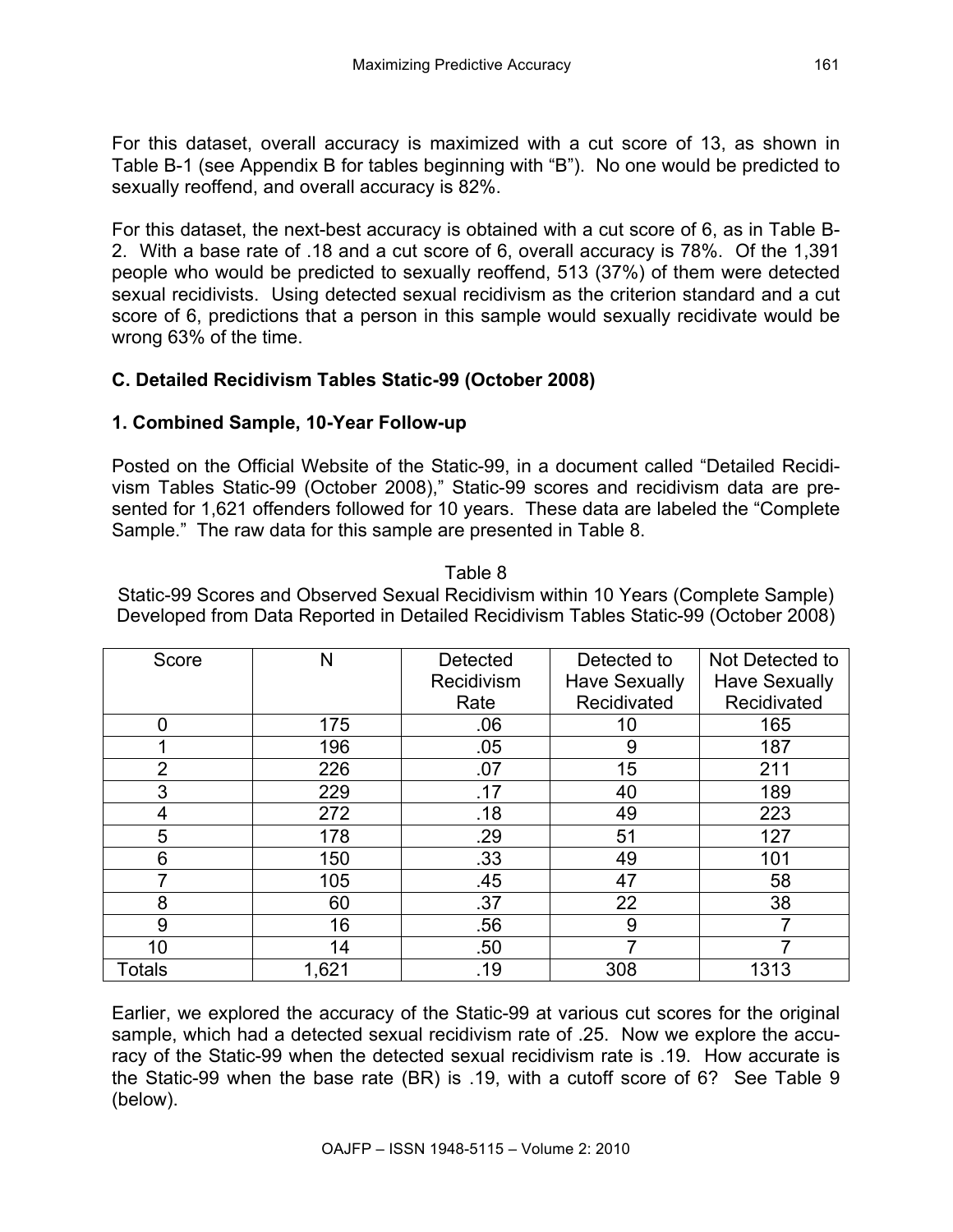| Table 9                                             |
|-----------------------------------------------------|
| Accuracy Levels for Static-99 Cutoff of 6 or Higher |
| Detailed Recidivism Tables Static-99 (October 2008) |
| Complete Sample, 10-Year Follow-up                  |

|                  | Detected to Have | Not Detected to        | Totals |
|------------------|------------------|------------------------|--------|
|                  | Reoffended       | <b>Have Reoffended</b> |        |
| Predicted to     | 134              | 211                    | 345    |
| Reoffend         |                  |                        |        |
| Not Predicted to | 174              | 1,102                  | 1,276  |
| Reoffend         |                  |                        |        |
| Totals           | 308              | 1,313                  | .621   |

Sample BR = .19, TPR (Sensitivity) = .44, FPR = .16, Specificity = .84 Overall Accuracy at this BR = .7625, PPV at this BR = .39, NPV at this BR= .86

The sample base rate (BR) is .19, meaning that 19% of the people in this sample were detected to sexually reoffend within the 10-year follow-up period. An evaluator who predicted that none of these people would be detected to sexually re-offend within the 10-year period would be correct 81% of the time. Could use of the Static-99 with a cut score of 6 improve the accuracy of prediction? As summarized in the table above, the true positive rate (TPR) is .44 (of the 308 people detected to have sexually reoffended, the Static-99 correctly identifies 44% of them). The false positive rate (FPR) is .16 (of the 1,313 people who were not detected to have sexually reoffended, 16% would be incorrectly predicted to sexually reoffend). The overall accuracy (true positives plus true negatives; 134 + 1,102) is .76, which is a decrease in overall accuracy compared to relying on the base rate alone. With a cut score of 6, the positive predictive value is 134/345, or .39. Of the 345 people who would be predicted to sexually reoffend, 134 (39%) of them were detected to have sexually reoffended. Using detected sexual recidivism as our criterion standard, the positive predictive value (PPV) tells us how many predictions that someone would sexually recidivate would be correct:  $39\%$ <sup>1</sup>

We calculated test utilities for the other possible cut scores (any score from 0 to 10) for this sample. Tables B-4 through B-7 (in Appendix B) present the findings for cut scores of 4, 8, 9, and 13 respectively.

For the 1,621 people included in the Complete Sample, 19% of them were detected to sexually recidivate within 10 years. Using detected sexual recidivism as our criterion standard, overall accuracy with the Static-99 is maximized with a cut score of 9. (This is slightly more accurate than predicting that no one will sexually re-offend.) With a cut score of 9, 30 (5%) of the people in the sample would be classified as predicted to sexually reoffend, and 16 (52%) of those predictions would be accurate.

 $17$  We encourage readers new to this type of analysis, and those who have not used these skills in recent years, to make sure that they understand the terms in this example before moving on. In the remainder of this paper, we assume that readers are familiar with terms and abbreviations such as BR, TPR, PPV, etc.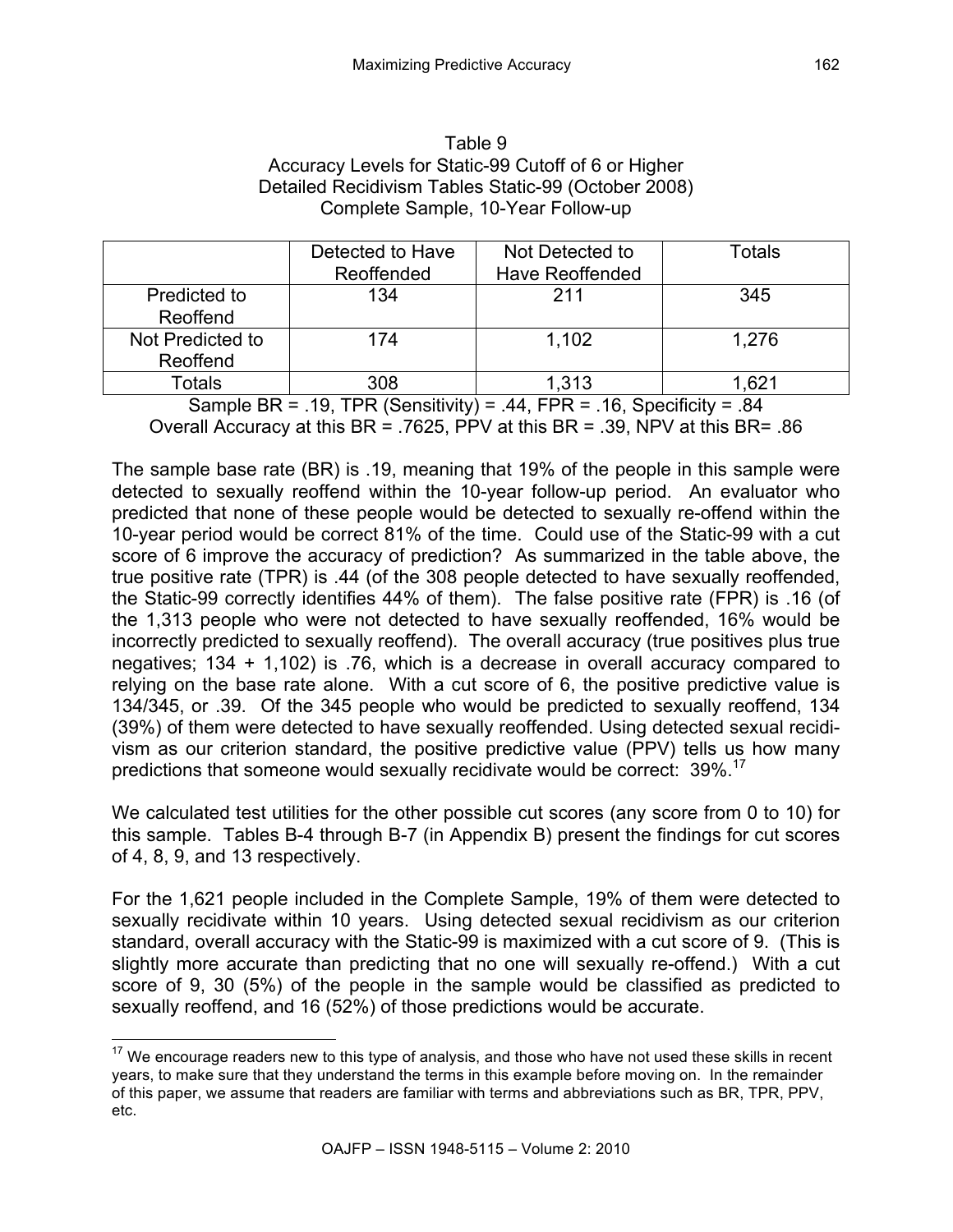#### *Discussion*

During the first decade following its development and dissemination, the Static-99 became the most widely used instrument for assisting with sexual-recidivism risk assessment. As mentioned in the introduction, there has been no general finding that any other tool is more accurate. There has been no consistent empirical finding that the accuracy of predictions based on the Static-99 is improved by adding another riskassessment instrument or by adjusting the risk estimate via clinical judgment.

Recent research studies have reported lower overall detected sexual recidivism rates (base rates), compared to those in the Static-99 development sample. The above 2 X 2 contingency tables and related test utilities illustrate that, as with any prediction tests, the farther the base rate is from .50, the less accurate the Static-99 is for estimating absolute risk.

Another aspect of recent sexual-recidivism research is that, beyond the fact that the base rate of detected sexual recidivism is lower in recent studies, it is also more variable. We mentioned this briefly when we presented Table 6 (above), adapted from Helmus (2009).

The Official Static-99 Website (www.static99.org) provides a potentially great service to evaluators and others by sorting their 2008 samples and reporting findings at different base rates. They provide frequency tables for samples with sexual-recidivism base rates varying from 7% (5-Year Routine Correctional-Services-of-Canada [CSC] Samples) to 29.8 (10-Year High-Risk Samples). Our thanks to those at the website for sorting and presenting the data should not be construed as endorsement of their recommendations for interpreting the data.

Next, we explore two datasets that are subsamples drawn from the Combined Sample mentioned above.

#### **2. Routine CSC Sample, 10-Year Fixed Follow-up**

Posted on the Official Website of the Static-99, in a document called "Detailed Recidivism Tables Static-99 (October 2008)," Static-99 scores and recidivism data are presented for 342 offenders followed for 10 years. These data are labeled the "Routine CSC Sample." The raw data for this sample are presented in Table 10.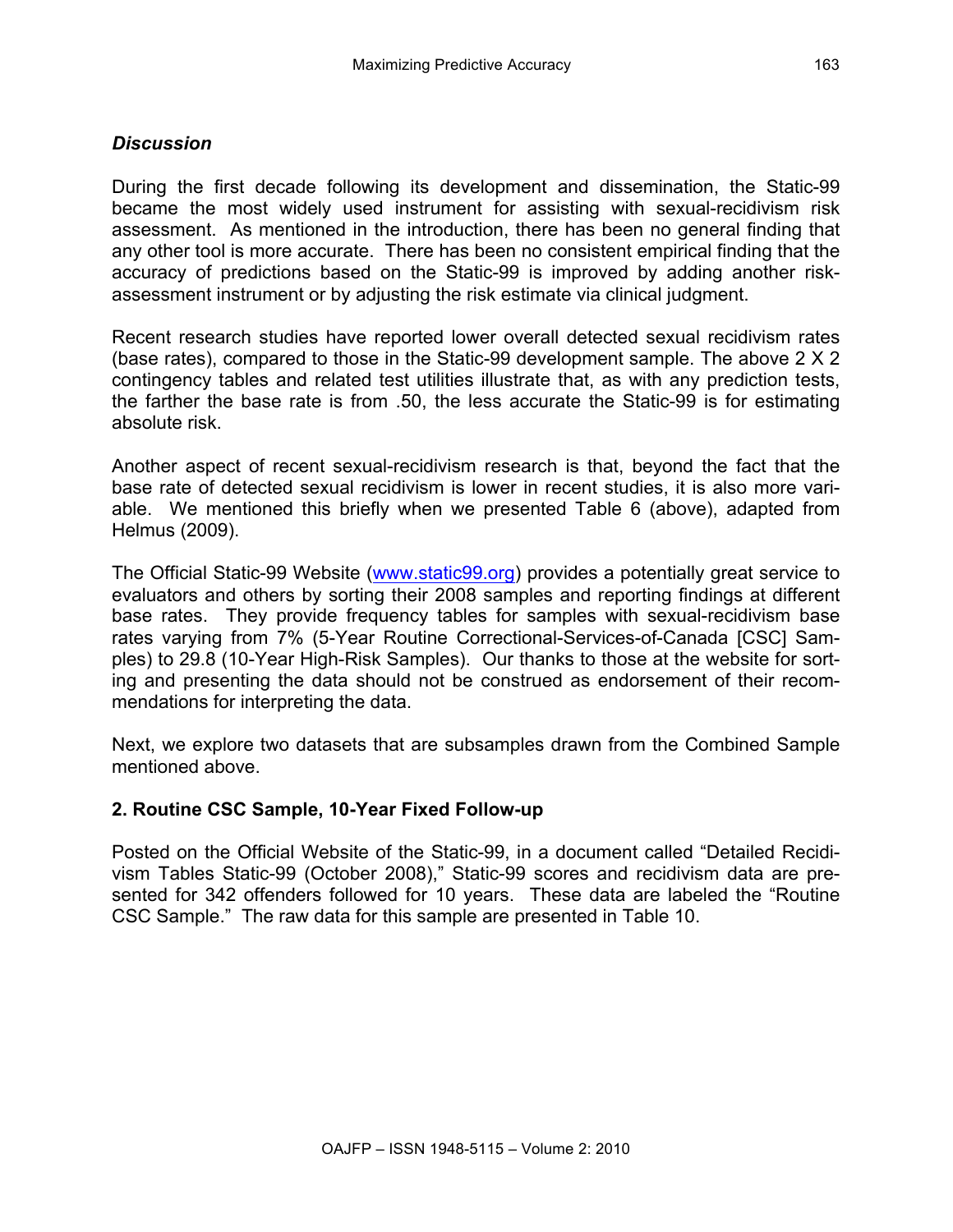| Table 10                                                        |
|-----------------------------------------------------------------|
| Static-99 Scores and Observed Sexual Recidivism within 10 Years |
| Detailed Recidivism Tables Static-99 (October 2008)             |
| Routine CSC Sample                                              |

| Score          | Ν   | <b>Detected</b> | Detected to          | Not Detected to      |
|----------------|-----|-----------------|----------------------|----------------------|
|                |     | Recidivism      | <b>Have Sexually</b> | <b>Have Sexually</b> |
|                |     | Rate            | Recidivated          | Recidivated          |
|                | 42  | .048            |                      | 40                   |
|                | 54  | .019            |                      | 53                   |
| $\overline{2}$ | 49  | .020            |                      | 48                   |
| 3              | 45  | .089            |                      | 41                   |
| 4              | 56  | .071            |                      | 52                   |
| 5              | 34  | .029            |                      | 33                   |
| 6              | 32  | .125            | 4                    | 28                   |
|                | 17  | .529            | 9                    | 8                    |
| 8              | 10  | .200            | っ                    | 8                    |
| 9              |     | .000            |                      |                      |
| 10             | າ   | .500            |                      |                      |
| Totals         | 342 | .085            | 29                   | 313                  |

Of these 342 cases, 29 (8.5%) were detected to sexually reoffend within 10 years. Tables B-8 through B-11 (in Appendix B) are contingency tables for cut scores of 6, 7, 8, or 13.

For the 342 people included in the 2008 Static-99 Routine CSC Sample with 10-year fixed follow-up, 8.5% of them were detected to sexually recidivate within 10 years. Using detected sexual recidivism as our criterion standard, overall accuracy with the Static-99 is maximized with a cut score of 13. No one is predicted to sexually reoffend. With detected sexual recidivism as the criterion standard, 91.5% of those predictions are accurate.

The next most accurate classification comes with a cut score of 7. Thirty (9%) of the people in the sample would be classified as predicted to sexually reoffend, and 12 (40%) of those predictions would be accurate. With a cut score of 7, overall accuracy (90% correct) would be lower than predicting that no one would be detected to sexually recidivate within 10 years (91.5% correct).

Additional research with larger samples might yield different results.

## **3. High-Risk Sample, 10-Year Fixed Follow-up**

Posted on the Official Website of the Static-99, in a document called "Detailed Recidivism Tables Static-99 (October 2008)," Static-99 scores and recidivism data are presented for 735 offenders followed for 10 years. These data are labeled the "High-Risk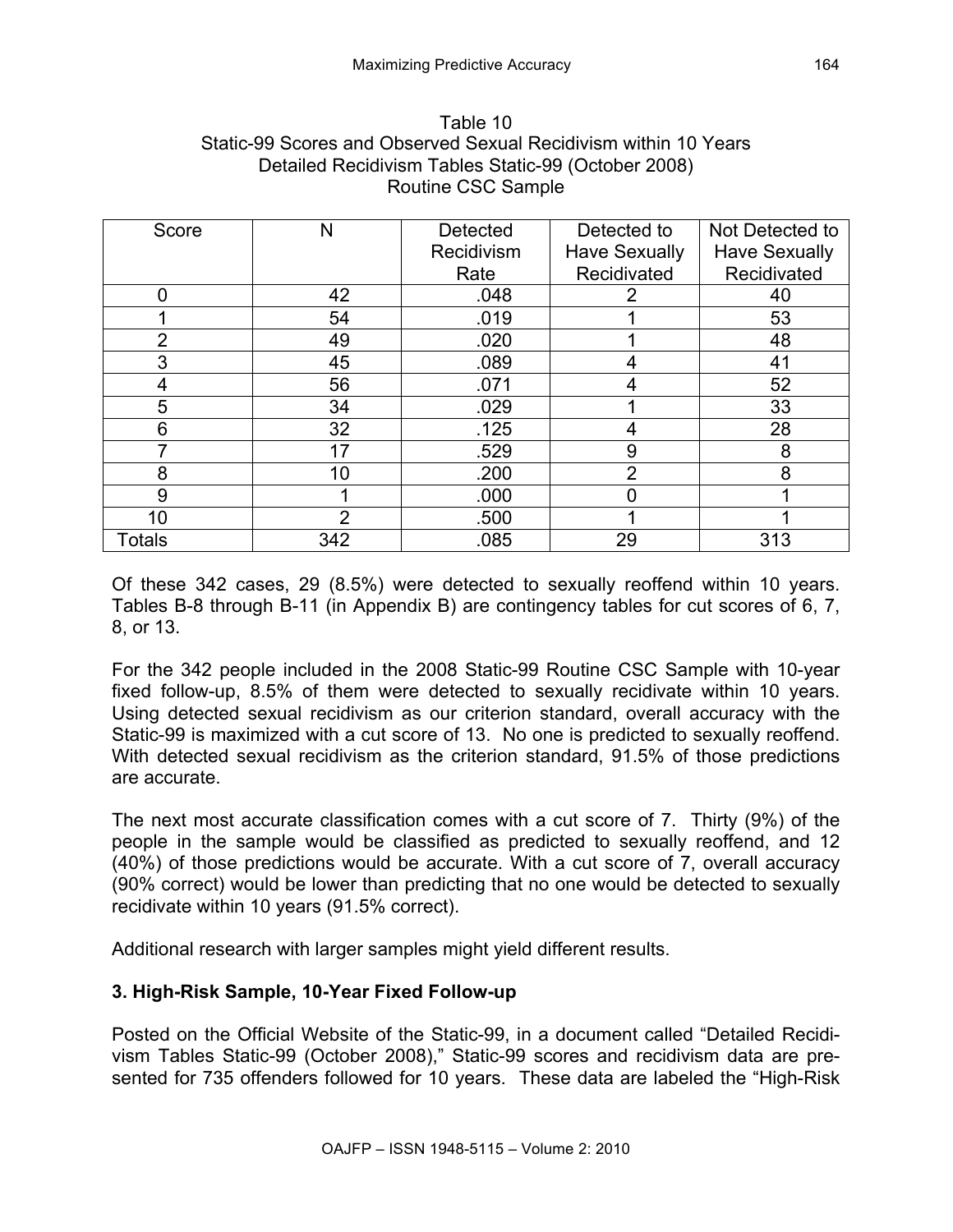Sample." The detected sexual recidivism rate is .298. The raw data for this sample are presented in Table 11.

| Table 11                                                        |
|-----------------------------------------------------------------|
| Static-99 Scores and Observed Sexual Recidivism within 10 Years |
| Detailed Recidivism Tables Static-99 (October 2008)             |
| High-Risk Sample                                                |

| Score          | Ν   | <b>Detected</b> | Detected to          | Not Detected to      |
|----------------|-----|-----------------|----------------------|----------------------|
|                |     | Recidivism      | <b>Have Sexually</b> | <b>Have Sexually</b> |
|                |     | Rate            | Recidivated          | Recidivated          |
|                | 50  | .120            | 6                    | 44                   |
|                | 38  | .079            | 3                    | 35                   |
| $\overline{2}$ | 71  | .169            | 12                   | 59                   |
| 3              | 92  | .250            | 23                   | 69                   |
|                | 154 | .273            | 42                   | 112                  |
| 5              | 110 | .391            | 43                   | 67                   |
| 6              | 93  | .366            | 34                   | 59                   |
|                | 66  | .424            | 28                   | 38                   |
| 8              | 37  | .432            | 16                   | 21                   |
| 9              | 15  | .600            | 9                    | 6                    |
| 10             | 9   | .333            | 3                    | 6                    |
| Totals         | 735 | .298            | 219                  | 516                  |

Of these 735 cases, 219 (30%) were detected to sexually reoffend within 10 years. Tables B-12 through B-16 (in Appendix B) are contingency tables for cut scores of 7, 8, 9, 10, or 13.

For the 735 people included in the 2008 Static-99 High-Risk Sample with 10-year fixed follow-up, 29.8% of them were detected to sexually recidivate within 10 years. Overall accuracy with the Static-99 is maximized with a cut score of either 9 or 13. With a cut score of 9, 24 (3%) of the people in the sample would be classified as predicted to sexually reoffend, and 12 (50%) of those predictions would be correct. With a cut score of 13, no one is predicted to sexually reoffend. With detected sexual recidivism as the criterion standard and using a cut score of either 9 or 13, 70% of predictions are accurate.

Additional research with larger samples might yield different results.

## **4. General Discussion about the Static-99**

Helmus, Hanson, & Thornton (2009) offer recommendations for how evaluators could report Static-99 in light of recent research. We consider Helmus, Hanson, and Thornton to be experts on the development and scoring of the Static-99. We certainly recommend that anyone using the Static-99 should be guided by them, along with others who developed the instrument and the coding rules, for guidance on scoring the Static-99.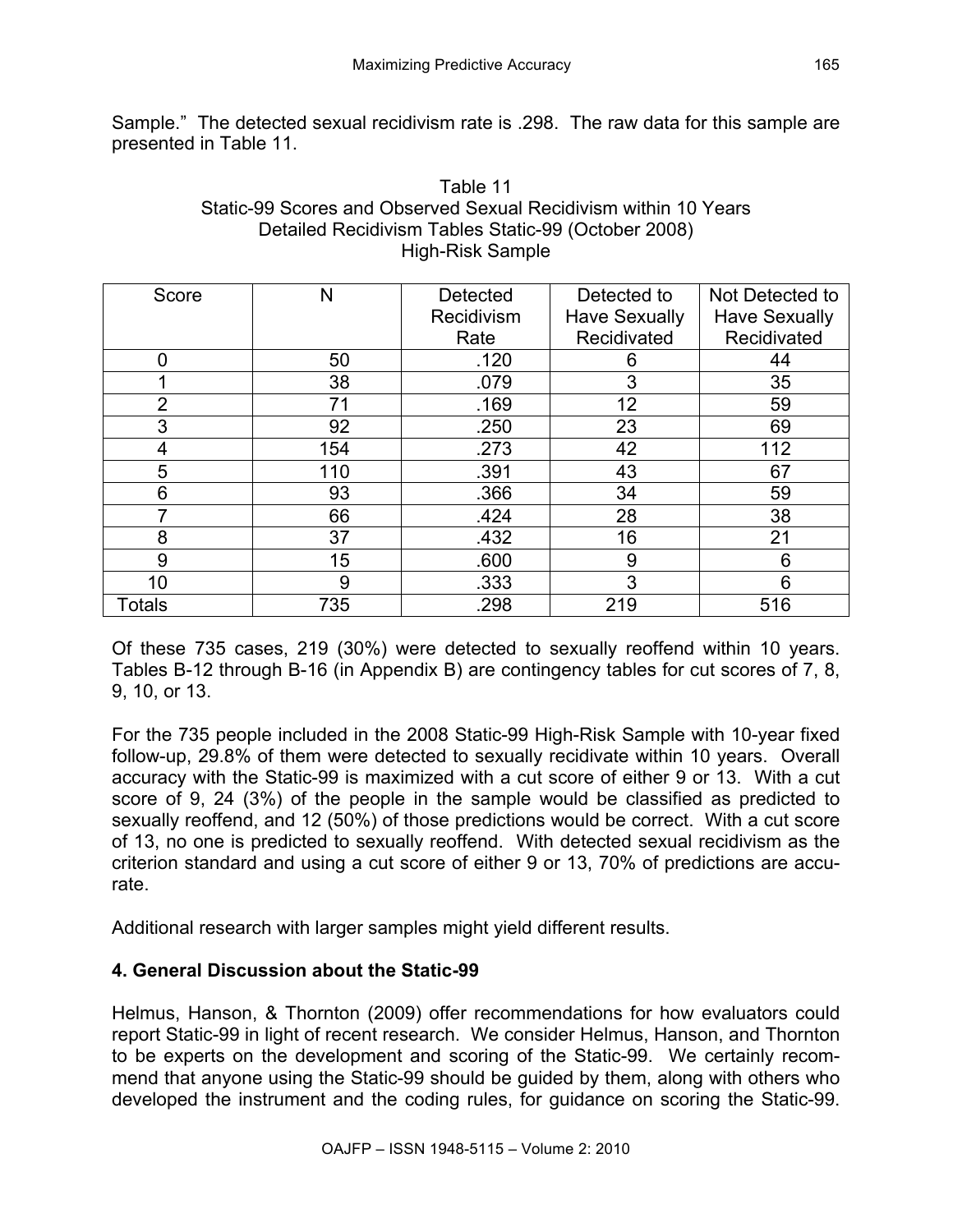With rare exceptions (e.g. clerical errors, overlooking of a detail), test users should generally follow the test developers' rules when administering and scoring tests.

We consider test interpretation to be less "owned" by the test developers. For example, Helmus et al. (2009, p. 38) note, "Crime rates peaked in the early 1990s and have been generally declining since then." They note some possible explanations, and their guesses are as good as ours (perhaps yours are better). If we knew why crime rates, including sex-crime rates, have declined, we might be better at interpreting Static-99 scores in samples with different base rates.

Helmus et al. (2009, pp. 40-41) write,

Differences in recidivism within each Static-99 score on the basis of sample type and offender type suggest that evaluators can no longer, in an unqualified way, associate a single Static-99 score with a single recidivism estimate. Instead, each Static-99 score is associated with a range of recidivism estimates, and evaluators must make a separate judgment as to where a particular offender lies within that range. This new conceptualization of recidivism norms forces evaluators to consider factors external to the risk scale. Although the best method of considering these external factors is as yet unknown, there are several factors worth considering in this decision. These factors include the risk-relevant characteristics of the population from which the offender is selected (as described above), as well as risk-relevant characteristics of individual offenders.

We do not concur with that advice. Consistent with decades of work with classification and prediction tests by researchers in medicine, psychology, and other disciplines, we recommend that evaluators who use the Static-99 use traditional classification tables and test utilities to guide their risk assessments and risk communications. Our analyses reveal that the overall accuracy of risk predictions based on Static-99 scores varies across samples with different base rates, *just as it should for any classification or prediction test.* There is nothing new about that, and a "new conceptualization of recidivism norms" is not warranted. Rather than speculate about unknown external factors (the dark matter of sexual-recidivism risk assessment?), we recommend a straightforward procedure for evaluators to follow in conducting the actuarial portion of sexualrecidivism risk assessments:

- 1. Identify the most appropriate risk-assessment instrument for the population.
- 2. Identify (or estimate) the local base rate.
- 3. Compute and report the PPV, with confidence intervals, for that score on that test with that base rate.

Because test utilities, including PPV, of the Static-99 vary along with variations in base rates, evaluators need to know (or reasonably estimate) their local base rate in order to interpret a Static-99 score.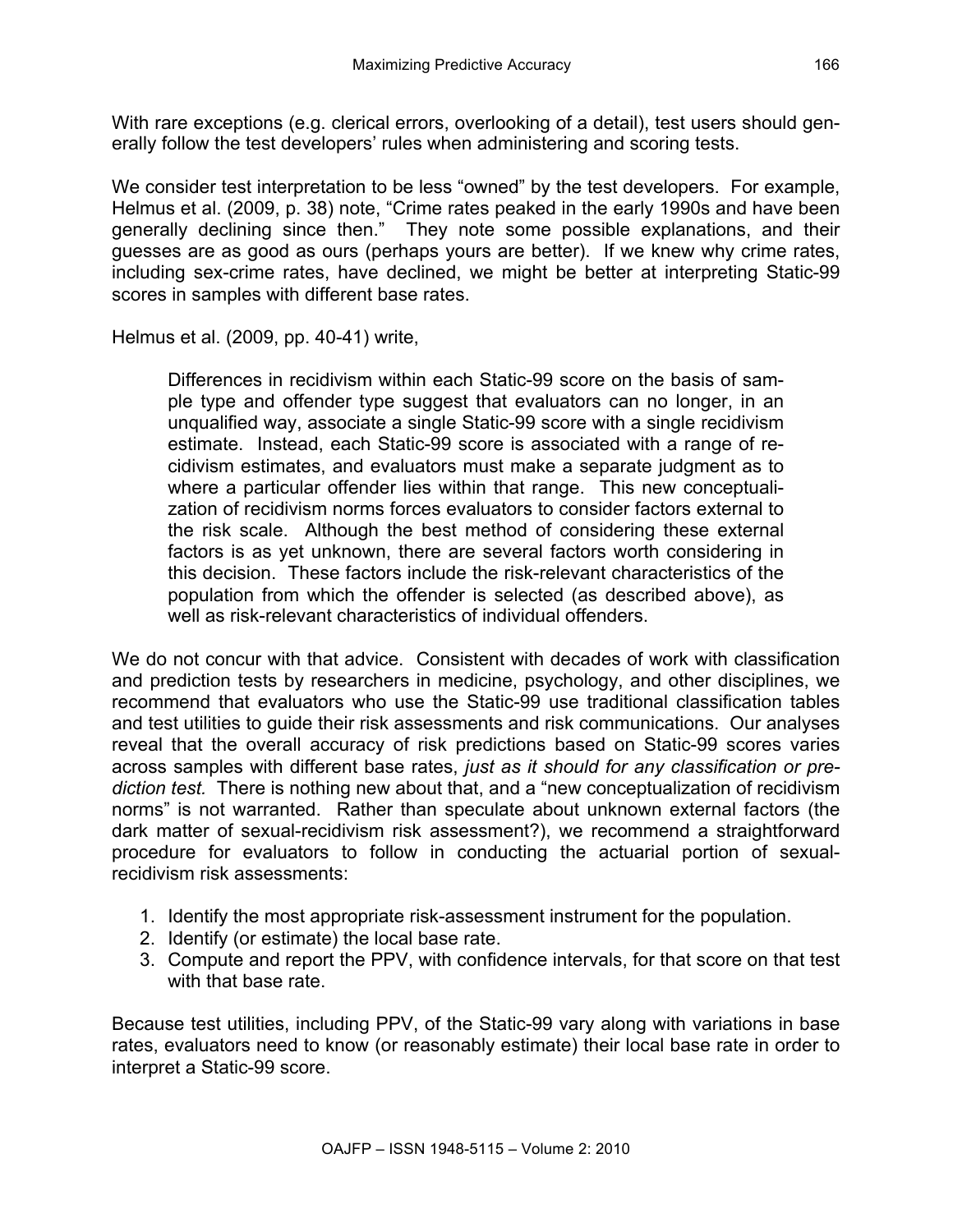#### **Static-2002**

Static-2002 is a 14-item actuarial instrument. Scores range from 0 to 14. According to the Coding Rules for Static-2002 on the www.static99.org website (pages 1-4; accessed April 9, 2010):

Static-2002 is an actuarial risk tool for evaluating the risk of sexual and violent recidivism among adult male sexual offenders (Hanson & Thornton, 2003). Like Static-99, Static-2002 can be used by a wide range of evaluators (e.g., psychologists, probation officers, psychiatrists, therapists) using commonly available criminal history information. Static-2002 predicts sexual, violent, and any recidivism as well as other actuarial risk tools commonly used with sexual offenders (Hanson & Morton-Bourgon, 2009) and slightly better than Static-99 (Hanson, Helmus, & Thornton, 2010; Helmus, 2007). . . . To better understand what is being measured, Static-2002 items are grouped into five domains: Age, Persistence of Sex Offending, Deviant Sexual Interests, Relationship to Victims, and General Criminality.

Hanson et al. (2010) have reported some Static-2002 data for a sample of 3,034 previously convicted sex offenders. The average age at release for this sample was 39 (SD=12). For 65% of the sample (n=1,985), recidivism was defined as new charges. Convictions (n=1,049) served as the recidivism criterion for the remaining 35%. Table 12 shows detected-recidivism data for 1,923 people followed up for 5 years.<sup>18</sup>

 $18$  This is a corrected table. The corresponding data reported in Hanson et al. (2010) are incorrect. Personal communication from Dawne E. Amsler and Leslie Helmus, 4/15/2010.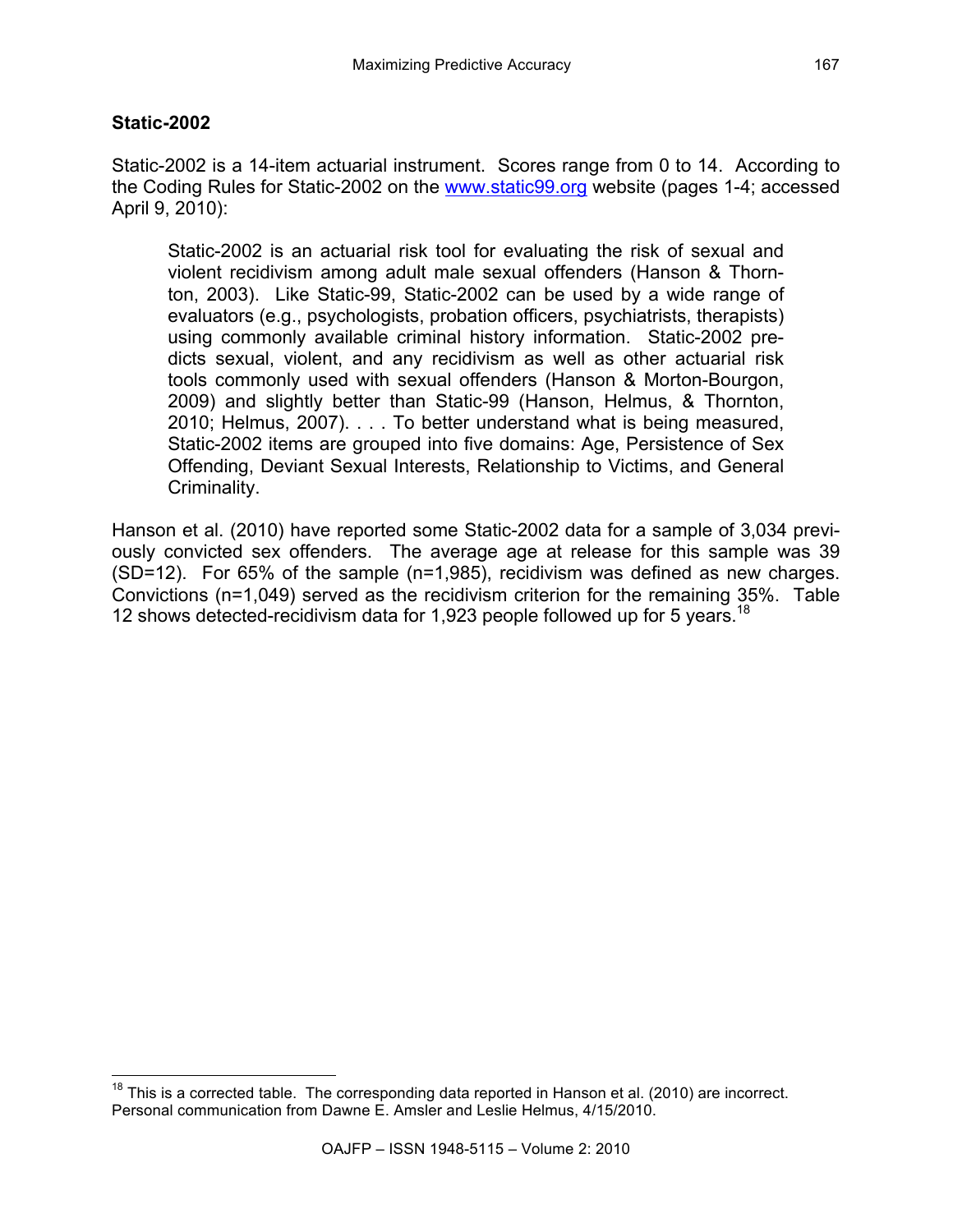| Score          | N     | <b>Detected</b> | Detected to          | Not Detected to      |
|----------------|-------|-----------------|----------------------|----------------------|
|                |       | Recidivism      | <b>Have Sexually</b> | <b>Have Sexually</b> |
|                |       | Rate            | Recidivated          | Recidivated          |
| $\overline{0}$ | 30    | .033            |                      | 29                   |
|                | 106   | .019            | $\overline{2}$       | 104                  |
| $\overline{2}$ | 176   | .045            | 8                    | 168                  |
| 3              | 193   | .052            | 10                   | 183                  |
| $\overline{4}$ | 247   | .101            | 25                   | 222                  |
| 5              | 282   | .145            | 41                   | 241                  |
| 6              | 271   | .133            | 36                   | 235                  |
| 7              | 206   | .175            | 36                   | 170                  |
| 8              | 200   | .245            | 49                   | 151                  |
| 9              | 99    | .333            | 33                   | 66                   |
| 10             | 70    | .386            | 27                   | 43                   |
| 11             | 31    | .258            | 8                    | 23                   |
| 12             | 11    | .545            | 6                    | 5                    |
| 13             |       | .000            | $\mathbf 0$          |                      |
| <b>Totals</b>  | 1,923 | .145            | 282                  | 1,641                |

# Static-2002 Scores and Observed Sexual Recidivism within 5 Years Adapted from Hanson et al.'s (2010) Table 6

Of these 1,923 cases, 282 (14.7%) were detected to sexually reoffend within 5 years. Tables B-17 through B-20 (in Appendix B) are contingency tables for cut scores of 8, 10, 12, or 15.

For the 1,923 people included in the and Hanson et al. (2010) sample with 5-year fixed follow-up, 14.7% of them were detected to sexually recidivate within 10 years. Overall accuracy with the Static-2002 is maximized with a cut score of either 12 or 15. With a cut score of 12, 12 (<1%) of the people in the sample would be classified as predicted to sexually reoffend, and 6 (50%) of those predictions would be correct. With a cut score of 15, no one is predicted to sexually reoffend. With detected sexual recidivism as the criterion standard, 85% of predictions are accurate.

Additional research with larger samples might yield different results.

## **Static-2002R**

Table 12

A document titled "Reporting Static-2002R scores with 2009 recidivism norms (nonroutine): A template for cases for which the norms for routine samples do not apply" (Phenix, Helmus, Hanson, & Thornton, 2009a) includes the following:

The Static-2002R is an instrument designed to assist in the prediction of sexual and violent recidivism for sex offenders. Given that Static-2002R was found to fully incorporate the relationship between age at release and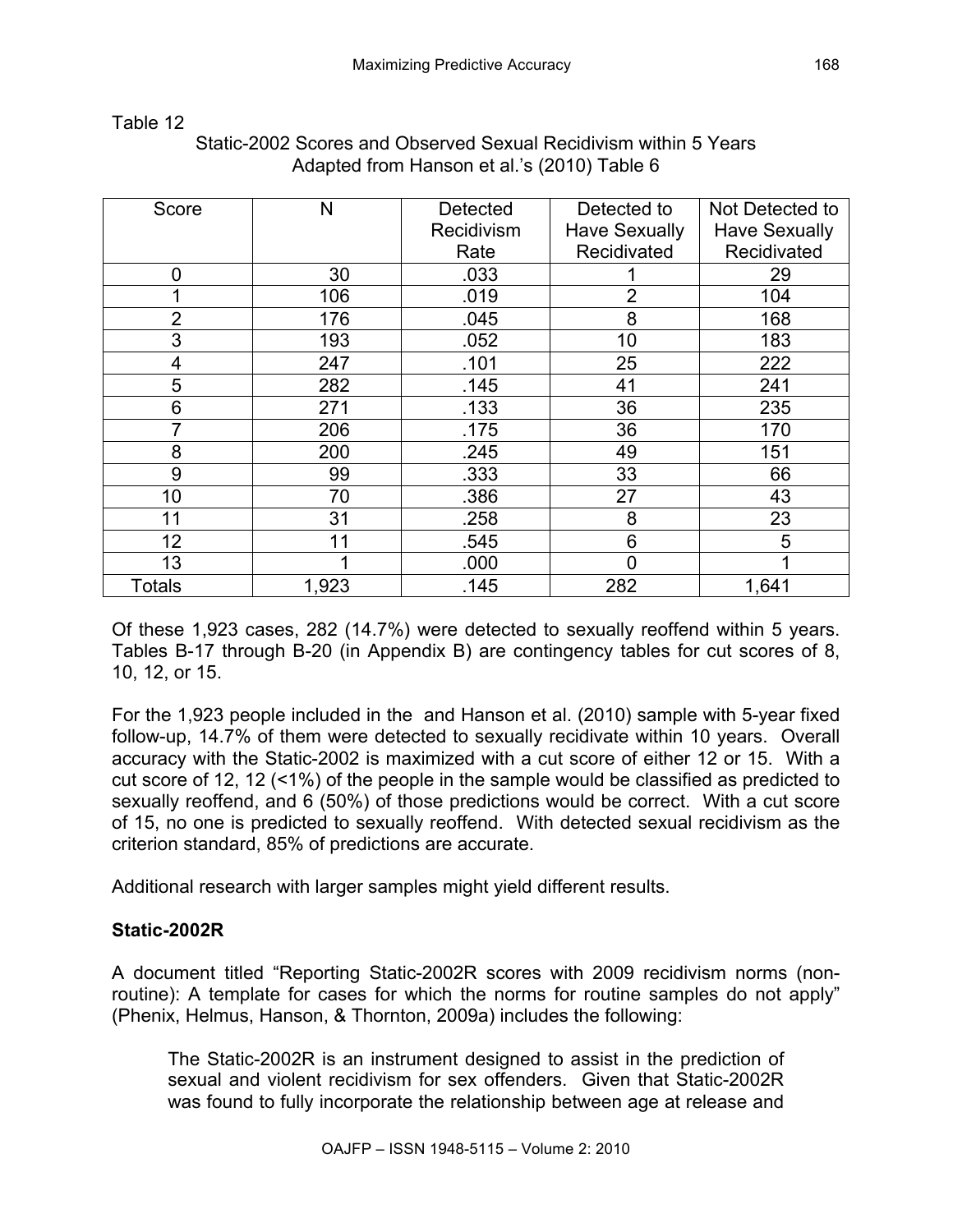sexual recidivism, whereas the original Static-2002 scale did not (Thornton, Helmus, & Hanson, 2009), the developers of Static-2002 recommend that the revised version of the scale (Static-2002R) replace Static-2002 in all contexts where it is used. . . . Hanson and Thornton (2003) developed this risk assessment instrument based on follow-up studies from Canada, the United States, and the United Kingdom with a total sample size of 2,169 sexual offenders from 10 samples. Using seven replication samples (n = 2,605), Static-2002R demonstrated moderate to large accuracy in the prediction of sexual, violent, and general recidivism. The Static-2002R consists of 14 items and produces estimates of relative risk based upon the number of risk factors present in any one individual. The risk factors included in the risk assessment instrument are grouped into five domains: age, persistence of sex offending, deviant sexual interests, relationship to victims, and general criminality.

Possible scores range from -2 to 13. At the time of this writing (April 2010), www.static99.org includes several Static-2002R frequency tables. Here (A, B, and C, below), we analyze three of them.

# **A. Five-Year Sexual Recidivism Rates for Static-2002R: Routine Sample**

A document titled, "Reporting Static-2002R scores with 2009 recidivism norms (routine samples): A template for cases for which the norms for routine samples apply" (Phenix, Helmus, Hanson, & Thornton, 2009b) includes the following:

This group consisted of three samples of sex offenders from Canada. These samples were relatively random (i.e., unselected) samples from a correctional system (as opposed to samples from specific institutions or subject to specific measures). In other words, they can be considered roughly representative of all adjudicated sex offenders. Some offenders in these samples would have been subsequently screened for treatment or other special measures (e.g., psychiatric admission or exceptional measures related to dangerousness), but these samples represent the full population of all offenders prior to any pre-selection processes. The recidivism norms for the unselected samples are the closest available to a hypothetical average of all offenders.

Observed sexual recidivism rates are reported for 526 people followed for 5 years.<sup>19</sup>

 $19$  At the time of this writing (April 2010), no data are provided at www.static99.org for longer follow-up for the Routine Sample.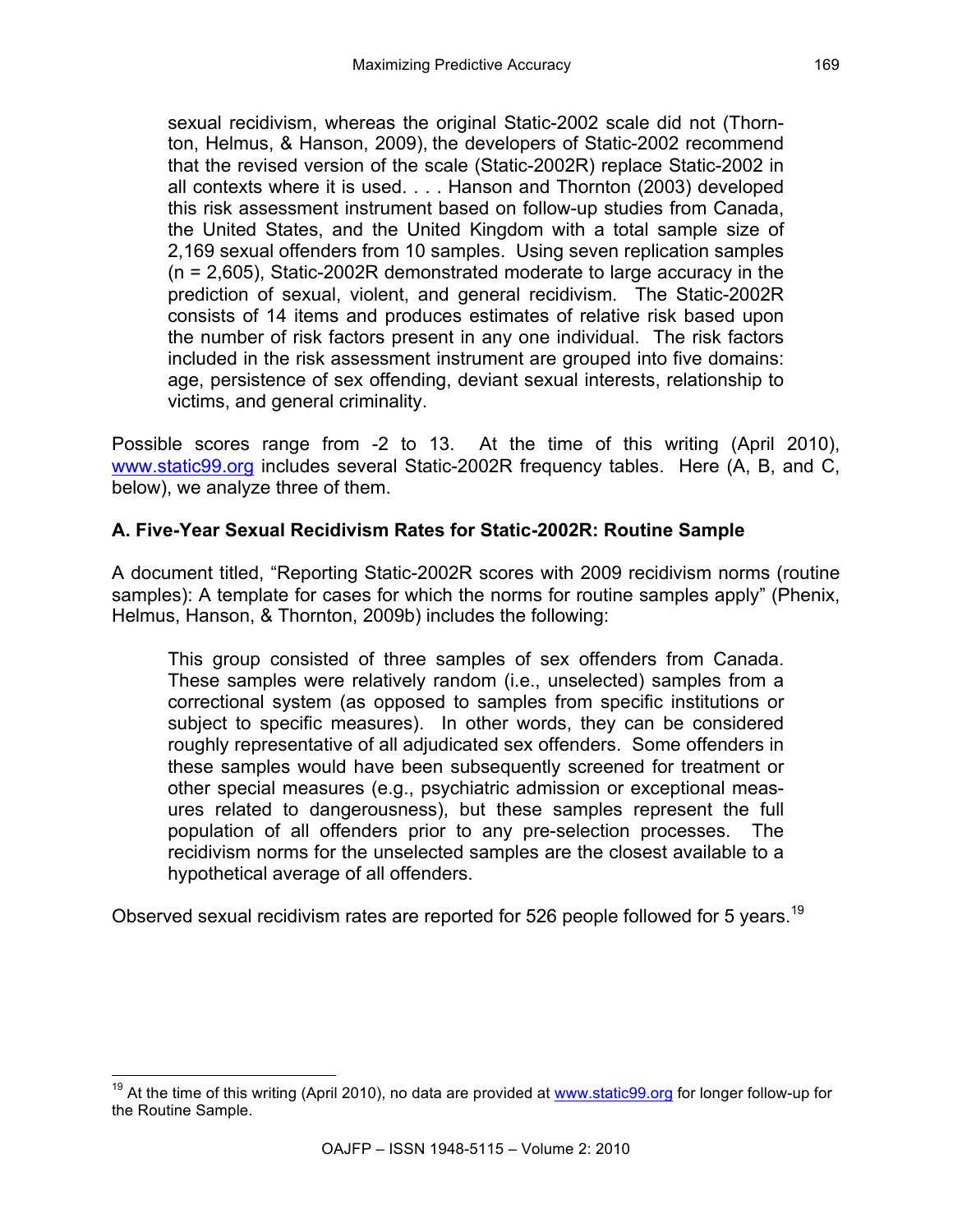| Score          | N              | Detected<br>Recidivism | Detected to<br><b>Have Sexually</b> | Not Detected to<br><b>Have Sexually</b> |
|----------------|----------------|------------------------|-------------------------------------|-----------------------------------------|
|                |                | Rate                   | Recidivated                         | Recidivated                             |
| $-2$           | 8              | .000                   |                                     | 8                                       |
| $-1$           | 16             | .000                   | $\Omega$                            | 16                                      |
| 0              | 36             | .000                   | ი                                   | 36                                      |
|                | 48             | .021                   |                                     | 47                                      |
| $\overline{2}$ | 57             | .018                   |                                     | 56                                      |
| 3              | 70             | .029                   | $\overline{2}$                      | 68                                      |
| 4              | 79             | .038                   | 3                                   | 76                                      |
| 5              | 69             | .072                   | 5                                   | 64                                      |
| 6              | 67             | .060                   | 4                                   | 63                                      |
| 7              | 39             | .128                   | 5                                   | 34                                      |
| 8              | 21             | .143                   | 3                                   | 18                                      |
| 9              | 12             | .250                   | 3                                   | 9                                       |
| 10             | $\overline{2}$ | .000                   | $\overline{0}$                      | $\overline{2}$                          |
| 11             | $\overline{2}$ | .500                   |                                     |                                         |
| 12             | 0              | .000                   | $\overline{0}$                      | $\overline{0}$                          |
| 13             | 0              | .000                   |                                     | 0                                       |
| <b>Totals</b>  | 526            | .053                   | 28                                  | 498                                     |

Table 13 Static-2002R Scores and Observed Sexual Recidivism within 5 Years Routine Sample

Of these 526 cases, 28 (5.3%) were detected to sexually reoffend within 5 years. Tables B-21 through B-24 (in Appendix B) are contingency tables for cut scores of 7, 9, 11, or 14.

For the 526 people included in the Routine Sample with 5-year fixed follow-up, 5.3% of them were detected to sexually recidivate within 5 years. Overall accuracy with the Static-2002 is maximized with a cut score of either 11 or 14. With a cut score of 11, 2 (<1%) of the people in the sample would be classified as predicted to sexually reoffend, and 1 (50%) of those predictions would be correct. With a cut score of 14, no on would be predicted to sexually reoffend, and 95% of those predictions would be accurate.

# **B. Ten-Year Sexual Recidivism Rates for Static-2002R: Non-routine Sample**

A document titled "Reporting Static-2002R scores with 2009 recidivism norms (nonroutine): A template for cases for which the norms for routine samples do not apply" (Phenix et al., 2009a) includes the following:

The non-routine group includes all samples of offenders preselected in some way (4 samples). It therefore combines samples preselected based on treatment need, as well as those preselected as high risk/high need. In some cases there may have been some measure of preselection and the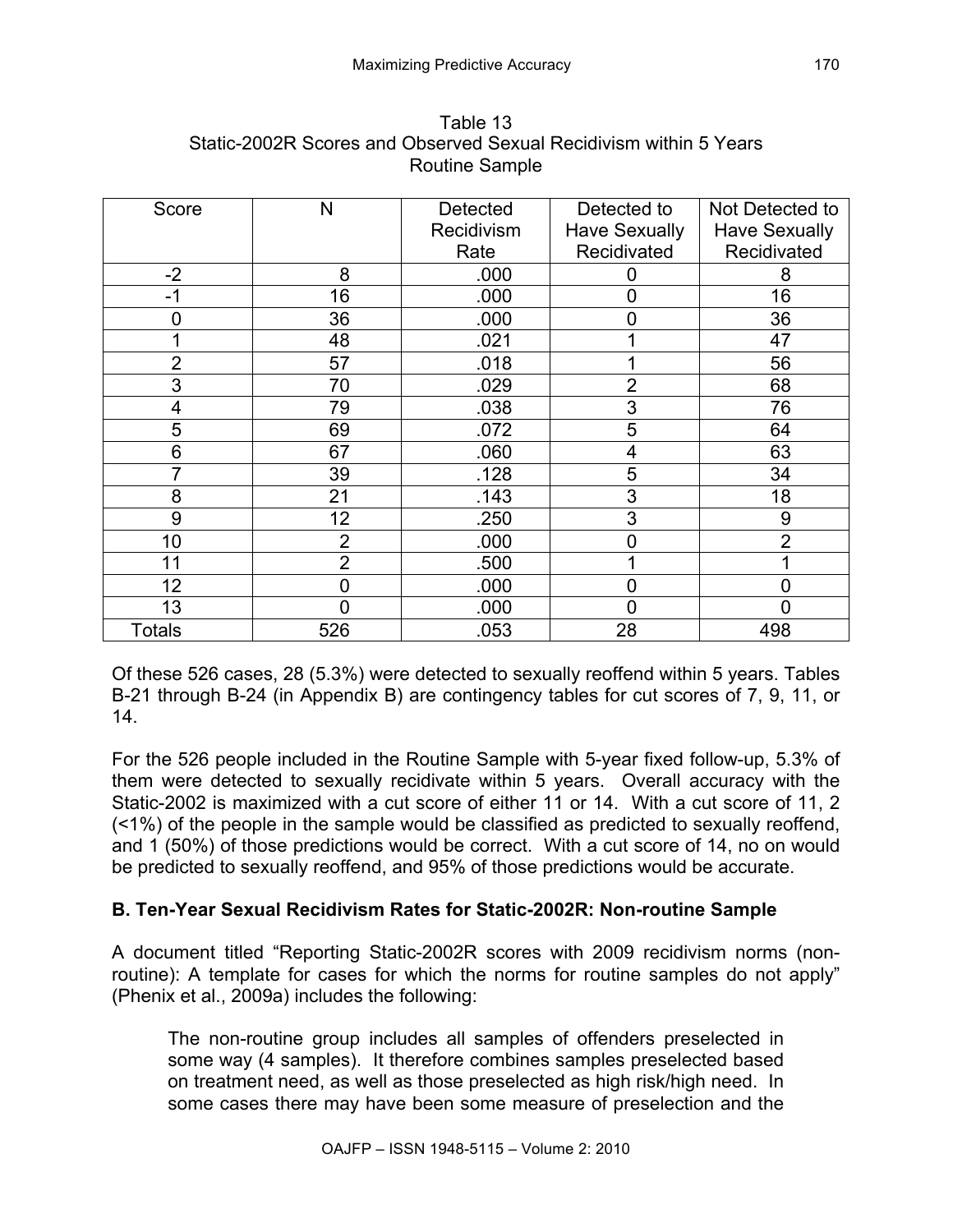offender would be most similar to either the preselection for treatment or pre-selection for high-risk/needs samples. If the amount of preselection is unknown and there is no strong evidence to differentiate between preselected for treatment and preselected for high-risk/needs then the nonroutine sample norms are an option to consider.

Observed sexual recidivism rates are reported for 766 people followed for 10 years.

| Score          | N   | <b>Detected</b> | Detected to          | Not Detected to      |
|----------------|-----|-----------------|----------------------|----------------------|
|                |     | Recidivism      | <b>Have Sexually</b> | <b>Have Sexually</b> |
|                |     | Rate            | Recidivated          | Recidivated          |
| $-2$           |     | .000            | 0                    |                      |
| -1             | 4   | .025            |                      | 3                    |
| 0              | 21  | .095            | $\overline{2}$       | 19                   |
|                | 45  | .044            | $\overline{2}$       | 43                   |
| $\overline{2}$ | 62  | .113            | 7                    | 55                   |
| 3              | 77  | .104            | 8                    | 69                   |
| 4              | 121 | .298            | 36                   | 85                   |
| 5              | 101 | .317            | 32                   | 69                   |
| 6              | 95  | .253            | 24                   | 71                   |
| 7              | 70  | .329            | 23                   | 47                   |
| 8              | 81  | .407            | 33                   | 48                   |
| 9              | 39  | .385            | 15                   | 24                   |
| 10             | 32  | .656            | 21                   | 11                   |
| 11             | 11  | .182            | $\overline{2}$       | 9                    |
| 12             | 5   | .600            | 3                    | $\overline{2}$       |
| 13             |     | .000            | $\Omega$             |                      |
| Totals         | 766 | .273            | 209                  | 557                  |

Table 14 Static-2002R Scores and Observed Sexual Recidivism within 10 Years Non-routine Sample

Of these 766 cases, 209 (27.3%) were detected to sexually reoffend within 10 years. Tables B-25 through B-28 are contingency tables for cut scores of 8, 10, 12, or 14.

For the 766 people included in the Static-2002R Non-routine Sample with 10-year fixed follow-up, 209 (27.3%) of them were detected to sexually recidivate within 10 years. Overall accuracy is maximized with a cut score of 10. With a cut score of 10, 49 (6%) of the people in the sample would be classified as predicted to sexually reoffend, and 26 (53%) of those predictions would be correct.

The next most accurate classification (slightly less accurate than a cut score of 10) comes with a cut score of 12 or 14. With a cut score of 12, 6 (1%) of the people in the sample would be classified as predicted to sexually reoffend, and 3 (50%) of those predictions would be correct. With a cut score of 14, no one is predicted to sexually reof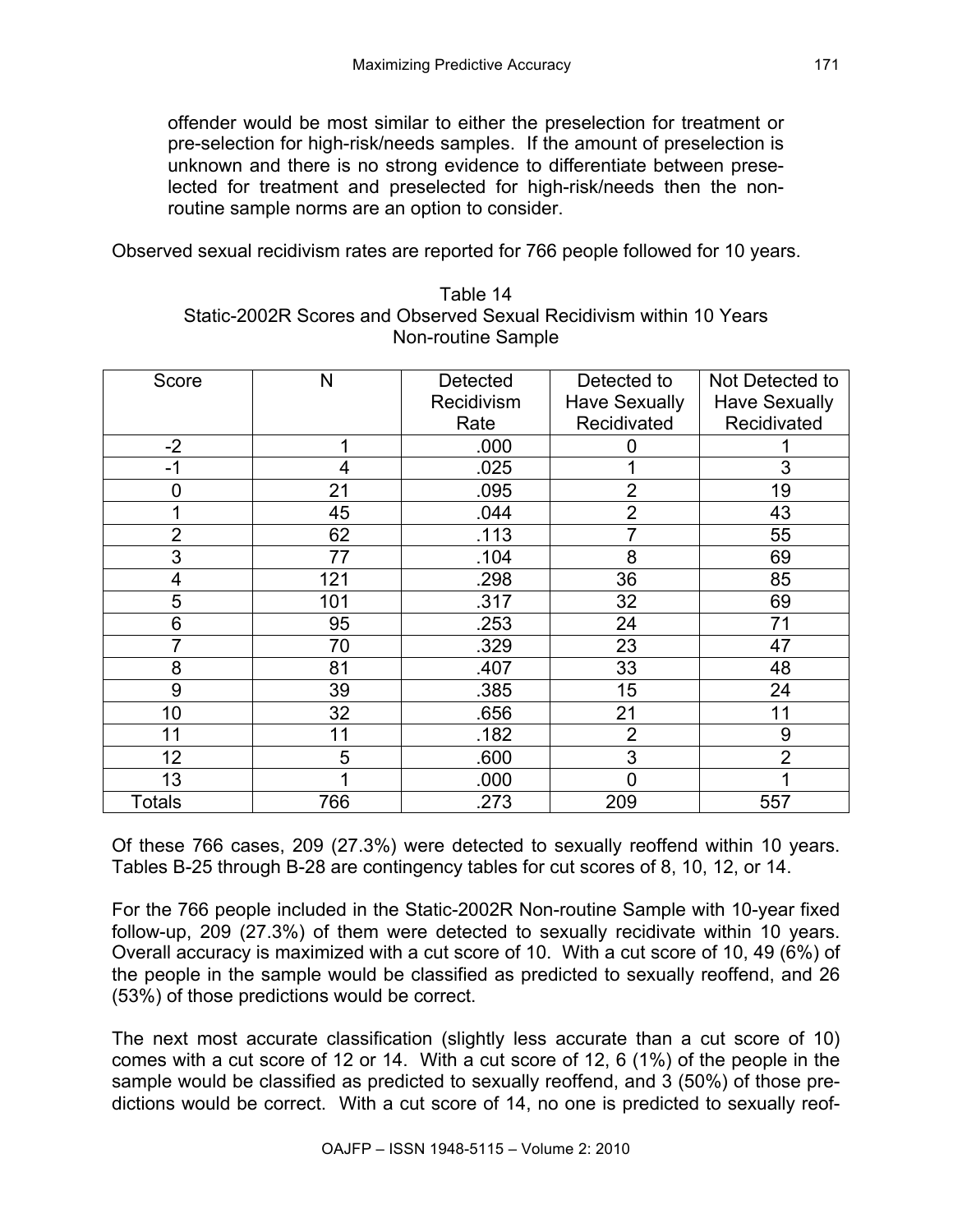fend. With detected sexual recidivism as the criterion standard, 73% of those predictions are accurate.

Additional research with larger samples might yield different results.

#### **C. Ten-Year Sexual Recidivism Rates for Static-2002R: High-Risk/Need Sample**

A document titled "Reporting Static-2002R scores with 2009 recidivism norms (nonroutine): A template for cases for which the norms for routine samples do not apply" (Phenix et al., 2009a) includes the following:

This would include a small minority of offenders selected from routine correctional populations on the basis of risk and need factors external to Static-2002R. Offenders in this group were referred for services at forensic psychiatric facilities such as offenders referred as Mentally Disorder Sex Offenders, Sexually Violent Predators/Sexually Dangerous Persons, Not Guilty by Reason of Insanity, or for treatment of a mental disorder (sexual or otherwise). It would also include offenders referred to intensive treatment programs reserved for the highest risk offenders (not moderate intensity treatment programs, or treatment programs offered to the majority of sex offenders). Offenders identified as high risk through a quasijudicial or administrative process examining a range of risk relevant characteristics such as sentence extensions for dangerousness (e.g., preventative or indefinite detention, treatment orders, denial of statutory release) would also be included in this group.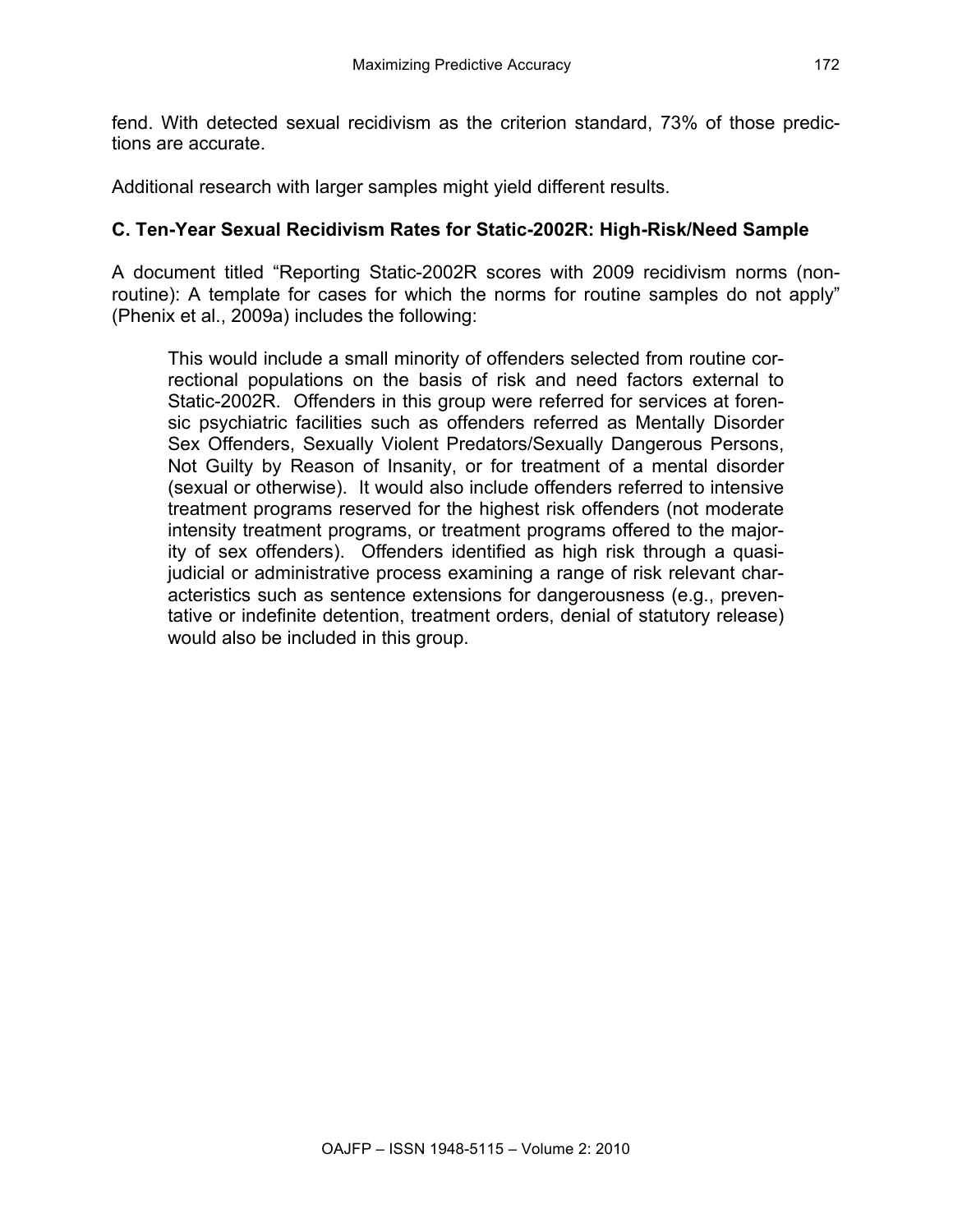Observed sexual recidivism rates are reported for 642 people followed for 10 years.

| Score          | N   | <b>Detected</b> | Detected to          | Not Detected to      |
|----------------|-----|-----------------|----------------------|----------------------|
|                |     | Recidivism      | <b>Have Sexually</b> | <b>Have Sexually</b> |
|                |     | Rate            | Recidivated          | Recidivated          |
| $-2$           | 0   | .000            | 0                    | 0                    |
| $-1$           | 0   | .000            | $\overline{0}$       | $\mathbf 0$          |
| $\overline{0}$ | 18  | .111            | $\overline{2}$       | 16                   |
|                | 24  | .042            |                      | 23                   |
| $\overline{2}$ | 44  | .159            | 7                    | 37                   |
| 3              | 62  | .129            | 8                    | 54                   |
| 4              | 106 | .311            | 33                   | 73                   |
| 5              | 84  | .345            | 29                   | 55                   |
| 6              | 88  | .250            | 22                   | 66                   |
| 7              | 63  | .333            | 21                   | 42                   |
| 8              | 72  | .389            | 28                   | 44                   |
| 9              | 34  | .353            | 12                   | 22                   |
| 10             | 31  | .677            | 21                   | 10                   |
| 11             | 10  | .200            | $\overline{2}$       | 8                    |
| 12             | 5   | .600            | 3                    | $\overline{2}$       |
| 13             | 1   | .000            | $\Omega$             | 4                    |
| Totals         | 642 | .294            | 189                  | 453                  |

Table 15 Static-2002R Scores and Observed Sexual Recidivism within 10 Years High-Risk/Need Sample

Of these 642 cases, 189 (29.4%) were detected to sexually reoffend within 10 years. Tables B-29 through B-32 (in Appendix B) are contingency tables for cut scores of 8, 10, 12, or 14.

For the 642 people included in the Static-2002R High-Risk/Need Sample with 10-year fixed follow-up, 189 (29.4%) of them were detected to sexually recidivate within 10 years. Overall accuracy is maximized with a cut score of 10. With a cut score of 10, 47 (7%) of the people in the sample would be classified as predicted to sexually reoffend, and 26 (55%) of those predictions would be correct.

The next most accurate classification (slightly less accurate than a cut score of 10) comes with a cut score of 12 or 14. With a cut score of 12, 6 (1%) of the people in the sample would be classified as predicted to sexually reoffend, and 3 (50%) of those predictions would be correct. With a cut score of 14, no one is predicted to sexually reoffend. With detected sexual recidivism as the criterion standard, 71% of those predictions are accurate.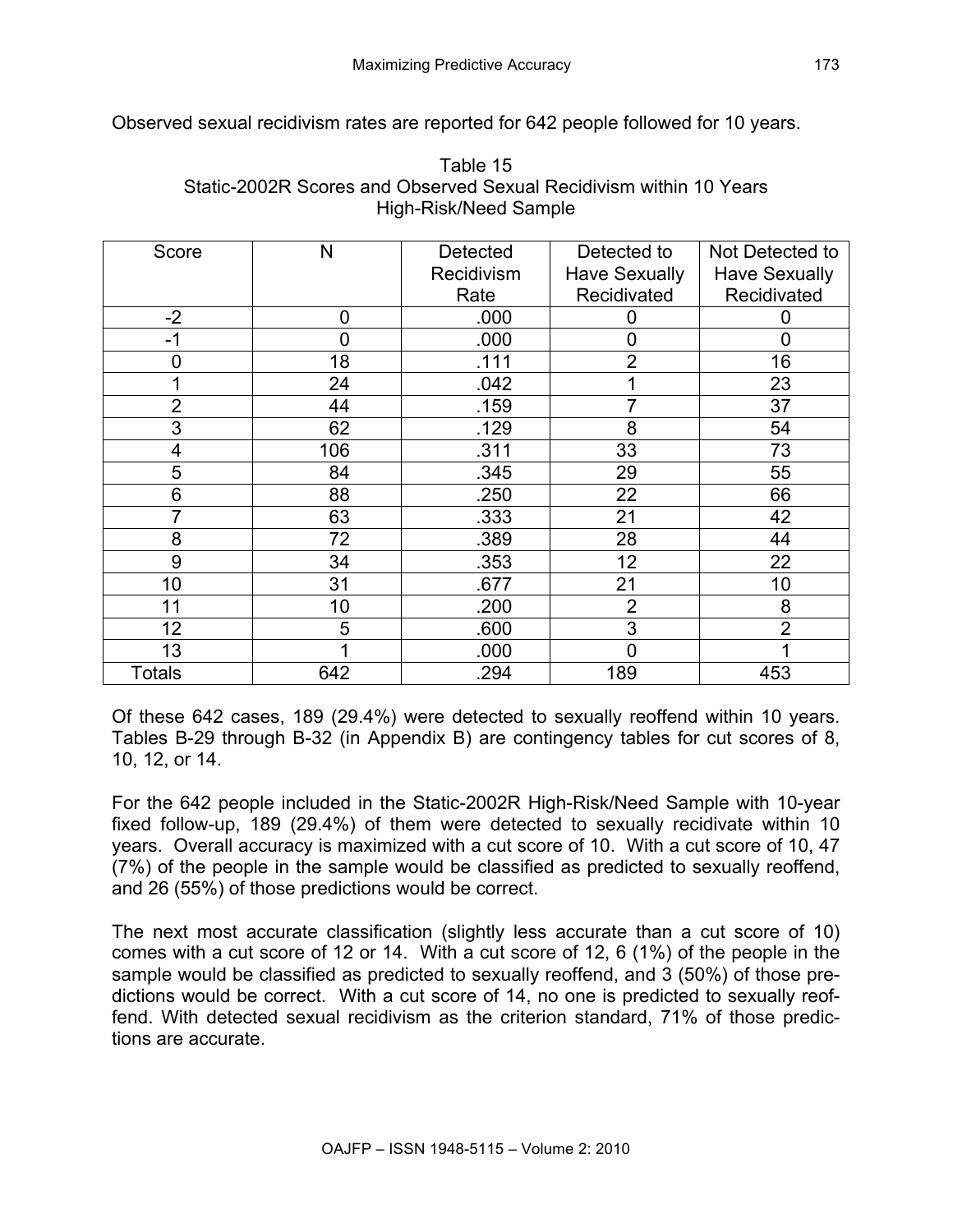#### **Static-99R**

Beginning in late 2009, the developers of the Static-99 recommended that clinicians switch to the newly developed Static-99R. The items on the Static-99R are identical to those on the original Static-99, except for Item 1. On item 1 of the Static-99, the person gets either 0 or 1 point, with 1 point going to those younger than age 25. For the Static-99R, a person can get a score of 1, 0, -1, or -3, depending on his age. Total scores for the Static-99R can range from -3 to +12. Otherwise, the scoring of the Static-99R items is identical to the scoring of the original Static-99 items. (See the Coding Rules at www.static99.org for additional information.)

The following description is posted at www.static99.org in "Static-99R Reporting Template: Routine Samples (Word or PDF)":

Static-99R . . . is an actuarial measure of relative risk for sexual offense recidivism. Given that Static-99R was found to fully incorporate the relationship between age at release and sexual recidivism, whereas the original Static-99 scale did not (Helmus, 2009), the developers of Static-99 recommend that the revised version of the scale (Static-99R) replace Static-99 in all contexts where it is used. Static-99R has shown moderate accuracy in ranking offenders according to their relative risk for sexual recidivism. . . . There have been a large number of studies examining the absolute sexual recidivism rates associated with Static-99 scores. Helmus (2009) combined 28 Static-99 replication studies and was able to calculate Static-99R scores for 23 of these samples. The samples (*n* = 8,139) were drawn from Canada, the United States, United Kingdom, western Europe and New Zealand. Recidivism was defined as charges in about half of these studies and as convictions in the other half. . . . Although the relative risk was consistent across studies, the observed recidivism base rates varied considerably across samples based on factors not measured by Static-99R. Samples that were preselected to be high-risk/high needs (6 samples) show the highest recidivism rates, samples preselected based on treatment need (6 samples) had intermediate recidivism rates, and routine correctional samples had recidivism rates substantially lower than the preselected groups (and also lower than the recidivism rates in the original development samples for Static-99). . . . In applying the recidivism norms it is ideal to use local norms that are applicable to the group of offenders to which this offender most closely resembles. Given that these norms are not often available, the routine sample will usually reflect the most appropriate recidivism rates as they are representative of typical sex offenders in correctional systems.

Along with new rules for scoring Item 1 come new recommendations for interpreting a person's total score. Hansen, Phenix, and Helmus (2009, pp. 19-20) addressed "What's an Evaluator to Do?" They suggest that evaluators can "focus on relative risk"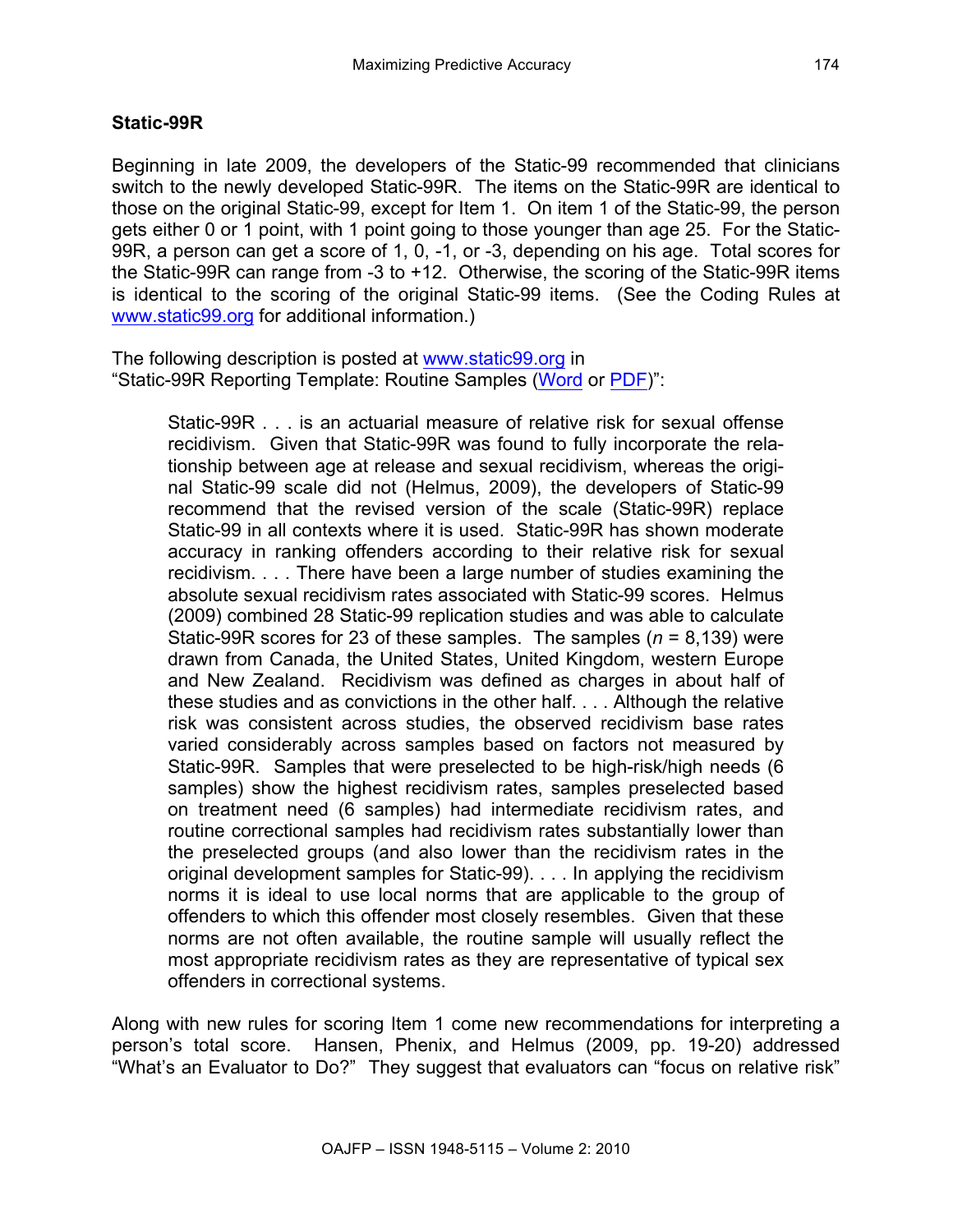and that "any statements about absolute risk requires (sic) justification."<sup>20</sup> They describe three options for statements about absolute risk:

Option 1: Use local "norms." Option 2: Use routine "norms." Option 3: Justify that routine "norms" do not apply.<sup>21</sup>

## *Option 1: Use local "norms."*

Hansen et al. (2009, p. 19) consider the use of local norms to be "ideal, but not often possible."

# *Option 2: Use routine "norms."*

Hansen et al. (2009, p. 20) write, "The estimates for routine samples are the default position. [They are] representative of general population of adjudicated sex offenders. This option is sufficient in most circumstances."

# *Option 3: Justify that routine "norms" do not apply.*

Hansen et al. (2009) suggest three possible "justifications":

- Sufficient criminogenic needs to recommend treatment: use treatment need norms
- Member of small minority selected on risk/need factors external to Static-99R: use high risk/need norms
- Sufficient evidence that offender is non-routine, but insufficient information to differentiate between treatment need or high risk/need: use non-routine norm

In the absence of local "norms," an evaluator who is required to address absolute risk can use the routine "norms" (the default position) or use other "norms" if there is justification to do so. In deciding which "norms" to use, the evaluator should consider the various samples that comprised the four groups of samples:

- 1. Routine Corrections
- 2. Non-Routine
- 3. Preselected Treatment Need
- 4. Preselected High-Risk/Need<sup>22</sup>

<sup>&</sup>lt;sup>20</sup> Page 19.<br><sup>21</sup> Pages 19-20 of Static-<u>99(R) and Static-2002(R): How to Interpret and Report in Light of Recent</u> Research (October 2009) at http://www.static99.org/.<br><sup>22</sup> Page 12 of <u>Static-99R Evaluators Workbook at http://www.static99.org/.</u>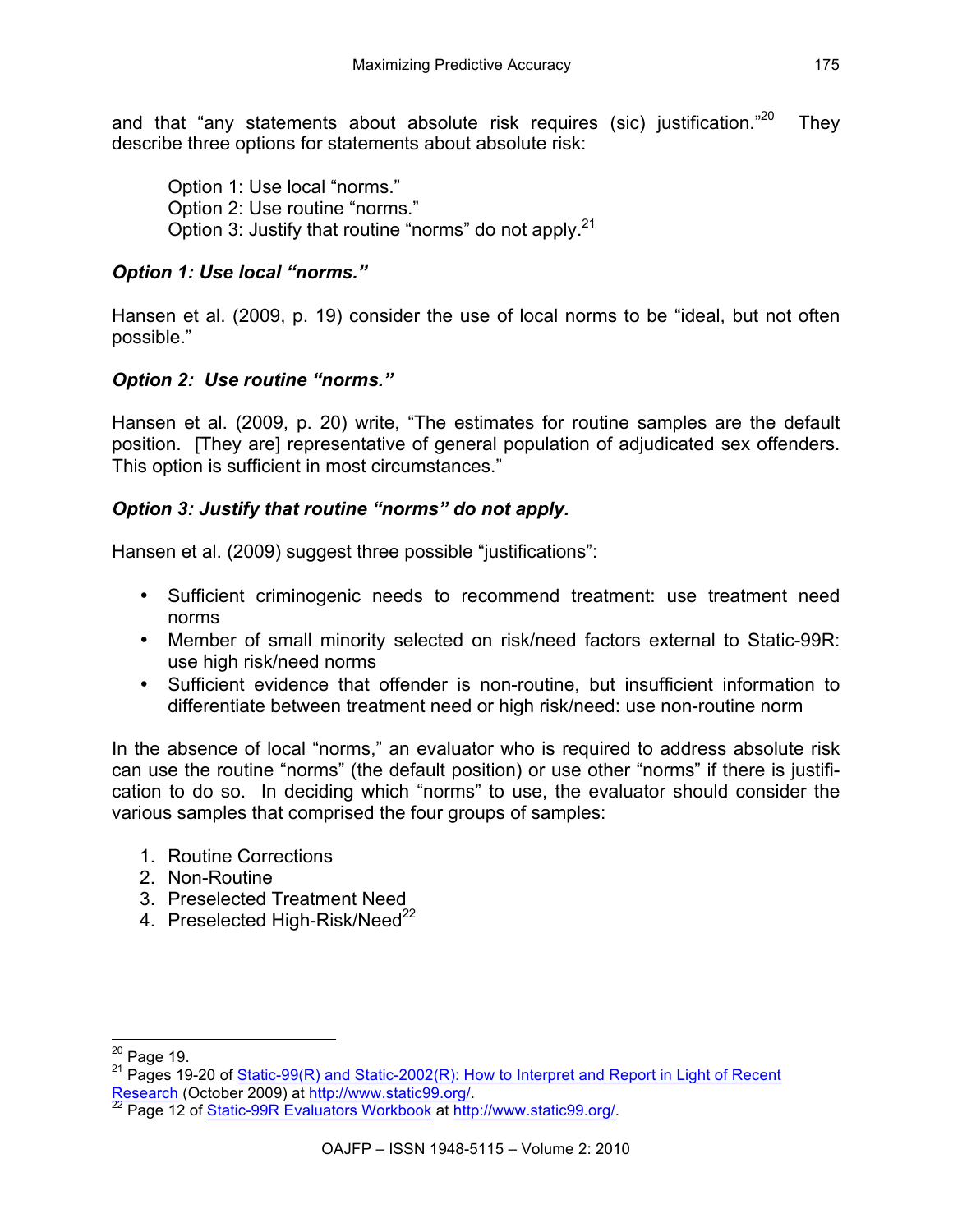#### **A. Routine Sample**

The following description is posted at www.static99.org in "Static-99R Reporting Template: Non-routine Samples (Word or PDF)":

This group consisted of eight samples of sex offenders from Canada, the United States, England, Austria and Sweden. These samples were relatively random (i.e., unselected) samples from a correctional system (as opposed to samples from specific institutions or subject to specific measures). In other words, they can be considered roughly representative of all adjudicated sex offenders. Some offenders in these samples would have been subsequently screened for treatment or other special measures (e.g., psychiatric admission or exceptional measures related to dangerousness), but these samples represent the full population of all offenders prior to any preselection processes. The recidivism norms for the unselected samples are the closest available to a hypothetical average of all sex offenders.

The "Norms" tab of the Official Website of the Static-99 includes a seven-page pdf, Detailed recidivism tables Static-99R (October 2009). For the Routine Sample, only five-year data are included. Table 16 shows the frequency distribution for the 2,406 people in the fixed follow-up sample.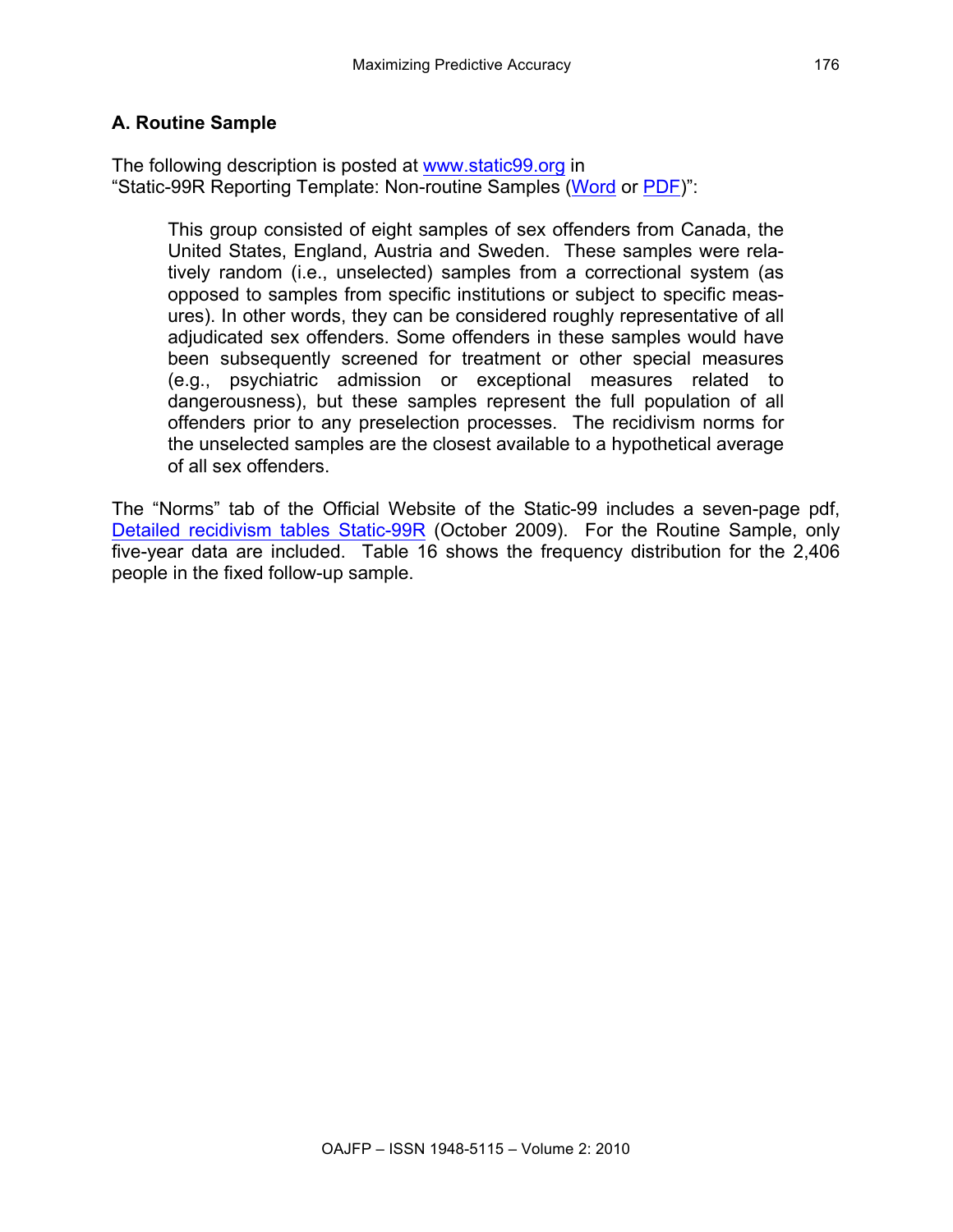| Table 16                                                        |
|-----------------------------------------------------------------|
| Static-99R Scores and Observed Sexual Recidivism within 5 Years |
| Detailed Recidivism Tables Static-99R (October 2009)            |
| Routine Sample                                                  |

| Score          | N     | <b>Detected</b> | Detected to          | Not Detected to      |
|----------------|-------|-----------------|----------------------|----------------------|
|                |       | Recidivism      | <b>Have Sexually</b> | <b>Have Sexually</b> |
|                |       | Rate            | Recidivated          | Recidivated          |
| $-3$           | 40    | .000            | 0                    | 40                   |
| $-2$           | 65    | .000            | $\overline{0}$       | 65                   |
| $-1$           | 260   | .027            |                      | 253                  |
| 0              | 294   | .027            | 8                    | 286                  |
|                | 350   | .029            | 10                   | 340                  |
| $\overline{2}$ | 350   | .040            | 14                   | 336                  |
| 3              | 343   | .058            | 20                   | 323                  |
| 4              | 277   | .061            | 17                   | 260                  |
| 5              | 193   | .145            | 28                   | 165                  |
| 6              | 110   | .127            | 14                   | 96                   |
|                | 75    | .160            | 12                   | 63                   |
| 8              | 28    | .286            | 8                    | 20                   |
| 9              | 13    | .385            | 5                    | 8                    |
| 10             | 7     | .286            | $\overline{2}$       | 5                    |
| 11             |       | .000            |                      |                      |
| <b>Totals</b>  | 2,406 | .060            | 145                  | 2,261                |

Of these 2,406 cases, 145 (6%) were detected to sexually reoffend within 5 years. Tables B-33 through B-36 (in Appendix B) are contingency tables for cut scores of 6, 9, 10, or 13.

For the 2,261 people included in the 2009 Static-99R Routine Sample with 5-year fixed follow-up, 145 (6%) of them were detected to sexually recidivate within 5 years. Overall accuracy with the Static-99R is maximized with a cut score of 13. No one is predicted to sexually reoffend. With detected sexual recidivism as the criterion standard, 94% of those predictions are accurate.

The next most accurate classification (slightly less accurate than a cut score of 13) comes with a cut score of 10. With a cut score of 10, 8 (<1%) of the people in the sample would be classified as predicted to sexually reoffend, and 2 (25%) of those predictions would be correct.

Additional research with larger samples might yield different results.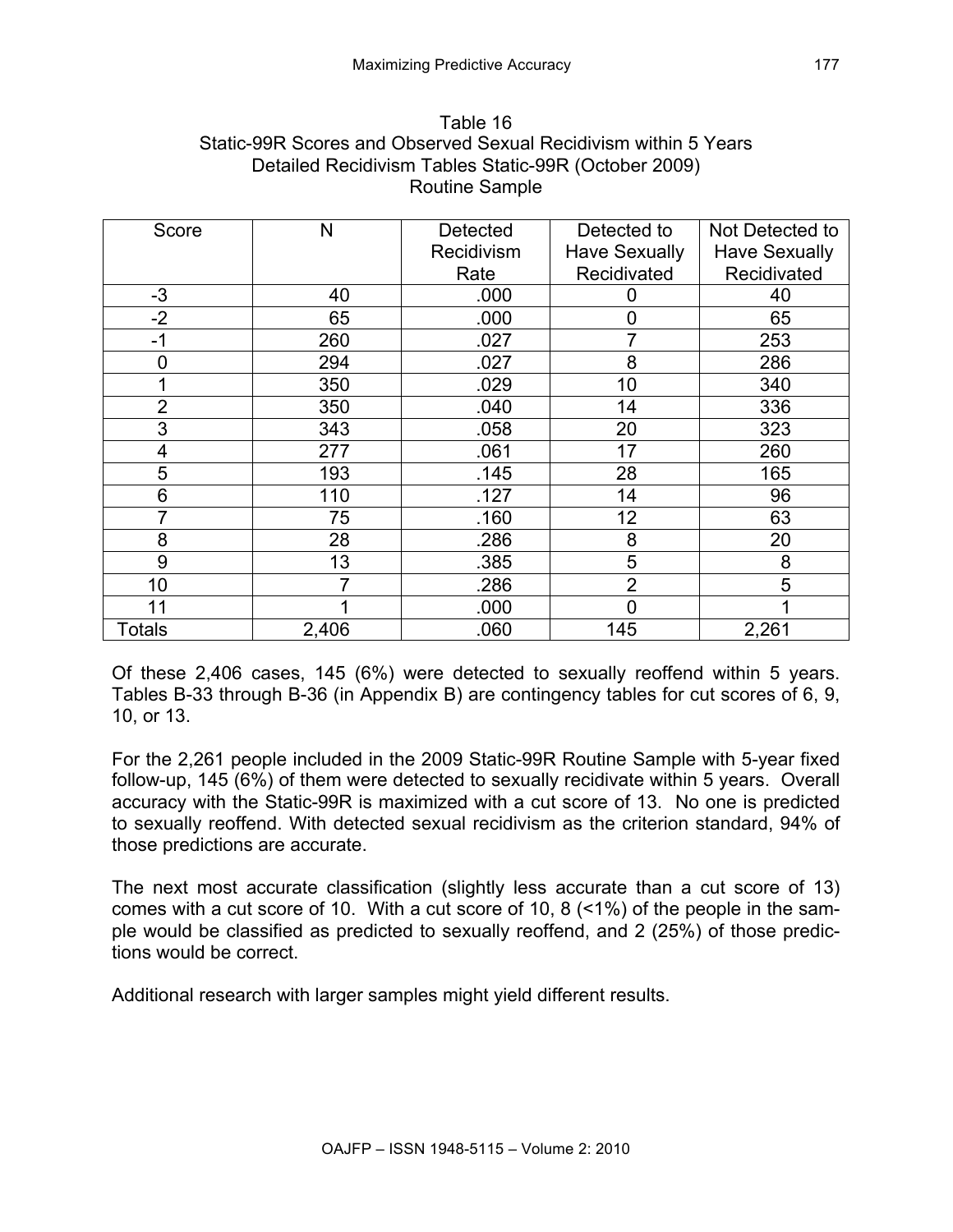#### **B. Preselected-for-Treatment Sample**

The following description is posted at www.static99.org in "Static-99R Reporting Template: Non-routine Samples (Word or PDF)":

This group consisted of six samples of offenders referred for sex offender specific treatment during their current incarceration. If an offender is selected for treatment but does not receive it due to bed shortages, he would still be considered preselected for treatment. It is the selection that defines this sample, not the participation in treatment. This includes referral for community sex offender treatment programs for any type of conditional release during the current incarceration or for non-custodial sentences. The quality of the treatment program, jurisdiction of the program, program structure (length or content), and the quality of the offender's participation in and completion of the program is not a consideration in the definition of this group. These factors would be taken into account by an evaluator outside of the Static-99R assessment. This sample is defined by the presence of treatment needs. Samples were categorized in this group if the treatment program was specific to sex offenders and offenders were referred for treatment during their current incarceration. Given the overlap in dynamic risk factors between sex offenders and general offenders, it is plausible that offenders referred to other (i.e., non-sex-offenderspecific) treatment programs may be similar to this group. Additionally, offenders referred for treatment during previous incarcerations could also plausibly fit in this group given that at some point they were identified as having treatment needs warranting intervention and that they subsequently reoffended.

The "Norms" tab of the Official Website of the Static-99 includes a seven-page pdf, Detailed recidivism tables Static-99R (October 2009). For the Preselected-for-Treatment Sample, five-year and ten-year data are reported separately. Table 17 shows the frequency distribution for the 866 people in the ten-year, fixed follow-up sample.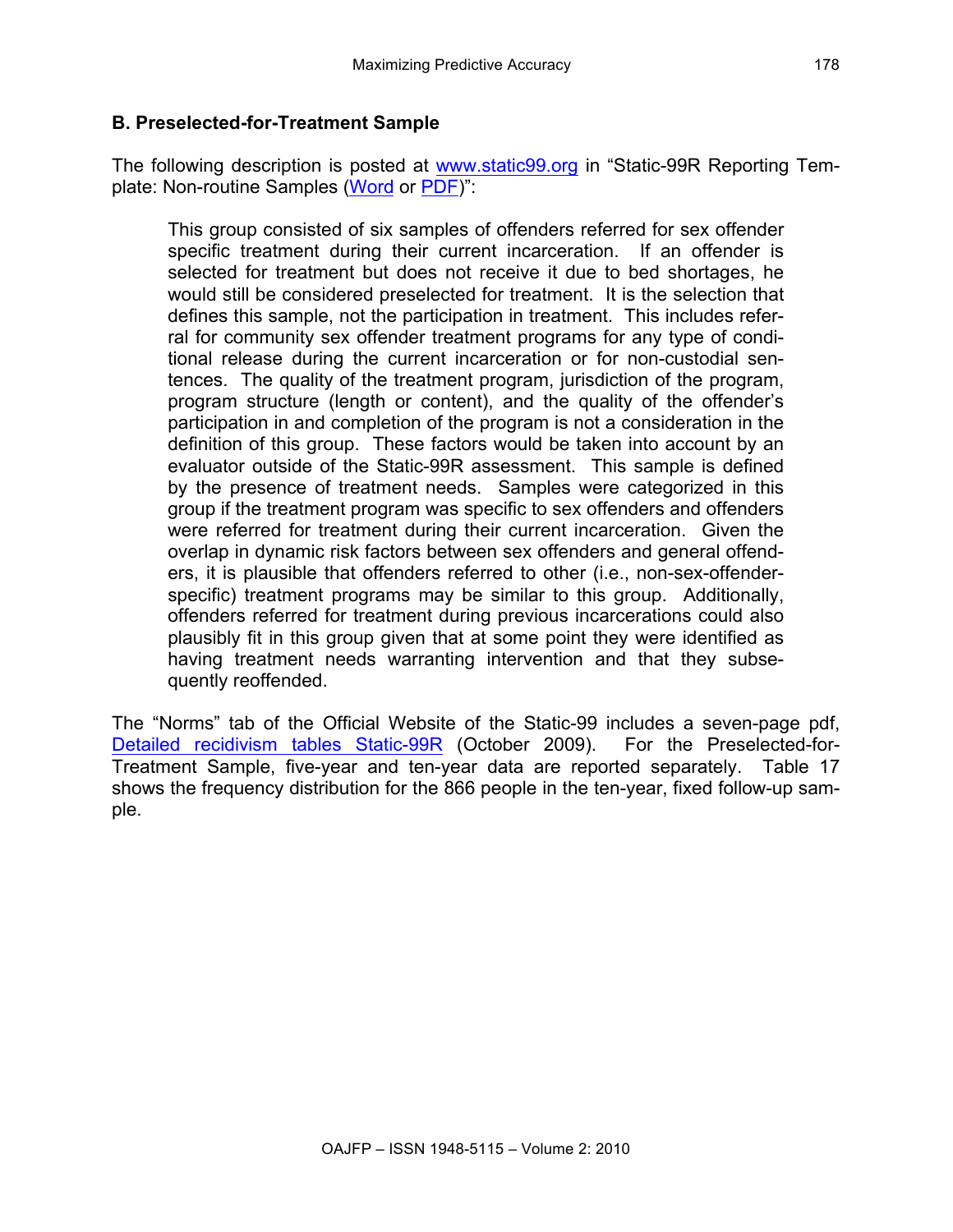| Table 17                                                         |
|------------------------------------------------------------------|
| Static-99R Scores and Observed Sexual Recidivism within 10 Years |
| Detailed Recidivism Tables Static-99R (October 2009)             |
| Preselected-for-Treatment Sample                                 |

| Score          | N   | <b>Detected</b> | Detected to          | Not Detected to      |
|----------------|-----|-----------------|----------------------|----------------------|
|                |     | Recidivism      | <b>Have Sexually</b> | <b>Have Sexually</b> |
|                |     | Rate            | Recidivated          | Recidivated          |
| $-3$           | 16  | .000            | 0                    | 16                   |
| $-2$           | 12  | .167            | $\overline{2}$       | 10                   |
| $-1$           | 85  | .047            | 4                    | 81                   |
| 0              | 114 | .088            | 10                   | 104                  |
|                | 131 | .069            | 9                    | 122                  |
| $\overline{2}$ | 142 | .141            | 20                   | 122                  |
| 3              | 110 | .118            | 13                   | 97                   |
| 4              | 111 | .126            | 14                   | 97                   |
| 5              | 67  | .284            | 19                   | 48                   |
| 6              | 37  | .324            | 12                   | 25                   |
|                | 17  | .412            |                      | 10                   |
| 8              | 18  | .389            | 7                    | 11                   |
| 9              | 4   | .250            |                      | 3                    |
| 10             |     | .000            |                      |                      |
| 11             |     | .000            |                      |                      |
| <b>Totals</b>  | 866 | .136            | 118                  | 748                  |

Of these 866 cases, 118 (13.6%) were detected to sexually reoffend within 10 years. Tables B-37 through B-41 are contingency tables for cut scores of 6, 8, 9, or 13.

For the 866 people included in the 2009 Static-99R Preselected-for-Treatment Sample with 10-year fixed follow-up, 118 (13.6%) of them were detected to sexually recidivate within 10 years. Overall accuracy with the Static-99R is maximized with a cut score of 13. No one is predicted to sexually reoffend. With detected sexual recidivism as the criterion standard, 86% of those predictions are accurate.

The next most accurate classification (slightly less accurate than a cut score of 13) comes with a cut score of 9. With a cut score of 9, 6 (1%) of the people in the sample would be classified as predicted to sexually reoffend, and 2 (33%) of those predictions would be correct.

Additional research with larger samples might yield different results.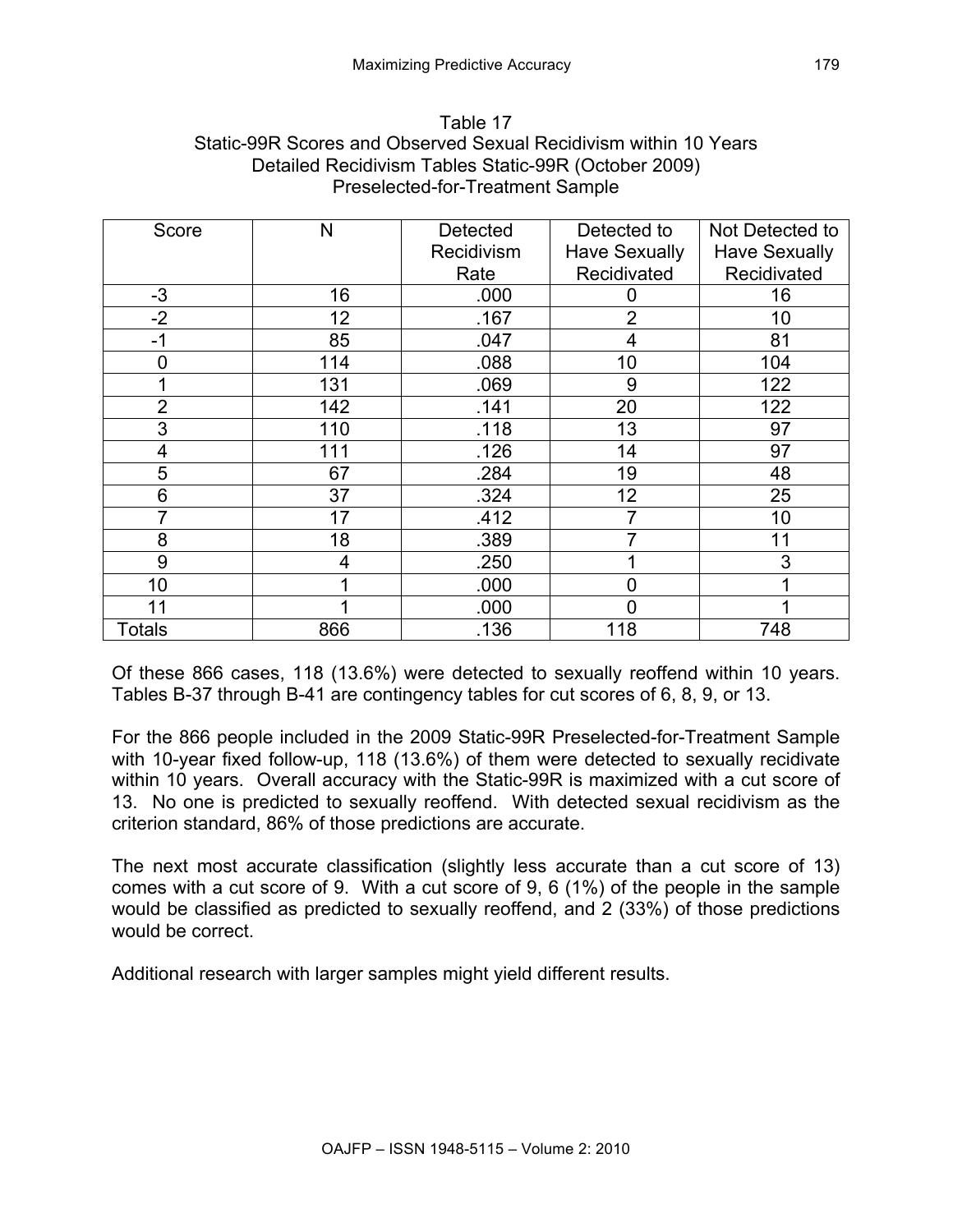## **C. High-Risk/Need Sample**

The following description is posted at www.static99.org in "Static-99R Reporting Template: Non-routine Samples (Word or PDF)":

This would include a small minority of offenders selected from routine correctional populations on the basis of risk and need factors external to Static-99R. Offenders in this group were referred for services at forensic psychiatric facilities, such as offenders referred as Mentally Disorder (sic) Sex Offenders, Sexually Violent Predators/Sexually Dangerous Persons, Not Guilty by Reason of Insanity, or for treatment of a mental disorder (sexual or otherwise). It would also include offenders referred to intensive treatment programs reserved for the highest risk offenders (not moderate intensity treatment programs, or treatment programs offered to the majority of sex offenders). Offenders identified as high risk through a quasijudicial or administrative process examining a range of risk relevant characteristics such as sentence extensions for dangerousness (e.g., preventative or indefinite detention, treatment orders, denial of statutory release) would also be in this group.

The "Norms" tab of the Official Website of the Static-99 includes a seven-page pdf, Detailed recidivism tables Static-99R (October 2009). For the High-Risk/Need Sample, five-year and ten-year data are reported separately. Table 18 shows the frequency distribution for the 703 people in the ten-year, fixed follow-up sample.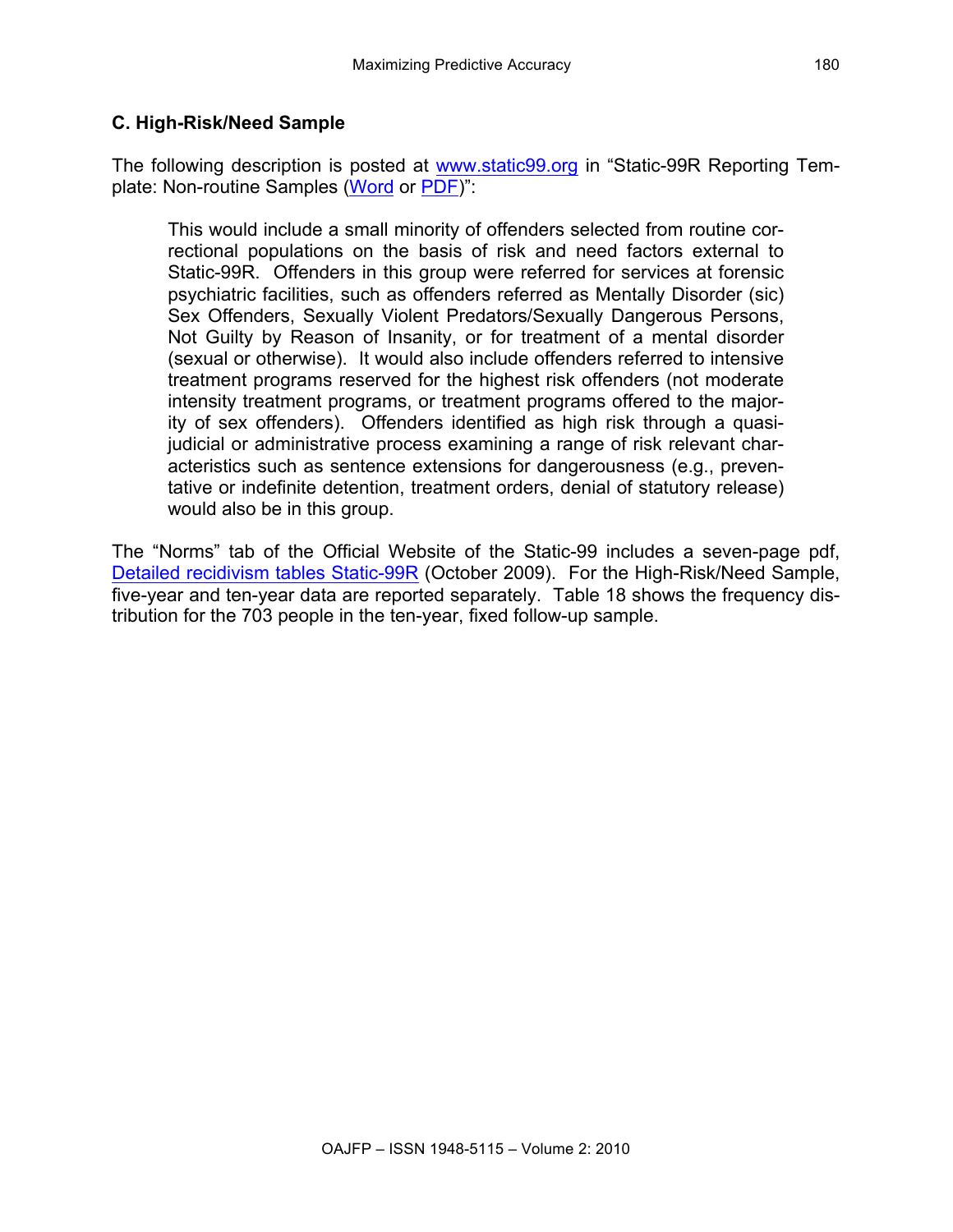| Table 18                                                         |
|------------------------------------------------------------------|
| Static-99R Scores and Observed Sexual Recidivism within 10 Years |
| Detailed Recidivism Tables Static-99R (October 2009)             |
| High-Risk/Need Sample                                            |

| Score          | N              | <b>Detected</b> | Detected to          | Not Detected to      |
|----------------|----------------|-----------------|----------------------|----------------------|
|                |                | Recidivism      | <b>Have Sexually</b> | <b>Have Sexually</b> |
|                |                | Rate            | Recidivated          | Recidivated          |
| $-3$           | 0              | .000            | 0                    | 0                    |
| $-2$           | $\overline{2}$ | .000            | $\overline{0}$       | $\overline{2}$       |
| $-1$           | 24             | .083            | $\overline{2}$       | 22                   |
| ∩              | 31             | .097            | 3                    | 28                   |
|                | 56             | .089            | 5                    | 51                   |
| $\overline{2}$ | 42             | .333            | 14                   | 28                   |
| 3              | 82             | .268            | 22                   | 60                   |
| 4              | 130            | .262            | 34                   | 96                   |
| 5              | 133            | .293            | 39                   | 94                   |
| 6              | 83             | .386            | 32                   | 51                   |
|                | 61             | .475            | 29                   | 32                   |
| 8              | 32             | .375            | 12                   | 20                   |
| 9              | 17             | .471            | 8                    | 9                    |
| 10             | 9              | .444            | 4                    | 5                    |
| 11             |                | .000            | ი                    |                      |
| Totals         | 703            | .290            | 204                  | 499                  |

Of these 703 cases, 204 (29.0%) were detected to sexually reoffend within 10 years. Tables B-41 through B-44 are contingency tables for cut scores of 6, 9, 10, or 13.

For the 703 people included in the 2009 Static-99R High-Risk/Need Sample with 10 year fixed follow-up, 204 (29%) of them were detected to sexually recidivate within 10 years. Overall accuracy with the Static-99R is maximized with a cut score of 13. No one is predicted to sexually reoffend. With detected sexual recidivism as the criterion standard, 71% of those predictions are accurate.

The next most accurate classification (slightly less accurate than a cut score of 13) comes with a cut score of 10. With a cut score of 10, 10 (1%) of the people in the sample would be classified as predicted to sexually reoffend, and 4 (40%) of those predictions would be correct.

Additional research with larger samples might yield different results.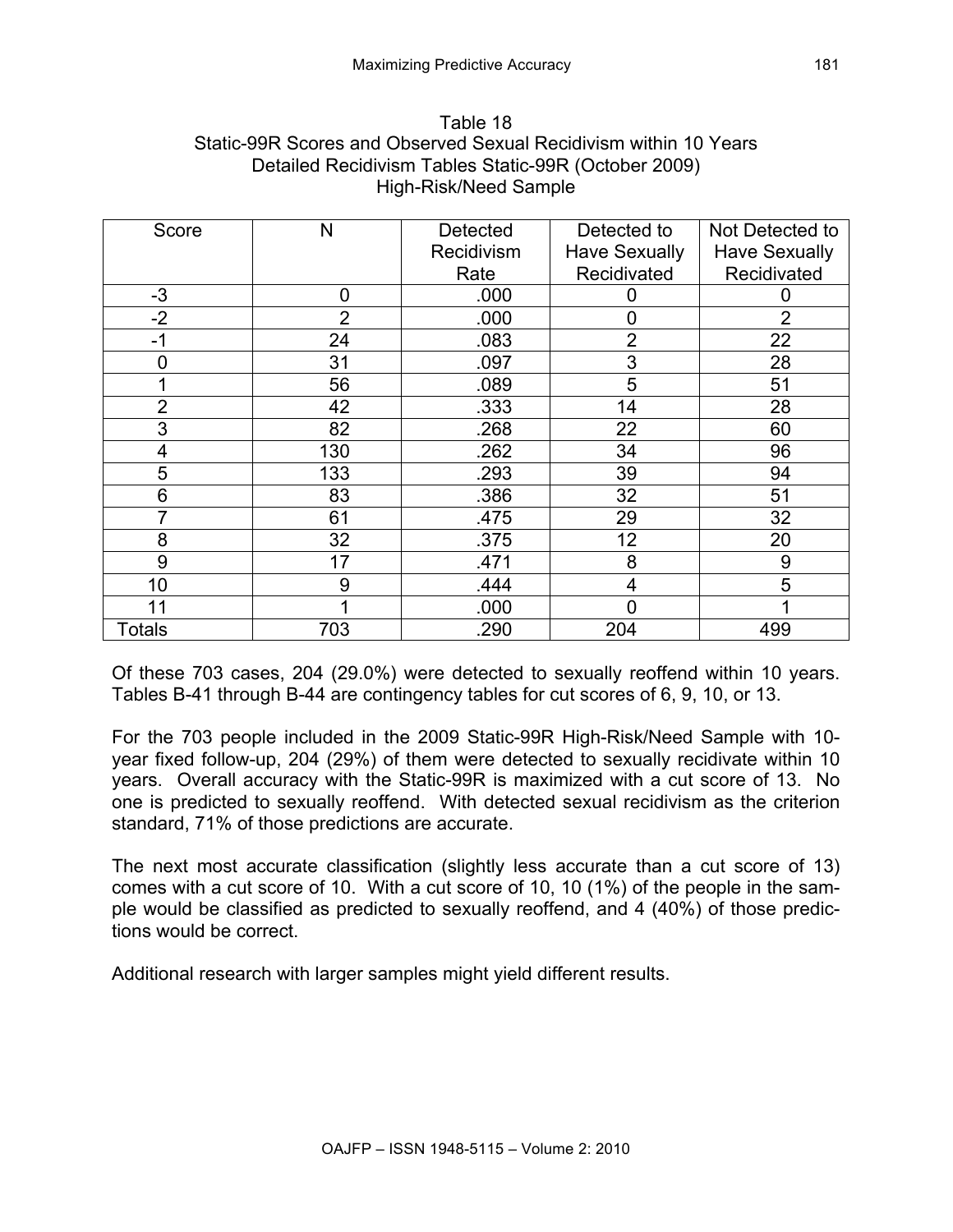#### **D. Non-Routine Sample**

The following description is posted at www.static99.org in "Static-99R Reporting Template: Non-routine Samples (Word or PDF)":

The non-routine group includes all samples of offenders preselected in some way. It therefore combines samples preselected based on treatment need, as well as those preselected as high risk/high need, and also includes a small number of offenders preselected in different ways that fit neither category (e.g., preselected based on offence severity). In some cases there may have been some measure of preselection and the offender would be most similar to either the preselection for treatment or pre-selection for high-risk/ high-needs samples. If the amount of preselection is unknown and there is no strong evidence to differentiate between preselected for treatment and pre-selected for high-risk/highneeds then the non-routine sample norms are an option to consider.

The "Norms" tab of the Official Website of the Static-99 includes a seven-page pdf, Detailed recidivism tables Static-99R (October 2009). For the Non-Routine Sample, five-year and ten-year data are reported separately. Table 19 shows the frequency distribution for the 1,626 people in the ten-year, fixed follow-up sample.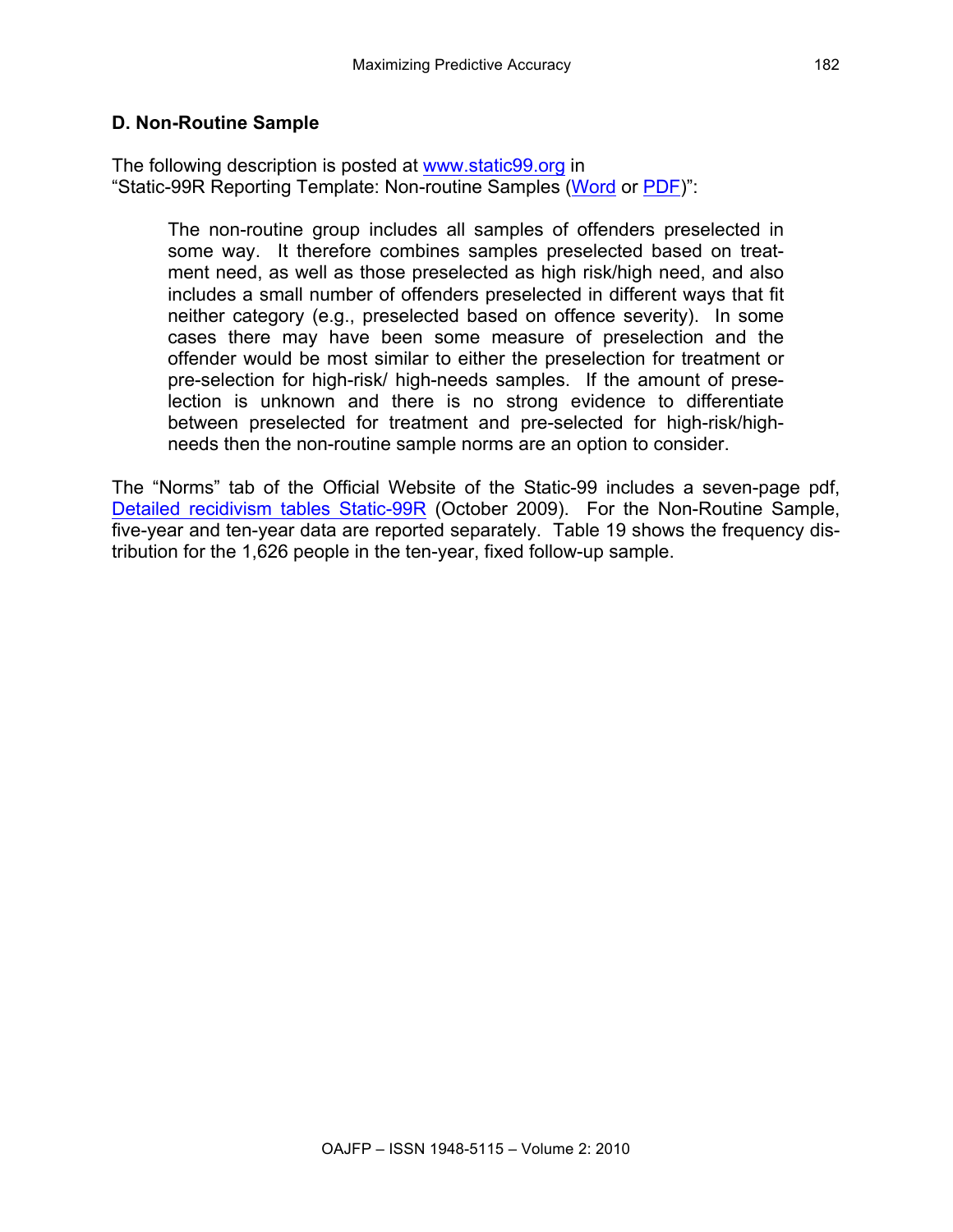| Table 19                                                         |  |  |  |  |  |
|------------------------------------------------------------------|--|--|--|--|--|
| Static-99R Scores and Observed Sexual Recidivism within 10 Years |  |  |  |  |  |
| Detailed Recidivism Tables Static-99R (October 2009)             |  |  |  |  |  |
| Non-Routine Sample                                               |  |  |  |  |  |

| Score          | N              | Detected   | Detected to          | Not Detected to      |
|----------------|----------------|------------|----------------------|----------------------|
|                |                | Recidivism | <b>Have Sexually</b> | <b>Have Sexually</b> |
|                |                | Rate       | Recidivated          | Recidivated          |
| $-3$           | 16             | .000       | 0                    | 16                   |
| $-2$           | 14             | .143       | $\overline{2}$       | 12                   |
| $-1$           | 109            | .055       | 6                    | 103                  |
| $\overline{0}$ | 146            | .089       | 13                   | 133                  |
|                | 187            | .075       | 14                   | 173                  |
| $\overline{2}$ | 188            | .181       | 34                   | 154                  |
| 3              | 199            | .181       | 36                   | 163                  |
| 4              | 250            | .196       | 49                   | 201                  |
| 5              | 214            | .280       | 60                   | 154                  |
| 6              | 130            | .369       | 48                   | 82                   |
|                | 86             | .430       | 37                   | 49                   |
| 8              | 53             | .377       | 20                   | 33                   |
| 9              | 22             | .409       | 9                    | 13                   |
| 10             | 10             | .400       | 4                    | 6                    |
| 11             | $\overline{2}$ | .000       | 0                    | $\overline{2}$       |
| <b>Totals</b>  | 1,626          | .204       | 332                  | 1,294                |

Of these 1,626 cases, 332 (20.4%) were detected to sexually reoffend within 10 years. Tables B-45 through B-48 are contingency tables for cut scores of 6, 9, 10, or 13.

For the 1,626 people included in the 2009 Static-99R Non-Routine Sample with 10-year fixed follow-up, 332 (20.4%) of them were detected to sexually recidivate within 10 years. Overall accuracy with the Static-99R is maximized with a cut score of 13. No one is predicted to sexually reoffend. With detected sexual recidivism as the criterion standard, 80% of those predictions are accurate.

The next most accurate classification (slightly less accurate than a cut score of 13) comes with a cut score of 10. With a cut score of 10, 12 (1%) of the people in the sample would be classified as predicted to sexually reoffend, and 4 (33%) of those predictions would be correct.

Additional research with larger samples might yield different results.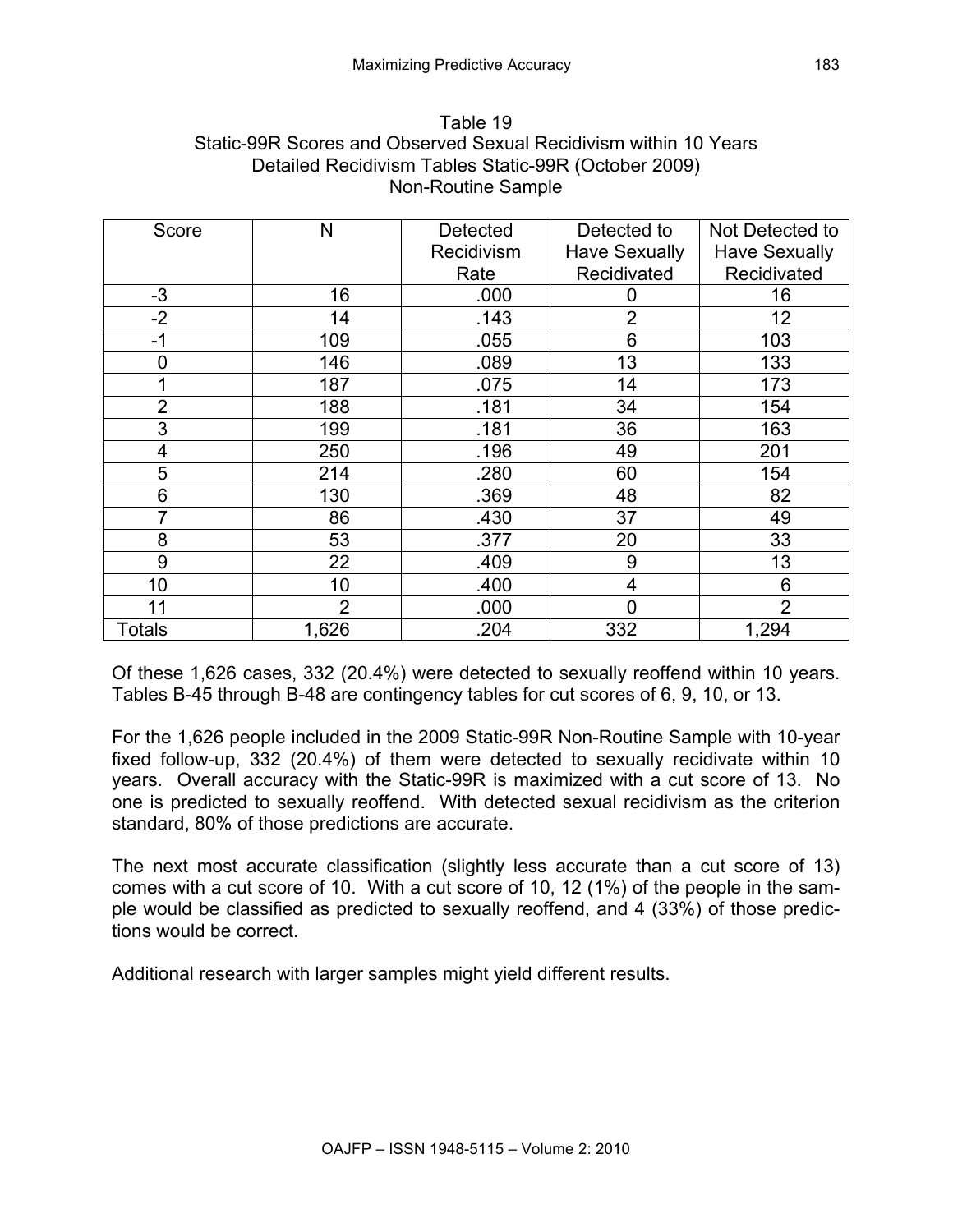# **Summary of Analyses**

The next two tables summarize our analyses.

| Instrument<br>(Sample)                   | Fixed<br>Follow-<br>up<br>(years) | $\mathsf{N}$ | <b>BR</b> | Optimum<br>Cut<br>Score to<br>Maximize<br>Overall<br>Accuracy | Overall<br>Accuracy<br>at<br>Optimum<br>Cut<br>Score | Percent of<br>Sample<br>Predicted<br>to<br>Sexually<br>Recidivate | <b>PPV</b> | For<br>More<br>Info<br>See<br>Table |
|------------------------------------------|-----------------------------------|--------------|-----------|---------------------------------------------------------------|------------------------------------------------------|-------------------------------------------------------------------|------------|-------------------------------------|
| Static-99                                |                                   |              |           |                                                               |                                                      |                                                                   |            |                                     |
| (Hanson &<br>Thornton,<br>2000)          | 15                                | 1,086        | .250      | $6\phantom{1}$                                                | .7541                                                | 12                                                                | .52        | 3                                   |
| (Helmus,<br>2009, p. 59)                 | 15                                | 8,726        | .182      | 13                                                            | .8181                                                | $\overline{0}$                                                    | <b>NA</b>  | $B-3$                               |
| (October<br>2008,<br>Combined<br>Sample) | 10                                | 1,621        | .190      | 9                                                             | .8112                                                | 5                                                                 | .53        | $B-6$                               |
| (October<br>2008,<br>Routine<br>CSC)     | 10                                | 342          | .085      | 13                                                            | .9152                                                | $\overline{0}$                                                    | <b>NA</b>  | $B-11$                              |
| (October<br>2008, High-<br>Risk)         | 10                                | 735          | .298      | $9^{23}$                                                      | .7020                                                | $\overline{3}$                                                    | .50        | $B-14$                              |
| (October<br>2008, High-<br>Risk)         | 10                                | 735          | .298      | 13                                                            | .7020                                                | $\overline{0}$                                                    | <b>NA</b>  | $B-16$                              |
| Static-2002                              |                                   |              |           |                                                               |                                                      |                                                                   |            |                                     |
| (Hanson et<br>al., 2010)                 | 5                                 | 1,923        | .147      | $12^{24}$                                                     | .8534                                                | $<$ 1                                                             | .50        | $B-19$                              |
| (Hanson et<br>al., 2010)                 | 5                                 | 1,923        | .147      | 15                                                            | .8534                                                | $\mathbf 0$                                                       | <b>NA</b>  | $B-20$                              |

| Table 20                                                 |
|----------------------------------------------------------|
| Summary of Accuracy Levels for Static-99 and Static-2002 |

N = number of subjects, BR = sample base rate, PPV = positive predictive value

 $23$  Accuracy is maximized with a cut score of either 9 or 13. We present data for each of those cut scores here.

 $24$  Accuracy is maximized with a cut score of either 12 or 15. We present data for each of those cut scores here.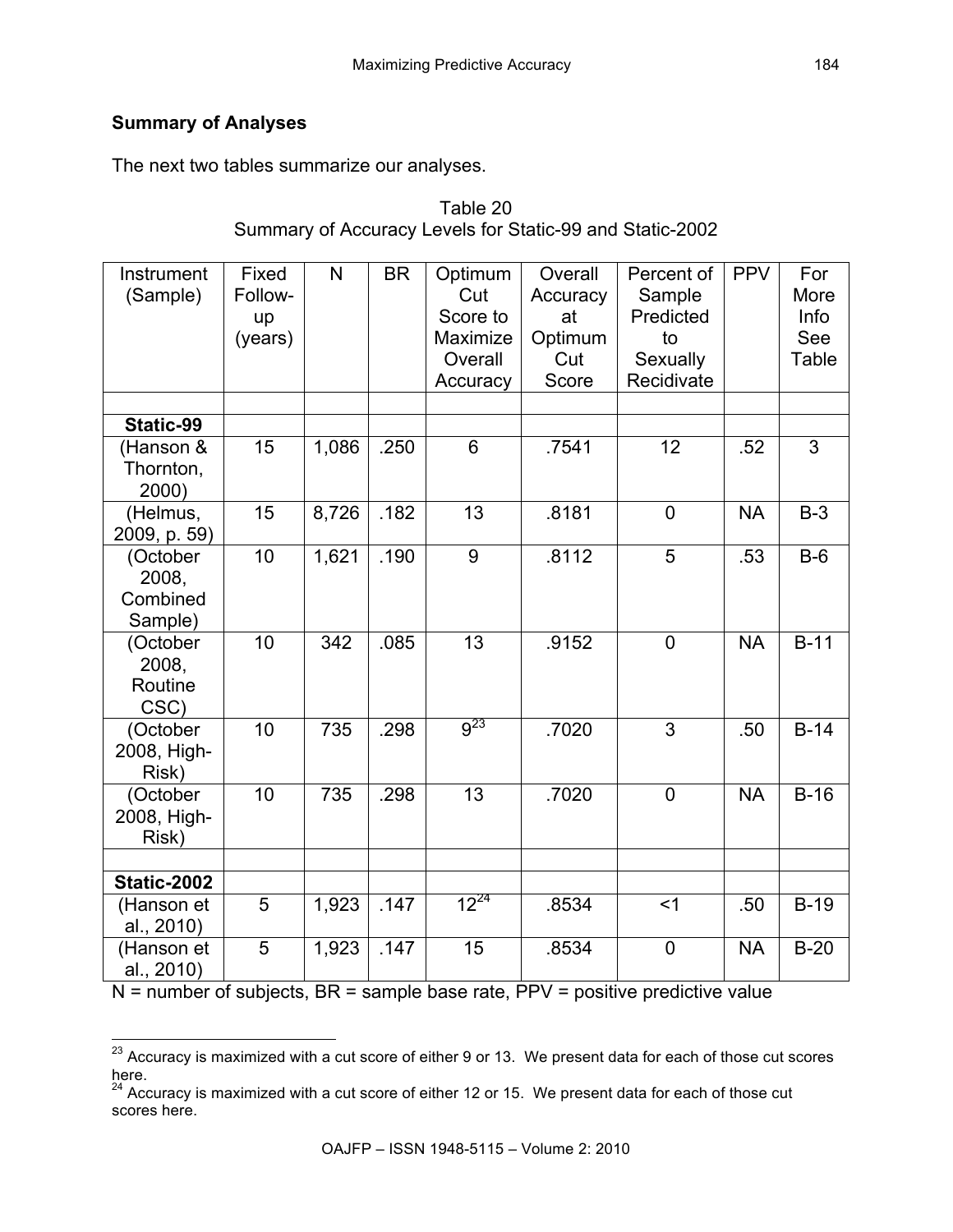Table 21 Summary of Accuracy Levels for Static-2002R and Static-99R

| Instrument<br>(Sample)                                | Fixed<br>Follow-<br>up<br>(years) | $\mathsf{N}$ | <b>BR</b> | Optimum<br>Cut<br>Score to<br>Maximize<br>Overall | Overall<br>Accuracy<br>at<br>Optimum<br>Cut<br>Score | Percent of<br>Sample<br>Predicted<br>to<br>Sexually<br>Recidivate | <b>PPV</b> | For<br>More<br>Info<br>See<br>Table |
|-------------------------------------------------------|-----------------------------------|--------------|-----------|---------------------------------------------------|------------------------------------------------------|-------------------------------------------------------------------|------------|-------------------------------------|
|                                                       |                                   |              |           | Accuracy                                          |                                                      |                                                                   |            |                                     |
| Static-<br>2002R                                      |                                   |              |           |                                                   |                                                      |                                                                   |            |                                     |
| (October<br>2009,<br>Routine)                         | 5                                 | 526          | .053      | $11^{25}$                                         | .9468                                                | $<$ 1                                                             | .50        | $B-23$                              |
| (October<br>2009,<br>Routine)                         | 5                                 | 526          | .053      | 14                                                | .9468                                                | $\mathbf 0$                                                       | <b>NA</b>  | $B-24$                              |
| (October<br>2009, Non-<br>routine)                    | 10                                | 766          | .273      | 10                                                | .7311                                                | 6                                                                 | .53        | $B-26$                              |
| (October<br>2009, High-<br>Risk/Need)                 | $\overline{10}$                   | 642          | .294      | 10                                                | .7134                                                | $\overline{7}$                                                    | .55        | $B-30$                              |
|                                                       |                                   |              |           |                                                   |                                                      |                                                                   |            |                                     |
| <b>Static-99R</b>                                     |                                   |              |           |                                                   |                                                      |                                                                   |            |                                     |
| (October<br>2009,<br>Routine)                         | 5                                 | 2,406        | .060      | 13                                                | .9397                                                | $\mathbf 0$                                                       | <b>NA</b>  | $B-36$                              |
| (October<br>2009,<br>Preselected<br>for<br>Treatment) | 10                                | 866          | .136      | $\overline{13}$                                   | .8637                                                | $\overline{0}$                                                    | <b>NA</b>  | $B-40$                              |
| (October<br>2009, High-<br>Risk/Need)                 | 10                                | 703          | .290      | 13                                                | .7098                                                | $\overline{0}$                                                    | <b>NA</b>  | $B-44$                              |
| (October<br>2009, Non-<br>routine)                    | 10                                | 1,626        | .204      | 13                                                | .7958                                                | $\overline{0}$                                                    | <b>NA</b>  | $B-48$                              |

 $N$  = number of subjects, BR = sample base rate, PPV = positive predictive value

<sup>&</sup>lt;sup>25</sup> Accuracy is maximized with a cut score of either 11 or 14. We present data for each of those cut scores here.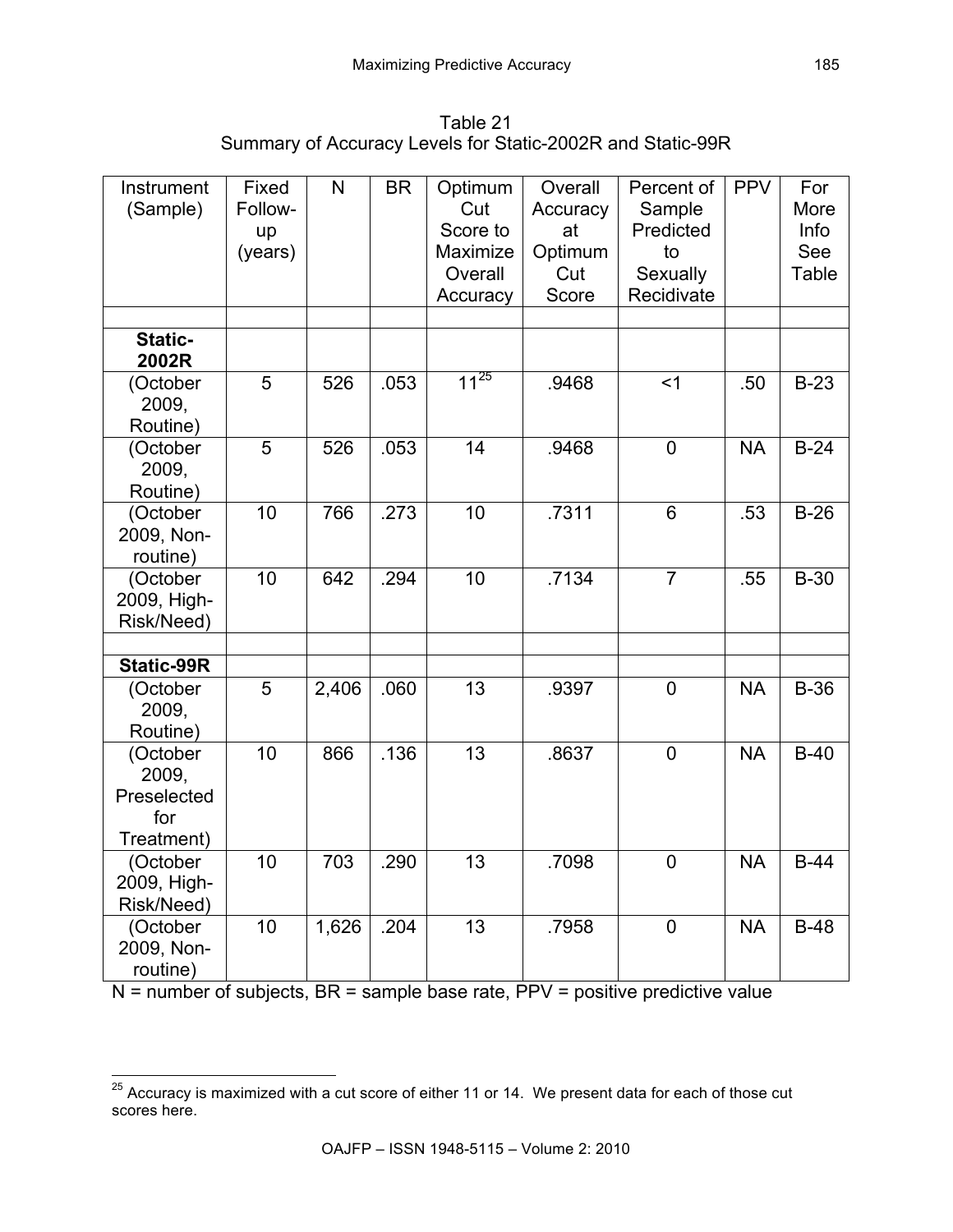We continue to focus on maximizing overall accuracy in this section, using detected sexual recidivism as the criterion standard.

With the original sample of the Static-99, 12% of the sample would be classified as likely to sexually reoffend, with a positive predictive value (PPV) of .52. In other words, based on actuarial assessment alone, 12% of the people would be considered likely – a bit more likely than not – to sexually reoffend within 15 years.

For these instruments in the more recent (2008 to 2009) samples, 0% to 7% of the people would be classified as likely to sexually reoffend, and only about half of those classifications would be correct. The greatest number of people would be classified as predicted to sexually reoffend when using the Static-2002R for the High Risk/Need sample. Seven percent (47 of 642) of the people would be classified as predicted to sexually reoffend, but only four percent of the entire sample (26 of 642) would be correctly classified as predicted to sexually reoffend.

Compared to the original Static-99 samples, the overall accuracy of the instruments is enhanced by using higher cutoff scores. Higher cutoff scores decrease the frequency of false positive predictions and increase the frequency of true negative predictions. We will consider the effect on public safety in the general discussion section, which follows.

## **General Discussion**

# **A. Importance of Accuracy**

Classification and prediction are important in many disciplines, including medicine, psychology, law, political science, and economics. Across fields, accuracy matters. In his testimony before the bipartisan Financial Crisis Inquiry Commission, Alan Greenspan, former chairman of the Federal Reserve (Fed) commented that, with hindsight, "I was right 70 percent of the time, but I was wrong 30 percent of the time." Commission member Brooksley Born, the former head of the Commodity Futures Trading Commission, said Greenspan's stewardship of the Fed had led the US into financial meltdown:

The Fed utterly failed to prevent the financial crisis. The Fed and the banking regulators failed to prevent the housing bubble. They failed to prevent the predatory lending scandal. They failed to prevent our biggest banks and bank-holding companies from engaging in activities that would bring them to the verge of collapse without massive taxpayer bailouts. They failed to recognize the systemic risk posed by an unregulated overthe-counter derivatives market, and they permitted the financial system and the economy to reach the brink of disaster. $^{26}$ 

Closer to home, Janus and Meehl (1997, p. 34) highlight the importance of accuracy in risk predictions in SVP cases:

 <sup>26</sup> http://www.democracynow.org/2010/4/8/headlines#6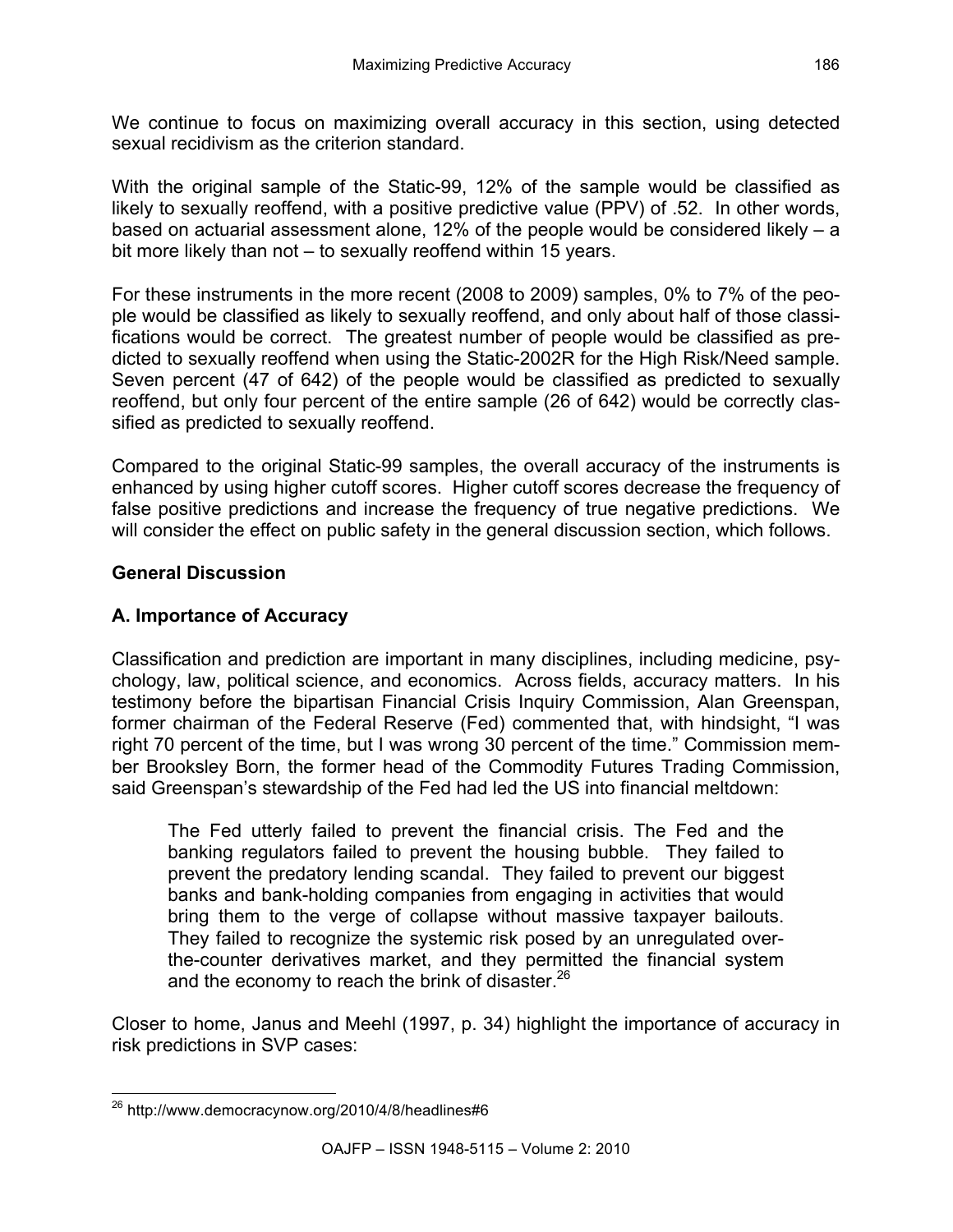There is a continuing debate about whether predictions of dangerousness are accurate enough to support deprivation of liberty. As in other civil commitment settings, the stakes in these determinations are high. The debate is especially important in the context of sex offender commitments, because the consequences of the predictions are so severe. If predictions about future violence are too optimistic, sexual violence may result. Unduly pessimistic predictions result in unnecessary, prolonged deprivations of liberty. In addition, sex offender commitments entail treatment that is expensive and intrusive, while sexual violence is exceedingly destructive. Thus, both types of prediction errors are costly in many ways.

Throughout this paper, we strive to present data and analyses that are understandable and uncontroversial. As we move into a general discussion, we have the same aims.

In an important recent paper, Thornton, Hanson, and Helmus (n.d., p. 1) discuss the importance of recent (2008 and 2009) research regarding base rates:

There were two key findings regarding base rates. First, the mean sexual recidivism base rate after 5-years and 10-years (sic) follow up was lower in a newly assembled collection of 28 Static-99/recidivism samples than it was in Hanson and Thornton (2000). Second, there was highly significant variation in sexual recidivism base rates among the 28 samples. A detailed account of the analyses of these data may be found in Helmus (2009) and specific normative recidivism estimates my be downloaded from

#### http://www.static99.org/pdfdocs/st-99rworkbookwithsamplesandsummaries.pdf

These findings of variable base rates have profound implications for actuarial risk assessment. They mean that in order to obtain a recidivism estimate, in addition to knowing how someone scores on Static-99, you also need to know the base rate for the population from which the offender comes.

We completely and wholeheartedly agree. This is exactly what should be expected for any classification or prediction test. As was mentioned earlier, Birnbaum and Sheps explained this in 1991. They noted that some test utilities, including true-positive rate and false-positive rate, are primarily of interest to researchers or others who compare one test to another. Some of those test utilities are not expected to vary with changes in base rates. Other test utilities, including the ones that are of most importance to clinicians and test subjects, do vary with changes in base rate. Positive predictive value, negative predictive value, and overall accuracy of a test all vary along with changes in the base rate  $27$ 

 $27$  They also vary with changes in cutoff score, as was illustrated earlier.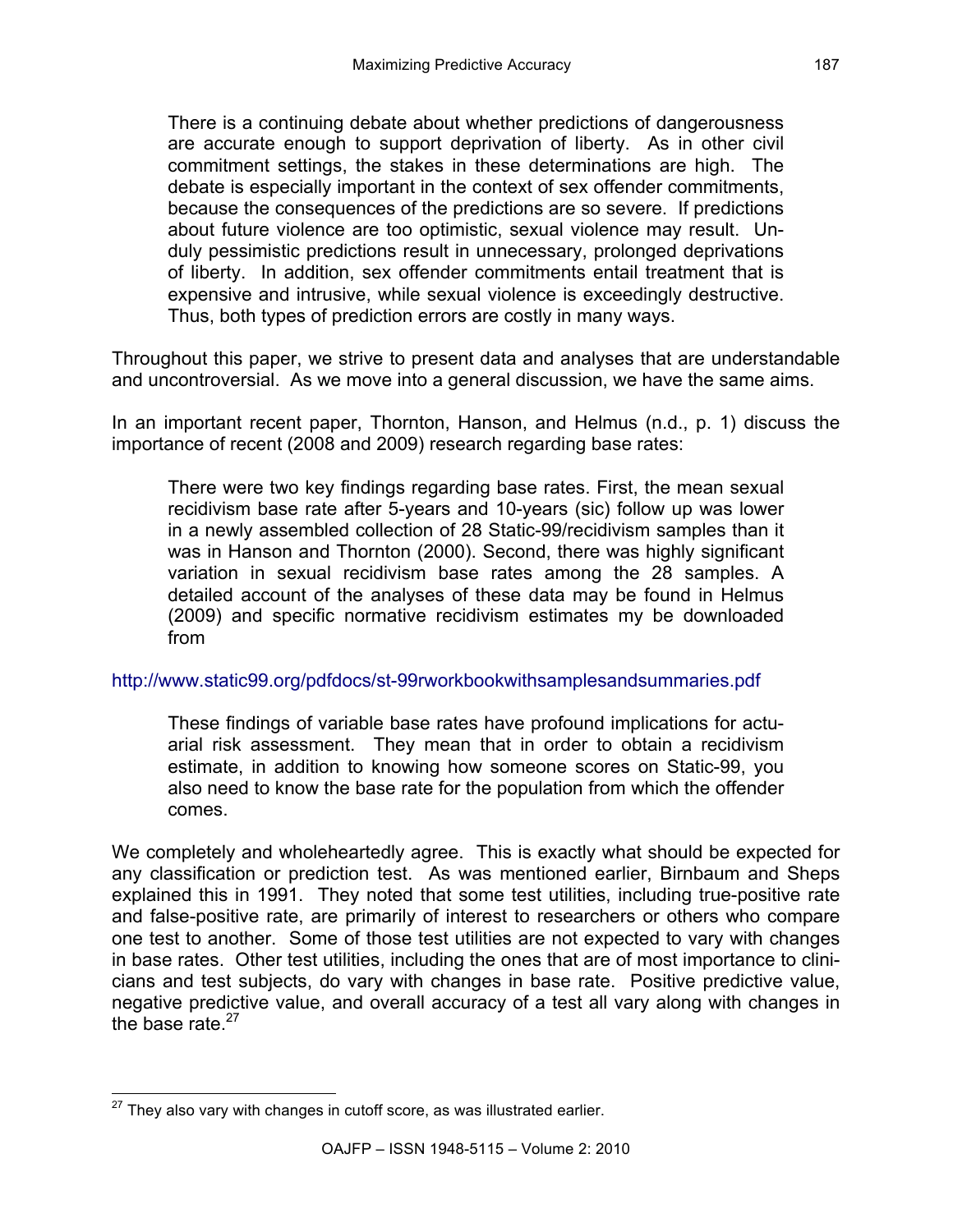If all groups of sex offenders were pretty much alike, then each group of sex offenders might have similar sexual-recidivism rates. That is not the case, and some groups of sex offenders have higher detected sexual-recidivism rates than others.

With varying base rates, the only rationale for expecting that a risk-assessment tool would not have different PPVs and other test utilities at different base rates would be that the risk-assessment tool included all relevant risk factors. That is, not just every risk factor that we understand and can reliably and conveniently measure, but every risk factor that there is. It should not be surprising that none of the Static-99 group contain every factor that affects whether or not a person will sexually reoffend, over time, if he has opportunities. Like other classification and prediction tests, the instruments in the Static-99 group are incomplete and imperfect.

As it is with other classification and prediction tests, the positive predictive value (PPV) of a particular score varies with the base rate. To recap part of the quote above: "These findings of variable base rates have profound implications for actuarial risk assessment. They mean that in order to obtain a recidivism estimate, in addition to knowing how someone scores on Static-99, you also need to know the base rate for the population from which the offender comes" (Thornton et al., n.d., p. 1).

# **B. Confidence**

As we have discussed, the positive predictive value (PPV) in a prediction test tells the probability that an event will occur, given a positive test score. With the instruments in the Static-99 group, using detected sexual recidivism as our criterion standard, PPV tells the probability that a person in the sample will sexually recidivate, given a positive score on the instrument. How confident should an evaluator, judge, or jury be about the precision of that test score? We explore that through a hypothetical cross-examination (set in 2010) of an expert witness in a trial involving civil commitment as a sexually violent predator (SVP). See Appendix A.

# **C. Risk Communication**

With only rare exceptions, the accuracy of the instruments in the Static-99 group do not exceed the accuracy obtained by relying on the applicable base rates alone. Although there is no dispute about that fact, there is some controversy about what it means and what people should do about it. Here, we briefly recap some of the controversy and offer our own views.

While challenging actuarial instruments such as the Static-99, Vrieze and Grove (2008, p. 275) write, "Comparing the CF [Correct Fractions] of an instrument to the CF of betting the base rate is, quite frankly, a not very demanding validity hurdle." For Vrieze and Grove (2008), demonstrating that an actuarial instrument outperforms the base rate establishes its "incremental validity." Vrieze and Grove (2008, p. 275) further explain, "If an instrument will not allow one to materially outperform the base rate . . ., then one's test really has not much going for it."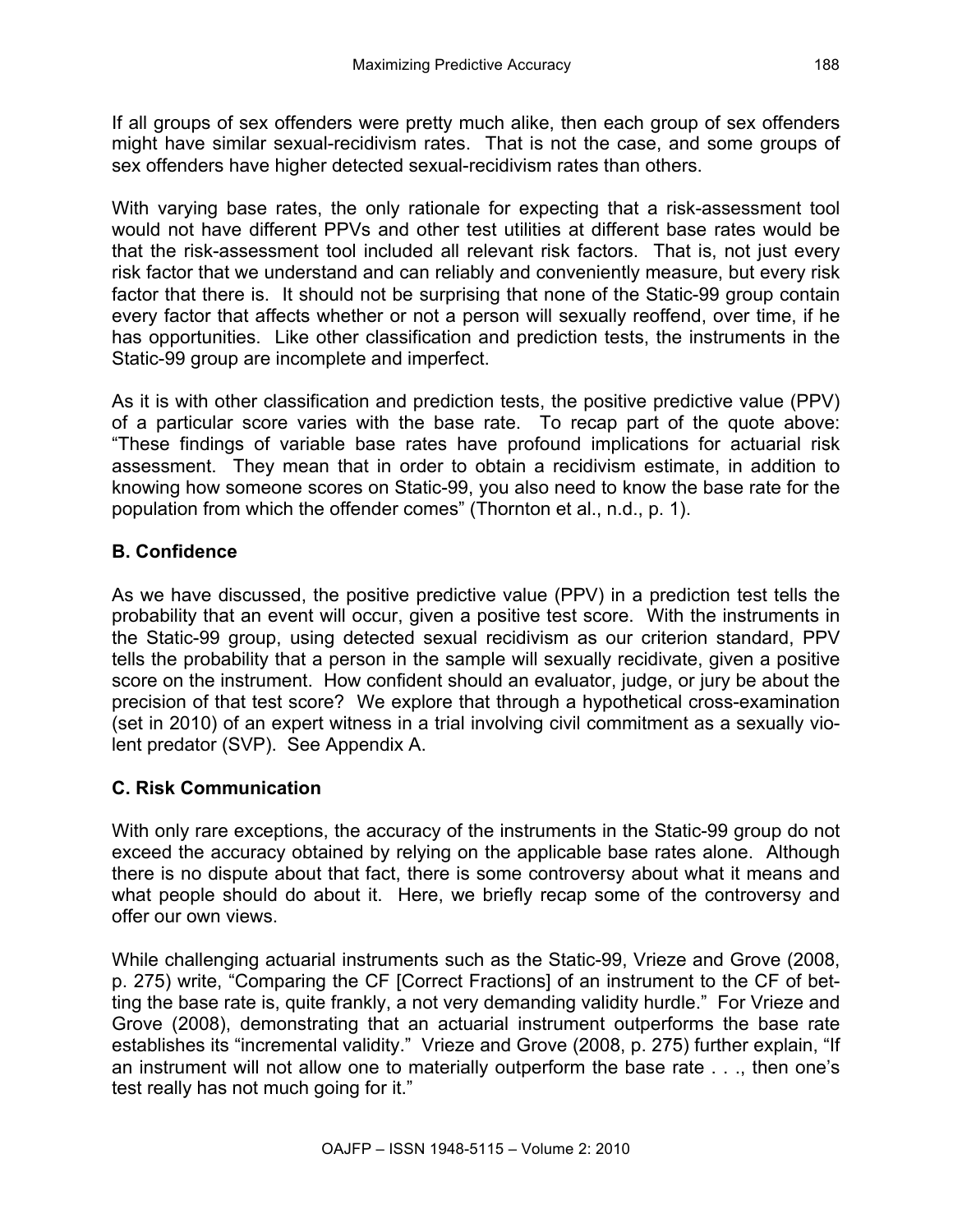Mossman (2008) insists that Vrieze and Grove (2008) have misinterpreted the statutory schemes providing for civil commitment of previously convicted sex offenders. Mossman contends that SVP statutes seek to identify which offenders are likely to reoffend. Mossman clarifies his position, insisting that SVP legal proceedings are not obligated "to improve on base rates or decide how to balance false positive and false negative decisions" (p. 287) and "Vrieze and Grove go astray by imposing their own view about how prediction instruments for sex offender recidivism should be used, viz., to optimize the fractions of correct predictions. Whatever one thinks about such a policy, mental health professionals must recognize a different one; identifying individuals who are 'likely to reoffend'" (p. 288).

Citing Monahan and Walker (1994), Heuer, Penrod, and Kattan (2007, pp. 573-574) wrote the following:

Courts, including the U. S. Supreme Court, have repeatedly reviewed cases in which individual rights are pitted against the state's authority to restrict those rights when a predictive tool suggests that the individual is committing or is likely to commit a criminal act. . . . The courts have typically described their review process as a balancing of several considerations: the risk of a false positive error; the harm to the target . . . caused by a false positive error; and the offsetting societal gain achieved by using the predictive technology for the purpose being pursued by the law. . . . What the courts are asked to decide in such cases is the propriety of a legal procedure, and they have described their own decision making in these cases as a utilitarian balancing of societal benefits and individual harms.

Throughout this article, we have sought to maximize overall accuracy of risk predictions using various actuarial tools. At this point, we want to clarify our position regarding risk assessment and risk communication. We believe that a forensic clinician who uses an actuarial tool to conduct a risk assessment should communicate the results in a way that shows the trier of fact how to maximize the accuracy of predictions using the instrument.

We do not believe that a forensic clinician must *insist* that the judge or jury make a decision that maximizes overall accuracy. We do not believe that a forensic clinician must *attempt to persuade* the judge or jury to make a decision that maximizes overall accuracy. We believe that a forensic clinician using an actuarial instrument in a risk assessment should *inform* the judge or jury how to maximize the accuracy of risk predictions using the risk-assessment tool. It is up to the judge or jury to make the final decision in a case. An expert conducting an actuarial risk assessment should communicate the findings in a way that shows how to maximize accuracy. Additional information, including tradeoffs associated with different cut scores, may be of interest to the decision maker, and experts should be prepared to describe the tradeoffs associated with using a cut score that does not optimize overall accuracy.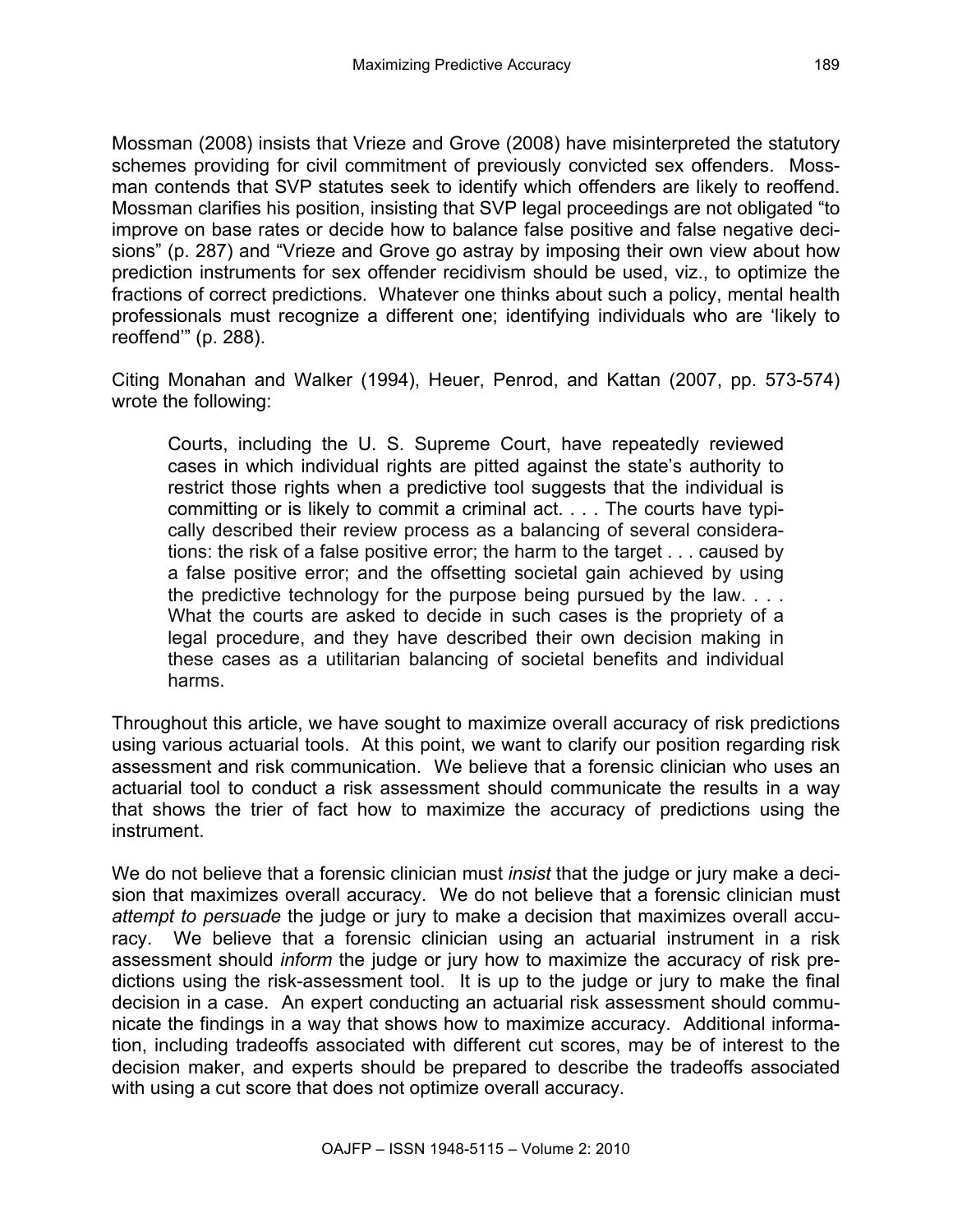We urge readers to take note of the following, from Heilbrun et al. (2009, p. 351):

Actuarial strategies developed from small samples and insufficiently validated may have wide margins of error. This margin of error for a 95% confidence interval, which is closely related to the precision of the prediction and the confidence with which it can be communicated, is wider for individual cases and small groups than it is for larger groups. Predictions about a given individual using such actuarial strategies are less likely to characterize accurately his or her violence risk if the probability is cited but these two caveats are not included in the communication.

## **D. Effects on Public Safety**

Some people may be concerned that, if overall accuracy is maximized, fewer convicted sex offenders would be civilly detained than was the case a few years ago (when the original Static-99 development sample was used to guide risk predictions). Would such fears be warranted?

Consider 1,000 sex offenders scheduled to be released from confinement in a U. S. state in the year 2000. This imagined state has an SVP law, and evaluators use the Static-99 to estimate sexual recidivism. Considering the data and analyses from Tables 2 and 3, we can see that, with a cut score of 6 on the Static-99, 119 of those 1,000 sex offenders would be predicted to sexually reoffend within 15 years.<sup>28</sup> Let us imagine that those 119 people—no more and no less—would be civilly committed.

Now consider 1,000 sex offenders scheduled to be released from confinement in the same U. S. state in the year 2010. The imagined state still has an SVP law. Now evaluators use the Static-2002R to estimate sexual recidivism, using the current (2009) base rate for the Routine Sample. Considering the data and analyses in Tables 13 and B-23, 4 people would be predicted to sexually reoffend within 5 years. Let us imagine that those 4 people – no more and no less – would be civilly committed.

In these scenarios, nearly 30 times fewer people would be civilly committed in 2010 than in 2000. How many more sex crimes should we expect? First, we make a few assumptions, all of which are reasonable, and any of which might be untrue. We will assume that each "detected" sexual recidivist (charged or convicted) is guilty of 1 new sex crime, and each person not detected to sexually recidivate is guilty of 0 new sex crimes. We will assume that everyone who is recommended for civil committed is civilly committed, and no one is released from that indefinite confinement. We assume that the estimated base rates for sexual reoffending are accurate. We note that an evaluator in 2000 could use 15-year recidivism data for a routine sex offender but, in 2010, the only available data for a routine sex offender are 5-year recidivism data.

 $^{28}$  Table 3 shows us that 129 of 1,086 (11.9%) people would be predicted to sexually reoffend.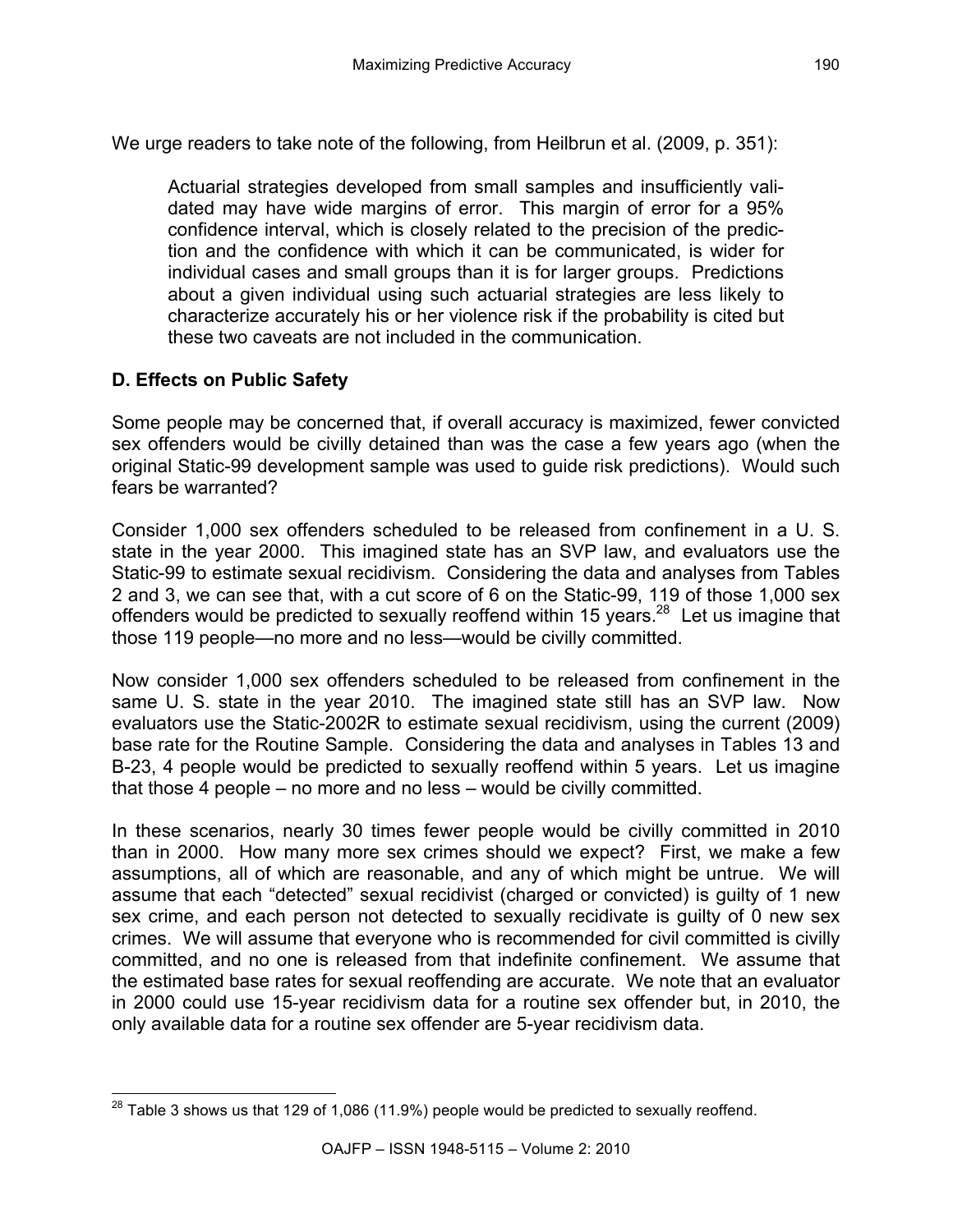What happens in the 2000 scenario? The base rate of sexual re-offending was then estimated to be .25, so if no one had been civilly committed, 250 people would have sexually reoffended. Because of the SVP law, 119 were civilly committed, and 52% of them, or 62 people, were true positives (see Table 3 for test utilities). With our assumptions, 62 sex crimes would be prevented, but 188 (250-62) would still occur. We correctly confine 62 people and unnecessarily confine 57 people. We prevent 62 sex crimes. Of the 881 sex offenders released from prison and not civilly committed, 188 go on to commit new sex crimes.

What would happen in the 2010 scenario? The base rate of sexual re-offending is estimated to be .04, so if no one were civilly committed, 40 people would be expected to sexually reoffend. Based on the data in Tables 13 and B-23, 4 people would be civilly committed, 2 of whom would have sexually reoffended if not confined (true positives). With our assumptions, 2 sex crimes would be prevented, but 38 (40-2) would still occur. We correctly confine 2 people and unnecessarily confine 2 people. We prevent 2 sex crimes. Of the 996 sex offenders released from prison and not civilly committed, 38 go on to commit new sex crimes.<sup>29</sup>

Considering the 2000 and 2010 scenarios together, 119 people would be civilly committed in 2000, but just 4 people would be civilly committed in 2010. Nearly 30 times fewer people would be civilly committed in 2010 than in 2000. Nevertheless, society would be safer in the 2010 scenario than in the 2000 scenario, with only about  $\frac{1}{5}$  as many new sex crimes committed by the released sex offenders (38 by the sex offenders released in 2010, compared to 188 by those released in 2000).

We suspect that this example overstates the point, primarily because the only available data for routine sexual offenders in 2010, with either the Static-2002R or the Static-99R, are the 5-year sexual-recidivism data. We expect that, when sufficient data are collected to compute 10-year and 15-year rates, the "modern" sexual recidivism rates will be greater than .05 or .06, but still considerably less that the .25 from the original Static-99 sample. We note that evaluators conducting risk assessments in 2010 are faced with this exact problem. The Static-99R and the Static-2002R are the instruments recommended by the test developers. However, for estimating sexual recidivism for routine sex offenders in 2010, there are no current, reliable data beyond these 5-year sexual-recidivism data.

The bottom line is that maximizing overall accuracy produces a win-win when the base rate of sexual recidivism decreases, as it has in recent years. Fewer people would be recommended for civil commitment, but that does not lead to an increased threat to public safety. If decisions are made that maximize overall accuracy, when base rates of sexual recidivism decrease, fewer people are civilly committed. Nevertheless, fewer sex crimes are committed, and society is safer.

<sup>&</sup>lt;sup>29</sup> An astute reader may have noticed that, based on the data reported in Tables B-23, B-24, and 21, cut scores of 11 and 14 are equally accurate. We used a cut score of 11 in the example above. If a cut score of 14 were used, no one would be civilly committed, and we would expect 40 new sex crimes from the 1,000 released sex offenders.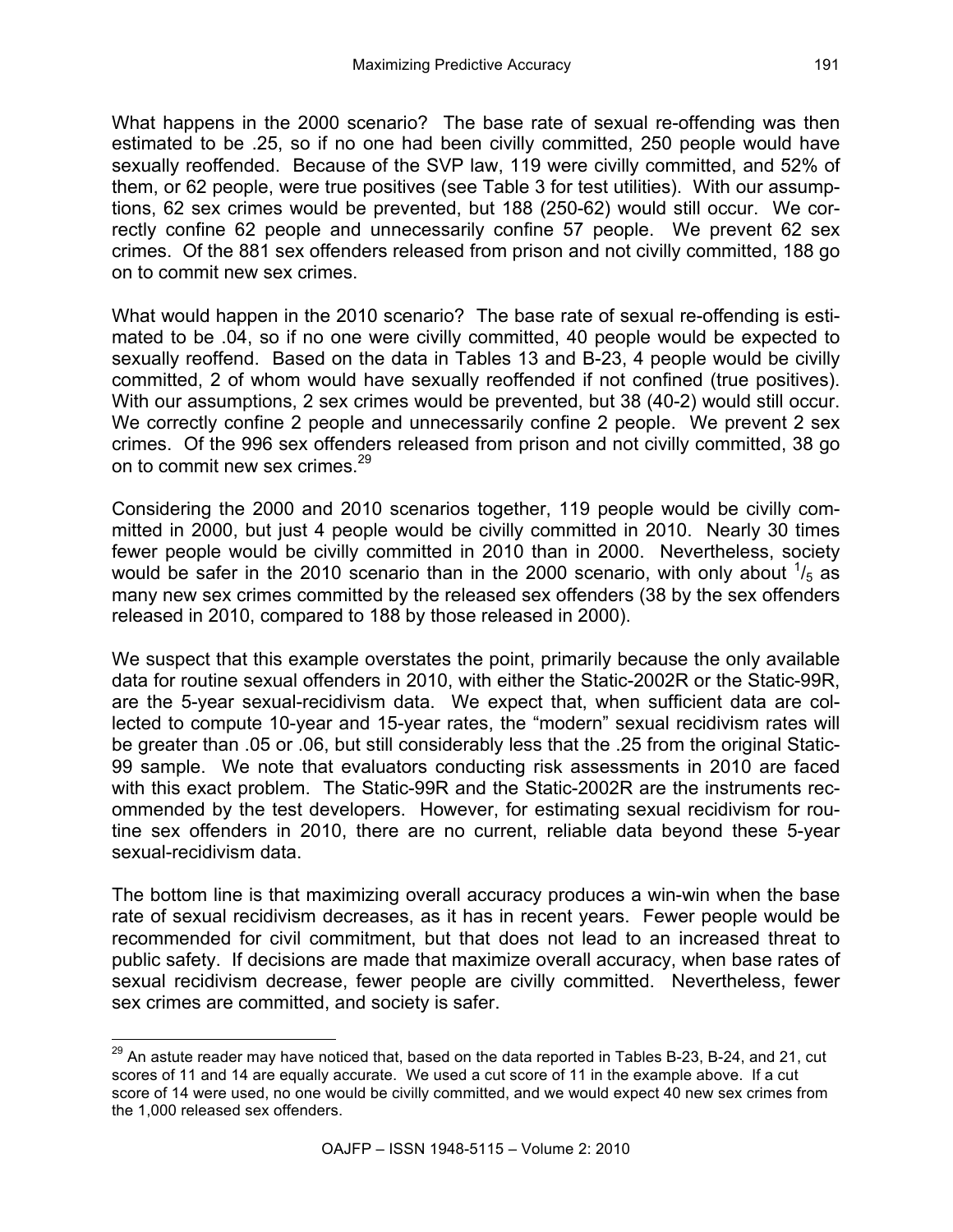## **Appendix A Cross Examination**

The following is a hypothetical cross-examination (set in 2010) of an expert witness in a trial involving civil commitment as a sexually violent predator (SVP).

Attorney: Doctor, on direct examination, you testified about your clinical opinion regarding Mr. X, and about an actuarial instrument. For now, I'd like to ask you questions that are just about your actuarial assessment.

Doctor: Okay.

Attorney: I've read your written report, Doctor. Could you tell us how you selected which actuarial instrument to use?

Doctor: The most widely used and most widely researched actuarial tools regarding sexual recidivism are the Static-99 and related tests. A current article in the journal *Law and Human Behavior* by Hanson, Helmus, and Thornton, reports that, in a metaanalysis involving eight samples, Static-2002 was more accurate at predicting sexual recidivism than Static-99. That would suggest that one should choose the Static-2002 over the Static-99.

Within the past year, the developers of both Static-99 and Static-2002 now recommend the revised instruments—Static-99R and Static-2002R—in all contexts where the instruments are used. So, I chose to use the Static-2002R.

Attorney: Doctor, are you familiar with research regarding combining actuarial instruments, and whether that increases accuracy?

Doctor: Yes. There was a study by Seto in 2005. He found that, once you select the best actuarial instrument for your population, adding an additional actuarial instrument does not increase accuracy.

Attorney: And so, you used one actuarial instrument, the Static-2002R?

Doctor: Yes. That's what I routinely use in my practice these days, and that's what I used regarding Mr. X.

Attorney: Doctor, the developers of the Static-2002R recommend that you use local norms, is that correct?

Doctor: Yes, whenever possible or practical.

Attorney: And in this case?

Doctor: Unfortunately, we don't have local norms in this area at this time.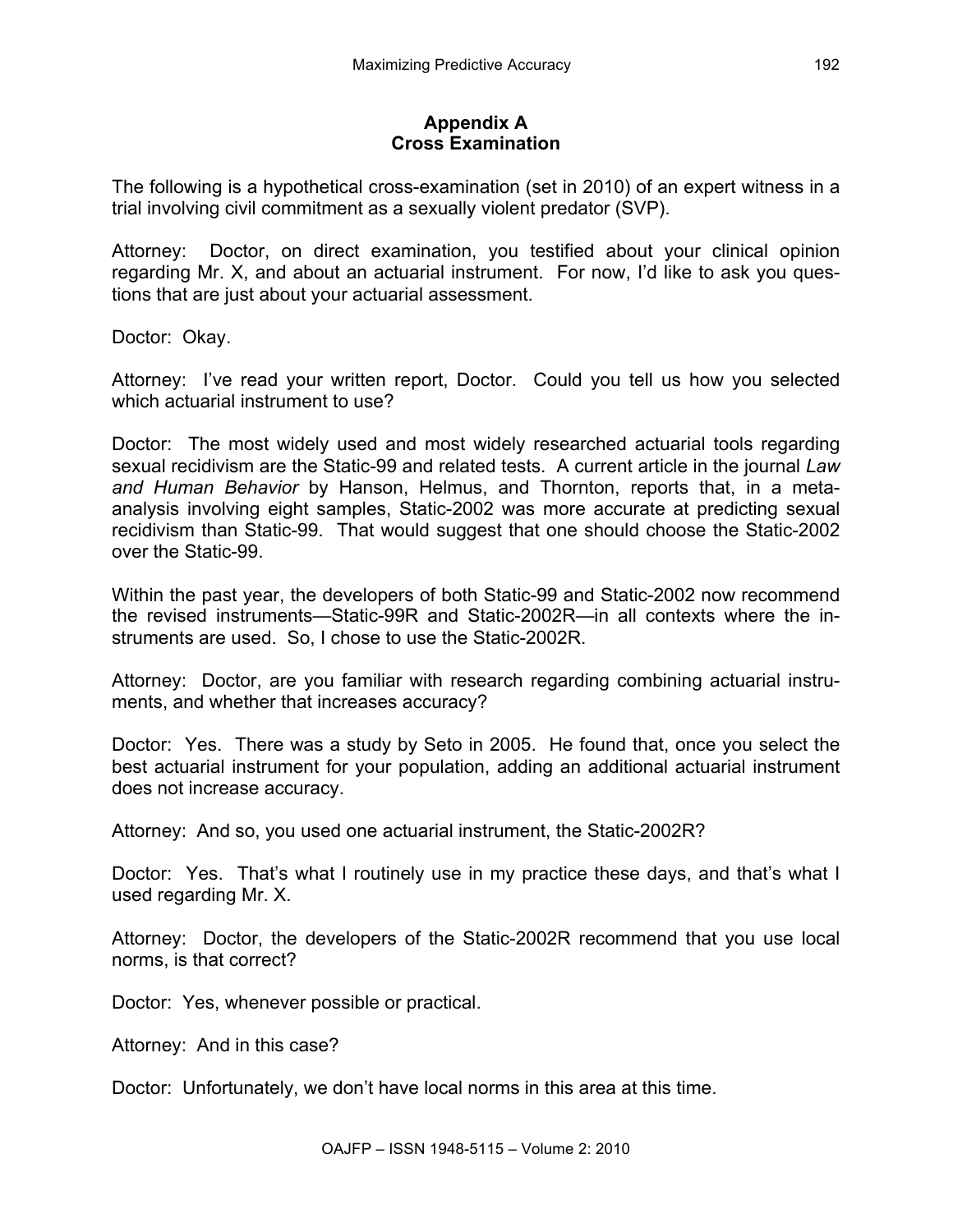Attorney: So, the next best thing --?

Doctor: Yes. Mr. X was in the general population at the state prison. I considered the available data about Mr. X, along with the guidelines at the Static-99 website, and I decided to use the Routine "Norms." Those are the ones that are recommended for most sex offenders, and I consider them to be the most appropriate for Mr. X.

Attorney: Okay. Now, for the routine norms, are there any frequency tables available for a fixed follow-up period, to show how many people with each Static-2002R score were actually detected to sexually reoffend within a certain time frame?

Doctor: Yes.

Attorney: For what time frames are frequency data available?

Doctor: Right now, just the five-year time frame.

Attorney: So, you have frequency data for a five-year, fixed follow-up. And does that mean that a group of people were released from prison, and somebody checked to see how many of them were re-arrested or re-convicted for a sexual charge?

Doctor: Basically, that's it.

Attorney: How many people were in that group that was followed for five years?

Doctor: It was 526 people.

Attorney: Now, we're here in a court proceeding in which the jury [or judge] will decide whether Mr. X meets criteria for civil commitment as a sexually violent predator. Part of that determination involves the question of whether he is likely to commit a new act of sexual violence if he is not confined. That's the part of the statute that you used this Static-2002R for, isn't that right, Doctor?

Doctor: Yes.

Attorney: Doctor, you're aware that in this context the Static-2002R can be considered to be a classification test, correct?

Doctor: Yes.

Attorney: Now, I'm aware that you used your clinical judgment in your final analysis in this case. But for now, we're just considering the Static-2002R that you considered to be the most appropriate risk-assessment tool for this case. Doctor, are you familiar with the term "cut score" or "cutoff score" in classification tests?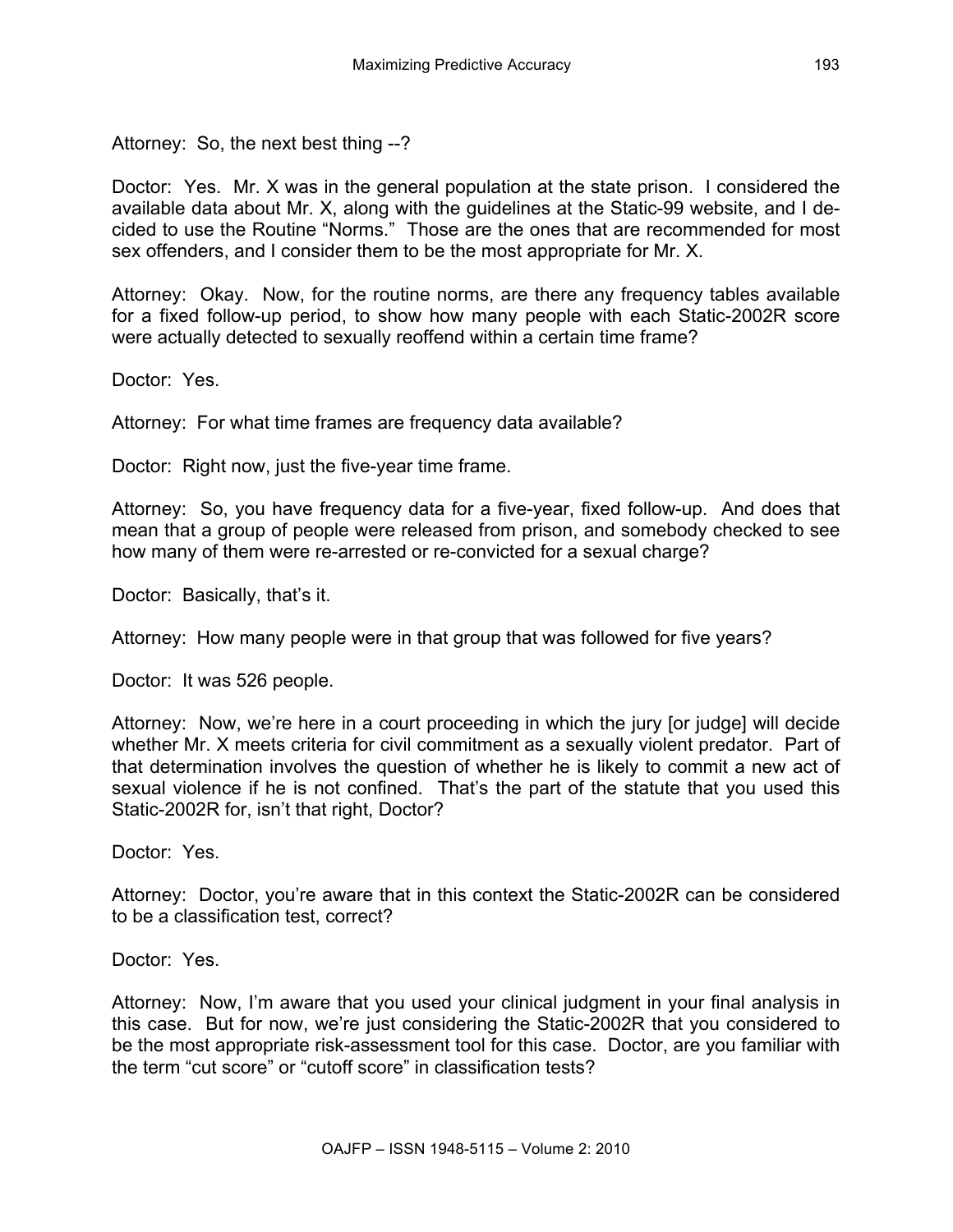Doctor: Yes.

Attorney: Once you've chosen a risk-assessment tool and you've identified or estimated the base rate of sexual reoffending in the population, you can figure out the cutoff score that maximizes overall accuracy, isn't that right, Doctor?

Doctor: Yes.

Attorney: And by "maximizing overall accuracy," that just means that you find the cutoff score that leads to the most correct predictions in that particular sample or group, right?

Doctor: That's right.

Attorney: Fine. Now, what is the base rate of detected sexual reoffending in that routine sample of folks on the Static-2002R?

Doctor: Well, that's the five-year sexual-recidivism base rate. It's about .04.

Attorney: .04. That's 4%, right, meaning that for the relevant comparison group, 4% of those people were charged with or convicted of a new sexual offense within five years of their release from confinement?

Doctor: Yes, that's right.

Attorney: And so 96% were not? Ninety-six percent of those routine sex offenders did not sexually reoffend within 5 years?

Doctor: Well –

Attorney: Oh, excuse me. I'll rephrase that. Ninety-six percent of those routine sex offenders were not charged or convicted for a new sex offense within 5 years of their release from confinement?

Doctor: Yes, that's right.

Attorney: Okay, now back to the cutoff score. What's the cutoff score that maximizes overall accuracy for this sample that we're talking about, the score that leads to the most accurate predictions overall for this group?

Doctor: That's a cut score of 11.

Attorney: Doctor, did you find that Mr. X met that cut score?

Doctor: Yes, I did. His score on the Static-2002R is 11, so he meets the cut score.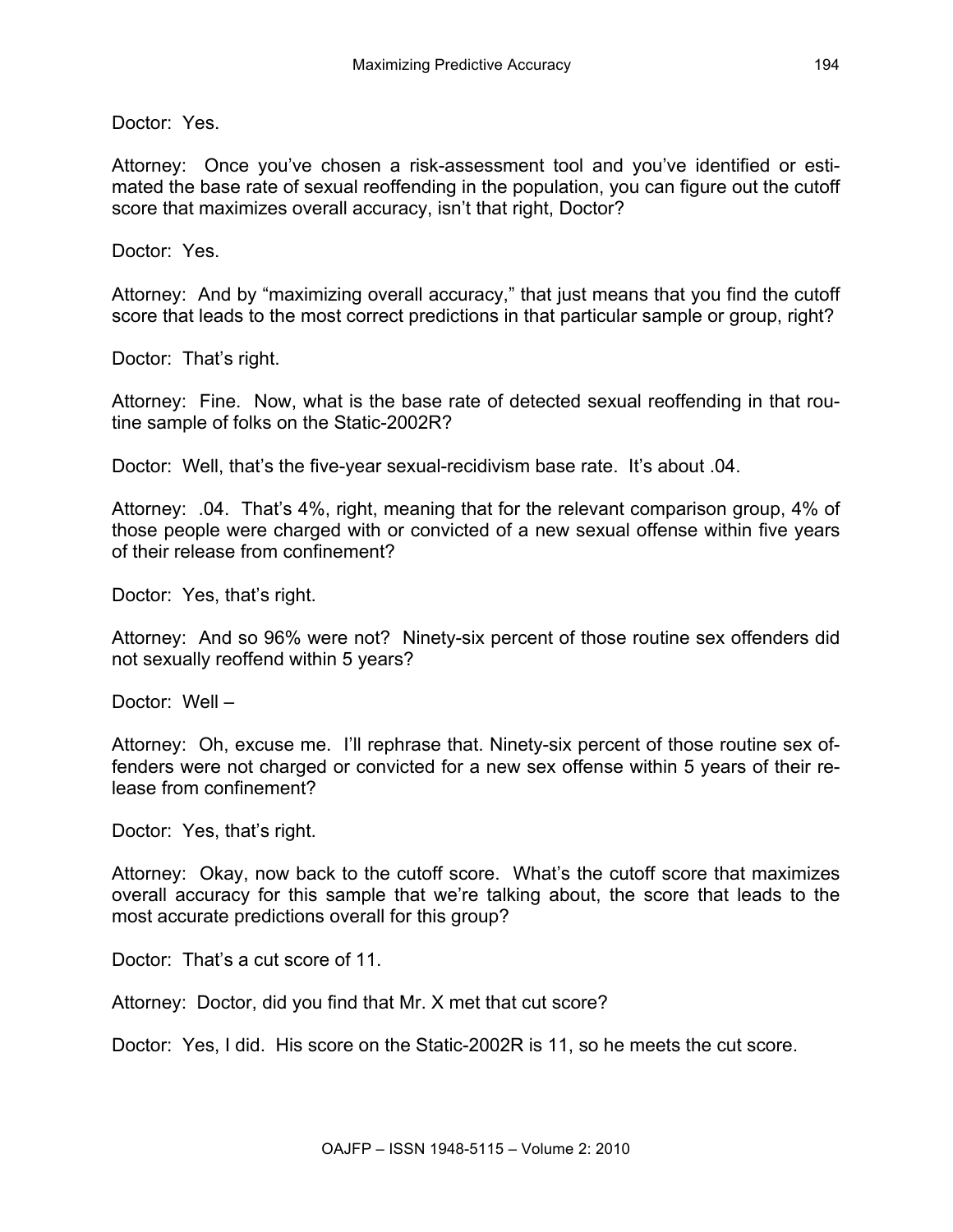Attorney: Okay, now, is there a test utility that tells you, for the sample studied, what is the probability that the person really will sexually recidivate, given the fact that he has a positive score on the test?

Doctor: Yes. That's the positive predictive value, what we call PPV.

Attorney: So, you've chosen the test, the Static-2002R, and you've estimated the base rate by choosing the routine sample. You're using the cutoff score that leads to the most accurate predictions. And now you can tell us the probability of someone in that sample actually sexually recidivating, given that we know he got a positive score—11 on the test. So what's the number, what's that probability?

Doctor: It's 50

Attorney: So, based on this risk-assessment instrument – just the instrument for now, not your clinical judgment – it's 50-50 whether somebody with a score of 11 will sexually recidivate within 5 years?

Doctor: With detected sexual recidivism as the criterion standard, that's right.

Attorney: Now, I want to ask you about confidence in that prediction. For now, I'm not asking about confidence in terms of your subjective, clinical judgment. I'm asking about statistical confidence, what statisticians call "confidence intervals." Are you familiar with confidence intervals, Doctor?

Doctor: Yes, I am.

Attorney: Good. Doctor, with classification and prediction tests, is it generally recommended that clinicians report not just a single score, but also the confidence intervals<sup>30</sup>?

Doctor: Yes, that's right.

Attorney: Now, is it possible to calculate confidence intervals for PPV, the positive predictive value, that you testified is .50 in this case?

Doctor: Yes, it's possible.

Attorney: And that can actually be done fairly easily at one of the online statistical calculators, correct?

Doctor: That's right.

Attorney: Doctor, are you familiar with the online statistical calculators at Vassar-Stats $31\overline{2}$ 

 $30$  Birnbaum and Sheps (1991) recommend this on page 624.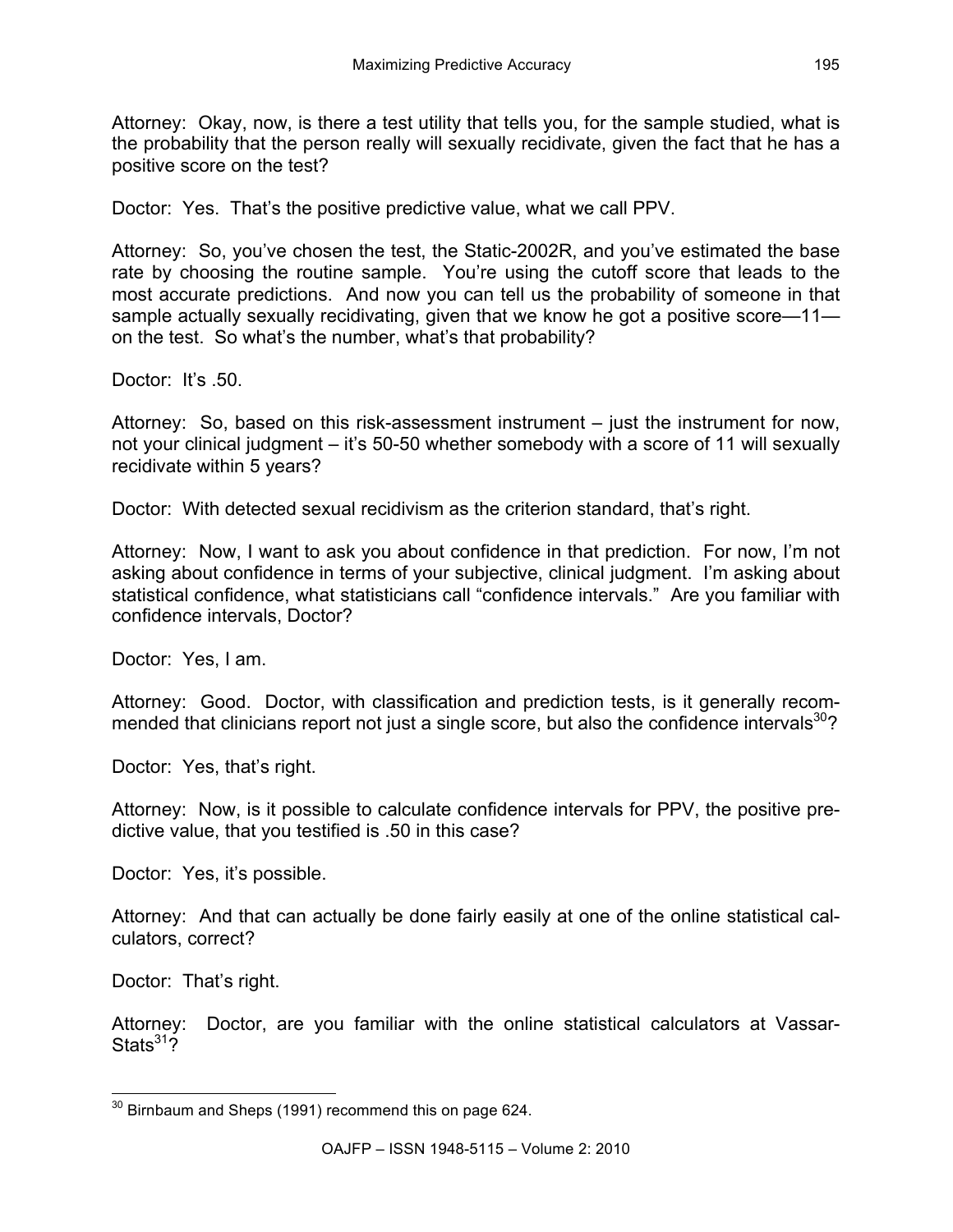Doctor: Yes, I am.

Attorney: Have you ever used those online statistical calculators at VassarStats in your work?

Doctor: Yes, I have.

Attorney: Have those calculators been recommended to you and other forensic psychologists at professional workshops?

Doctor: Yes.

Attorney: Doctor, I'm going to ask you about those confidence intervals in just a minute or two, but let's put things in perspective just a bit, first. Are classification and prediction tests used in psychology?

Doctor: Yes.

Attorney: And in other fields, too, for example, medicine?

Doctor: Yes.

Attorney: And other scientific and professional fields?

Doctor: Yes.

Attorney: Doctor, when there are two possible outcomes, such as "has the disease" or "doesn't have the disease," the classification test is commonly called a binary classification test, isn't that right?

Doctor: Yes.

Attorney: One binary decision could be "likely to sexually reoffend" or "not likely to sexually reoffend," right?

Doctor: Yes.

Attorney: Doctor, is it fair to say that you used an actuarial test, the Static-2002R, to help you—and this jury [judge]—with a binary decision: Is Mr. X likely, or not likely, to sexually reoffend?

Doctor: You could put it that way. Yes, that's fair to say.

<sup>31</sup> http://faculty.vassar.edu/lowry/clin1.html#return. See the "Technical Note on Calculation of Confidence Intervals" there.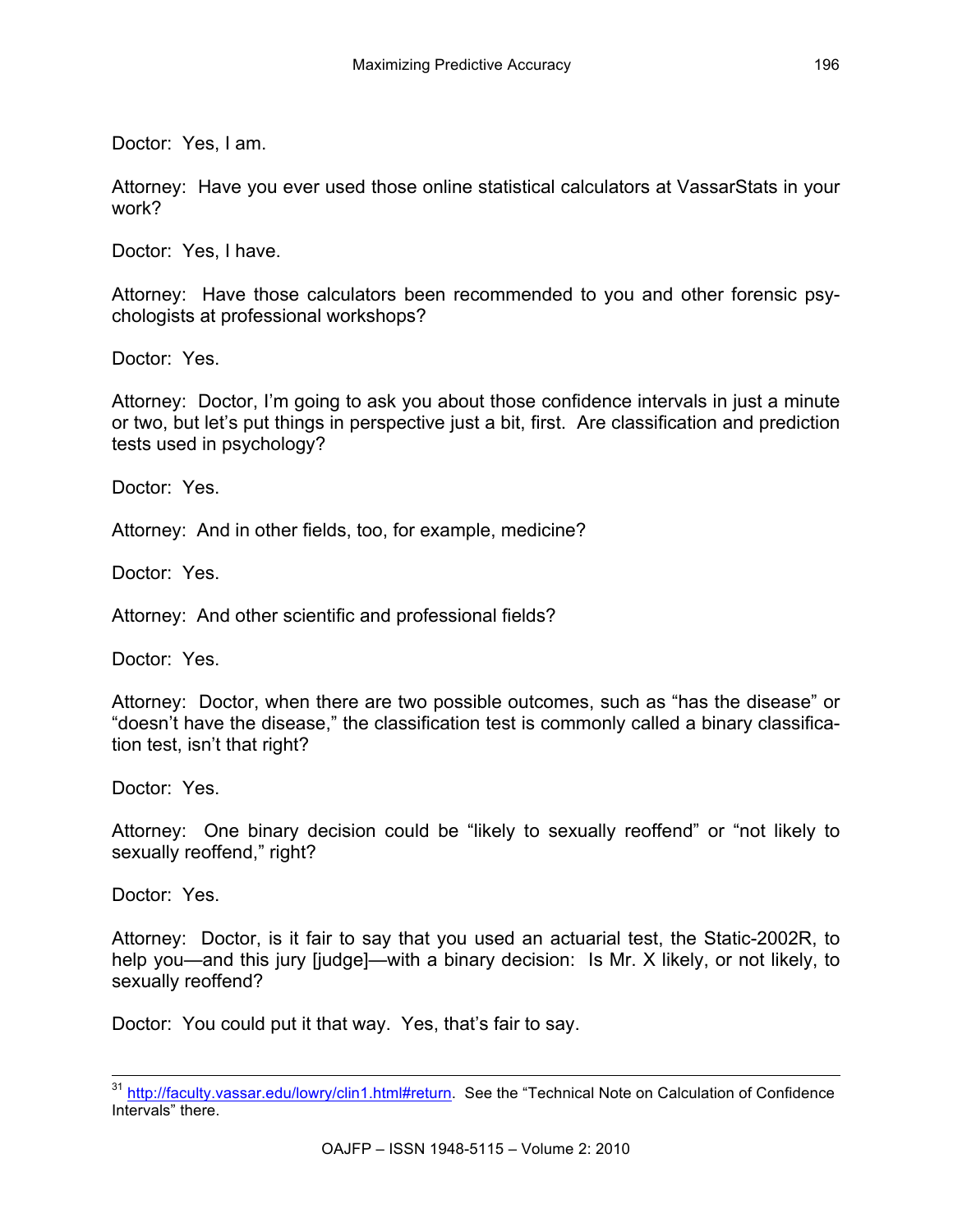Attorney: So when we talk about statistics for a binary classification test, terms like overall accuracy, positive predictive value, and confidence interval, those are not obscure, arcane terms from some tiny branch of science, are they?

Doctor: No.

Attorney: In fact, those are the same terms that scientists and professionals use to communicate about how accurate their tests are, their tools for classifying things and predicting events?

Doctor: Yes, that's right.

Attorney: And no matter what the field, those statistics are calculated in the same way. You count the hits and misses, the true positives and false negatives and so on, and construct a 2 X 2 table?

Doctor: Yes, that's right.

Attorney: And once you have that 2 X 2 table, you can calculate the test utilities, like overall accuracy and so on?

Doctor: Yes.

Attorney: Okay, now a very brief review, and then we'll get to those confidence intervals we've been waiting for. You evaluated Mr. X, including a clinical interview and a review of his records?

Doctor: Yes.

Attorney: You determined that you had enough information to score an actuarial test, you chose the Static-2002R, you used the base rate for the routine correctional sample, and you used the cutoff score that leads to the most accurate predictions?

Doctor: Yes.

Attorney: And you found that Mr. X meets the cutoff, which leads to the prediction that, just considering the actuarial results, the best estimate of his likelihood to sexually recidivate within the next 5 years is about 50-50, right?

Doctor: As I said before, using detected sexual recidivism as the criterion standard, that's correct.

Attorney: Very well. Now let's talk about those confidence intervals. First, the numbers. The 5-year, fixed follow-up for routine corrections with the Static-2002R, you get a 2 X 2 table, and from that you get the positive predictive value of .50 that says a person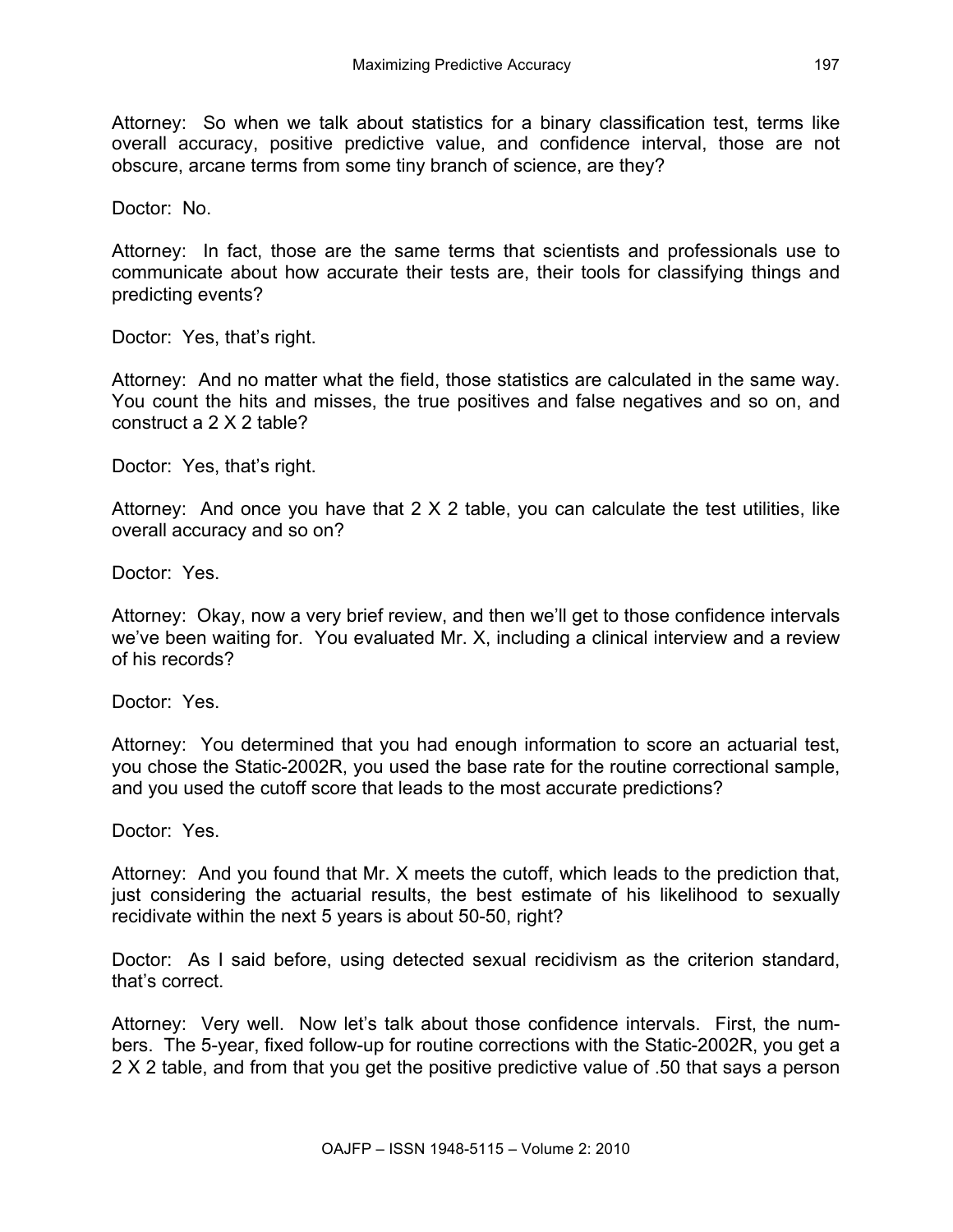in that sample with a score of 11 or higher on the Static-2002R has a 50% probability of sexually reoffending within 5 years, right?

Doctor: Yes.

Attorney: Doctor, I'm showing you a printout of VassarStats Clinical Calculator 1. Do you recognize that?

Doctor: Yes.

Attorney: That's filled in with numbers for True Positives, False Negatives, and so on. Can you verify that those are the correct numbers for the 5-Year Routine Sample for the Static-2002R2

Doctor: Yes, those are the right numbers.

Attorney: Okay, now from that VassarStats Clinical Calculator 1, is there a number corresponding to "For a particular positive result, the probability that it is a True Positive"?

Doctor: Yes.

Attorney: What is that number?

Doctor: It's 0.5.

Attorney: That's the same number you told us for PPV, right? Same answer you calculated?

Doctor: Yes.

Attorney: And that's another way of saying 50%, right, 50-50?

Doctor: Yes.

Attorney: Now, just to the right of that 0.5 for PPV are some confidence intervals, do you see those?

Doctor: Yes.

Attorney: What numbers does it show for the 95% confidence intervals?

Doctor: It shows 0.026677 to 0.973323.

Attorney: Could you please round those numbers off to the nearest hundredth?

Doctor: Okay. That would be .02 to .97.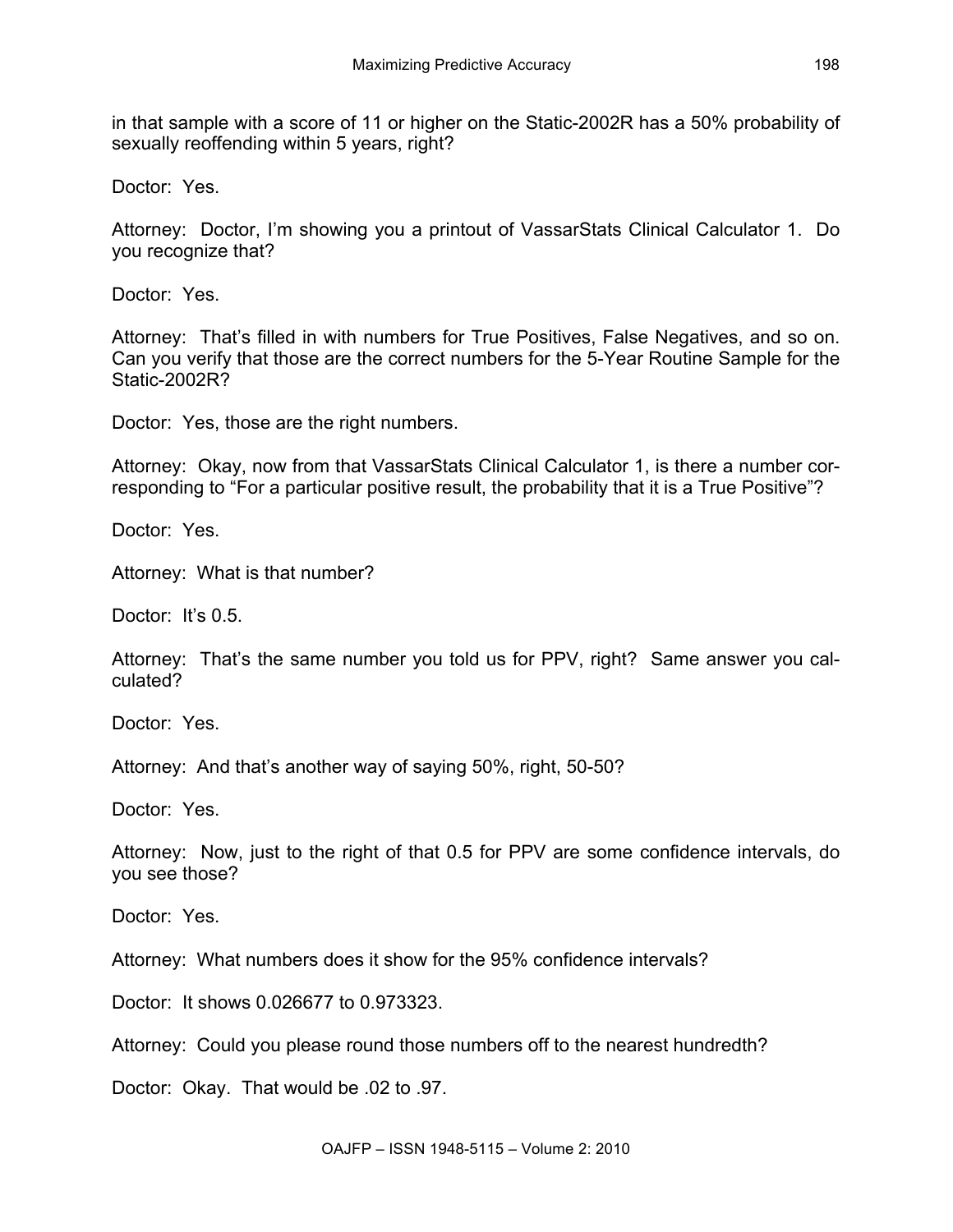Attorney: So, in other words, 2% to 97%?

Doctor: Yes, that's right.

Attorney: So, this is based on the actuarial test that you consider to be the best and most accurate for this case. A person with a score of 11, like Mr. X got on the test, would have about a 50-50 probability of sexually re-offending within 5 years – that's the best single estimate or guess, right?

Doctor: That's right.

Attorney: And with the confidence intervals we would say that, statistically, it's 95% percent sure that the PPV for a person with that score on that test would be .02 to .97?

Doctor: Yes.

Attorney: So, if we just take the best statistical evidence and make the best specific estimate, the probability is about 50-50, but if we want to be more precise, the probability that someone with that score would sexually reoffend could be anywhere from 2% to 97%?

Doctor: Yes.

Attorney: That's what we get straight from the statistics, no clinical judgment, no subjective guess or gut feelings, just the straight statistical evidence?

Doctor: Yes, you could say that.

Attorney: Anywhere from 2% to 97%?

Doctor: Yes.

Attorney: Thank you, Doctor. No further questions.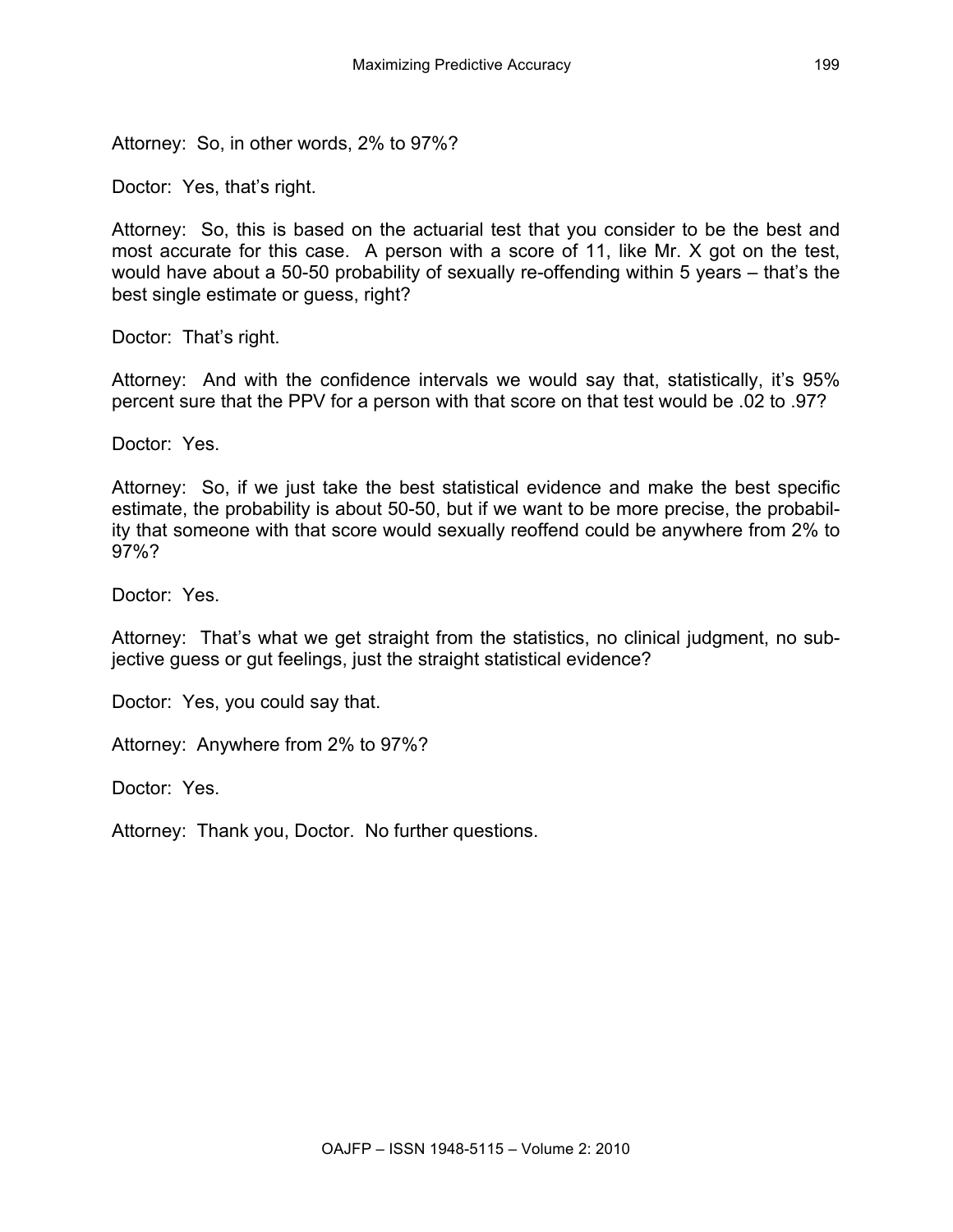## **Appendix B Contingency Tables**

## **I. Static-99**

## **A. Helmus (2009)**

### Table B-1 Accuracy Levels for Static-99 Cutoff of 4 or Higher Helmus (2009) Dataset, 15-Year Follow-up

|                              | <b>Sexual Recidivists</b> | <b>Not Sexual</b><br><b>Recidivists</b> | Totals |
|------------------------------|---------------------------|-----------------------------------------|--------|
| Predicted to<br>Reoffend     | 1,001                     | 2428                                    | 3,429  |
| Not Predicted to<br>Reoffend | 586                       | 4,711                                   | 5,297  |
| <b>Fotals</b>                | .587                      | .139                                    | 8.726  |

Sample BR = .18, TPR (Sensitivity) = .63, FPR = .34, Specificity = .66, Overall Accuracy at this BR = .6546, PPV at this BR = .29, NPV at this BR = .89

As shown in Table B-1 (above), with a base rate of .18 and a cut score of 4, overall accuracy is 65%. Of the 3,429 people who would be predicted to sexually reoffend, 1,001 (29%) of them were detected to have sexually reoffended. Predictions that a person in this sample would sexually recidivate would be wrong 71% of the time.

### Table B-2 Accuracy Levels for Static-99 Cutoff of 6 or Higher Helmus (2009) Dataset, 15-Year Follow-up

|                              | <b>Sexual Recidivists</b> | <b>Not Sexual</b><br><b>Recidivists</b> | Totals |
|------------------------------|---------------------------|-----------------------------------------|--------|
| Predicted to<br>Reoffend     | 513                       | 878                                     | 1,391  |
| Not Predicted to<br>Reoffend | 1,074                     | 6,261                                   | 7,335  |
| Totals                       | ,587                      | .139                                    | 8,726  |

Sample BR = .18, TPR (Sensitivity) = .32, FPR = .12, Specificity = .88 Overall Accuracy at this BR = .7763, PPV at this BR = .37, NPV at this BR = .85

As shown in Table B-2 (above), with a base rate of .18 and a cut score of 6, overall accuracy is 78%. Of the 1,391 people who would be predicted to sexually reoffend, 513 (37%) of them were detected to have sexually reoffended. Predictions that a person in this sample would sexually recidivate would be wrong 63% of the time.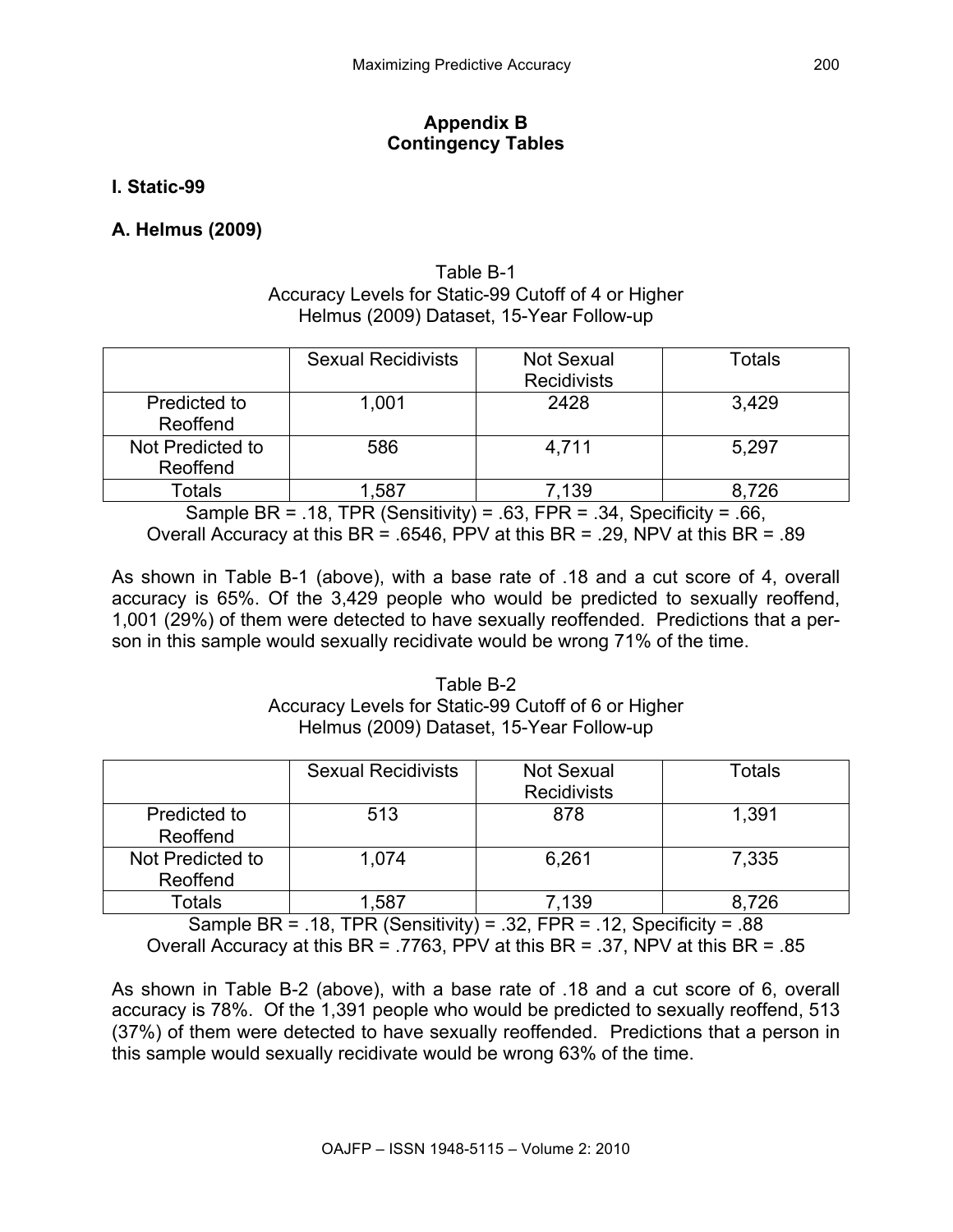| Table B-3 |                                                      |  |  |  |  |  |  |
|-----------|------------------------------------------------------|--|--|--|--|--|--|
|           | Accuracy Levels for Static-99 Cutoff of 13 or Higher |  |  |  |  |  |  |
|           | Helmus (2009) Dataset, 15-Year Follow-up             |  |  |  |  |  |  |

|                              | <b>Sexual Recidivists</b> | <b>Not Sexual</b><br><b>Recidivists</b> | Totals |
|------------------------------|---------------------------|-----------------------------------------|--------|
| Predicted to<br>Reoffend     |                           |                                         |        |
| Not Predicted to<br>Reoffend | 1,587                     | 7.139                                   | 8,726  |
| Totals                       | ,587                      | 139.'                                   | 8,726  |

Sample BR = .18, TPR (Sensitivity) = .00, FPR = .00, Specificity = 1

Overall Accuracy at this BR = .8181, PPV is undefined, NPV at this BR = .82

As shown in Table B-3 (above), with a base rate of .18 and a cut score of 13, overall accuracy is 82%. No one would be predicted to sexually reoffend. With detected sexual recidivism as our criterion standard, 82% of those predictions would be accurate.

## **B. Combined Sample (October 2008), 10-Year Follow-up**

Table B-4 Accuracy Levels for Static-99 Cutoff of 4 or Higher Detailed Recidivism Tables Static-99 (October 2008) Complete Sample, 10-Year Follow-up

|                              | Detected to Have<br>Reoffended | Not Detected to<br><b>Have Reoffended</b> | Totals |
|------------------------------|--------------------------------|-------------------------------------------|--------|
| Predicted to<br>Reoffend     | 234                            | 561                                       | 795    |
| Not Predicted to<br>Reoffend | 74                             | 752                                       | 826    |
| Totals                       | 308                            | 1,313                                     | .621   |

Sample BR = .19, TPR (Sensitivity) = .76, FPR = .43, Specificity = .57, Overall Accuracy at this BR = 6083, PPV at this BR = .29, NPV at this BR = .91

As shown in Table B-4 (above), with a base rate of .19 and a cut score of 4, overall accuracy is 60%. Of the 795 people who would be predicted to sexually reoffend, 234 (29%) of them were detected to have sexually reoffended. Predictions that a person in this sample would sexually recidivate would be wrong 71% of the time.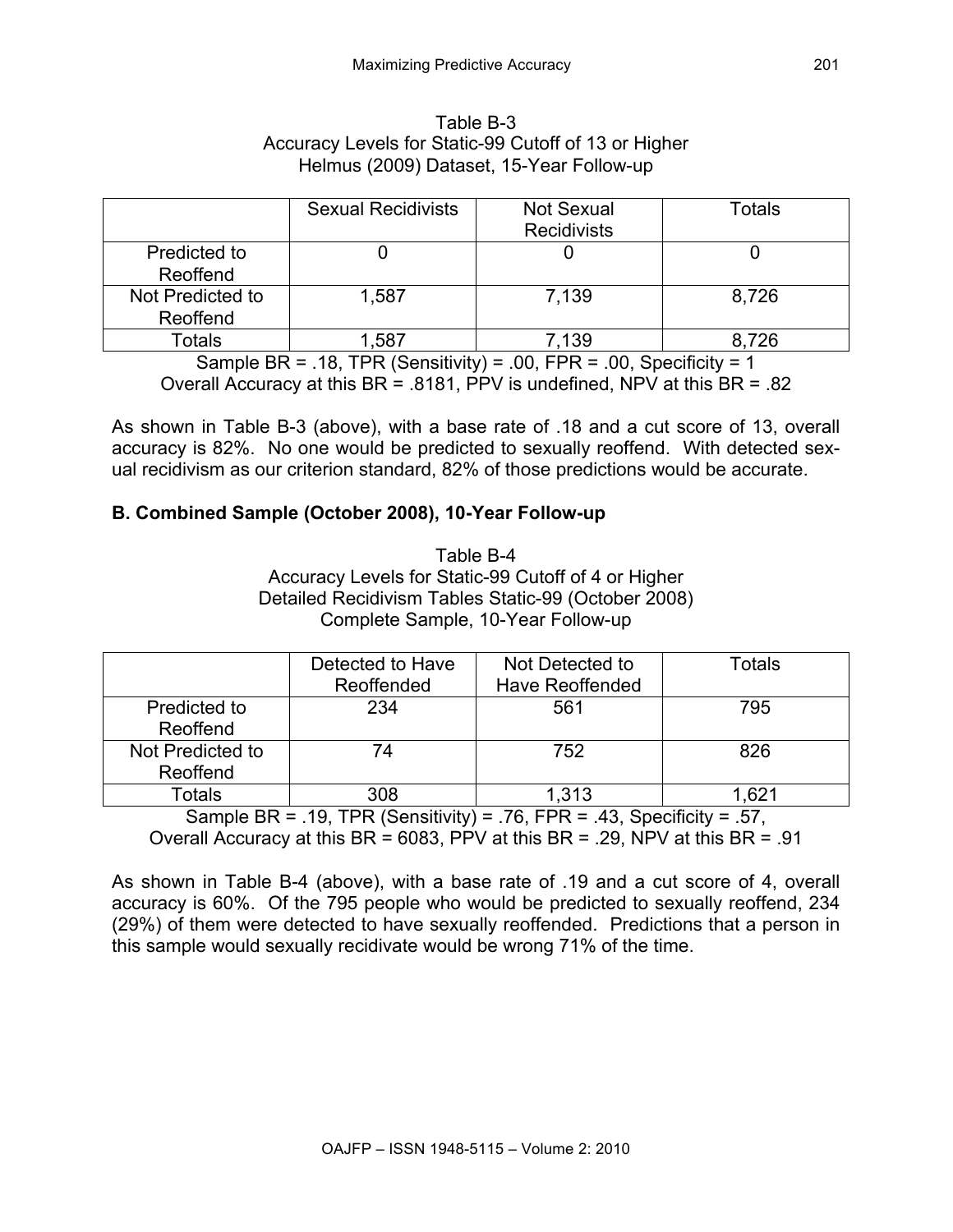### Table B-5 Accuracy Levels for Static-99 Cutoff of 8 or Higher Detailed Recidivism Tables Static-99 (October 2008) Complete Sample, 10-Year Follow-up

|                              | Detected to Have<br>Reoffended | Not Detected to<br><b>Have Reoffended</b> | Totals |
|------------------------------|--------------------------------|-------------------------------------------|--------|
| Predicted to<br>Reoffend     | 38                             | 52                                        | 90     |
| Not Predicted to<br>Reoffend | 270                            | 1.261                                     | 1,531  |
| Totals                       | 308                            | 1,313                                     | . 621  |

Sample BR = .19, TPR (Sensitivity) = .12, FPR = .04, Specificity = .96 Overall Accuracy at this  $BR = .8014$ , PPV at this  $BR = .42$ , NPV at this  $BR = .82$ 

As shown in Table B-5 (above), with a base rate of .19 and a cut score of 8, overall accuracy is 80%. Of the 90 people who would be predicted to sexually reoffend, 38 (42%) of them were detected to have sexually reoffended. Predictions that a person in this sample would sexually recidivate would be wrong 58% of the time.

#### Table B-6 Accuracy Levels for Static-99 Cutoff of 9 or Higher Detailed Recidivism Tables Static-99 (October 2008) Complete Sample, 10-Year Follow-up

|                              | Detected to Have<br>Reoffended | Not Detected to<br><b>Have Reoffended</b> | Totals           |
|------------------------------|--------------------------------|-------------------------------------------|------------------|
| Predicted to<br>Reoffend     | 16                             | 14                                        | 30               |
| Not Predicted to<br>Reoffend | 292                            | 1.299                                     | 1.591            |
| Totals                       | 308                            | 1,313                                     | .62 <sup>4</sup> |

Sample BR = .19, TPR (Sensitivity) = .05, FPR = .01, Specificity = .99 Overall Accuracy at this BR = .8112, PPV at this BR = .53, NPV at this BR = .82

As shown in Table B-6 (above), with a base rate of .19 and a cut score of 9, overall accuracy is 81%. Of the 30 people who would be predicted to sexually reoffend, 16 (52%) of them were detected to have sexually reoffended. Predictions that a person in this sample would sexually recidivate would be wrong 48% of the time.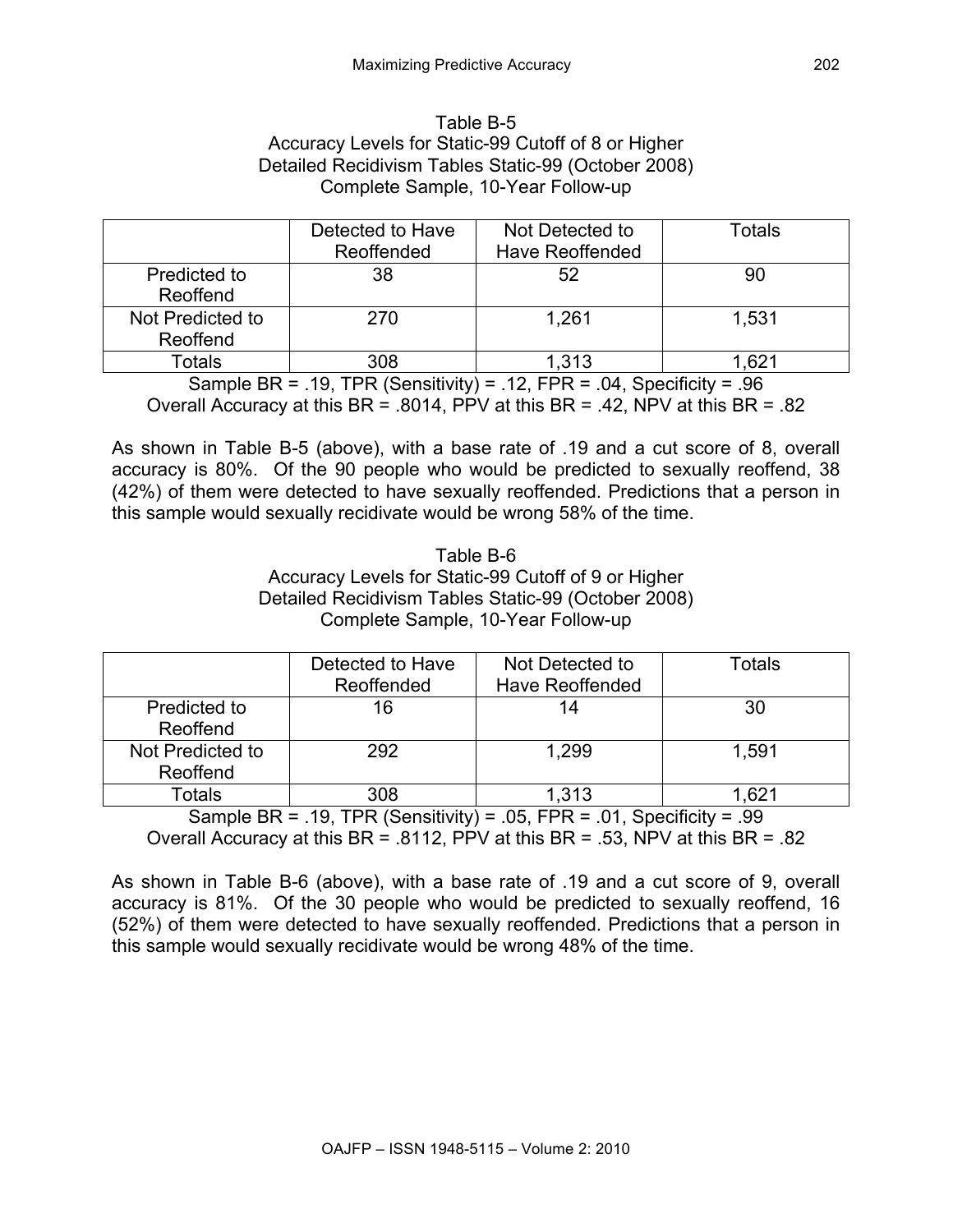### Table B-7 Accuracy Levels for Static-99 Cutoff of 13 or Higher Detailed Recidivism Tables Static-99 (October 2008) Complete Sample, 10-Year Follow-up

|                              | Detected to Have<br>Reoffended | Not Detected to<br><b>Have Reoffended</b> | Totals           |
|------------------------------|--------------------------------|-------------------------------------------|------------------|
| Predicted to<br>Reoffend     |                                |                                           |                  |
| Not Predicted to<br>Reoffend | 308                            | 1,313                                     | 1.621            |
| Totals                       | 308                            | 1,313                                     | .62 <sup>2</sup> |

Sample BR = .19, TPR (Sensitivity) = .00, FPR = .00, Specificity = 1 Overall Accuracy at this BR = .8100, PPV is undefined, NPV at this BR = .81

As shown in Table B-7 (above), with a base rate of .19 and a cut score of 13, overall accuracy is 81%. No one would be predicted to sexually reoffend. With detected sexual recidivism as our criterion standard, 81% of those predictions would be accurate.

In sum, for the 1,621 people included in the Complete Sample, 19% of them were detected to sexually recidivate within 10 years. Using detected sexual recidivism as our criterion standard, overall accuracy with the Static-99 is maximized with a cut score of 9. (This is slightly more accurate than predicting that no one will sexually re-offend.) With a cut score of 9, 30 (5%) of the people in the sample would be classified as predicted to sexually reoffend, and 16 (52%) of those predictions would be accurate.

## **C. Routine CSC Sample (October 2008), 10-Year Fixed Follow-up**

Table B-8 Accuracy Levels for Static-99 Cutoff of 6 or Higher Detailed Recidivism Tables Static-99 (October 2008) Routine CSC Sample, 10-Year Follow-up

|                  | Detected to Have | Not Detected to        | Totals |
|------------------|------------------|------------------------|--------|
|                  | Reoffended       | <b>Have Reoffended</b> |        |
| Predicted to     | 16               | 46                     | 62     |
| Reoffend         |                  |                        |        |
| Not Predicted to | 13               | 267                    | 280    |
| Reoffend         |                  |                        |        |
| Totals           | 29               | 313                    |        |

Sample BR = .085, TPR (Sensitivity) = .55, FPR = .15, Specificity = .85 Overall Accuracy at this BR = .8274, PPV at this BR = .26, NPV at this BR = .95

As shown in Table B-8 (above), with a base rate of .085 and a cut score of 6, overall accuracy is 83%. Of the 62 people who would be predicted to sexually reoffend, 16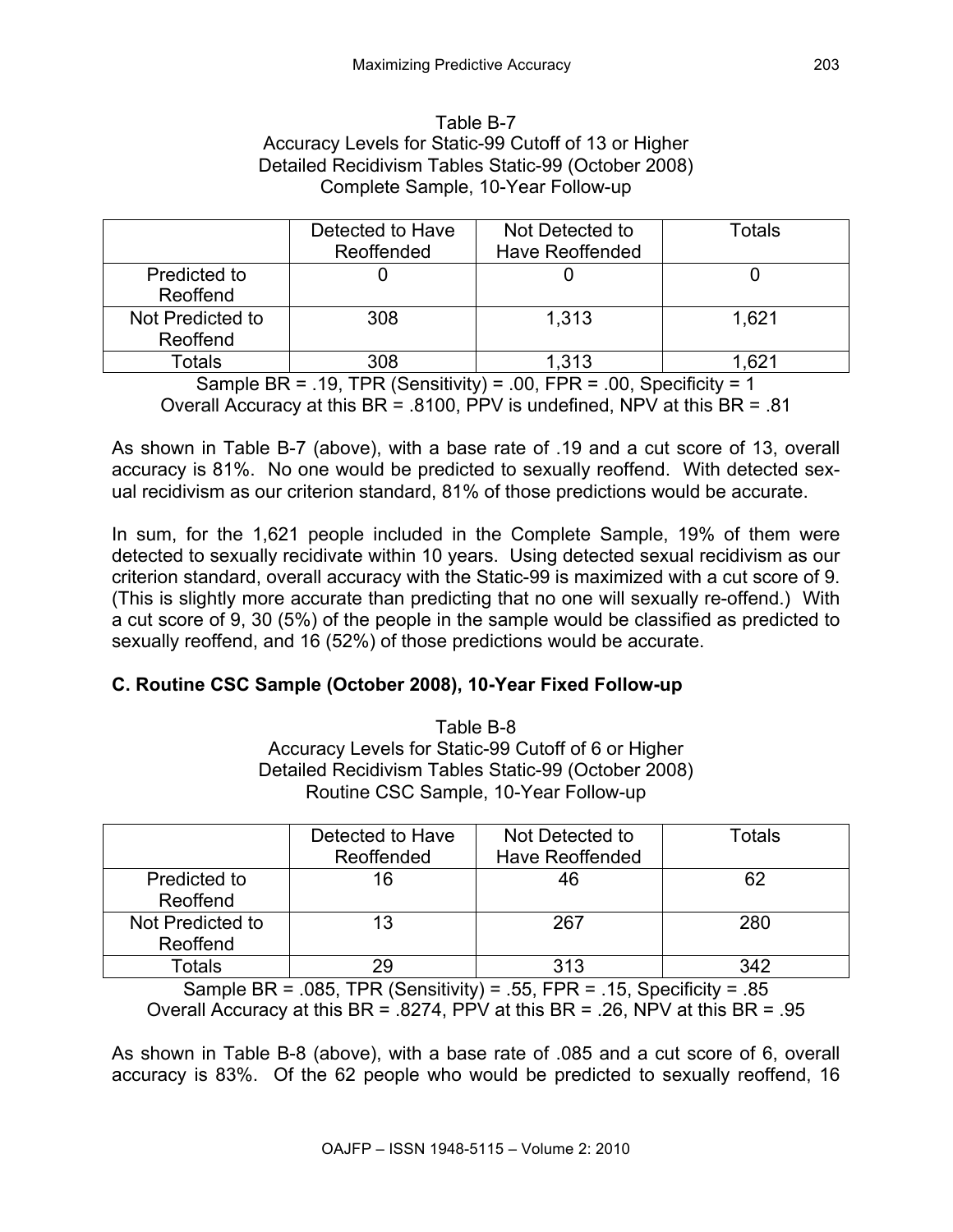(26%) of them were detected to have sexually reoffended. Predictions that a person in this sample would sexually recidivate would be wrong 74% of the time.

### Table B-9 Accuracy Levels for Static-99 Cutoff of 7 or Higher Detailed Recidivism Tables Static-99 (October 2008) Routine CSC Sample, 10-Year Follow-up

|                  | Detected to Have | Not Detected to        | Totals |
|------------------|------------------|------------------------|--------|
|                  | Reoffended       | <b>Have Reoffended</b> |        |
| Predicted to     | 12               | 18                     | 30     |
| Reoffend         |                  |                        |        |
| Not Predicted to |                  | 295                    | 312    |
| Reoffend         |                  |                        |        |
| Totals           | 29               | 313                    | 342    |

Sample BR =  $.085$ , TPR (Sensitivity) = .41, FPR =  $.06$ , Specificity =  $.94$ Overall Accuracy at this BR = .8977, PPV at this BR = .40, NPV at this BR = .95

As shown in Table B-9 (above), with a base rate of .085 and a cut score of 7, overall accuracy is 90%. Of the 30 people who would be predicted to sexually reoffend, 12 (40%) of them were detected to have sexually reoffended. Predictions that a person in this sample would sexually recidivate would be wrong 60% of the time.

### Table B-10 Accuracy Levels for Static-99 Cutoff of 8 or Higher Detailed Recidivism Tables Static-99 (October 2008) Routine CSC Sample, 10-Year Follow-up

|                  | Detected to Have | Not Detected to        | Totals |
|------------------|------------------|------------------------|--------|
|                  | Reoffended       | <b>Have Reoffended</b> |        |
| Predicted to     |                  | 10                     | 13     |
| Reoffend         |                  |                        |        |
| Not Predicted to | 26               | 303                    | 329    |
| Reoffend         |                  |                        |        |
| Totals           | 29               | 313                    | 342    |

Sample BR = .085, TPR (Sensitivity) = .10, FPR = .03, Specificity = .97 Overall Accuracy at this BR = .8947, PPV at this BR = .23, NPV at this BR = .92

As shown in Table B-10 (above), with a base rate of .085 and a cut score of 8, overall accuracy is 89%. Of the 13 people who would be predicted to sexually reoffend, 3 (23%) of them were detected to have sexually reoffended. Predictions that a person in this sample would sexually recidivate would be wrong 77% of the time.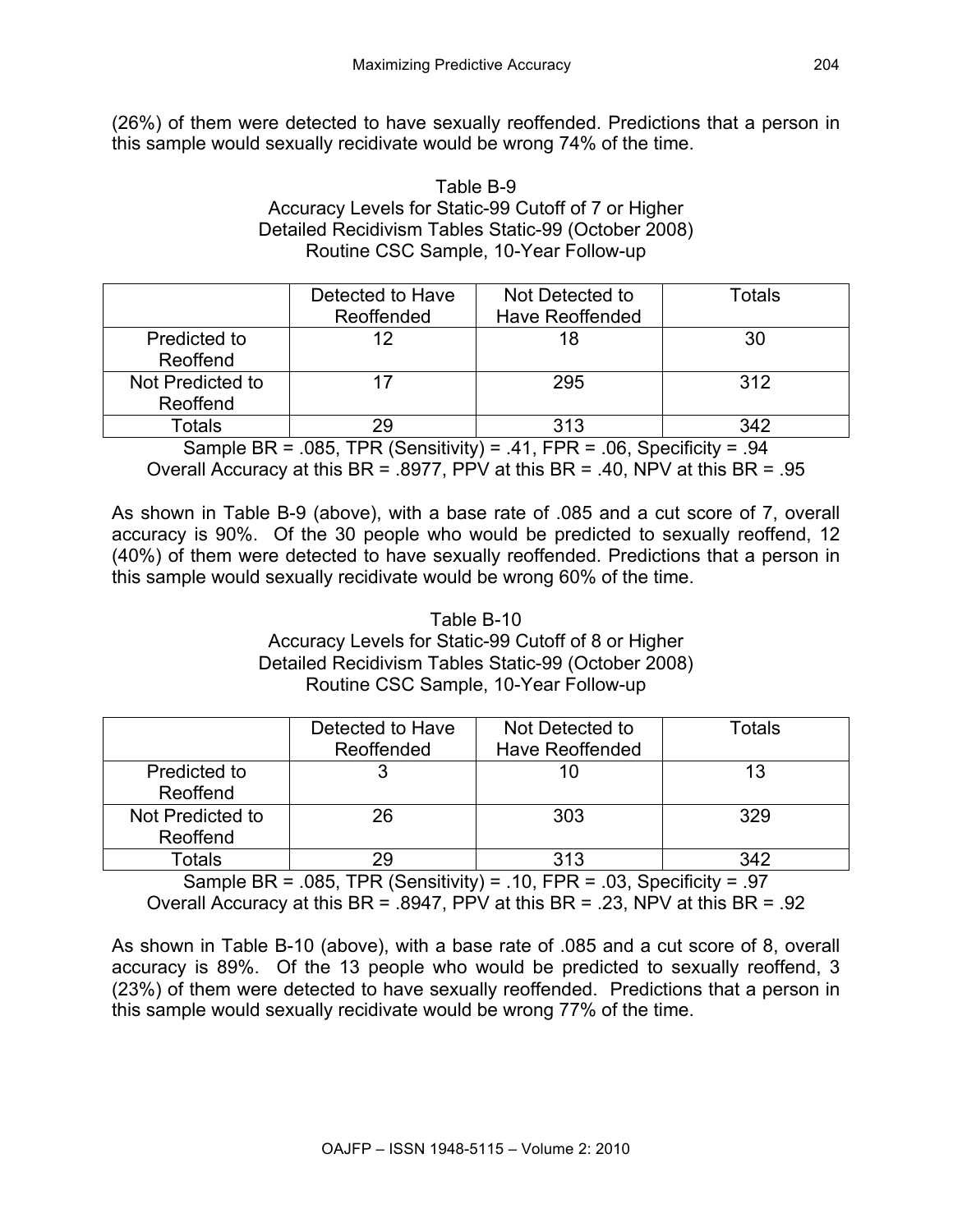### Table B-11 Accuracy Levels for Static-99 Cutoff of 13 or Higher Detailed Recidivism Tables Static-99 (October 2008) Routine CSC Sample, 10-Year Follow-up

|                              | Detected to Have<br>Reoffended | Not Detected to<br><b>Have Reoffended</b> | Totals |
|------------------------------|--------------------------------|-------------------------------------------|--------|
| Predicted to<br>Reoffend     |                                |                                           |        |
| Not Predicted to<br>Reoffend | 29                             | 313                                       | 342    |
| Totals                       | 29                             | 313                                       | 342    |

Sample BR = .085, TPR (Sensitivity) = .00, FPR = .00, Specificity = 1 Overall Accuracy at this BR = .9152, PPV is undefined, NPV at this BR = .92

As shown in Table B-11 (above), with a base rate of .085 and a cut score of 13, overall accuracy is 91.5%. No one would be predicted to sexually reoffend, and 91.5% of those predictions would be accurate.

In sum, for the 342 people included in the 2008 Static-99 Routine CSC Sample with 10 year fixed follow-up, 8.5% of them were detected to sexually recidivate within 10 years. Using detected sexual recidivism as our criterion standard, overall accuracy with the Static-99 is maximized with a cut score of 13. No one is predicted to sexually reoffend. With detected sexual recidivism as the criterion standard, 91.5% of those predictions are accurate.

The next most accurate classification comes with a cut score of 7. Of the people in the sample, 30 (9%) would be classified as predicted to sexually reoffend, and 12 (40%) of those predictions would be accurate. With a cut score of 7, overall accuracy (90% correct) would be lower than predicting that no one would be detected to sexually recidivate within 10 years (91.5% correct).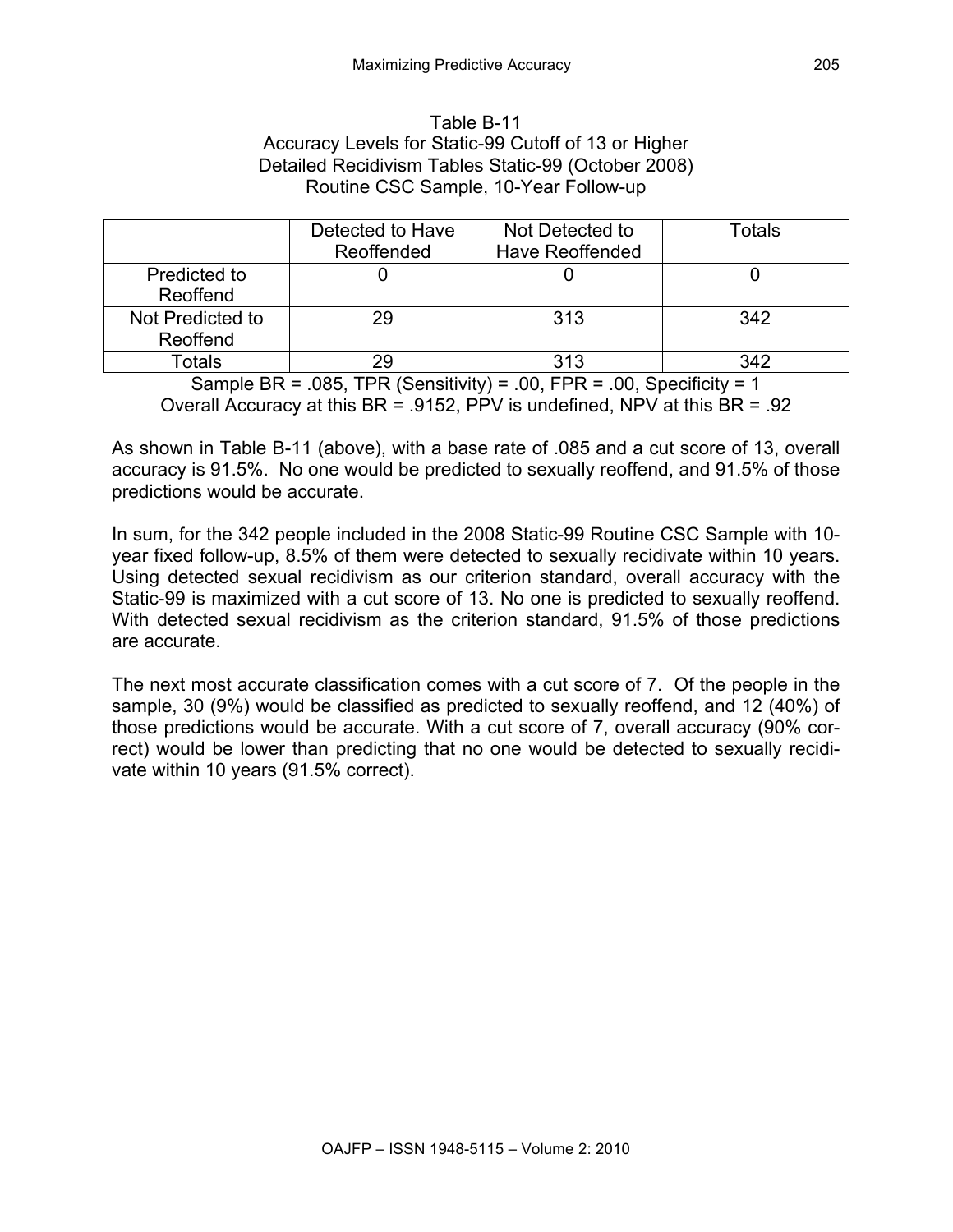## **D. High-Risk Sample (October 2008), 10-Year Fixed Follow-up**

Table B-12 Accuracy Levels for Static-99 Cutoff of 7 or Higher Detailed Recidivism Tables Static-99 (October 2008) High-Risk Sample, 10-Year Follow-up

|                              | Detected to Have<br>Reoffended | Not Detected to<br>Have Reoffended | Totals |
|------------------------------|--------------------------------|------------------------------------|--------|
| Predicted to<br>Reoffend     | 56                             |                                    | 127    |
| Not Predicted to<br>Reoffend | 163                            | 445                                | 608    |
| Totals                       | 219                            | 516                                | 735    |

Sample BR = .298, TPR (Sensitivity) = .26, FPR = .14, Specificity = .86 Overall Accuracy at this BR = .6816, PPV at this BR = .44, NPV at this BR = .73

As shown in Table B-12 (above), with a base rate of .298 and a cut score of 7, overall accuracy is 68%. Of the 127 people who would be predicted to sexually reoffend, 56 (44%) of them were detected to have sexually reoffended. Predictions that a person in this sample would sexually recidivate would be wrong 56% of the time.

> Table B-13 Accuracy Levels for Static-99 Cutoff of 8 or Higher Detailed Recidivism Tables Static-99 (October 2008) High-Risk Sample, 10-Year Follow-up

|                              | Detected to Have<br>Reoffended | Not Detected to<br><b>Have Reoffended</b> | Totals |
|------------------------------|--------------------------------|-------------------------------------------|--------|
| Predicted to<br>Reoffend     | 28                             | 33                                        |        |
| Not Predicted to<br>Reoffend | 191                            | 483                                       | 674    |
| Totals                       | 219                            | 516                                       | 735    |

Sample BR = .298, TPR (Sensitivity) = .13, FPR = .06, Specificity = .94 Overall Accuracy at this BR = .6952, PPV at this BR = .46, NPV at this BR = .72

As shown in Table B-13 (above), with a base rate of .298 and a cut score of 8, overall accuracy is 70%. Of the 61 people who would be predicted to sexually reoffend, 28 (46%) of them were detected to have sexually reoffended. Predictions that a person in this sample would sexually recidivate would be wrong 54% of the time.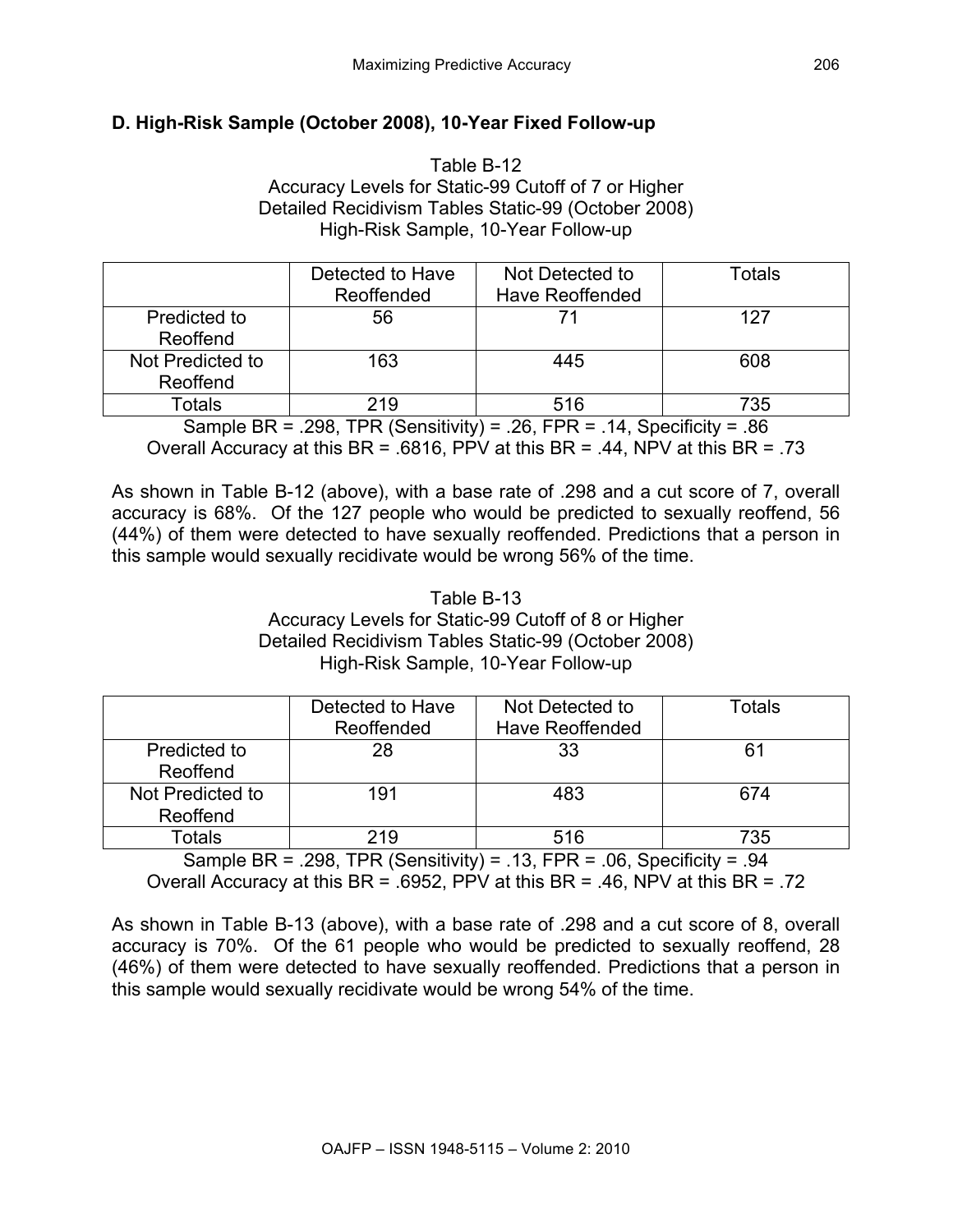### Table B-14 Accuracy Levels for Static-99 Cutoff of 9 or Higher Detailed Recidivism Tables Static-99 (October 2008) High-Risk Sample, 10-Year Follow-up

|                              | Detected to have<br>reoffended | Not detected to<br>have reoffended | totals |
|------------------------------|--------------------------------|------------------------------------|--------|
| Predicted to<br>Reoffend     | 12                             | 12                                 | 24     |
| Not Predicted to<br>Reoffend | 207                            | 504                                | 711    |
| Totals                       | 219                            | 516                                | 735    |

Sample BR = .298, TPR (Sensitivity) = .05, FPR = .02, Specificity = .98 Overall Accuracy at this BR = .7020, PPV at this BR = .50, NPV at this BR = .71

As shown in Table B-14 (above), with a base rate of .298 and a cut score of 9, overall accuracy is 70%. Of the 24 people who would be predicted to sexually reoffend, 12 (50%) of them were detected to have sexually reoffended. Predictions that a person in this sample would sexually recidivate would be wrong 50% of the time.

### Table B-15 Accuracy Levels for Static-99 Cutoff of 10 or Higher Detailed Recidivism Tables Static-99 (October 2008) High-Risk Sample, 10-Year Follow-up

|                              | Detected to Have<br>Reoffended | Not Detected to<br><b>Have Reoffended</b> | Totals |
|------------------------------|--------------------------------|-------------------------------------------|--------|
| Predicted to<br>Reoffend     |                                |                                           |        |
| Not Predicted to<br>Reoffend | 216                            | 510                                       | 726    |
| Totals                       | 219                            | 516                                       | 735    |

Sample BR = .298, TPR (Sensitivity) = .01, FPR = .01, Specificity = .99 Overall Accuracy at this BR = .6980, PPV at this BR = .33, NPV at this BR = .70

As shown in Table B-15 (above), with a base rate of .298 and a cut score of 10, overall accuracy is 70%. Of the 9 people who would be predicted to sexually reoffend, 3 (33%) of them were detected to have sexually reoffended. Predictions that a person in this sample would sexually recidivate would be wrong 67% of the time.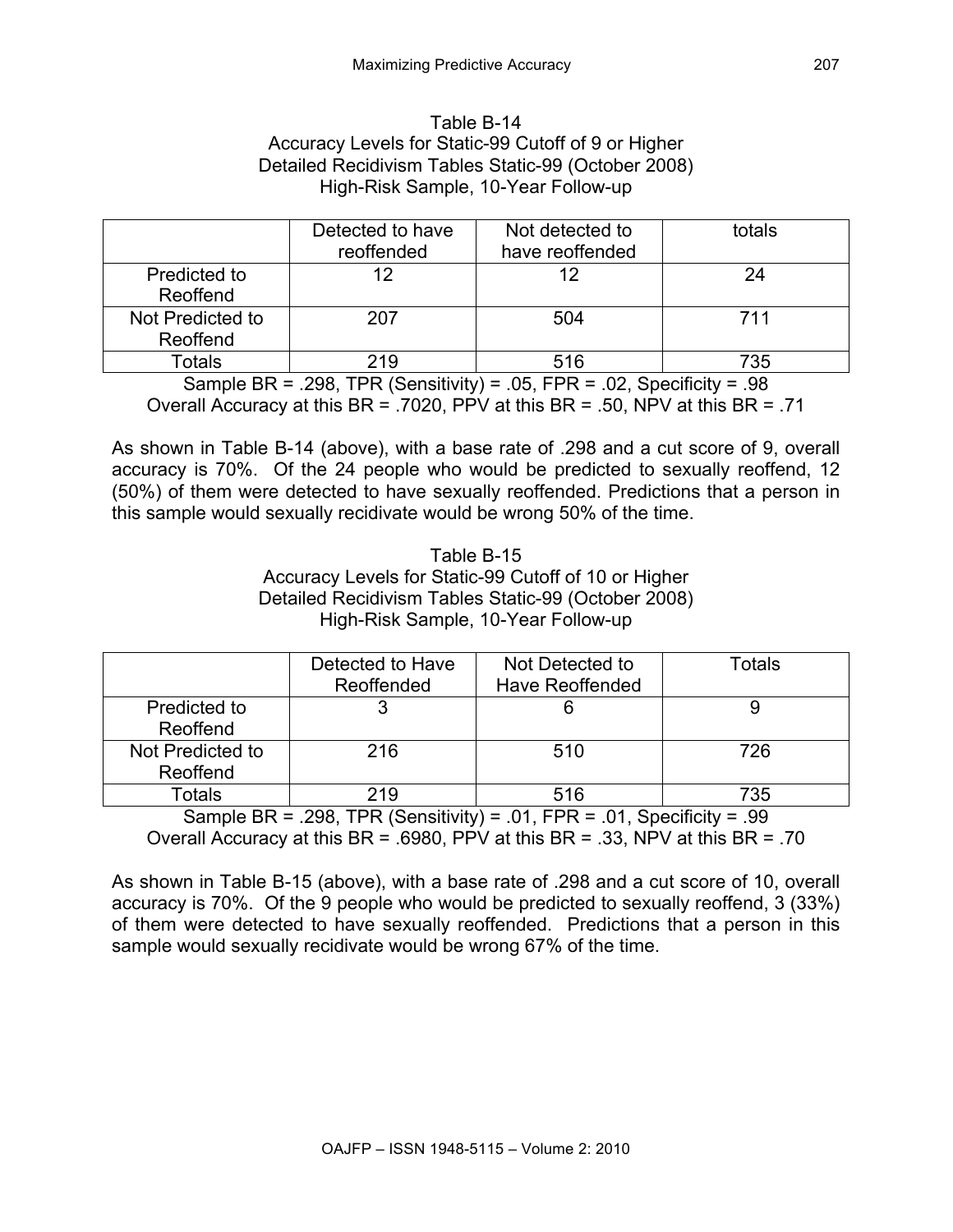### Table B-16 Accuracy Levels for Static-99 Cutoff of 13 or Higher Detailed Recidivism Tables Static-99 (October 2008) High-Risk Sample, 10-Year Follow-up

|                              | Detected to Have<br>Reoffended | Not Detected to<br><b>Have Reoffended</b> | Totals |
|------------------------------|--------------------------------|-------------------------------------------|--------|
| Predicted to<br>Reoffend     |                                |                                           |        |
| Not Predicted to<br>Reoffend | 219                            | 516                                       | 735    |
| Totals                       | 219                            | 516                                       | 735    |

Sample BR = .298, TPR (Sensitivity) = .00, FPR = .00, Specificity = 1 Overall Accuracy at this BR = .7020, PPV is undefined, NPV at this BR = .70

As shown in Table B-16 (above), with a base rate of .298 and a cut score of 13, overall accuracy is 70%. No one would be predicted to sexually reoffend. With detected sexual recidivism as the criterion standard, 70% of those predictions would be accurate.

In sum, for the 735 people included in the 2008 Static-99 High-Risk Sample with 10 year fixed follow-up, 29.8% of them were detected to sexually recidivate within 10 years. Overall accuracy with the Static-99 is maximized with a cut score of either 9 or 13. With a cut score of 9, 24 (3%) of the people in the sample would be classified as predicted to sexually reoffend, and 12 (50%) of those predictions would be correct. With a cut score of 13, no one is predicted to sexually reoffend. With detected sexual recidivism as the criterion standard and using a cut score of either 9 or 13, 70% of predictions are accurate.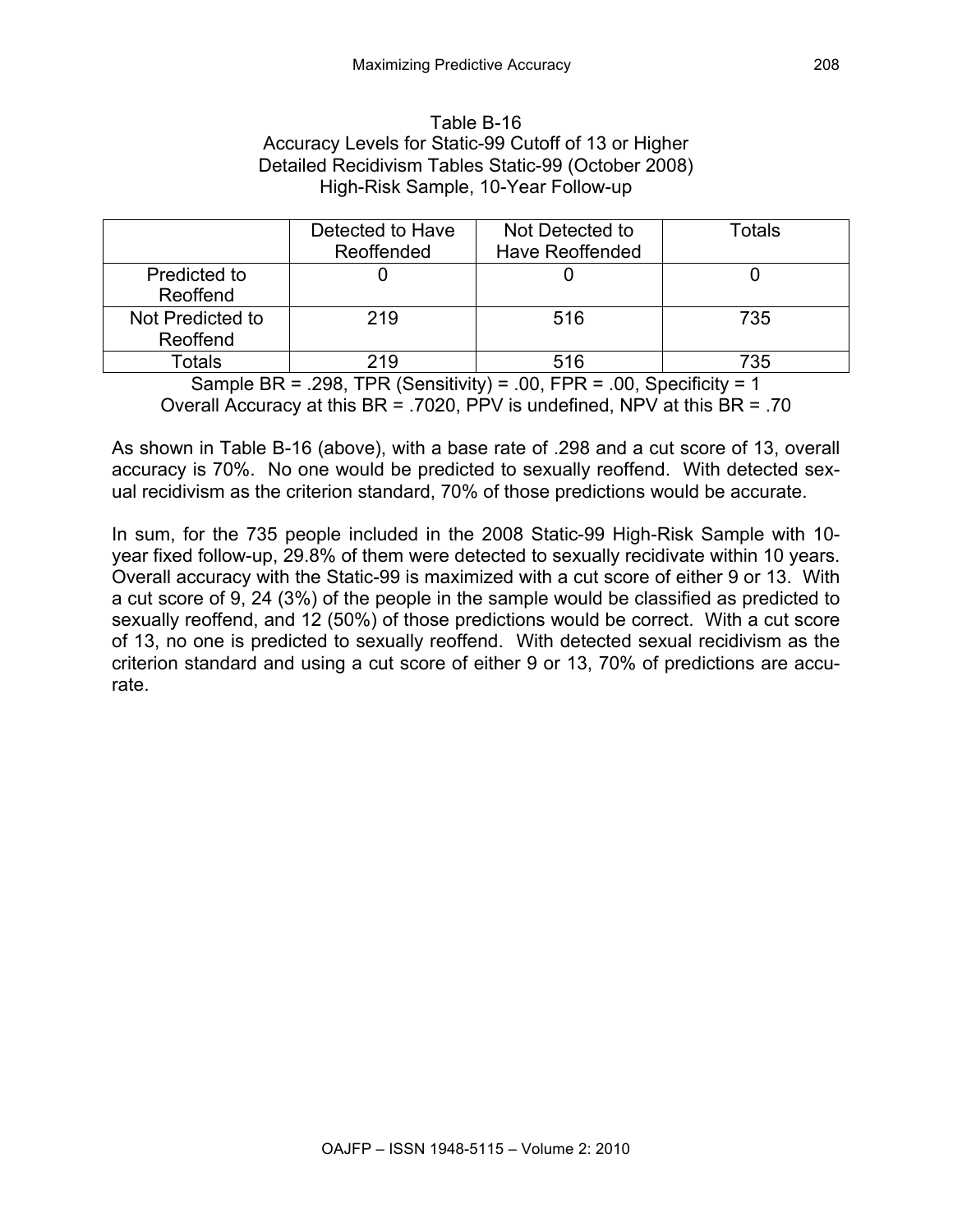## **II. Static-2002**

### Table B-17 Accuracy Levels for Static-2002 Cutoff of 8 or Higher, 5-Year Follow-up Hanson et al. (2010)

|                              | Detected to Have<br>Reoffended | Not Detected to<br><b>Have Reoffended</b> | Totals |
|------------------------------|--------------------------------|-------------------------------------------|--------|
| Predicted to<br>Reoffend     | 123                            | 289                                       | 412    |
| Not Predicted to<br>Reoffend | 159                            | 1,352                                     | 1.511  |
| <b>Totals</b>                | 282                            | 1,641                                     | 1,923  |

Sample BR = .147, TPR (Sensitivity) = .44, FPR = .18, Specificity = .82 Overall Accuracy at this BR = .7670, PPV at this BR = .30, NPV at this BR = .89

As shown in Table B-17 (above), with a base rate of .147 and a cut score of 8, overall accuracy is 77%. Of the 412 people who would be predicted to sexually reoffend, 123 (30%) of them were detected to have sexually reoffended. Predictions that a person in this sample would sexually recidivate would be wrong 70% of the time.

### Table B-18 Accuracy Levels for Static-2002 Cutoff of 10 or Higher, 5-Year Follow-up Hanson et al. (2010)

|                              | Detected to Have<br>Reoffended | Not Detected to<br><b>Have Reoffended</b> | Totals |
|------------------------------|--------------------------------|-------------------------------------------|--------|
| Predicted to<br>Reoffend     |                                | 72                                        | 113    |
| Not Predicted to<br>Reoffend | 241                            | 1,569                                     | 1,810  |
| Totals                       | 282                            | 641.،                                     | 1.923  |

Sample BR = .147, TPR (Sensitivity) = .15, FPR = .04, Specificity = .96 Overall Accuracy at this BR = .8372, PPV at this BR = .36, NPV at this BR = .87

As shown in Table B-18 (above), with a base rate of .147 and a cut score of 10, overall accuracy is 84%. Of the 113 people who would be predicted to sexually reoffend, 41 (36%) of them were detected to have sexually reoffended. Predictions that a person in this sample would sexually recidivate would be wrong 64% of the time.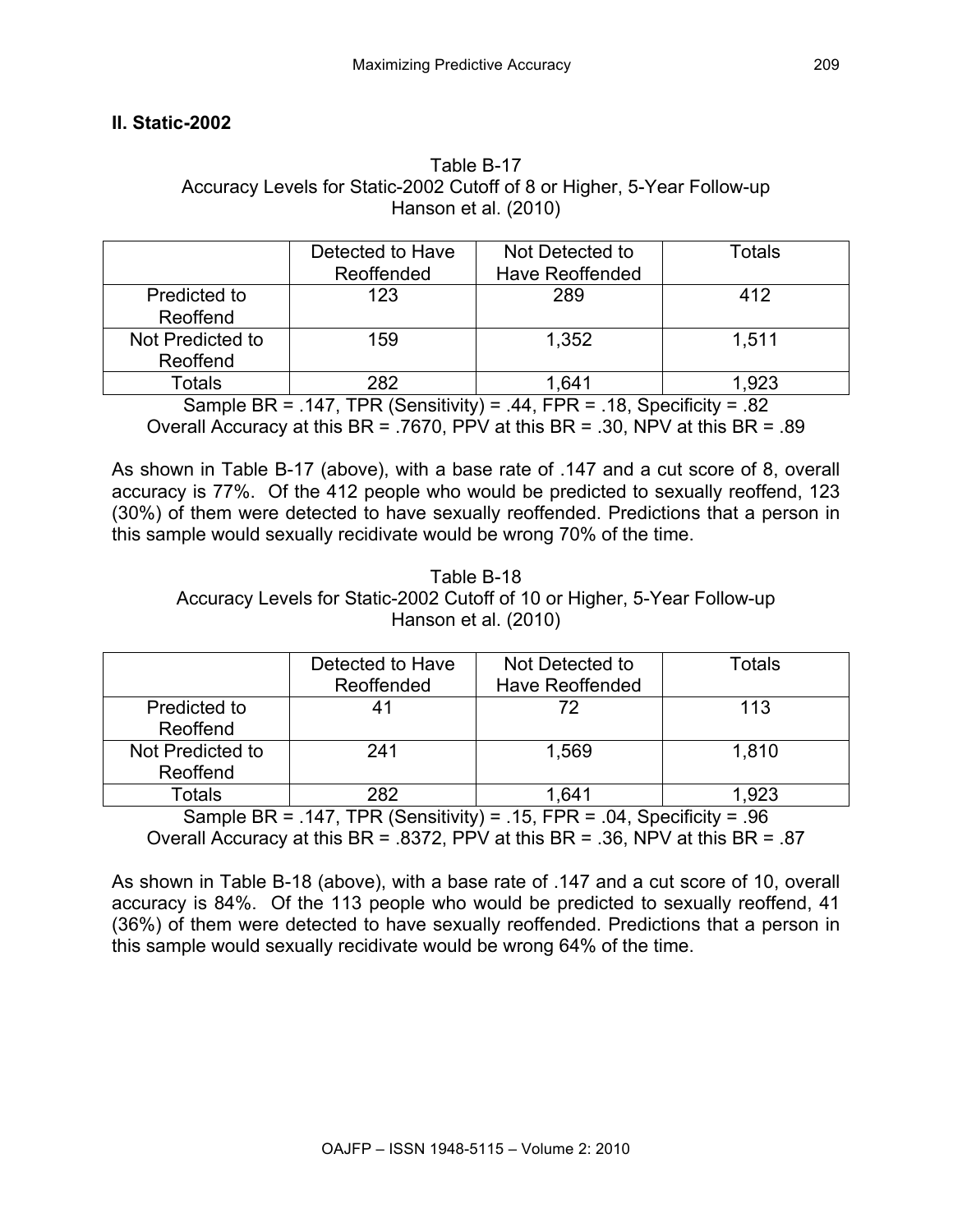| Table B-19                                                               |
|--------------------------------------------------------------------------|
| Accuracy Levels for Static-2002 Cutoff of 12 or Higher, 5-Year Follow-up |
| Hanson, et al. (2010)                                                    |

|                  | Detected to Have<br>Reoffended | Not Detected to<br><b>Have Reoffended</b> | Totals |
|------------------|--------------------------------|-------------------------------------------|--------|
| Predicted to     |                                |                                           |        |
| Reoffend         |                                |                                           |        |
| Not Predicted to | 276                            | 1,635                                     | 1.911  |
| Reoffend         |                                |                                           |        |
| Totals           | 282                            | 164∘.                                     | ∣.923  |

Sample BR = .147, TPR (Sensitivity) = .02, FPR = .004, Specificity = .996 Overall Accuracy at this BR = .8534, PPV at this BR = .50, NPV at this BR = .86

As shown in Table B-19 (above), with a base rate of .147 and a cut score of 12, overall accuracy is 85%. Of the 12 people who would be predicted to sexually reoffend, 6 (50%) of them were detected to have sexually reoffended. Predictions that a person in this sample would sexually recidivate would be wrong 50% of the time.

Table B-20 Accuracy Levels for Static-2002 Cutoff of 15 or Higher, 5-Year Follow-up Hanson et al. (2010)

|                              | Detected to Have<br>Reoffended | Not Detected to<br><b>Have Reoffended</b> | Totals |
|------------------------------|--------------------------------|-------------------------------------------|--------|
| Predicted to<br>Reoffend     |                                |                                           |        |
| Not Predicted to<br>Reoffend | 282                            | 1.641                                     | 1,923  |
| Totals                       | 282                            | $.64^{\circ}$                             | 1,923  |

Sample BR = .147, TPR (Sensitivity) = .00, FPR = .00, Specificity = 1 Overall Accuracy at this BR = .8534, PPV is undefined, NPV at this BR = .85

As shown in Table B-20 (above), with a base rate of .147 and a cut score of 15, overall accuracy is 85%. No one would be predicted to sexually reoffend. With detected sexual recidivism as the criterion standard, 85% of those predictions would be accurate.

In sum, for the 1,923 people included in the Hanson et al. (2010) sample with 5-year fixed follow-up, 14.7% of them were detected to sexually recidivate within 10 years. Overall accuracy with the Static-2002 is maximized with a cut score of either 12 or 15. With a cut score of 12, 12 (<1%) of the people in the sample would be classified as predicted to sexually reoffend, and 6 (50%) of those predictions would be correct. With a cut score of 15, no one is predicted to sexually reoffend. With detected sexual recidivism as the criterion standard, 85% of predictions are accurate.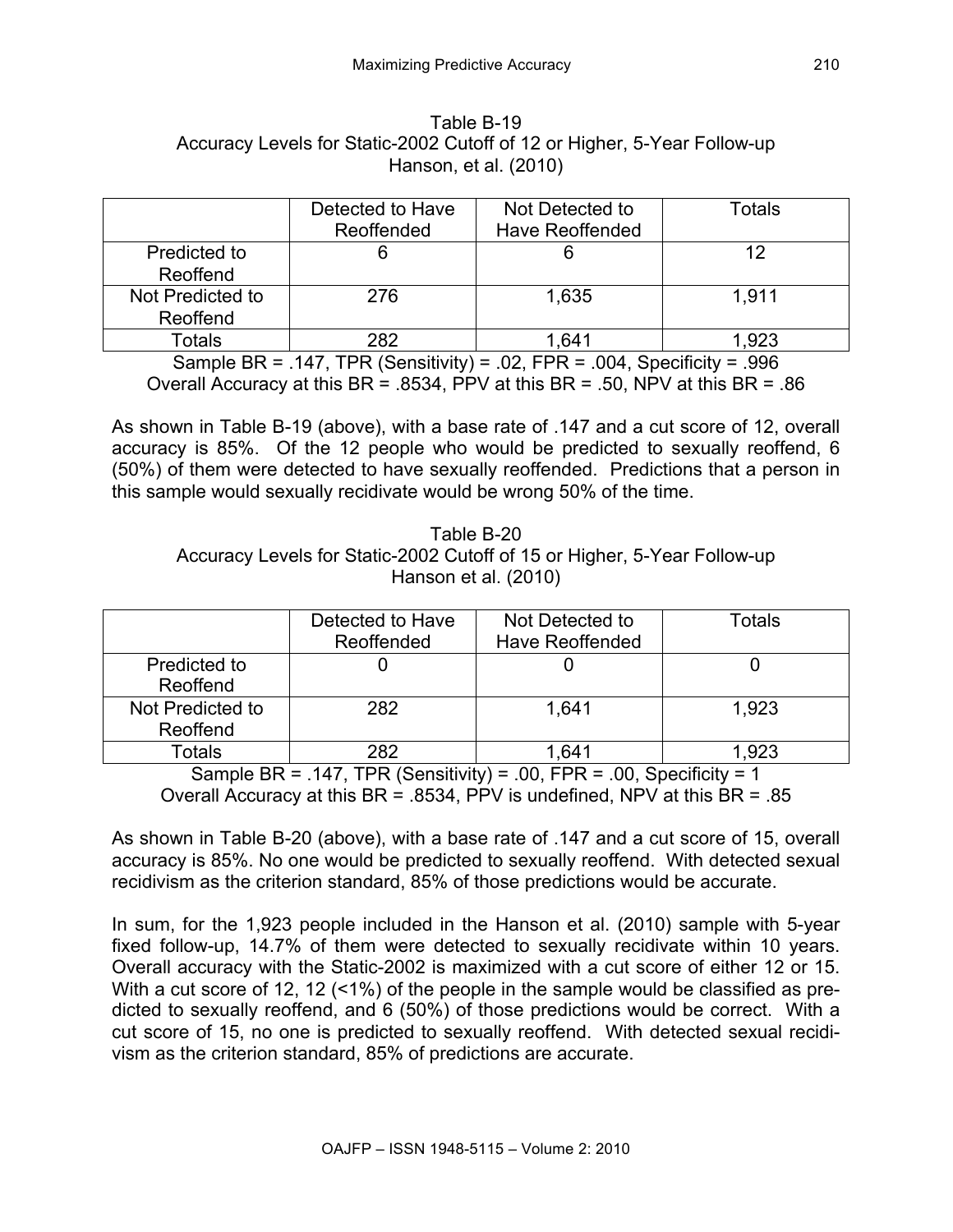# **III. Static-2002R**

# **A. Five-Year Sexual Recidivism Rates for Static-2002R: Routine Sample**

Table B-21 Accuracy Levels for Static-2002R, Cutoff of 7 or Higher, 5-Year Follow-up Routine Sample

|                  | Detected to Have | Not Detected to        | Totals |
|------------------|------------------|------------------------|--------|
|                  | Reoffended       | <b>Have Reoffended</b> |        |
| Predicted to     | 12               | 64                     | 76     |
| Reoffend         |                  |                        |        |
| Not Predicted to | 16               | 434                    | 450    |
| Reoffend         |                  |                        |        |
| Totals           | 28               | 498                    | 526    |

Sample BR = .053, TPR (Sensitivity) = .43, FPR = .13, Specificity = .87 Overall Accuracy at this BR = .8479, PPV at this BR = .16, NPV at this BR = .96

As shown in Table B-21 (above), with a base rate of .053 and a cut score of 7, overall accuracy is 85%. Of the 76 people who would be predicted to sexually reoffend, 12 (16%) of them were detected to have sexually reoffended. Predictions that a person in this sample would sexually recidivate would be wrong 84% of the time.

Table B-22 Accuracy Levels for Static-2002R, Cutoff of 9 or Higher, 5-Year Follow-up Routine Sample

|                              | Detected to Have<br>Reoffended | Not Detected to<br><b>Have Reoffended</b> | Totals |
|------------------------------|--------------------------------|-------------------------------------------|--------|
| Predicted to<br>Reoffend     |                                | 12                                        | 16     |
| Not Predicted to<br>Reoffend | 24                             | 486                                       | 510    |
| Totals                       | 28                             | 498                                       | 526    |

Sample BR = .053, TPR (Sensitivity) = .14, FPR = .02, Specificity = .98 Overall Accuracy at this BR = .9316, PPV at this BR = .25, NPV at this BR = .95

As shown in Table B-22 (above), with a base rate of .053 and a cut score of 9, overall accuracy is 93%. Of the 16 people who would be predicted to sexually reoffend, 4 (25%) of them were detected to have sexually reoffended. Predictions that a person in this sample would sexually recidivate would be wrong 75% of the time.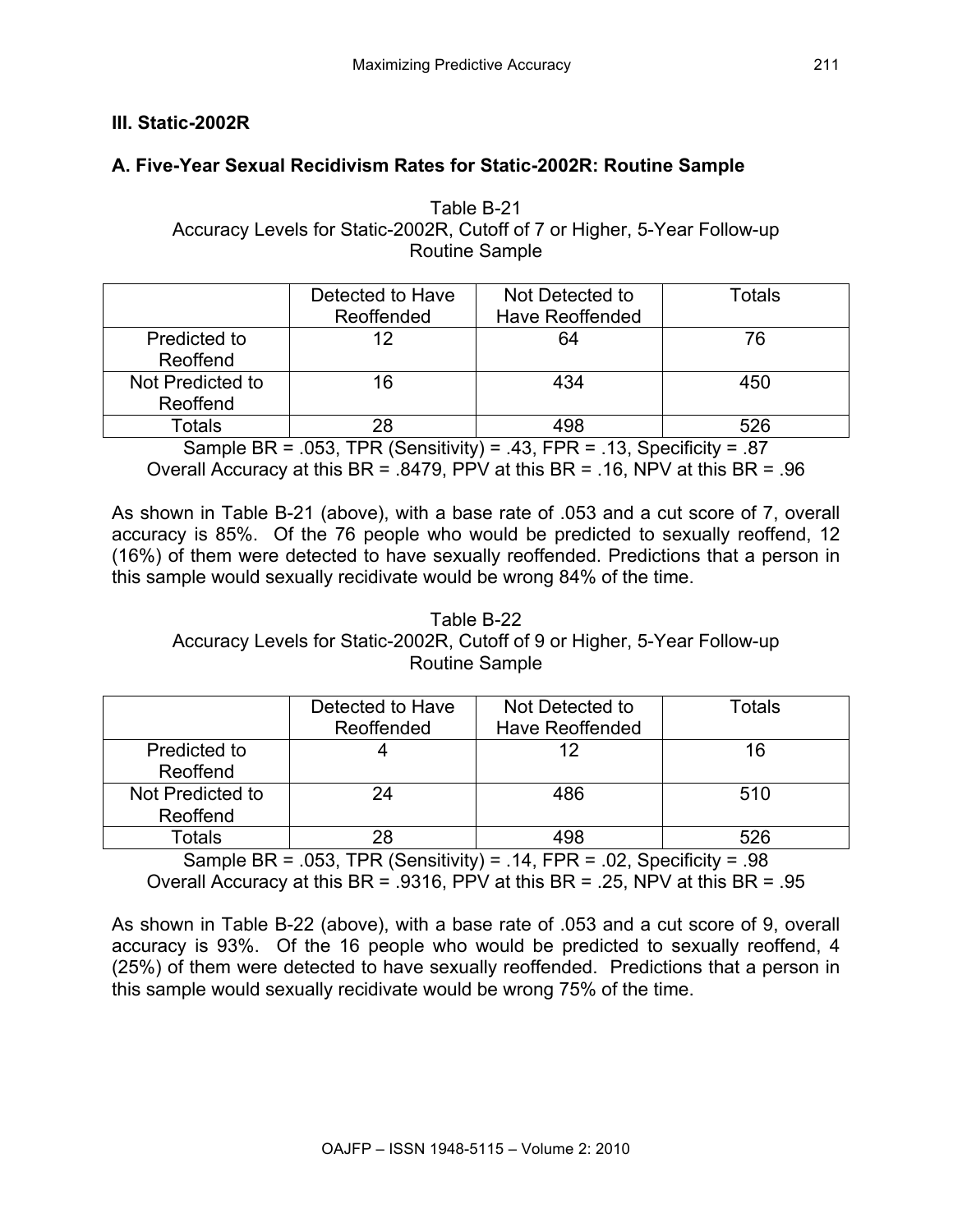| Table B-23                                                                 |  |  |  |
|----------------------------------------------------------------------------|--|--|--|
| Accuracy Levels for Static-2002R, Cutoff of 11 or Higher, 5-Year Follow-up |  |  |  |
| <b>Routine Sample</b>                                                      |  |  |  |

|                  | Detected to Have<br>Reoffended | Not Detected to<br><b>Have Reoffended</b> | Totals |
|------------------|--------------------------------|-------------------------------------------|--------|
| Predicted to     |                                |                                           |        |
| Reoffend         |                                |                                           |        |
| Not Predicted to | 27                             | 497                                       | 524    |
| Reoffend         |                                |                                           |        |
| <b>Totals</b>    | 28                             | 498                                       | 526    |

Sample BR = .053, TPR (Sensitivity) = .04, FPR = .002, Specificity = .998 Overall Accuracy at this BR = .9468, PPV at this BR = .50, NPV at this BR = .95

As shown in Table B-23 (above), with a base rate of .053 and a cut score of 11, overall accuracy is 95%. Of the 2 people who would be predicted to sexually reoffend, 1 (50%) of them were detected to have sexually reoffended. Predictions that a person in this sample would sexually recidivate would be wrong 50% of the time.

| Table B-24                                                                 |  |  |  |
|----------------------------------------------------------------------------|--|--|--|
| Accuracy Levels for Static-2002R, Cutoff of 14 or Higher, 5-Year Follow-up |  |  |  |
| <b>Routine Sample</b>                                                      |  |  |  |

|                              | Detected to Have<br>Reoffended | Not Detected to<br>Have Reoffended | Totals |
|------------------------------|--------------------------------|------------------------------------|--------|
| Predicted to<br>Reoffend     |                                |                                    |        |
| Not Predicted to<br>Reoffend | 28                             | 498                                | 526    |
| Totals                       | 28                             | 498                                | 526    |

Sample BR = .053, TPR (Sensitivity) = .00, FPR = .00, Specificity = 1 Overall Accuracy at this BR = .9468, PPV is undefined, NPV at this BR = .95

As shown in Table B-24 (above), with a base rate of .053 and a cut score of 14, overall accuracy is 95%. No one would be predicted to sexually reoffend. With detected sexual recidivism as the criterion standard, 95% of those predictions would be accurate.

In sum, for the 526 people included in the Routine Sample with 5-year fixed follow-up, 5.3% of them were detected to sexually recidivate within 5 years. Overall accuracy with the Static-2002 is maximized with a cut score of either 11 or 14. With a cut score of 11, 2 (<1%) of the people in the sample would be classified as predicted to sexually reoffend, and 1 (50%) of those predictions would be correct. With a cut score of 14, no on would be predicted to sexually reoffend, and 95% of those predictions would be accurate.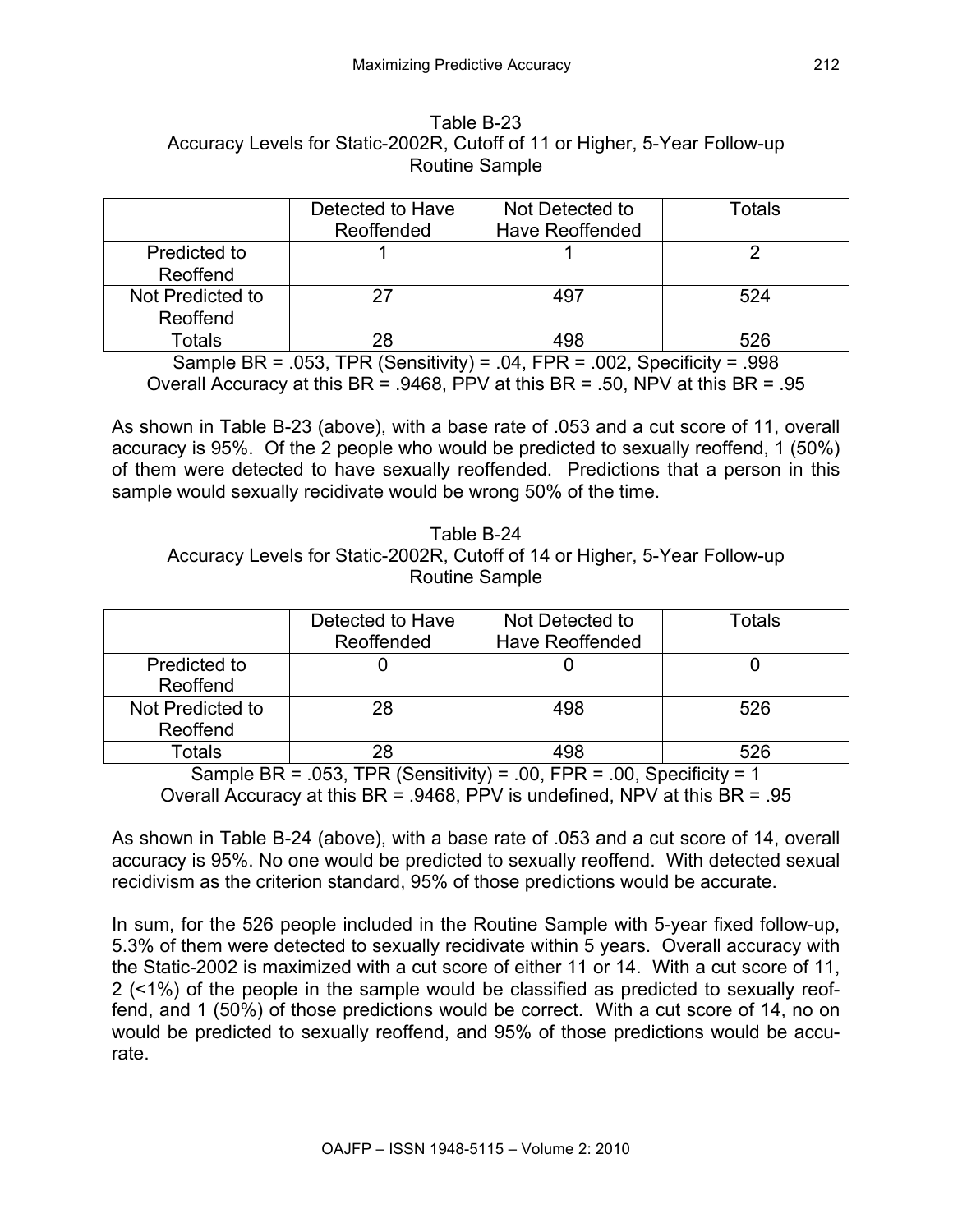# **B. Ten-Year Sexual Recidivism Rates for Static-2002R: Non-routine Sample**

Table B-25 Accuracy Levels for Static-2002R, Cutoff of 8 or Higher, 10-Year Follow-up Non-routine Sample

|                              | Detected to Have<br>Reoffended | Not Detected to<br><b>Have Reoffended</b> | Totals |
|------------------------------|--------------------------------|-------------------------------------------|--------|
| Predicted to<br>Reoffend     | 74                             | 95                                        | 169    |
| Not Predicted to<br>Reoffend | 135                            | 462                                       | 597    |
| Totals                       | 209                            | 557                                       | 766    |

Sample BR = .273, TPR (Sensitivity) = .35, FPR = .17, Specificity = .83 Overall Accuracy at this BR = .6998, PPV at this BR = .44, NPV at this BR = .77

As shown in Table B-25 (above), with a base rate of .273 and a cut score of 8, overall accuracy is 66%. Of the 169 people who would be predicted to sexually reoffend, 74 (44%) of them were detected to have sexually reoffended. Predictions that a person in this sample would sexually recidivate would be wrong 56% of the time.

### Table B-26 Accuracy Levels for Static-2002R, Cutoff of 10 or Higher, 10-Year Follow-up Non-routine Sample

|                              | Detected to Have<br>Reoffended | Not Detected to<br><b>Have Reoffended</b> | <b>Totals</b> |
|------------------------------|--------------------------------|-------------------------------------------|---------------|
| Predicted to<br>Reoffend     | 26                             | 23                                        |               |
| Not Predicted to<br>Reoffend | 183                            | 534                                       | 717           |
| Totals                       | 209                            | 557                                       | 766           |

Sample BR = .273, TPR (Sensitivity) = .12, FPR = .04, Specificity = .96 Overall Accuracy at this BR = .7311, PPV at this BR = .53, NPV at this BR = .74

As shown in Table B-26 (above), with a base rate of .273 and a cut score of 10, overall accuracy is 73%. Of the 49 people who would be predicted to sexually reoffend, 26 (53%) of them were detected to have sexually reoffended. Predictions that a person in this sample would sexually recidivate would be wrong 47% of the time.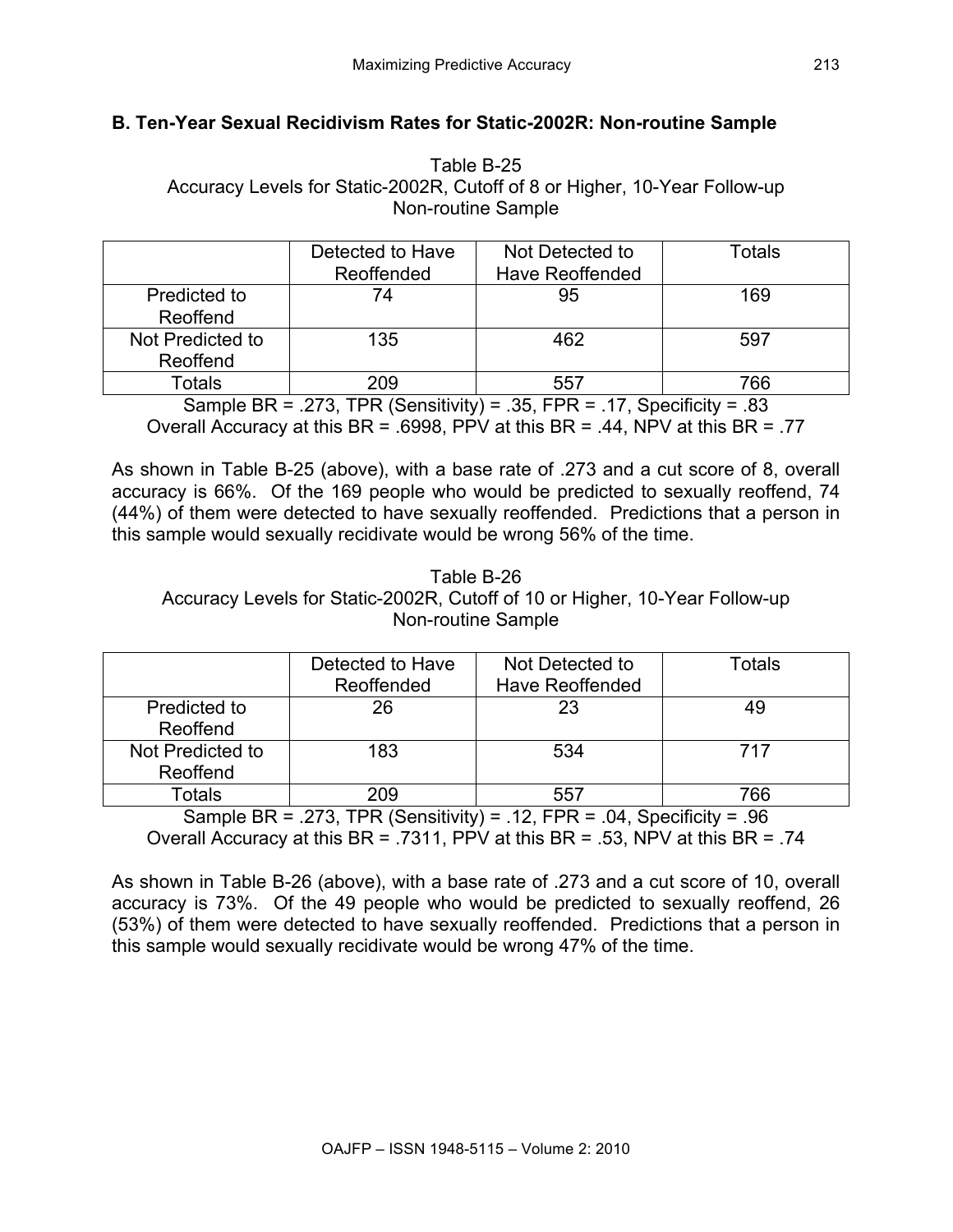| Table B-27                                                                  |
|-----------------------------------------------------------------------------|
| Accuracy Levels for Static-2002R, Cutoff of 12 or Higher, 10-Year Follow-up |
| Non-routine Sample                                                          |

|                  | Detected to Have<br>Reoffended | Not Detected to<br><b>Have Reoffended</b> | Totals |
|------------------|--------------------------------|-------------------------------------------|--------|
| Predicted to     |                                |                                           |        |
| Reoffend         |                                |                                           |        |
| Not Predicted to | 206                            | 554                                       | 760    |
| Reoffend         |                                |                                           |        |
| Totals           | 209                            | 557                                       | 766    |

Sample BR = .273, TPR (Sensitivity) = .01, FPR = .01, Specificity = .99 Overall Accuracy at this BR = .7272, PPV at this BR = .50, NPV at this BR = .73

As shown in Table B-27 (above), with a base rate of .273 and a cut score of 12, overall accuracy is 73%. Of the 6 people who would be predicted to sexually reoffend, 3 (50%) of them were detected to have sexually reoffended. Predictions that a person in this sample would sexually recidivate would be wrong 50% of the time.

Table B-28 Accuracy Levels for Static-2002R, Cutoff of 14 or Higher, 10-Year Follow-up Non-routine Sample

|                              | Detected to Have<br>Reoffended | Not Detected to<br>Have Reoffended | Totals |
|------------------------------|--------------------------------|------------------------------------|--------|
| Predicted to<br>Reoffend     |                                |                                    |        |
| Not Predicted to<br>Reoffend | 209                            | 557                                | 766    |
| Totals                       | 209                            | 557                                | 766    |

Sample BR = .273, TPR (Sensitivity) = .00, FPR = .00, Specificity = 1 Overall Accuracy at this BR = .7272, PPV is undefined, NPV at this BR = .73

As shown in Table B-28 (above), with a base rate of .273 and a cut score of 14, overall accuracy is 73%. No one would be predicted to sexually reoffend. With detected sexual recidivism as the criterion standard, 73% of those predictions would be accurate.

In sum, for the 766 people included in the Static-2002R Non-routine Sample with 10 year fixed follow-up, 209 (27.3%) of them were detected to sexually recidivate within 10 years. Overall accuracy is maximized with a cut score of 10. With a cut score of 10, 49 (6%) of the people in the sample would be classified as predicted to sexually reoffend, and 26 (53%) of those predictions would be correct.

The next most accurate classification (slightly less accurate than a cut score of 10) comes with a cut score of 12 or 14. With a cut score of 12, 6 (1%) of the people in the sample would be classified as predicted to sexually reoffend, and 3 (50%) of those pre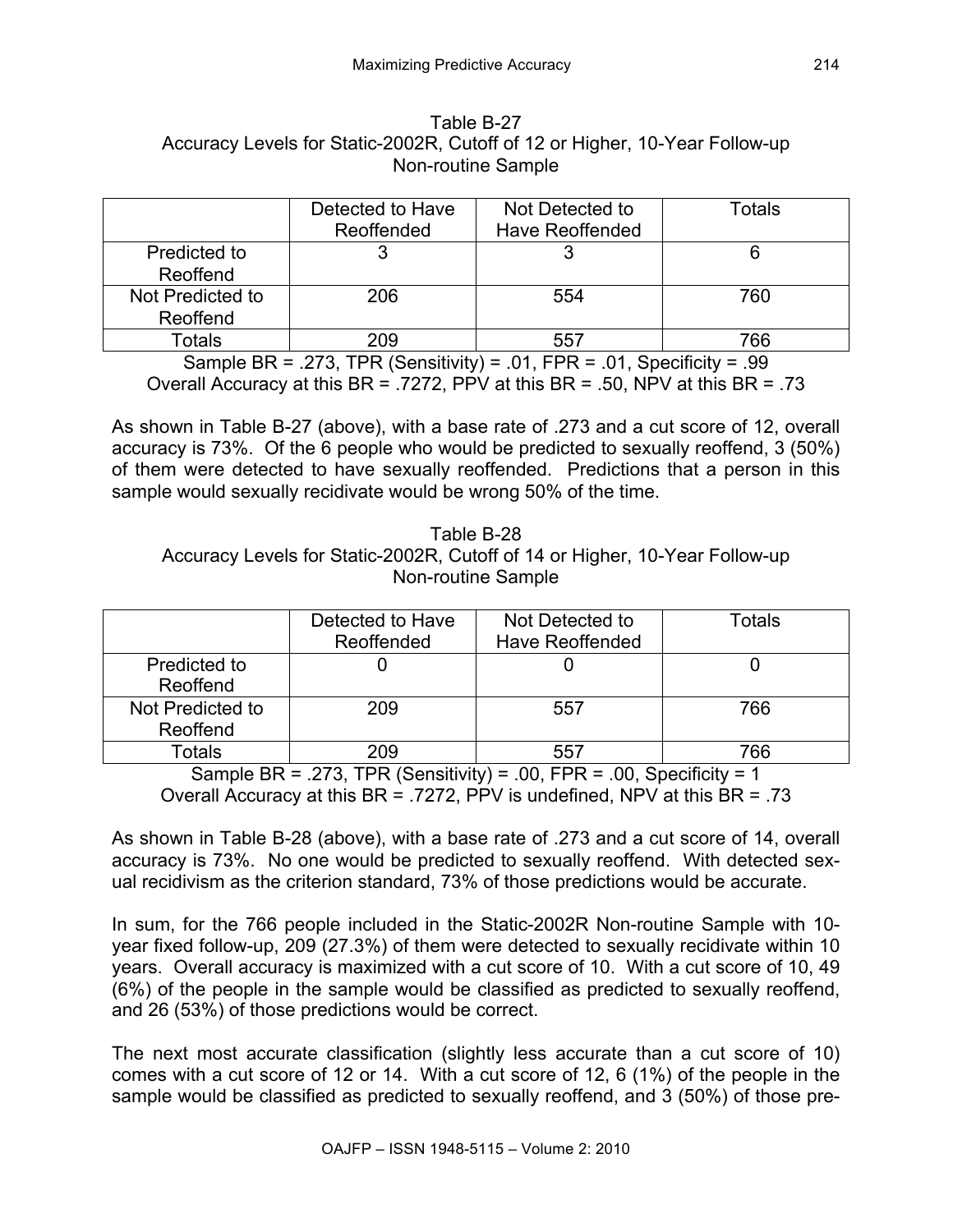dictions would be correct. With a cut score of 14, no one is predicted to sexually reoffend. With detected sexual recidivism as the criterion standard, 73% of those predictions are accurate.

## **C. Ten-Year Sexual Recidivism Rates for Static-2002R: High-Risk/Need Sample**

Table B-29 Accuracy Levels for Static-2002R, Cutoff of 8 or Higher, 10-Year Follow-up High-Risk/Need Sample

|                  | Detected to Have | Not Detected to        | Totals |
|------------------|------------------|------------------------|--------|
|                  | Reoffended       | <b>Have Reoffended</b> |        |
| Predicted to     | 66               | 87                     | 153    |
| Reoffend         |                  |                        |        |
| Not Predicted to | 123              | 366                    | 489    |
| Reoffend         |                  |                        |        |
| Totals           | 189              | 453                    | 642    |

Sample BR = .294, TPR (Sensitivity) = .35, FPR = .19, Specificity = .81 Overall Accuracy at this BR = .6729, PPV at this BR = .43, NPV at this BR = .75

As shown in Table B-29 (above), with a base rate of .294 and a cut score of 8, overall accuracy is 67%. Of the 153 people who would be predicted to sexually reoffend, 66 (35%) of them were detected to have sexually reoffended. Predictions that a person in this sample would sexually recidivate would be wrong 65% of the time.

Table B-30 Accuracy Levels for Static-2002R, Cutoff of 10 or Higher, 10-Year Follow-up High-Risk/Need Sample

|                              | Detected to Have<br>Reoffended | Not Detected to<br><b>Have Reoffended</b> | Totals |
|------------------------------|--------------------------------|-------------------------------------------|--------|
| Predicted to<br>Reoffend     | 26                             | 21                                        |        |
| Not Predicted to<br>Reoffend | 163                            | 432                                       | 595    |
| Totals                       | 189                            | 453                                       | 642    |

Sample BR = .294, TPR (Sensitivity) = .14, FPR = .05, Specificity = .95 Overall Accuracy at this BR = .7134, PPV at this BR = .55, NPV at this BR = .73

As shown in Table B-30 (above), with a base rate of .294 and a cut score of 10, overall accuracy is 71%. Of the 47 people who would be predicted to sexually reoffend, 26 (55%) of them were detected to have sexually reoffended. Predictions that a person in this sample would sexually recidivate would be wrong 45% of the time.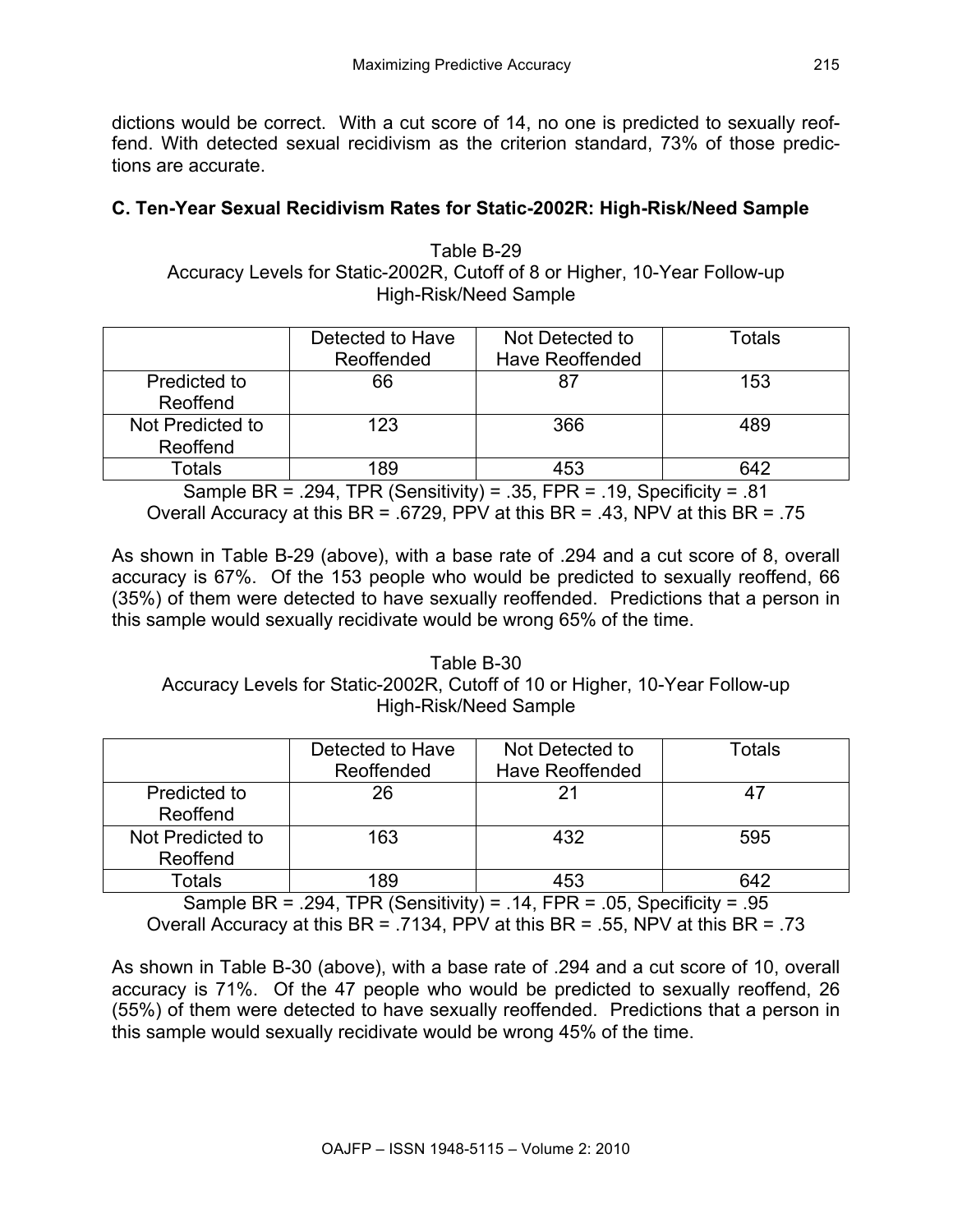| Table B-31                                                                  |
|-----------------------------------------------------------------------------|
| Accuracy Levels for Static-2002R, Cutoff of 12 or Higher, 10-Year Follow-up |
| High-Risk/Need Sample                                                       |

|                  | Detected to Have<br>Reoffended | Not Detected to<br><b>Have Reoffended</b> | Totals |
|------------------|--------------------------------|-------------------------------------------|--------|
| Predicted to     |                                |                                           |        |
| Reoffend         |                                |                                           |        |
| Not Predicted to | 186                            | 450                                       | 636    |
| Reoffend         |                                |                                           |        |
| Totals           | 189                            | 453                                       | 642    |

Sample BR = .294, TPR (Sensitivity) = .02, FPR = .01, Specificity = .99 Overall Accuracy at this BR = .7056, PPV at this BR = .50, NPV at this BR = .71

As shown in Table B-31 (above), with a base rate of .294 and a cut score of 12, overall accuracy is 71%. Of the 6 people who would be predicted to sexually reoffend, 3 (50%) of them were detected to have sexually reoffended. Predictions that a person in this sample would sexually recidivate would be wrong 50% of the time.

Table B-32 Accuracy Levels for Static-2002R, Cutoff of 14 or Higher, 10-Year Follow-up High-Risk/Need Sample

|                              | Detected to Have<br>Reoffended | Not Detected to<br>Have Reoffended | <b>Totals</b> |
|------------------------------|--------------------------------|------------------------------------|---------------|
| Predicted to<br>Reoffend     |                                |                                    |               |
| Not Predicted to<br>Reoffend | 189                            | 453                                | 642           |
| Totals                       | 189                            | 453                                |               |

Sample BR = .294, TPR (Sensitivity) = .00, FPR = .00, Specificity = 1 Overall Accuracy at this BR = .7056, PPV is undefined, NPV at this BR = .71

As shown in Table B-32 (above), with a base rate of .294 and a cut score of 14, overall accuracy is 71%. No one would be predicted to sexually reoffend. With detected sexual recidivism as the criterion standard, 71% of those predictions would be accurate.

In sum, for the 642 people included in the Static-2002R High-Risk/Need Sample with 10-year fixed follow-up, 189 (29.4%) of them were detected to sexually recidivate within 10 years. Overall accuracy is maximized with a cut score of 10. With a cut score of 10, 47 (7%) of the people in the sample would be classified as predicted to sexually reoffend, and 26 (55%) of those predictions would be correct.

The next most accurate classification (slightly less accurate than a cut score of 10) comes with a cut score of 12 or 14. With a cut score of 12, 6 (1%) of the people in the sample would be classified as predicted to sexually reoffend, and 3 (50%) of those pre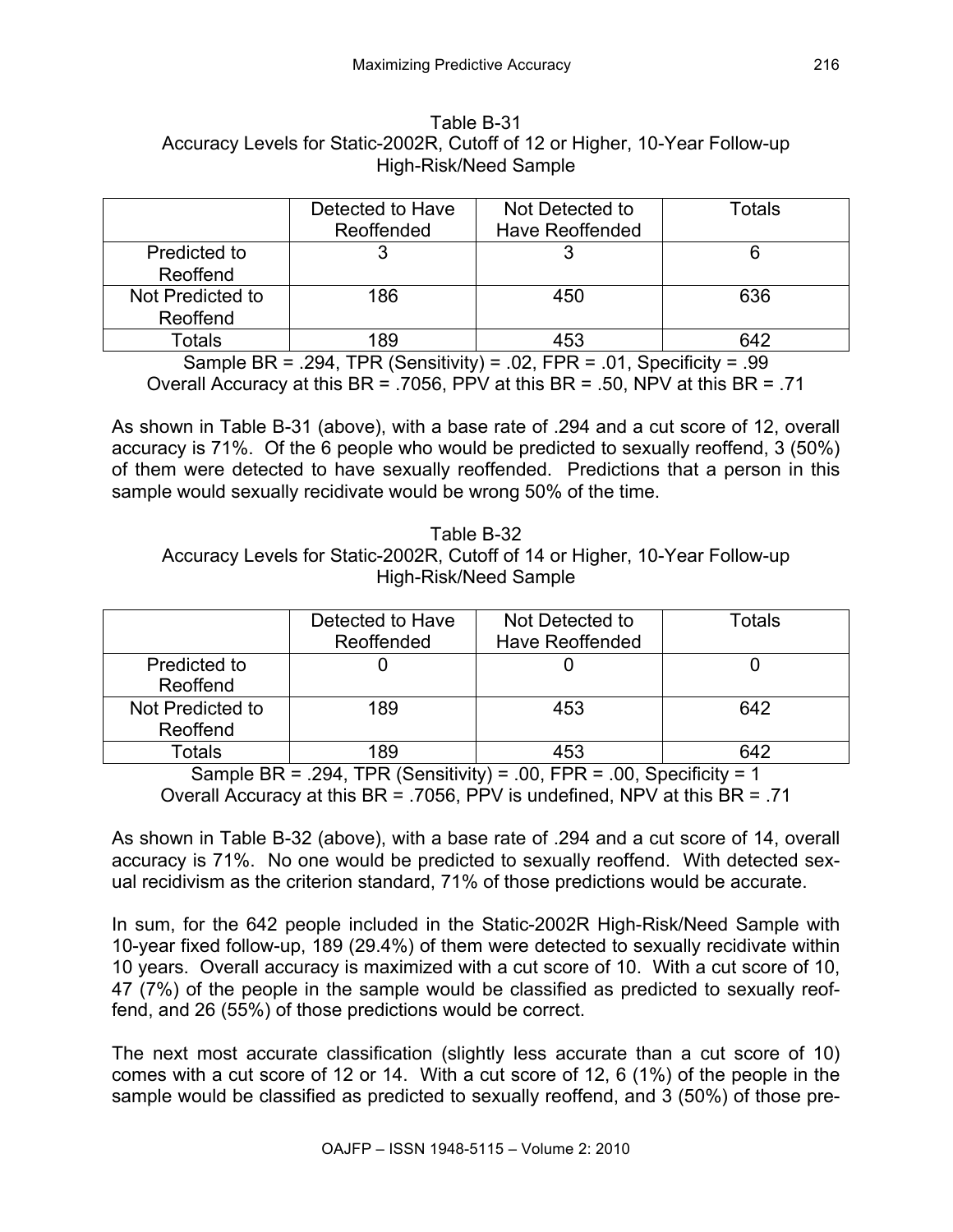dictions would be correct. With a cut score of 14, no one is predicted to sexually reoffend. With detected sexual recidivism as the criterion standard, 71% of those predictions are accurate.

## **IV. Static-99R**

## **A. Routine Sample**

### Table B-33 Accuracy Levels for Static-99R Cutoff of 6 or Higher Detailed Recidivism Tables Static-99R (October 2009) Routine Sample, 5-Year Follow-up

|                              | Detected to Have | Not Detected to        | Totals |
|------------------------------|------------------|------------------------|--------|
|                              | Reoffended       | <b>Have Reoffended</b> |        |
| Predicted to<br>Reoffend     | 41               | 193                    | 234    |
| Not Predicted to<br>Reoffend | 104              | 2,068                  | 2,172  |
| Totals                       | 145              | 2,261                  | 2,406  |

Sample BR = .06, TPR (Sensitivity) = .28, FPR = .09, Specificity = .91 Overall Accuracy at this BR = .8766, PPV at this BR = .18, NPV at this BR = .95

As shown in Table B-33 (above), with a base rate of .06 and a cut score of 6, overall accuracy is 88%. Of the 234 people who would be predicted to sexually reoffend, 41 (18%) of them were detected to have sexually reoffended. Predictions that a person in this sample would sexually recidivate would be wrong 82% of the time.

### Table B-34 Accuracy Levels for Static-99R Cutoff of 9 or Higher Detailed Recidivism Tables Static-99R (October 2009) Routine Sample, 5-Year Follow-up

|                              | Detected to Have<br>Reoffended | Not Detected to<br><b>Have Reoffended</b> | Totals |
|------------------------------|--------------------------------|-------------------------------------------|--------|
| Predicted to<br>Reoffend     |                                | 14                                        |        |
| Not Predicted to<br>Reoffend | 138                            | 2,247                                     | 2,385  |
| Totals                       | 145                            | 261                                       | 2,406  |

Sample BR =  $.06$ , TPR (Sensitivity) =  $.05$ , FPR =  $.01$ , Specificity =  $.99$ Overall Accuracy at this BR = .9368, PPV at this BR = .33, NPV at this BR = .94

As shown in Table B-34 (above), with a base rate of .06 and a cut score of 9, overall accuracy is 94%. Of the 21 people who would be predicted to sexually reoffend, 7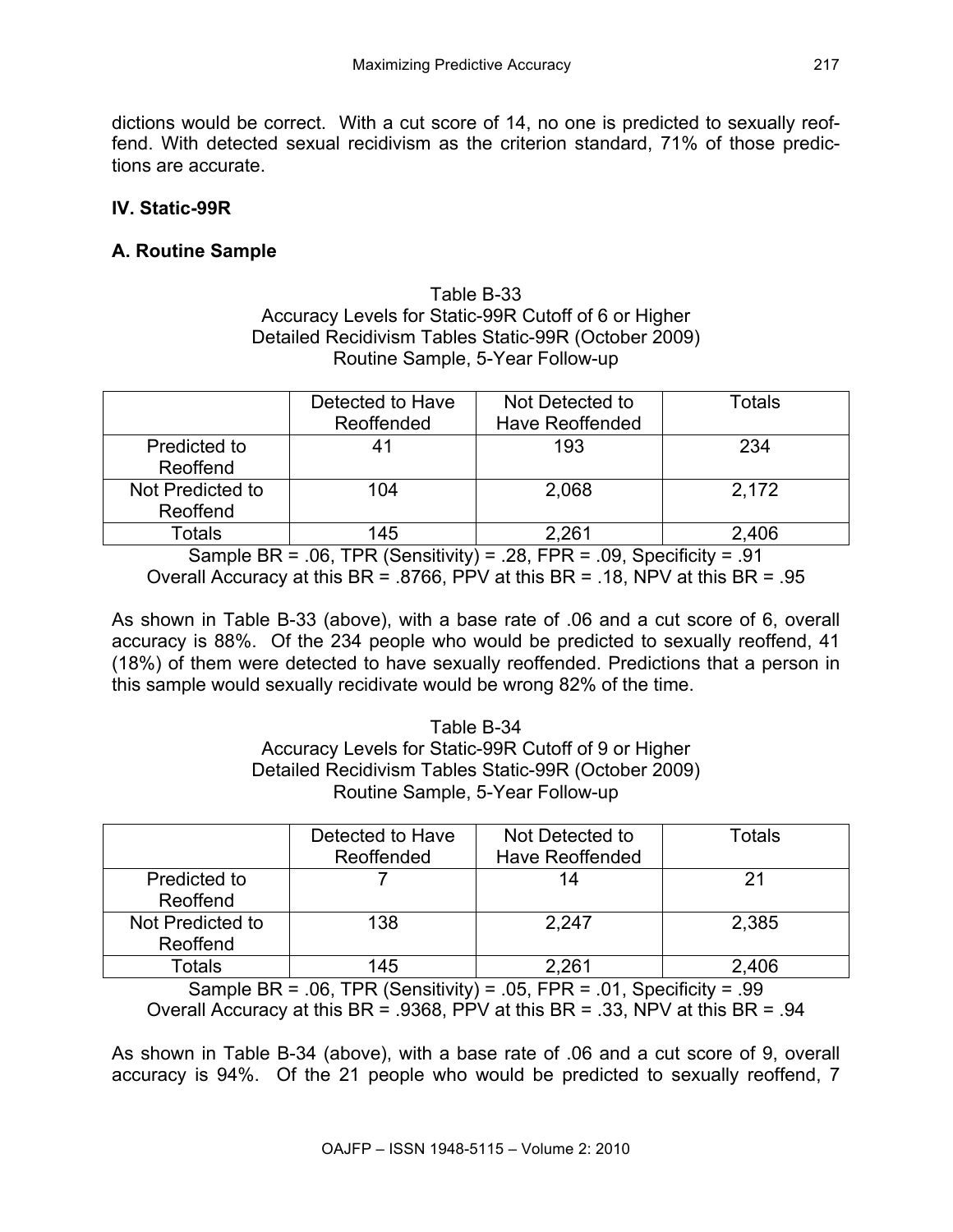(33%) of them were detected to have sexually reoffended. Predictions that a person in this sample would sexually recidivate would be wrong 67% of the time.

### Table B-35 Accuracy Levels for Static-99R Cutoff of 10 or Higher Detailed Recidivism Tables Static-99R (October 2009) Routine Sample, 5-Year Follow-up

|                  | Detected to Have | Not Detected to | Totals |
|------------------|------------------|-----------------|--------|
|                  | Reoffended       | Have Reoffended |        |
| Predicted to     |                  |                 |        |
| Reoffend         |                  |                 |        |
| Not Predicted to | 143              | 2,255           | 2,398  |
| Reoffend         |                  |                 |        |
| Totals           | 145              | 2,261           | 2,406  |

Sample BR =  $.06$ , TPR (Sensitivity) =  $.01$ , FPR =  $.003$ , Specificity =  $.997$ Overall Accuracy at this BR = .9381, PPV at this BR = .25, NPV at this BR = .94

As shown in Table B-35 (above), with a base rate of .06 and a cut score of 10, overall accuracy is 94%. Of the 8 people who would be predicted to sexually reoffend, 2 (25%) of them were detected to have sexually reoffended. Predictions that a person in this sample would sexually recidivate would be wrong 75% of the time.

### Table B-36 Accuracy Levels for Static-99R Cutoff of 13 or Higher Detailed Recidivism Tables Static-99R (October 2009) Routine Sample, 5-Year Follow-up

|                              | Detected to Have<br>Reoffended | Not Detected to<br>Have Reoffended | Totals |
|------------------------------|--------------------------------|------------------------------------|--------|
| Predicted to<br>Reoffend     |                                |                                    |        |
| Not Predicted to<br>Reoffend | 145                            | 2,261                              | 2,406  |
| Totals                       | 145                            | 2,261                              | 2,406  |

Sample BR =  $.06$ , TPR (Sensitivity) =  $.00$ , FPR =  $.00$ , Specificity = 1 Overall Accuracy at this BR = .9397, PPV is undefined, NPV at this BR = .94

As shown in Table B-36 (above), with a base rate of .06 and a cut score of 10, overall accuracy is 94%. No one would be predicted to sexually reoffend. With detected sexual recidivism as the criterion standard, 94% of those predictions would be accurate.

In sum, for the 2,261 people included in the 2009 Static-99R Routine Sample with 5 year fixed follow-up, 145 (6%) of them were detected to sexually recidivate within 5 years. Overall accuracy with the Static-99R is maximized with a cut score of 13. No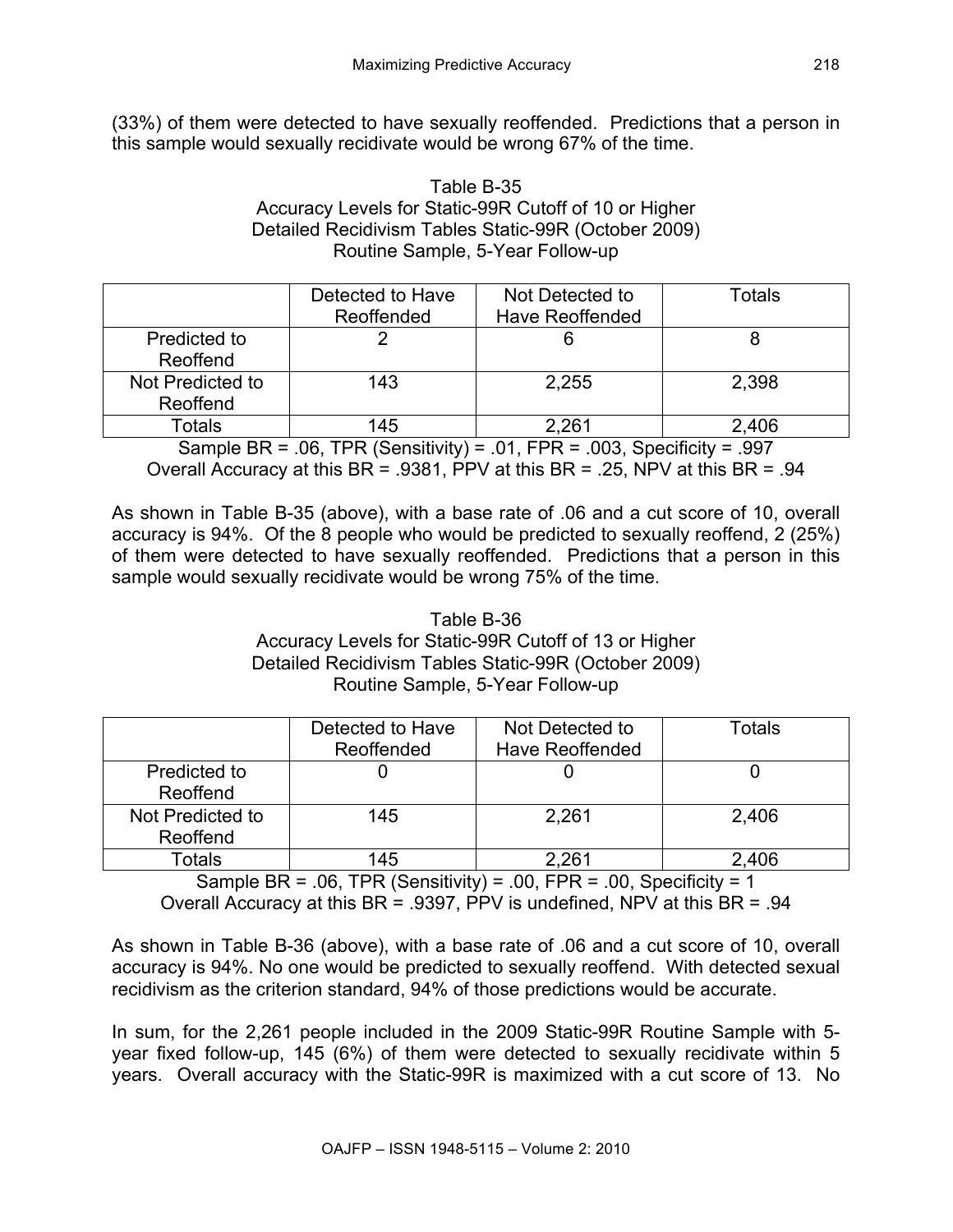one is predicted to sexually reoffend. With detected sexual recidivism as the criterion standard, 94% of those predictions are accurate.

The next most accurate classification (slightly less accurate than a cut score of 13) comes with a cut score of 10. With a cut score of 10, 8 (<1%) of the people in the sample would be classified as predicted to sexually reoffend, and 2 (25%) of those predictions would be correct.

## **B. Preselected-for-Treatment Sample**

Table B-37 Accuracy Levels for Static-99R Cutoff of 6 or Higher Detailed Recidivism Tables Static-99R (October 2009) Preselected-for-Treatment Sample, 10-Year Follow-up

|                              | Detected to Have<br>Reoffended | Not Detected to<br><b>Have Reoffended</b> | Totals |
|------------------------------|--------------------------------|-------------------------------------------|--------|
| Predicted to<br>Reoffend     | 27                             | 51                                        | 78     |
| Not Predicted to<br>Reoffend |                                | 697                                       | 788    |
| Totals                       | 18                             | 748                                       | 866    |

Sample BR = .136, TPR (Sensitivity) = .23, FPR = .07, Specificity = .93 Overall Accuracy at this BR = .8360, PPV at this BR = .35, NPV at this BR = .88

As shown in Table B-37 (above), with a base rate of .136 and a cut score of 6, overall accuracy is 84%. Of the 78 people who would be predicted to sexually reoffend, 27 (35%) of them were detected to have sexually reoffended. Predictions that a person in this sample would sexually recidivate would be wrong 65% of the time.

> Table B-38 Accuracy Levels for Static-99R Cutoff of 8 or Higher Detailed Recidivism Tables Static-99R (October 2009) Preselected-for-Treatment Sample, 10-Year Follow-up

|                              | Detected to Have<br>Reoffended | Not Detected to<br><b>Have Reoffended</b> | Totals |
|------------------------------|--------------------------------|-------------------------------------------|--------|
| Predicted to<br>Reoffend     |                                | 16                                        | 24     |
| Not Predicted to<br>Reoffend | 110                            | 732                                       | 842    |
| Totals                       | 18                             | 748                                       | 866    |

Sample BR = .136, TPR (Sensitivity) = .07, FPR = .02, Specificity = .98 Overall Accuracy at this BR = .8545, PPV at this BR = .33, NPV at this BR = .87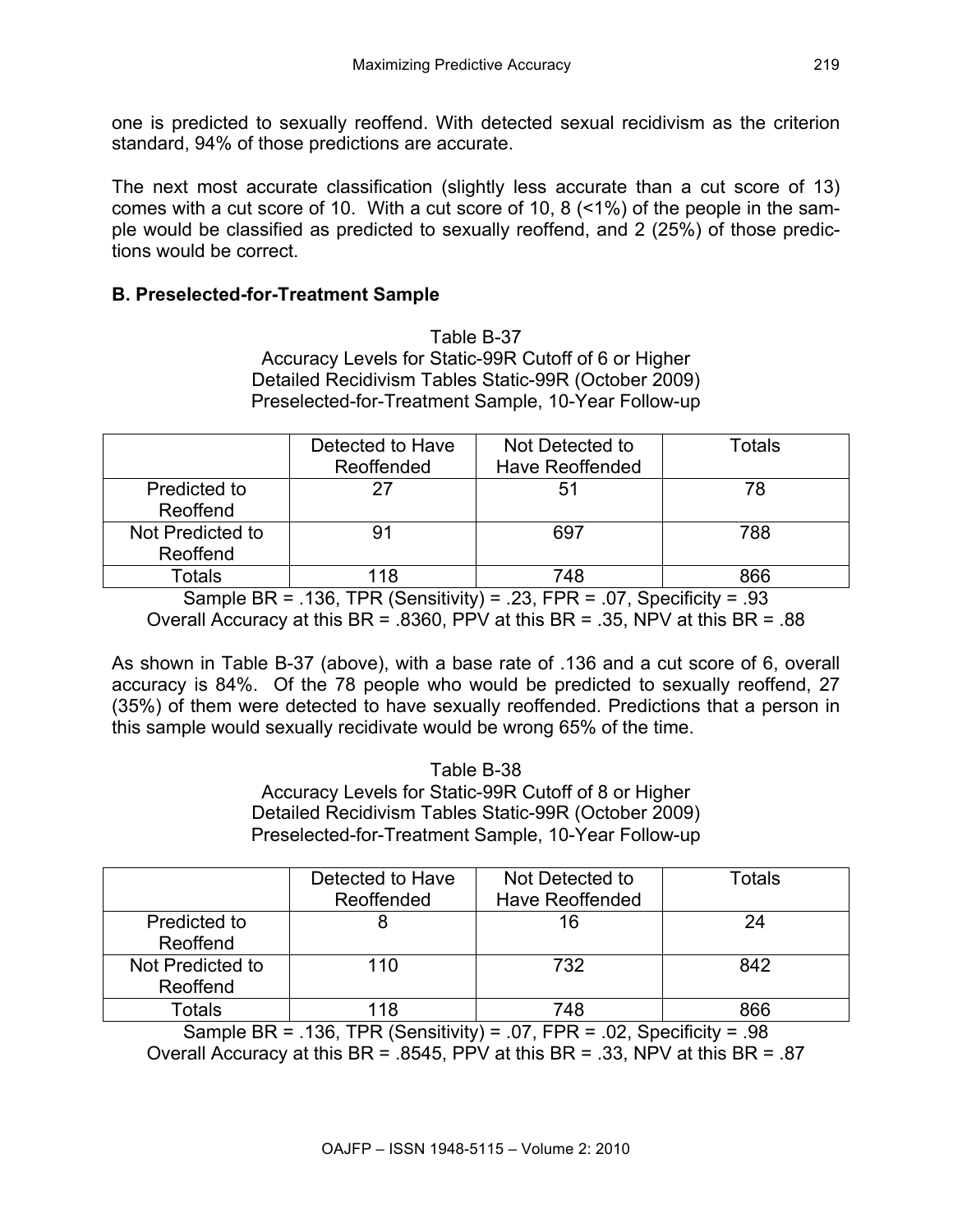As shown in Table B-38 (above), with a base rate of .136 and a cut score of 8, overall accuracy is 85%. Of the 24 people who would be predicted to sexually reoffend, 8 (33%) of them were detected to have sexually reoffended. Predictions that a person in this sample would sexually recidivate would be wrong 67% of the time.

## Table B-39 Accuracy Levels for Static-99R Cutoff of 9 or Higher Detailed Recidivism Tables Static-99R (October 2009) Preselected-for-Treatment Sample, 10-Year Follow-up

|                  | Detected to Have | Not Detected to        | Totals |
|------------------|------------------|------------------------|--------|
|                  | Reoffended       | <b>Have Reoffended</b> |        |
| Predicted to     |                  |                        |        |
| Reoffend         |                  |                        |        |
| Not Predicted to | 117              | 743                    | 860    |
| Reoffend         |                  |                        |        |
| Totals           | 18               | 748                    | 866    |

Sample BR = .136, TPR (Sensitivity) = .01, FPR = .01, Specificity = .99 Overall Accuracy at this BR = .8591, PPV at this BR = .17, NPV at this BR = .86

As shown in Table B-39 (above), with a base rate of .136 and a cut score of 9, overall accuracy is 86%. Of the 6 people who would be predicted to sexually reoffend, 1 (17%) of them were detected to have sexually reoffended. Predictions that a person in this sample would sexually recidivate would be wrong 83% of the time.

### Table B-40 Accuracy Levels for Static-99R Cutoff of 13 or Higher Detailed Recidivism Tables Static-99R (October 2009) Preselected-for-Treatment Sample, 10-Year Follow-up

|                  | Detected to Have | Not Detected to        | Totals |
|------------------|------------------|------------------------|--------|
|                  | Reoffended       | <b>Have Reoffended</b> |        |
| Predicted to     |                  |                        |        |
| Reoffend         |                  |                        |        |
| Not Predicted to | 118              | 748                    | 866    |
| Reoffend         |                  |                        |        |
| Totals           | 118              | 748                    | 866    |

Sample BR = .136, TPR (Sensitivity) = .00, FPR = .00, Specificity = 1 Overall Accuracy at this BR = .8637, PPV is undefined, NPV at this base rate = .86

As shown in Table B-40 (above), with a base rate of .136 and a cut score of 13, overall accuracy is 86%. No one would be predicted to sexually reoffend. With detected sexual recidivism as the criterion standard, 86% of those predictions would be accurate.

In sum, for the 866 people included in the 2009 Static-99R Preselected-for-Treatment Sample with 10-year fixed follow-up, 118 (13.6%) of them were detected to sexually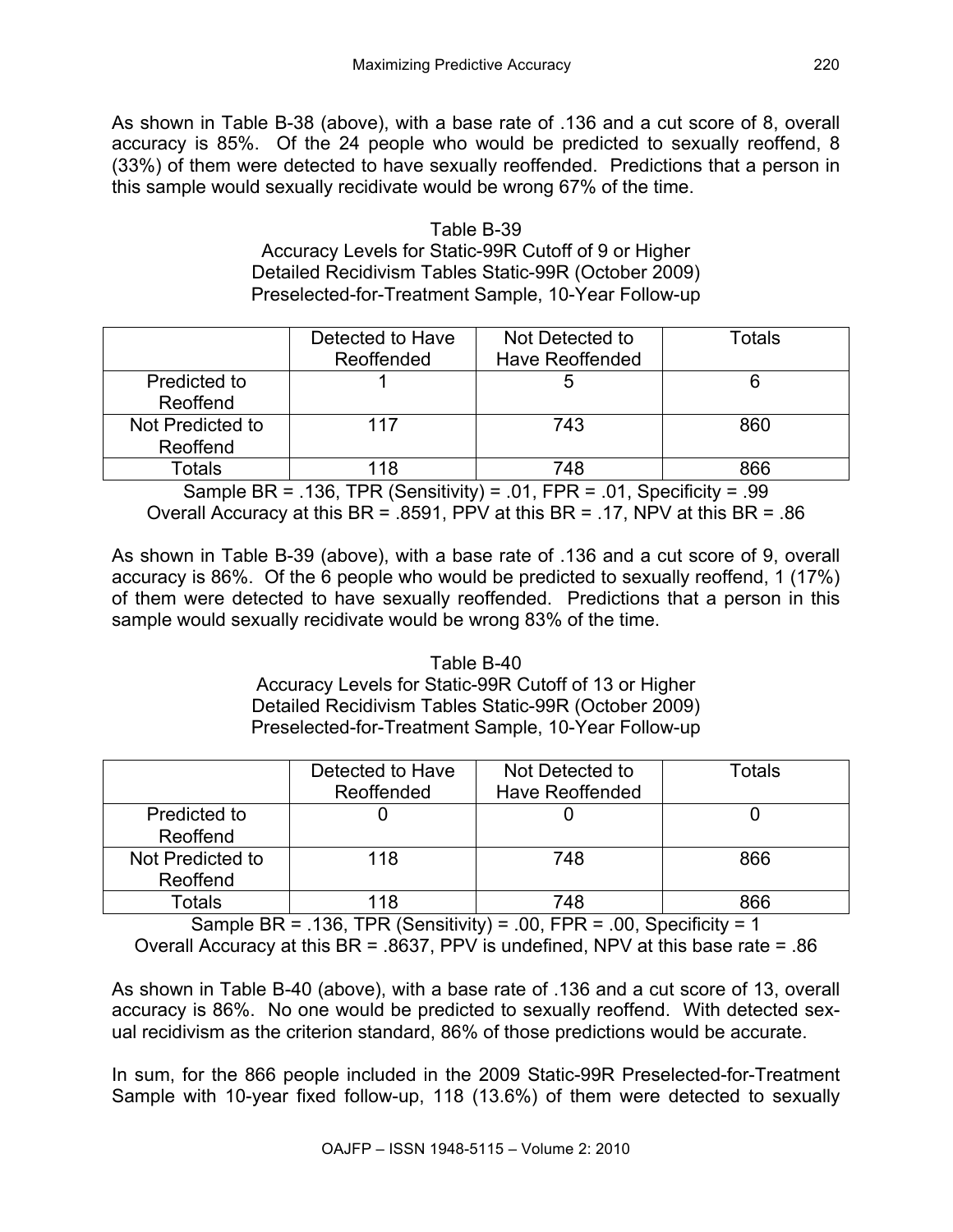recidivate within 10 years. Overall accuracy with the Static-99R is maximized with a cut score of 13. No one is predicted to sexually reoffend. With detected sexual recidivism as the criterion standard, 86% of those predictions are accurate.

The next most accurate classification (slightly less accurate than a cut score of 13) comes with a cut score of 9. With a cut score of 9, 6 (1%) of the people in the sample would be classified as predicted to sexually reoffend, and 2 (33%) of those predictions would be correct.

# **C. High-Risk/Need Sample**

#### Table B-41 Accuracy Levels for Static-99R Cutoff of 6 or Higher Detailed Recidivism Tables Static-99R (October 2009) High-Risk/Need Sample, 10-Year Follow-up Follow-up

|                              | Detected to Have<br>Reoffended | Not Detected to<br><b>Have Reoffended</b> | Totals |
|------------------------------|--------------------------------|-------------------------------------------|--------|
| Predicted to<br>Reoffend     | 85                             | 118                                       | 203    |
| Not Predicted to<br>Reoffend | 119                            | 381                                       | 500    |
| Totals                       | 204                            | 499                                       | 703    |

Sample BR = .29, TPR (Sensitivity) = .42, FPR = .24, Specificity = .76 Overall Accuracy at this BR = .6629, PPV at this BR = .42, NPV at this BR = .76

As shown in Table B-41 (above), with a base rate of .29 and a cut score of 6, overall accuracy is 66%. Of the 203 people who would be predicted to sexually reoffend, 85 (42%) of them were detected to have sexually reoffended. Predictions that a person in this sample would sexually recidivate would be wrong 58% of the time.

> Table B-42 Accuracy Levels for Static-99R Cutoff of 9 or Higher Detailed Recidivism Tables Static-99R (October 2009) High-Risk/Need Sample, 10-Year

|                              | Detected to Have<br>Reoffended | Not Detected to<br><b>Have Reoffended</b> | <b>Totals</b> |
|------------------------------|--------------------------------|-------------------------------------------|---------------|
| Predicted to<br>Reoffend     | 12                             | 15                                        |               |
| Not Predicted to<br>Reoffend | 192                            | 484                                       | 676           |
| Totals                       | 204                            | 499                                       | 703           |

Sample BR = .29, TPR (Sensitivity) = .06, FPR = .03, Specificity = .97 Overall Accuracy at this BR = .7055, PPV at this BR = .44, NPV at this BR = .72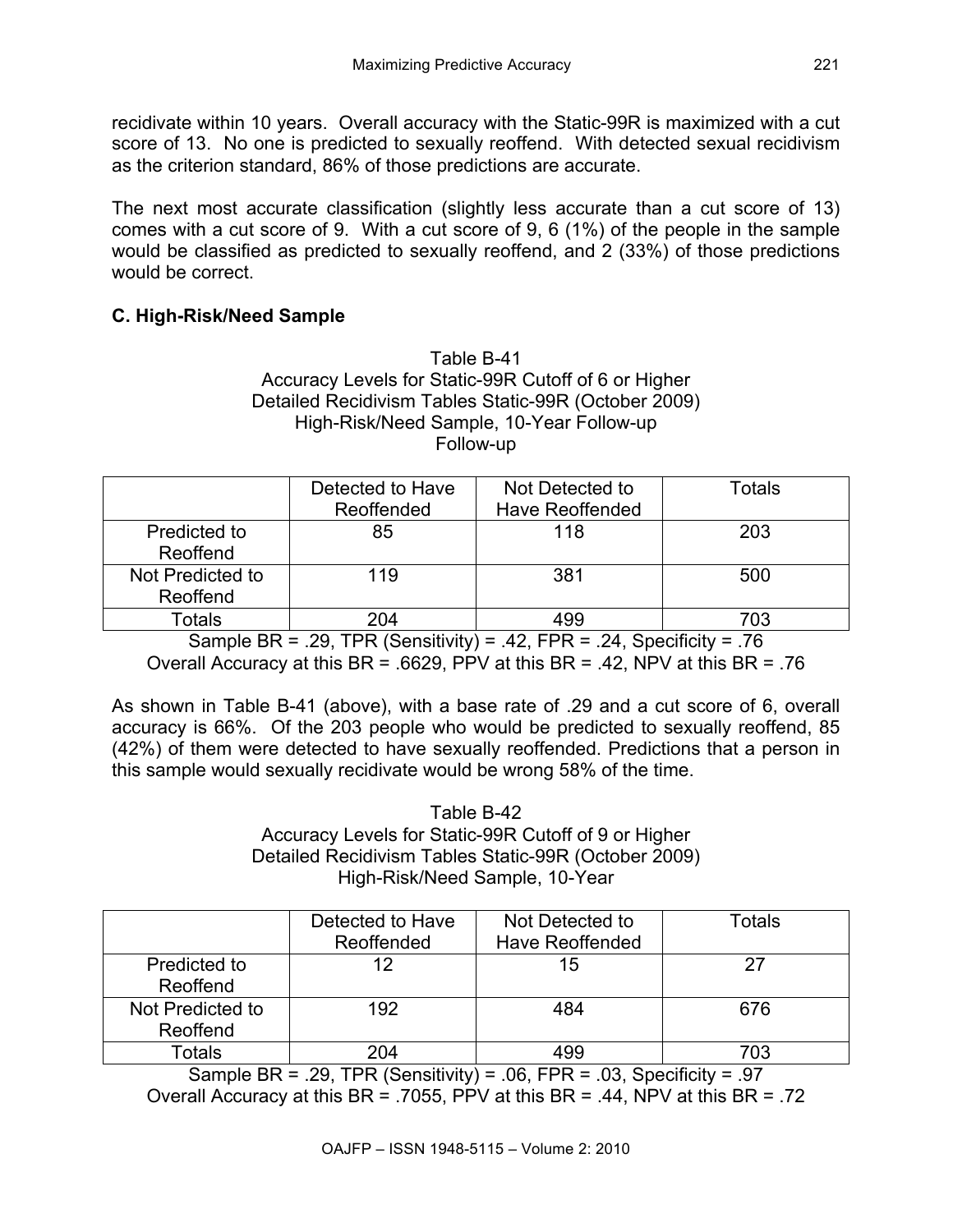As shown in Table B-42 (above), with a base rate of .29 and a cut score of 9, overall accuracy is 71%. Of the 27 people who would be predicted to sexually reoffend, 12 (44%) of them were detected to have sexually reoffended. Predictions that a person in this sample would sexually recidivate would be wrong 56% of the time.

> Table B-43 Accuracy Levels for Static-99R Cutoff of 10 or Higher Detailed Recidivism Tables Static-99R (October 2009) High-Risk/Need Sample, 10-Year

|                              | Detected to Have<br>Reoffended | Not Detected to<br><b>Have Reoffended</b> | Totals |
|------------------------------|--------------------------------|-------------------------------------------|--------|
| Predicted to<br>Reoffend     |                                |                                           |        |
| Not Predicted to<br>Reoffend | 200                            | 493                                       | 693    |
| Totals                       | 204                            | 499                                       | 703    |

Sample BR = .29, TPR (Sensitivity) = .02, FPR = .01, Specificity = .99 Overall Accuracy at this BR = .7070, PPV at this BR = .40, NPV at this BR = .71

As shown in Table B-43 (above), with a base rate of .29 and a cut score of 10, overall accuracy is 71%. Of the 10 people who would be predicted to sexually reoffend, 4 (40%) of them were detected to have sexually reoffended. Predictions that a person in this sample would sexually recidivate would be wrong 60% of the time.

> Table B-44 Accuracy Levels for Static-99R Cutoff of 13 or Higher Detailed Recidivism Tables Static-99R (October 2009) High-Risk/Need Sample, 10-Year

|                              | Detected to Have<br>Reoffended | Not Detected to<br><b>Have Reoffended</b> | Totals |
|------------------------------|--------------------------------|-------------------------------------------|--------|
| Predicted to<br>Reoffend     |                                |                                           |        |
| Not Predicted to<br>Reoffend | 204                            | 499                                       | 703    |
| Totals                       | 204                            | 499                                       | 703    |

Sample BR = .29, TPR (Sensitivity) = .00, FPR = .00, Specificity = 1 Overall Accuracy at this BR = .7098, PPV is undefined, NPV at this BR is .71

As shown in Table B-44 (above), with a base rate of .29 and a cut score of 13, overall accuracy is 71%. No one would be predicted to sexually reoffend. With detected sexual recidivism as the criterion standard, 71% of those predictions would be accurate.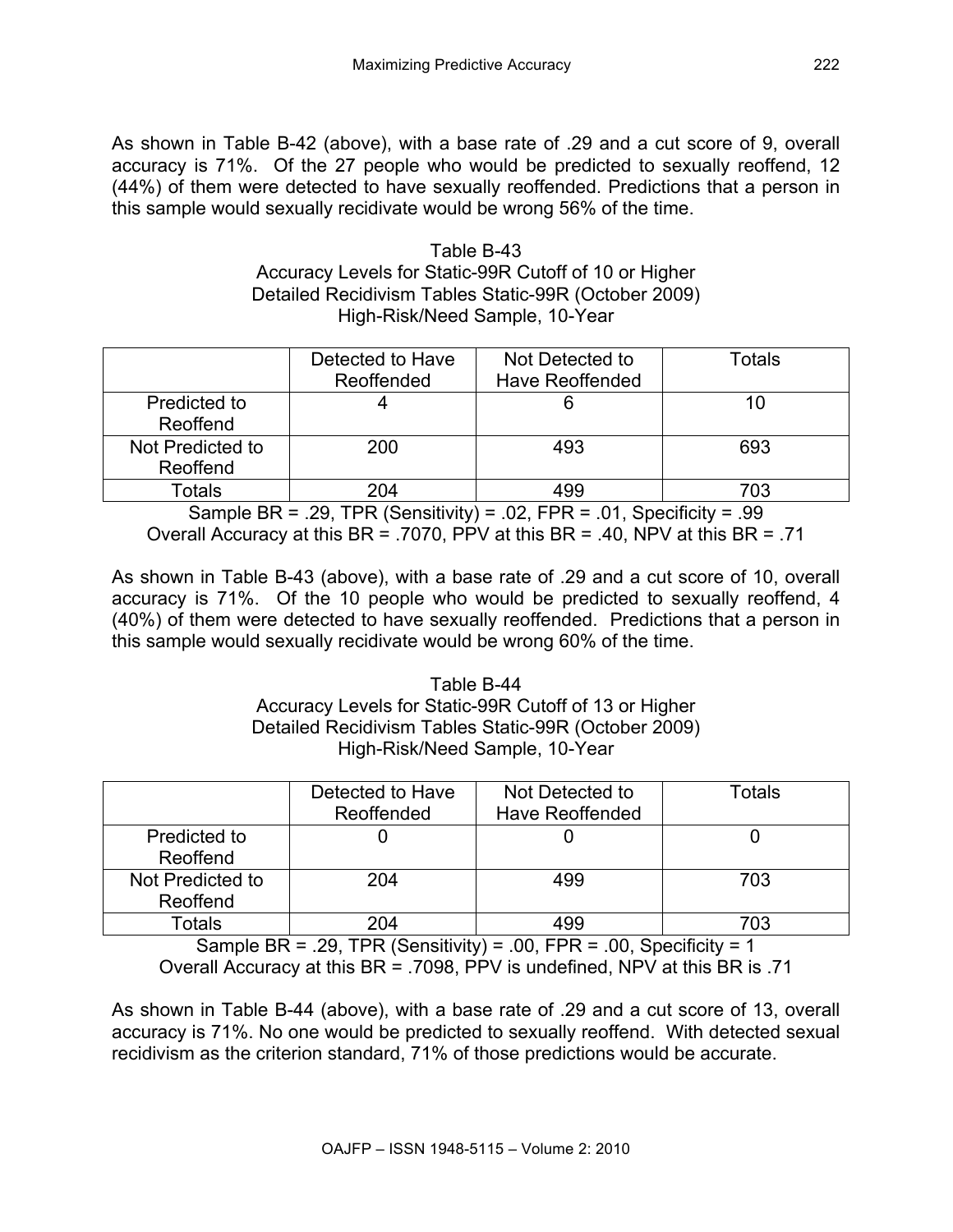In sum, for the 703 people included in the 2009 Static-99R High-Risk/Need Sample with 10-year fixed follow-up, 204 (29%) of them were detected to sexually recidivate within 10 years. Overall accuracy with the Static-99R is maximized with a cut score of 13. No one is predicted to sexually reoffend. With detected sexual recidivism as the criterion standard, 71% of those predictions are accurate.

The next most accurate classification (slightly less accurate than a cut score of 13) comes with a cut score of 10. With a cut score of 10, 10 (1%) of the people in the sample would be classified as predicted to sexually reoffend, and 4 (40%) of those predictions would be correct.

# **D. Non-Routine Sample**

#### Table B-45 Accuracy Levels for Static-99R Cutoff of 6 or Higher Detailed Recidivism Tables Static-99R (October 2009) Non-Routine Sample, 10-Year Follow-up

|                              | Detected to Have<br>Reoffended | Not Detected to<br><b>Have Reoffended</b> | Totals |
|------------------------------|--------------------------------|-------------------------------------------|--------|
| Predicted to<br>Reoffend     | 118                            | 185                                       | 303    |
| Not Predicted to<br>Reoffend | 214                            | 1,109                                     | 1,323  |
| Totals                       | 332                            | .294                                      | .626   |

Sample BR = .204, TPR (Sensitivity) = .36, FPR = .14, Specificity = .86 Overall Accuracy at this BR = .7546, PPV at this BR = .39, NPV at this BR = .84

As shown in Table B-45 (above), with a base rate of .204 and a cut score of 6, overall accuracy is 75%. Of the 303 people who would be predicted to sexually reoffend, 118 (39%) of them were detected to have sexually reoffended. Predictions that a person in this sample would sexually recidivate would be wrong 61% of the time.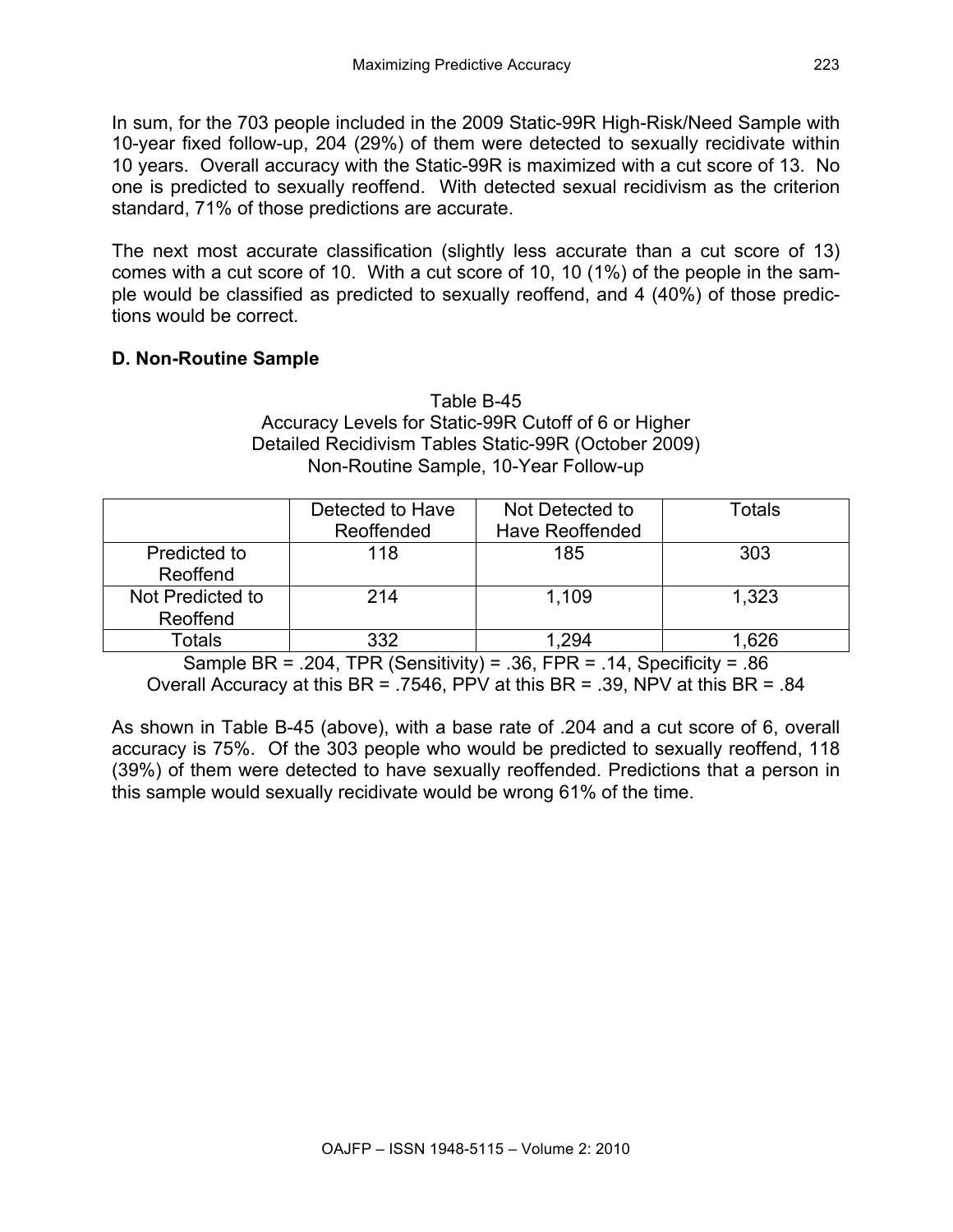#### Table B-46 Accuracy Levels for Static-99R Cutoff of 9 or Higher Detailed Recidivism Tables Static-99R (October 2009) Non-Routine Sample, 10-Year Follow-up

|                              | Detected to Have<br>Reoffended | Not Detected to<br><b>Have Reoffended</b> | Totals |
|------------------------------|--------------------------------|-------------------------------------------|--------|
| Predicted to<br>Reoffend     | 13                             |                                           | 34     |
| Not Predicted to<br>Reoffend | 319                            | 1.273                                     | 1,592  |
| Totals                       | 332                            |                                           | .626   |

Sample BR = .204, TPR (Sensitivity) = .04, FPR = .02, Specificity = .98 Overall Accuracy at this BR = .7909, PPV at this BR = .38, NPV at this BR = .80

As shown in Table B-46 (above), with a base rate of .204 and a cut score of 6, overall accuracy is 79%. Of the 34 people who would be predicted to sexually reoffend, 13 (38%) of them were detected to have sexually reoffended. Predictions that a person in this sample would sexually recidivate would be wrong 62% of the time.

#### Table B-47 Accuracy Levels for Static-99R Cutoff of 10 or Higher Detailed Recidivism Tables Static-99R (October 2009) Non-Routine Sample, 10-Year Follow-up

|                              | Detected to Have<br>Reoffended | Not Detected to<br><b>Have Reoffended</b> | Totals |
|------------------------------|--------------------------------|-------------------------------------------|--------|
| Predicted to<br>Reoffend     |                                |                                           | 12     |
| Not Predicted to<br>Reoffend | 328                            | 1,286                                     | 1.614  |
| Totals                       | 332                            | .294                                      | .626   |

Sample BR = .204, TPR (Sensitivity) = .01, FPR = .01, Specificity = .99 Overall Accuracy at this BR = .7934, PPV at this BR = .33, NPV at this BR = .80

As shown in Table B-47 (above), with a base rate of .204 and a cut score of 10, overall accuracy is 79%. Of the 12 people who would be predicted to sexually reoffend, 4 (33%) of them were detected to have sexually reoffended. Predictions that a person in this sample would sexually recidivate would be wrong 67% of the time.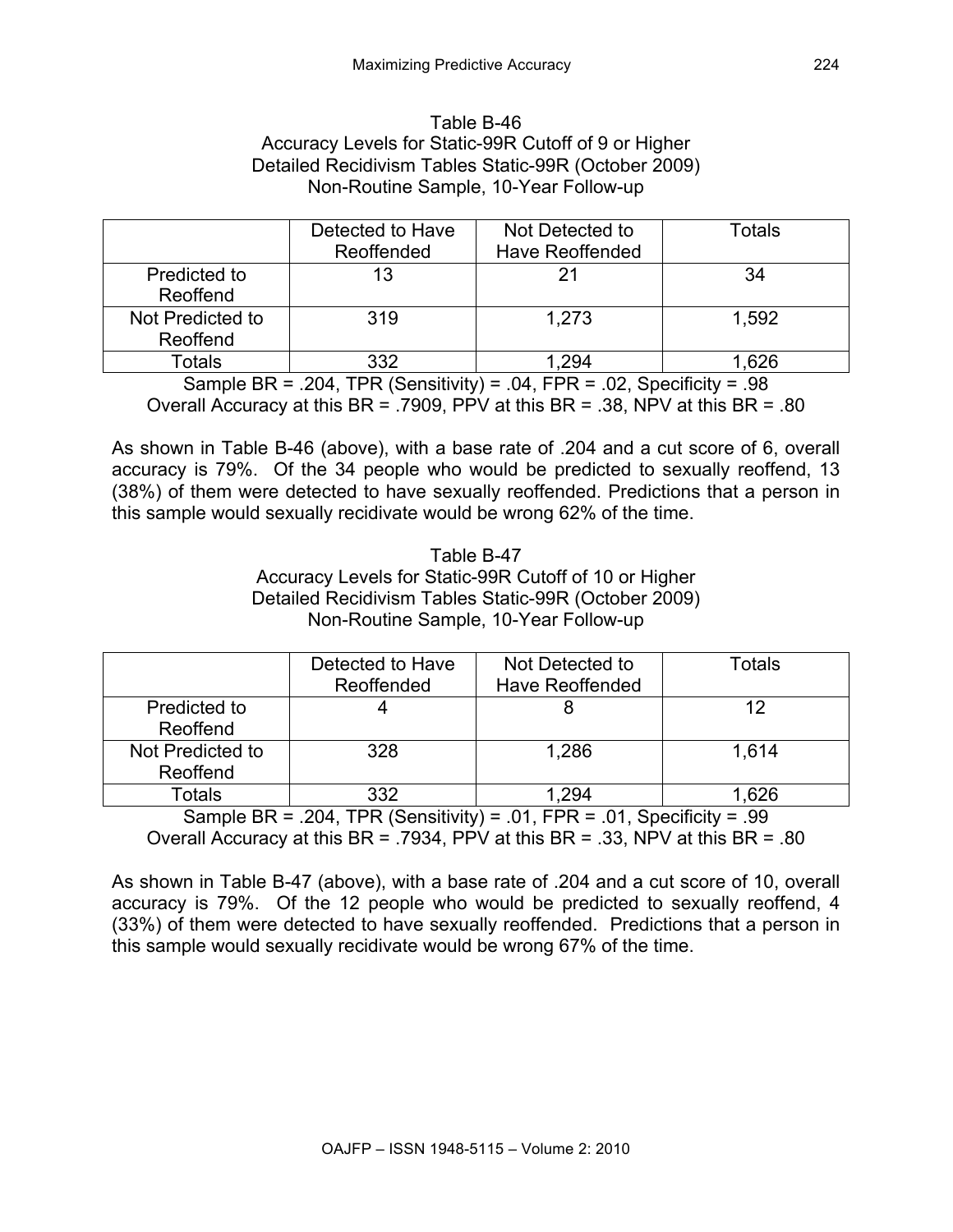#### Table B-48 Accuracy Levels for Static-99R Cutoff of 13 or Higher Detailed Recidivism Tables Static-99R (October 2009) Non-Routine Sample, 10-Year Follow-up

|                              | Detected to Have<br>Reoffended | Not Detected to<br><b>Have Reoffended</b> | Totals |
|------------------------------|--------------------------------|-------------------------------------------|--------|
| Predicted to<br>Reoffend     |                                |                                           |        |
| Not Predicted to<br>Reoffend | 332                            | 1.294                                     | 1,626  |
| Totals                       | 332                            |                                           | .626   |

Sample BR = .204, TPR (Sensitivity) = .00, FPR = .00, Specificity = 1 Overall Accuracy at this BR = .7958, PPV is undefined, NPV at this BR = .80

As shown in Table B-48 (above), with a base rate of .204 and a cut score of 13, overall accuracy is 80%. No one would be predicted to sexually reoffend. With detected sexual recidivism as the criterion standard, 80% of those predictions would be accurate.

In sum, for the 1,626 people included in the 2009 Static-99R Non-Routine Sample with 10-year fixed follow-up, 332 (20.4%) of them were detected to sexually recidivate within 10 years. Overall accuracy with the Static-99R is maximized with a cut score of 13. No one is predicted to sexually reoffend. With detected sexual recidivism as the criterion standard, 80% of those predictions are accurate.

The next most accurate classification (slightly less accurate than a cut score of 13) comes with a cut score of 10. With a cut score of 10, 12 (1%) of the people in the sample would be classified as predicted to sexually reoffend, and 4 (33%) of those predictions would be correct.

received April 20, 2010; revision submitted July 3, 2010; accepted July 16, 2010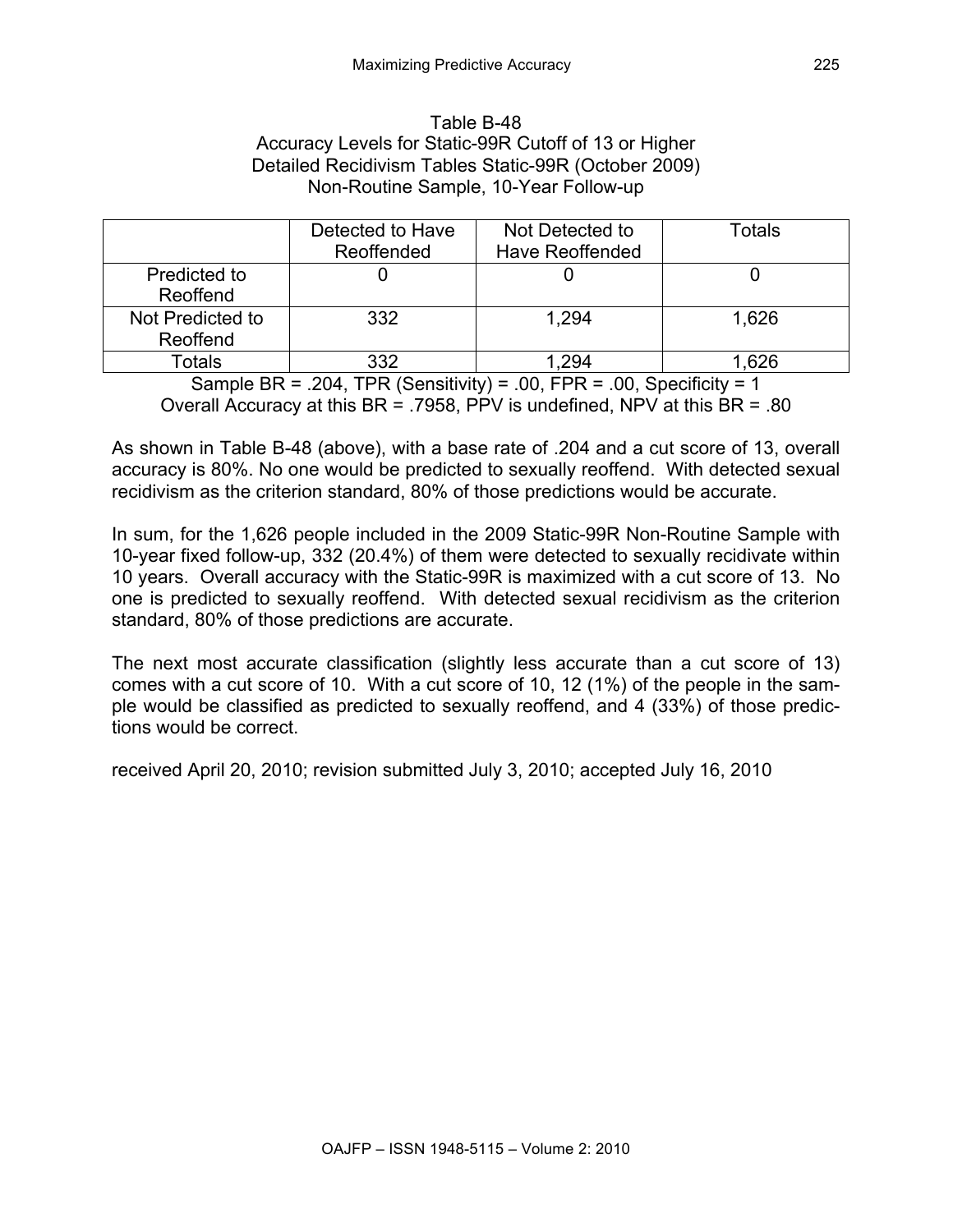### **References**

- Allan, M., Grace, R. C., Rutherford, B., & Hudson, S. M. (2007). Psychometric assessment of dynamic risk factors for child molesters. *Sexual Abuse: A Journal of Research and Treatment, 19,* 347-367*.* Cited in L. Helmus, (2009). *Re-norming Static-99 recidivism estimates: Exploring base-rate variability across sex offender samples.* A thesis submitted to the Faculty of Graduate Studies and Research in Partial Fulfillment of the requirements for the degree Master of Arts. Department of Psychology, Carleton University.
- Bartosh, D. L., Garby, T., & Lewis, D., & Gray, S. (2003). Differences in the predictive validity of actuarial risk assessments in relation to sex offender type. *International Journal of Offender Therapy & Comparative Criminology, 47,* 422-438. Cited in L. Helmus, (2009). *Re-norming Static-99 recidivism estimates: Exploring base-rate variability across sex offender samples.* A thesis submitted to the Faculty of Graduate Studies and Research in Partial Fulfillment of the requirements for the degree Master of Arts. Department of Psychology, Carleton University.
- Bengtson, S. (2008). Is newer better? A cross-validation of the Static-2002 and the Risk Matrix 2000 in a Danish sample of sexual offenders. *Psychology, Crime & Law, 14,* 85-106. Cited in L. Helmus, (2009). *Re-norming Static-99 recidivism estimates: Exploring base-rate variability across sex offender samples.* A thesis submitted to the Faculty of Graduate Studies and Research in Partial Fulfillment of the requirements for the degree Master of Arts. Department of Psychology, Carleton University.
- Bigras, J. (2007). La prédiction de la récidive chez les délinquants sexuels [Prediction of recidivism among sex offenders]. *Dissertations Abstracts International, 68* (09). (UMI No. NR30941). Cited in L. Helmus, (2009). *Re-norming Static-99 recidivism estimates: Exploring base-rate variability across sex offender samples.* A thesis submitted to the Faculty of Graduate Studies and Research in Partial Fulfillment of the requirements for the degree Master of Arts. Department of Psychology, Carleton University.
- Birnbaum, D., & Sheps, S. B. (1991). Validation of new tests. Infection Control and Hospital Epidemiology, 12(10), 622-624.
- Boer, A. (2003). *Evaluating the Static-99 and Static-2002 risk scales using Canadian sexual offenders*. Unpublished master's thesis, University of Leicester, Leicester, United Kingdom. Cited in L. Helmus, (2009). *Re-norming Static-99 recidivism estimates: Exploring base-rate variability across sex offender samples.* A thesis submitted to the Faculty of Graduate Studies and Research in Partial Fulfillment of the requirements for the degree Master of Arts. Department of Psychology, Carleton University.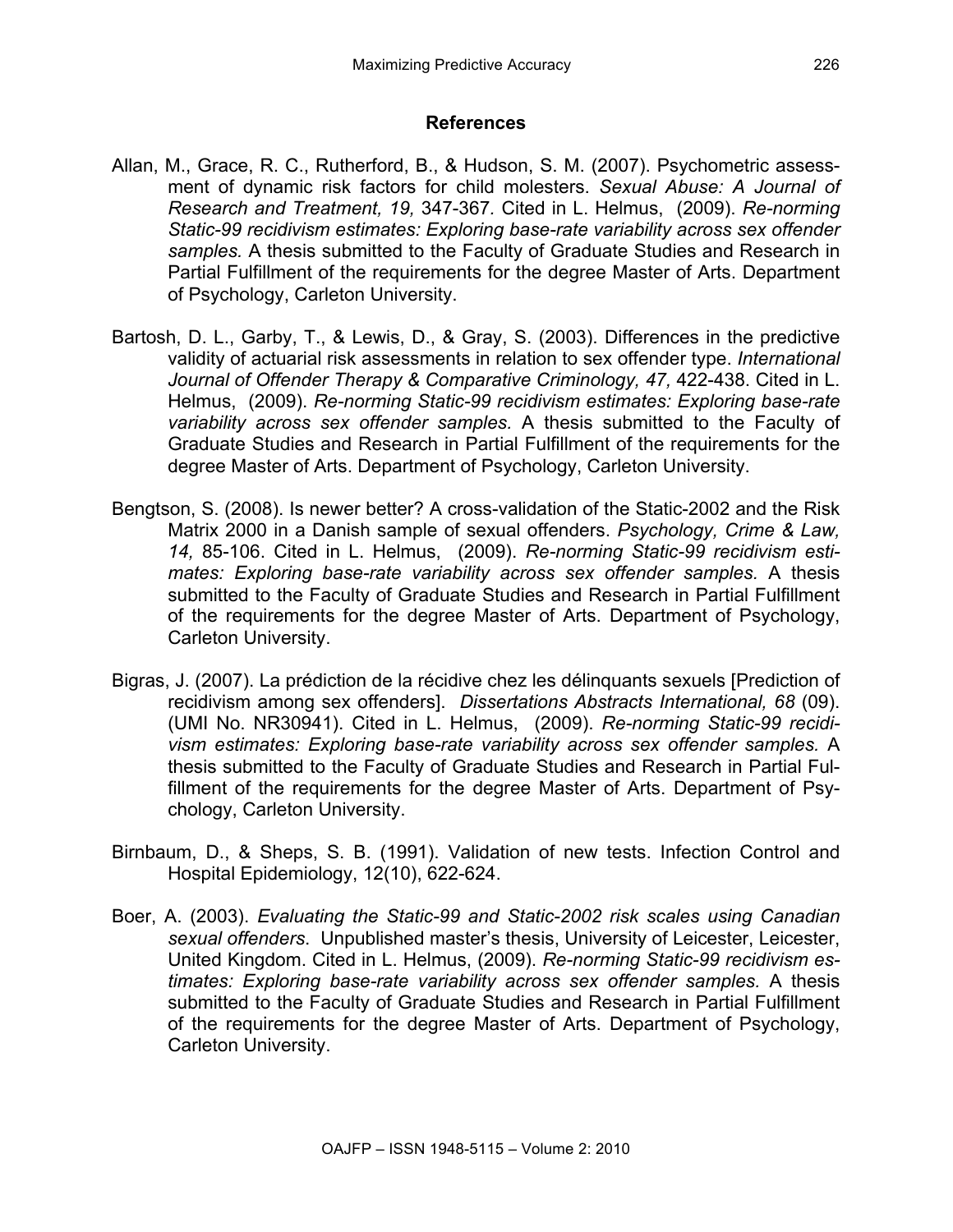- Bonta, J., & Yessine, A. K. (2005). [Recidivism data for 124 released sexual offenders from the offenders identified in *The National Flagging System: Identifying and responding to high-risk, violent offenders* (User Report 2005-04). Ottawa: Public Safety and Emergency Preparedness Canada]. Unpublished raw data. Cited in L. Helmus, (2009). *Re-norming Static-99 recidivism estimates: Exploring base-rate variability across sex offender samples.* A thesis submitted to the Faculty of Graduate Studies and Research in Partial Fulfillment of the requirements for the degree Master of Arts. Department of Psychology, Carleton University.
- Brouillette-Alarie, S., & Proulx, J. (2008, October). Predictive and convergent validity of phallometric assessment in relation to sexual recidivism risk. Poster presented at the annual conference for the Association for the Treatment of Sexual Abusers, Atlanta, GA. Cited in L. Helmus, (2009). *Re-norming Static-99 recidivism estimates: Exploring base-rate variability across sex offender samples.* A thesis submitted to the Faculty of Graduate Studies and Research in Partial Fulfillment of the requirements for the degree Master of Arts. Department of Psychology, Carleton University.
- Campbell, T., & DeClue, G. (2010). Flying blind with naked factors: Problems and pitfalls in adjusted-actuarial sex-offender risk assessment. *Open Access Journal of Forensic Psychology, 2,* 75-101.
- Cortoni, F., & Nunes, K. L. (2007). *Assessing the effectiveness of the National Sexual Offender Program* (Research Report No. R-183). Unpublished report, Correctional Service of Canada. Cited in L. Helmus, (2009). *Re-norming Static-99 recidivism estimates: Exploring base-rate variability across sex offender samples.* A thesis submitted to the Faculty of Graduate Studies and Research in Partial Fulfillment of the requirements for the degree Master of Arts. Department of Psychology, Carleton University.
- Craig, L. A., Browne, K. D., & Stringer, I. (2004). Comparing sex offender risk assessment measures on a UK sample. *International Journal of Offender Therapy and Comparative Criminology, 48,* 7-27.
- Craissati, J., Bierer, K., & South, R. (2008). *What do sex offenders really get up to? Risk prediction, community failure and "sexually risky behaviours" in a nine year follow up study.* Unpublished manuscript. Cited in L. Helmus, (2009). *Re-norming Static-99 recidivism estimates: Exploring base-rate variability across sex offender samples.* A thesis submitted to the Faculty of Graduate Studies and Research in Partial Fulfillment of the requirements for the degree Master of Arts. Department of Psychology, Carleton University.
- de Vogel, V., de Ruiter, C., van Beck, D., & Mead, G. (2004). Predictive validity of the SVR-20 and Static-99 in a Dutch sample of treated sex offenders. *Law & Human Behavior, 28,* 235-251.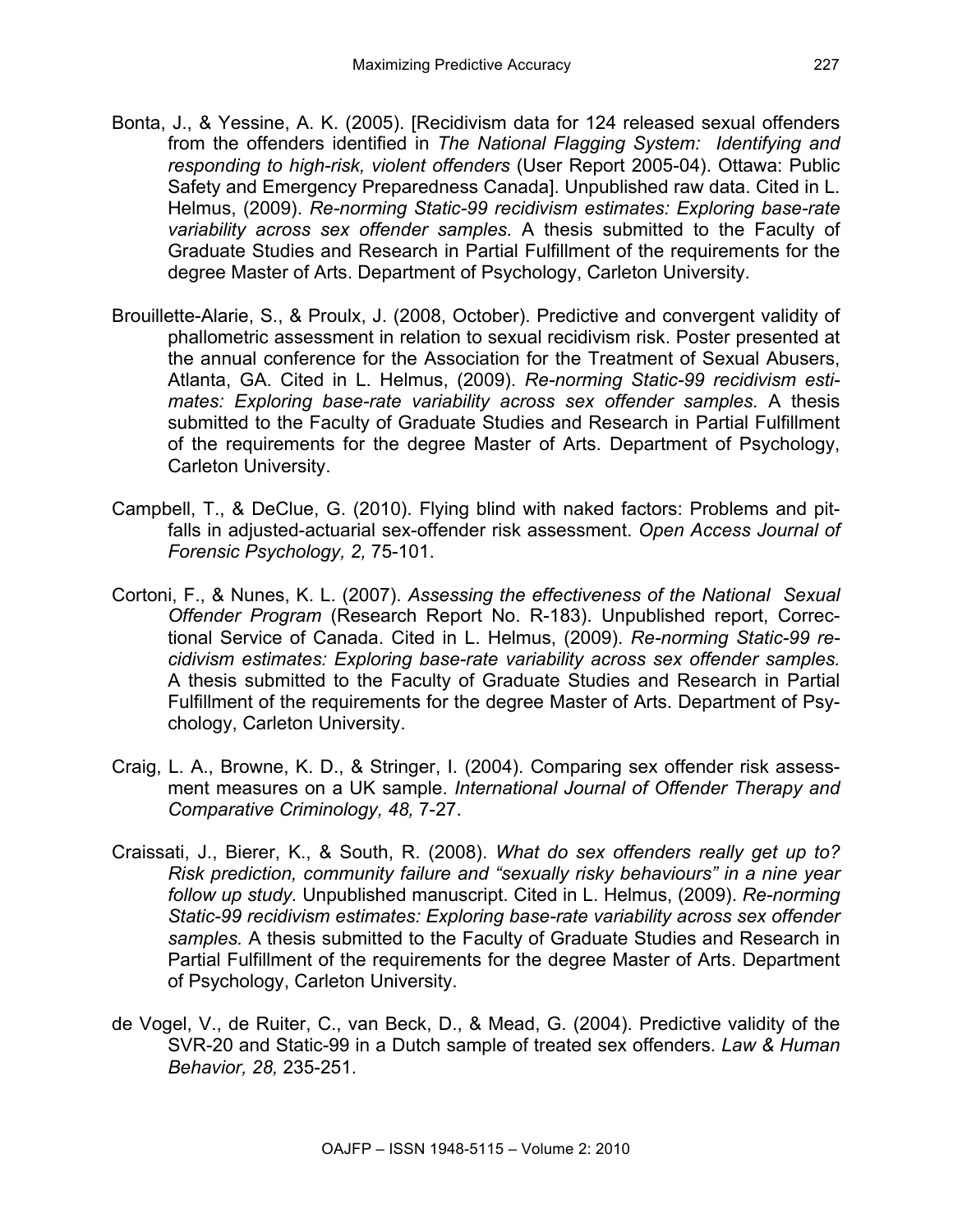- Eher, R., Rettenberger, M., Schilling, F., & Pfäfflin, F. (2008). Failure of Static-99 and SORAG to predict relevant reoffense categories in relevant sexual offender subtypes: A prospective study. *Sexual Offender Treatment, 3*(1), 1-14.
- Epperson, D. L. (2003). *Validation of the MnSOST-R, Static-99, and RRASOR with North Dakota prison and probation samples*. Unpublished Technical Assistance Report, North Dakota Division of Parole and Probation. Cited in L. Helmus, (2009). *Re-norming Static-99 recidivism estimates: Exploring base-rate variability across sex offender samples.* A thesis submitted to the Faculty of Graduate Studies and Research in Partial Fulfillment of the requirements for the degree Master of Arts. Department of Psychology, Carleton University.
- Frederick, R. I., & Bowden, S. C. (2009). The test validation summary. *Assessment, 16,* 215-236.
- Haag, A. M. (2005). Recidivism data from 198 offenders detained until their warrant expiry date. From: Do psychological interventions impact on actuarial measures: An analysis of the predictive validity of the Static-99 and Static-2002 on a reconviction measure of sexual recidivism*. Dissertations Abstracts International, 66*  (08), 4531B. (UMI No. NR05662)]. Unpublished raw data. Cited in L. Helmus, (2009). *Re-norming Static-99 recidivism estimates: Exploring base-rate variability across sex offender samples.* A thesis submitted to the Faculty of Graduate Studies and Research in Partial Fulfillment of the requirements for the degree Master of Arts. Department of Psychology, Carleton University.
- Hanson, R. K. (1998). What do we know about sex offender risk assessment? *Psychology, Public Policy, and Law, 4,* 50-72.
- Hanson, R. K., Harris, A. J. R., Scott, T., & Helmus, L. (2007). *Assessing the risk of sexual offenders on community supervision: The Dynamic Supervision Project* (Corrections Research User Report No. 2007-05). Ottawa, ON, Canada: Public Safety Canada.
- Hanson, R. H., Helmus, L., & Phenix, A. (2009). Static-99(R) and Static-2002(R): How to interpret and report in light of recent research. Downloaded April 8, 2010, from www.static99.org
- Hanson, R. K., Helmus, L., & Thornton, D. (2010). Predicting recidivism among sexual offenders: A multi-site study of Static-2002. *Law and Human Behavior, 34(3),* 198-211.
- Hanson, R. K., & Morton-Bourgon, K. E. (2009). The accuracy of recidivism risk assessments for sexual offenders: A meta-analysis of 118 prediction studies. *Psychological Assessment, 21,* 1-21*.*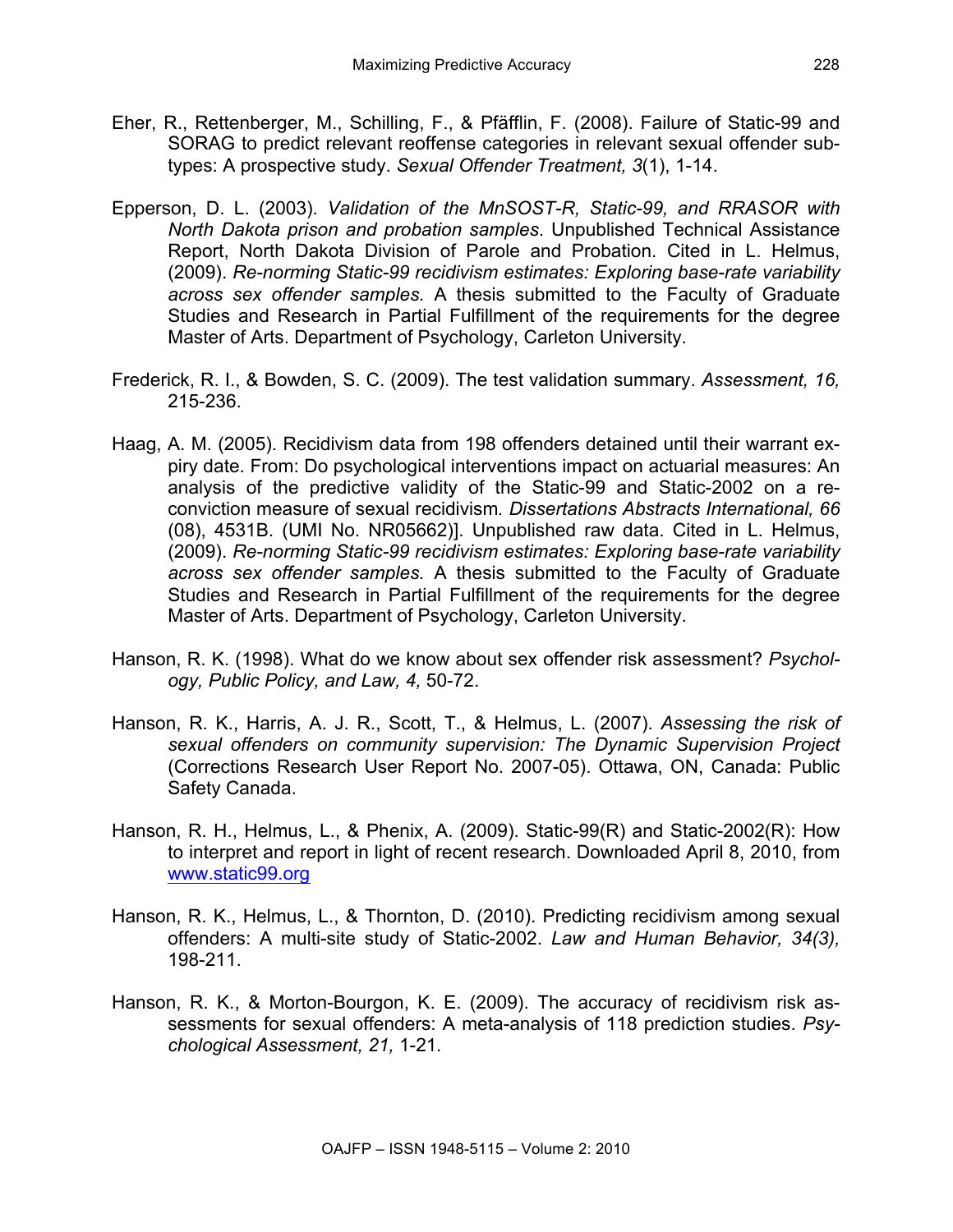- Hanson, R. H., Phenix, A., & Helmus, L. (2009, September). *Static-99(R) and Static-2002(R): How to Interpret and Report in Light of Recent Research*. Paper presented at a pre-conference workshop at the 28<sup>th</sup> Annual Research and Treatment Conference of the Association for the Treatment of Sexual Abusers, Dallas, TX. Retrieved from www.static99.org
- Hanson, R. K. & Thornton D. (2000). Improving risk assessments for sex offenders: A comparison of three actuarial scales. *Law and Human Behavior, 24,* 119-136.
- Hanson, R. K., & Thornton, D. (2003). *Notes on the development of the Static-2002*  (User Report No. 2003-01). Ottawa, ON: Solicitor General Canada.
- Harkins, L., & Beech, A.R. (2007). Examining the effectiveness of sexual offender treatment using risk band analysis. Unpublished manuscript. Cited in L. Helmus, (2009). *Re-norming Static-99 recidivism estimates: Exploring base-rate variability across sex offender samples.* A thesis submitted to the Faculty of Graduate Studies and Research in Partial Fulfillment of the requirements for the degree Master of Arts. Department of Psychology, Carleton University.
- Hart, S. J., Webster, C. D., & Menzies, R. J. (1993). A note on portraying the accuracy of violence predictions. *Law and Human Behavior, 17,* 695-700.
- Heilbrun, K., Douglas, K. S., & Yasuhara, K. (2009). Violence risk assessment: Core controversies. In J. K. Skeem, K. S. Douglas, & S. O. Lilienfeld (Eds.), *Psychological science in the courtroom: Consensus and controversy,* (pp. 333-357). New York: Guilford.
- Helmus, L. M. D. (2007). *A multi-site comparison of the validity and utility of the Static-99 and Static-2002 for risk assessment with sexual offenders*. Unpublished B.A. thesis, Carleton University, Ottawa, Ontario, Canada.
- Helmus, L. (2009). *Re-norming Static-99 recidivism estimates: Exploring base-rate variability across sex offender samples.* A thesis submitted to the Faculty of Graduate Studies and Research in Partial Fulfillment of the requirements for the degree Master of Arts. Department of Psychology, Carleton University.
- Helmus, L., Hanson, R. K., & Thornton, D. (2009). Reporting Static-99 in light of new research on recidivism norms. *The Forum, 21*(1), 38-45. Downloaded April 7, 2010, from the Norms page at www.static99.org
- Heuer, L., Penrod, S., & Kattan, A. (2007). The role of societal benefits and fairness concerns among decision makers and decision recipients. *Law and Human Behavior, 31,* 573-610.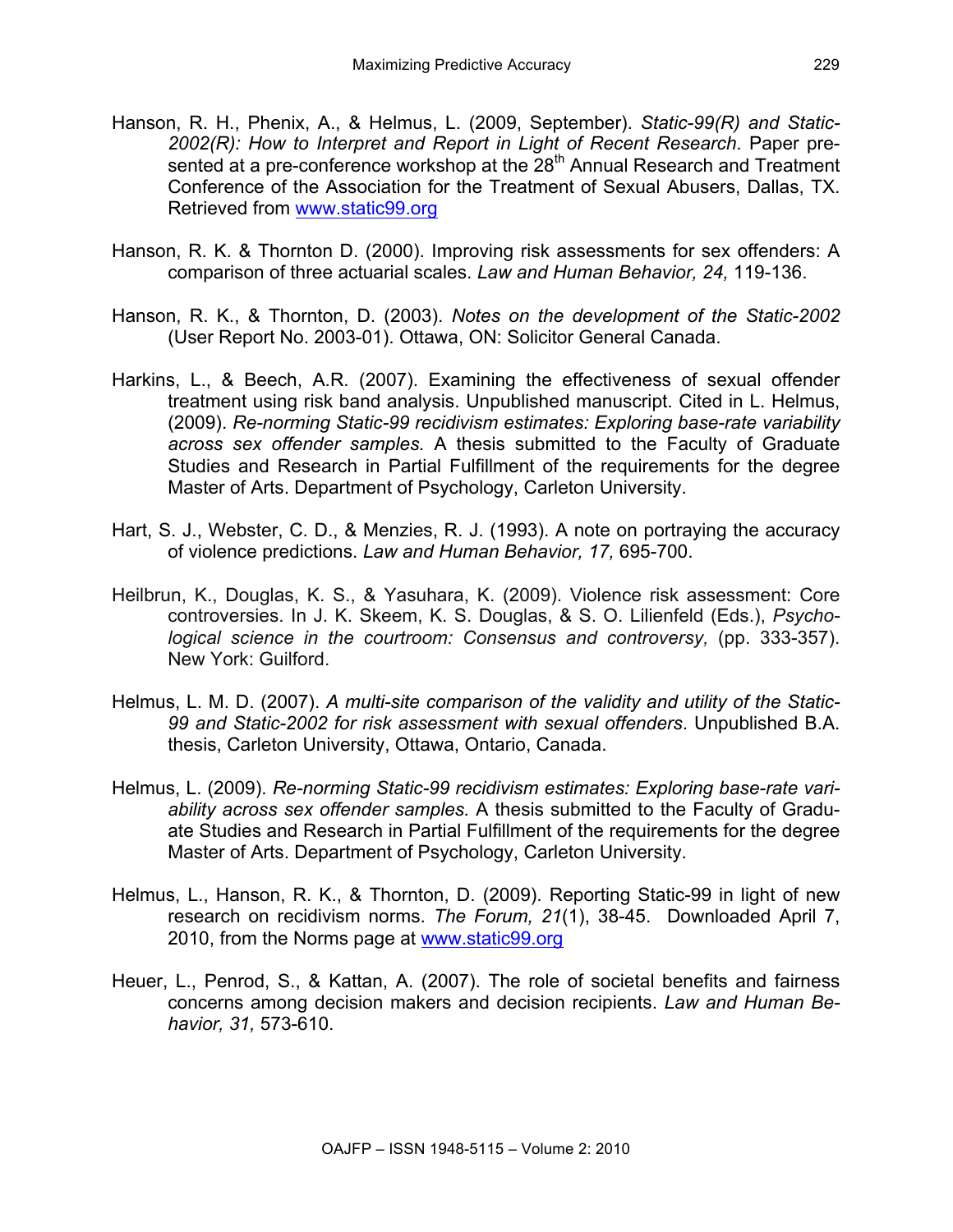- Hill, A., Habermann, N., Klusmann, D., Berner, W., & Briken, P. (2008). Criminal recidivism in sexual homicide perpetrators. *International Journal of Offender Therapy and Comparative Criminology, 52,* 5-20. Cited in L. Helmus, (2009). *Re-norming Static-99 recidivism estimates: Exploring base-rate variability across sex offender samples.* A thesis submitted to the Faculty of Graduate Studies and Research in Partial Fulfillment of the requirements for the degree Master of Arts. Department of Psychology, Carleton University.
- Janus, E. S. & Meehl, P. E. (1997). Assessing the legal standard for prediction of dangerousness in sex offender commitment hearings. *Psychology, Public Policy, and Law, 3*(1)*,* 33-64.
- Johansen, S. H. (2007). Accuracy of predictions of sexual offense recidivism: A comparison of actuarial and clinical methods. *Dissertations Abstracts International, 68* (03), B. (UMI No. 3255527). Cited in L. Helmus, (2009). *Re-norming Static-99 recidivism estimates: Exploring base-rate variability across sex offender samples.* A thesis submitted to the Faculty of Graduate Studies and Research in Partial Fulfillment of the requirements for the degree Master of Arts. Department of Psychology, Carleton University.
- Knight, R. A., & Thornton, D. (2007). *Evaluating and improving risk assessment schemes for sexual recidivism: A long-term follow-up of convicted sexual offenders* (Document No. 217618). Submitted to the U.S. Department of Justice. Cited in L. Helmus, (2009). *Re-norming Static-99 recidivism estimates: Exploring baserate variability across sex offender samples.* A thesis submitted to the Faculty of Graduate Studies and Research in Partial Fulfillment of the requirements for the degree Master of Arts. Department of Psychology, Carleton University.
- Langström, N. (2004). Accuracy of actuarial procedures for assessment of sexual offender recidivism risk may vary across ethnicity. *Sexual Abuse: A Journal of Research and Treatment, 16*, 107-120. Cited in L. Helmus, (2009). *Re-norming Static-99 recidivism estimates: Exploring base-rate variability across sex offender samples.* A thesis submitted to the Faculty of Graduate Studies and Research in Partial Fulfillment of the requirements for the degree Master of Arts. Department of Psychology, Carleton University.
- Monahan, J., & Walker, L. (1994). *Social science and law: Cases and materials* (3rd ed.). Mineola, NY: The Foundation Press, Inc. Cited in L. Heuer, S. Penrod, & A. Kattan, (2007). The role of societal benefits and fairness concerns among decision makers and decision recipients. *Law and Human Behavior, 31,* 573-610.
- Mossman, D. (2008). Analyzing the performance of risk assessment instruments: A response to Vrieze and Grove (2007). *Law and Human Behavior, 32,* 279-291.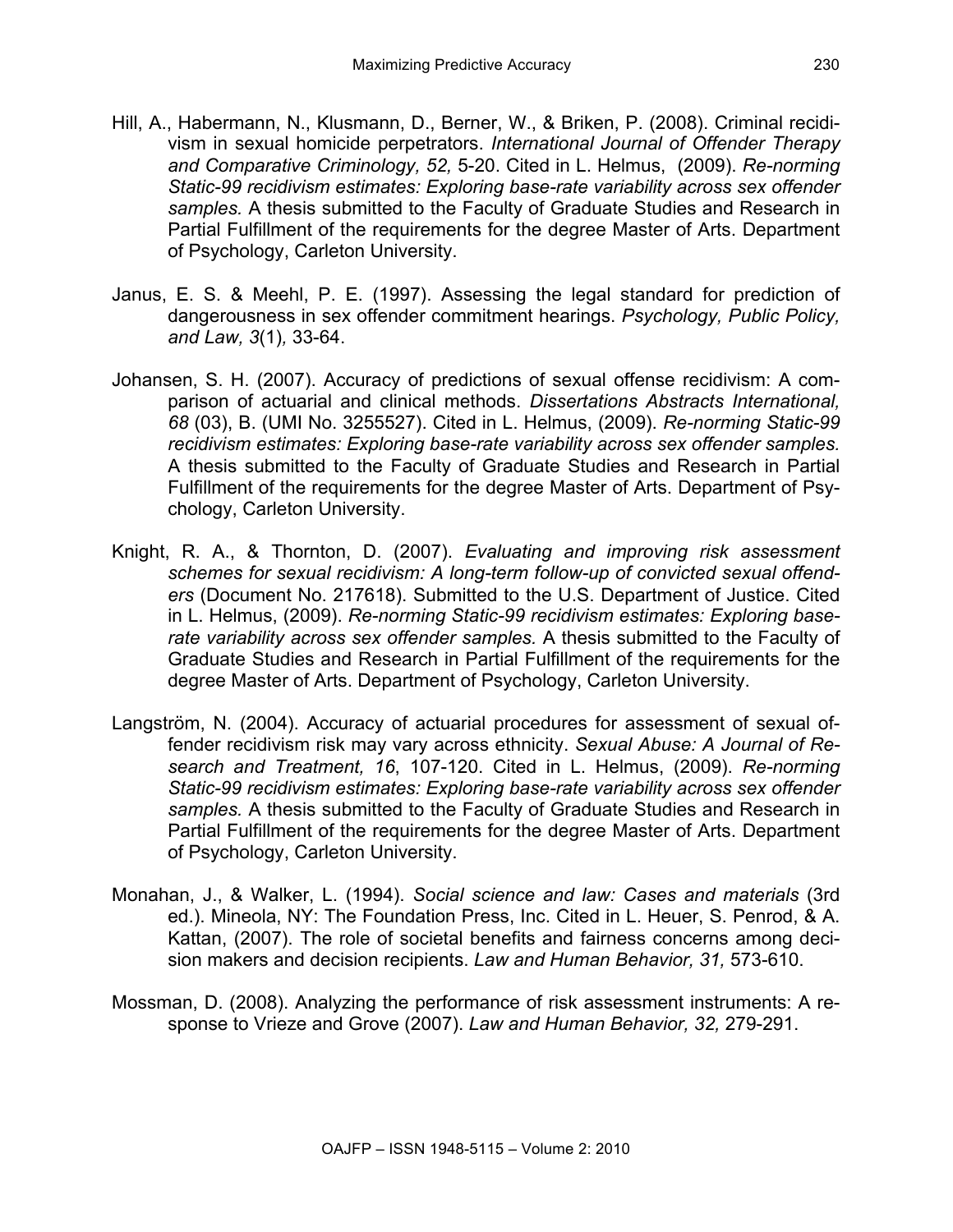- Murrie, D. C., Boccaccini, M. T., Turner, D. B., Meeks, M., Woods, C., & Tussey, C. (2009). Rater (dis)agreement on risk assessment measures in sexually violent predator proceedings: Evidence of adversarial allegiance in forensic evaluation? *Psychology, Public Policy, and Law, 15,* 19-53.
- Nicholaichuk, T. (2001, November). *The comparison of two standardized risk assessment instruments in a sample of Canadian Aboriginal sexual offenders.* Paper presented at the annual Research and Treatment Conference of the Association for the Treatment of Sexual Abusers, San Antonio, TX. Cited in L. Helmus, (2009). *Re-norming Static-99 recidivism estimates: Exploring base-rate variability across sex offender samples.* A thesis submitted to the Faculty of Graduate Studies and Research in Partial Fulfillment of the requirements for the degree Master of Arts. Department of Psychology, Carleton University.
- Phenix, A., Helmus, L., Hanson, R. K., & Thornton, D. (2009a). Reporting Static-2002R scores with 2009 recidivism norms (non-routine): A template for cases for which the norms for routine samples do not apply. Unpublished manuscript downloaded April 10, 2010, from Static-2002R Non-Routine Template (.doc / .pdf) as static2002rnon-routinetemplate.pdf at www.static99.org
- Phenix, A., Helmus, L., Hanson, R. K., & Thornton, D. (2009b). Reporting Static-2002R scores with 2009 recidivism norms (routine samples): A template for cases for which the norms for routine samples apply. Unpublished manuscript downloaded July 3, 2010, from www.amyphenix.com/docs/Static2002R-routine-template-11- 03-09.pdf)
- Rettenberger, M., Matthes, A., Boer, D. P., & Eher, R. (2009). Prospective actuarial risk assessment: A comparison of five risk assessment instruments in different sexual offender subtypes. *International Journal of Offender Therapy and Comparative Criminology, 54*(2)*,* 169-186.
- Serin, R. C., & Brown, S. L. (2000). The clinical use of the Hare Psychopathy Checklist-Revised in contemporary risk assessment. In G. C. Gacono (Ed.), *The clinical and forensic assessment of psychopathy.* Mahwah, NJ: Lawrence Erlbaum Associates.
- Seto, M. C. (2005). Is more better? Combining actuarial risk scales to predict recidivism among adult sex offenders. *Assessment, 17*(2)*,* 156-167.
- Swinburne Romine, R., Dwyer, S. M., Mathiowetz, C., & Thomas, M. (2008, October). *Thirty years of sex offender specific treatment: A follow-up Study*. Poster presented at the conference for the Association for the Treatment of Sexual Abusers, Atlanta, GA. Cited in L. Helmus, (2009). *Re-norming Static-99 recidivism estimates: Exploring base-rate variability across sex offender samples.* A thesis submitted to the Faculty of Graduate Studies and Research in Partial Fulfillment